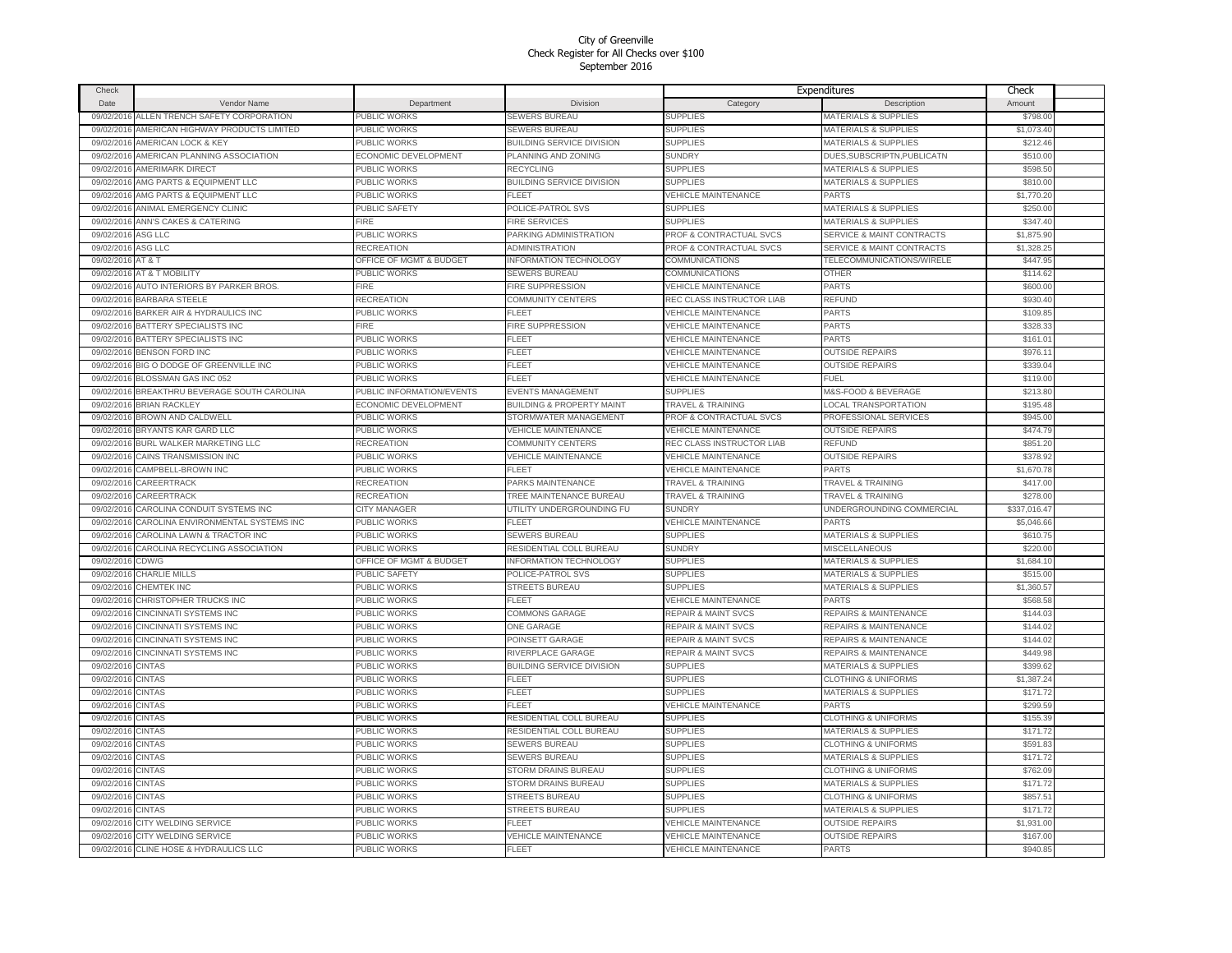| Check      |                                    |                                    |                                      |                                    | Expenditures                         | Check       |  |
|------------|------------------------------------|------------------------------------|--------------------------------------|------------------------------------|--------------------------------------|-------------|--|
| Date       | Vendor Name                        | Department                         | <b>Division</b>                      | Category                           | Description                          | Amount      |  |
| 09/02/2016 | <b>CLINT MOORE</b>                 | PUBLIC WORKS                       | STREETS BUREAU                       | <b>TRAVEL &amp; TRAINING</b>       | <b>TRAVEL &amp; TRAINING</b>         | \$170.00    |  |
| 09/02/2016 | COMMUNICATION SERVICE CENTER INC   | <b>FIRE</b>                        | <b>FIRE SERVICES</b>                 | <b>REPAIR &amp; MAINT SVCS</b>     | RADIO MAINTENANCE                    | \$858.00    |  |
| 09/02/2016 | CONCRETE SUPPLY COMPANY LLC        | <b>NON DEPARTMENTAL</b>            | CAPITAL PROJECTS                     | CAPITAL PROJECTS                   | <b>CONSTRUCTION</b>                  | \$1,340.60  |  |
| 09/02/2016 | CONCRETE SUPPLY COMPANY LLC        | <b>NON DEPARTMENTAL</b>            | <b>MISC GRANTS</b>                   | CAPITAL PROJECTS                   | CONSTRUCTION                         | \$434.84    |  |
| 09/02/201  | CONCRETE SUPPLY COMPANY LLC        | PUBLIC WORKS                       | <b>CBD TIF CREW</b>                  | <b>SUPPLIES</b>                    | <b>MATERIALS &amp; SUPPLIES</b>      | \$1,286.49  |  |
| 09/02/2016 | CONCRETE SUPPLY COMPANY LLC        | PUBLIC WORKS                       | STREETS BUREAU                       | <b>SUPPLIES</b>                    | <b>MATERIALS &amp; SUPPLIES</b>      | \$803.70    |  |
| 09/02/2016 | <b>CUMMINS ATLANTIC LLC</b>        | PUBLIC WORKS                       | TROLLEY                              | <b>VEHICLE MAINTENANCE</b>         | <b>PARTS</b>                         | \$172.22    |  |
| 09/02/2016 | <b>CUMMINS ATLANTIC LLC</b>        | PUBLIC WORKS                       | <b>VEHICLE MAINTENANCE</b>           | <b>VEHICLE MAINTENANCE</b>         | <b>PARTS</b>                         | \$4,938.41  |  |
| 09/02/2016 | D & L PARTS CO INC                 | FIRE                               | FIRE SUPPRESSION                     | <b>SUPPLIES</b>                    | MATERIALS & SUPPLIES                 | \$161.86    |  |
| 09/02/2016 | <b>DEAN'S ALTERNATOR</b>           | PUBLIC WORKS                       | FLEET                                | <b>VEHICLE MAINTENANCE</b>         | PARTS                                | \$114.2     |  |
| 09/02/2016 | <b>DELL MARKETING LP</b>           | <b>NON DEPARTMENTAL</b>            | CAPITAL PROJECTS                     | CAPITAL PROJECTS                   | <b>EQUIPMENT</b>                     | \$13,355.70 |  |
| 09/02/2016 | <b>DESIGNLAB INC</b>               | PUBLIC SAFETY                      | POLICE-PATROL SVS                    | <b>SUPPLIES</b>                    | <b>CLOTHING &amp; UNIFORMS</b>       | \$1,168.94  |  |
| 09/02/2016 | <b>DIRECTV</b>                     | FIRE                               | <b>FIRE SERVICES</b>                 | PROF & CONTRACTUAL SVCS            | SERVICE & MAINT CONTRACTS            | \$138.53    |  |
| 09/02/2016 | DIXIE RUBBER & PLASTICS INC        | FIRE                               | FIRE SUPPRESSION                     | <b>VEHICLE MAINTENANCE</b>         | PARTS                                | \$374.75    |  |
| 09/02/2016 | <b>DUKE ENERGY</b>                 | C. D. DIVISION                     | <b>CDBG PROJECTS</b>                 | CD PROJECTS                        | PUBLIC SERVICES (GENERAL)            | \$366.8     |  |
| 09/02/2016 | <b>DUKE ENERGY</b>                 | PUBLIC WORKS                       | <b>SEWERS BUREAU</b>                 | <b>UTILITIES</b>                   | <b>ELECTRICITY</b>                   | \$389.6     |  |
| 09/02/2016 | <b>DUKE ENERGY</b>                 | PUBLIC WORKS                       | <b>TRAFFIC ENGINEERING</b>           | <b>UTILITIES</b>                   | <b>ELECTRICITY</b>                   | \$1,221.57  |  |
| 09/02/201  | <b>DUKE ENERGY</b>                 | RECREATION                         | PARKS MAINTENANCE                    | <b>UTILITIES</b>                   | <b>ELECTRICITY</b>                   | \$862.5     |  |
| 09/02/2016 | ECHOLS OIL COMPANY INC             | <b>UBLIC WORKS</b>                 | FLEET                                | VEHICLE MAINTENANCE                | FUEL                                 | \$25,371.70 |  |
| 09/02/201  | ELECTRIC CITY PRINTING COMPANY     | <b>ECONOMIC DEVELOPMENT</b>        | PLANNING AND ZONING                  | PRINTING                           | <b>PRINTING &amp; BINDING</b>        | \$198.22    |  |
| 09/02/201  | ELECTRIC CITY PRINTING COMPANY     | <b>UBLIC WORKS</b>                 | RESIDENTIAL COLL BUREAU              | <b>SUPPLIES</b>                    | <b>MATERIALS &amp; SUPPLIES</b>      | \$104.82    |  |
| 09/02/2016 | ELEVATOR INSPECTION LLC            | <b>UBLIC WORKS</b>                 | <b>BUILDING SERVICE DIVISION</b>     | PROF & CONTRACTUAL SVCS            | <b>SERVICE &amp; MAINT CONTRACTS</b> | \$427.50    |  |
| 09/02/201  | <b>ENTERPRISE RENT-A-CAR</b>       | <b>IRE</b>                         | FIRE                                 | <b>TRAVEL &amp; TRAINING</b>       | <b>TRAVEL &amp; TRAINING</b>         | \$460.10    |  |
| 09/02/201  | ENVIRO SHIELD ROOFING SERVICES LLC | PUBLIC WORKS                       | <b>BUILDING SERVICE DIVISION</b>     | <b>REPAIR &amp; MAINT SVCS</b>     | <b>REPAIRS &amp; MAINTENANCE</b>     | \$4,450.00  |  |
| 09/02/2016 | <b>FAIRWAY FORD INC</b>            | <b>FIRE</b>                        | FIRE SUPPRESSION                     | <b>VEHICLE MAINTENANCE</b>         | PARTS                                | \$260.62    |  |
| 09/02/2016 | <b>FAIRWAY FORD INC</b>            | PUBLIC WORKS                       | FLEET                                | <b>VEHICLE MAINTENANCE</b>         | <b>OUTSIDE REPAIRS</b>               | \$780.7     |  |
| 09/02/201  | FAIRWAY OUTDOOR ADVERTISING LLC    | PUBLIC WORKS                       | <b>RECYCLING</b>                     | PROF & CONTRACTUAL SVCS            | <b>ADVERTISING EXPENSE</b>           | \$1,020.00  |  |
| 09/02/2016 | FGP INTERNATIONAL                  | <b>DFFICE OF MGMT &amp; BUDGET</b> | ACCOUNTING                           | PROF & CONTRACTUAL SVCS            | TEMP PERSONNEL SVCS                  | \$1,095.92  |  |
| 09/02/2016 | FIRESTONE COMPLETE AUTO CARE       | PUBLIC WORKS                       | FLEET                                | <b>VEHICLE MAINTENANCE</b>         | PARTS                                | \$286.18    |  |
| 09/02/2016 | <b>FIRST VEHICLE SERVICES</b>      | PUBLIC WORKS                       | <b>SEWERS BUREAU</b>                 | <b>SUPPLIES</b>                    | MATERIALS & SUPPLIES                 | \$490.34    |  |
| 09/02/2016 | FLIGELS UNIFORM CO INC             | PUBLIC WORKS                       | DEMAND RESPONSE                      | <b>SUPPLIES</b>                    | <b>CLOTHING &amp; UNIFORMS</b>       | \$231.57    |  |
| 09/02/2016 | FLIGELS UNIFORM CO INC             | PUBLIC WORKS                       | FIXED ROUTE                          | <b>SUPPLIES</b>                    | <b>CLOTHING &amp; UNIFORMS</b>       | \$646.58    |  |
| 09/02/2016 | FLIGELS UNIFORM CO INC             | PUBLIC WORKS                       | TROLLEY                              | <b>SUPPLIES</b>                    | <b>CLOTHING &amp; UNIFORMS</b>       | \$222.58    |  |
| 09/02/2016 | <b>GALLS LLC</b>                   | FIRE                               | FIRE SUPPRESSION                     | <b>SUPPLIES</b>                    | <b>MATERIALS &amp; SUPPLIES</b>      | \$165.00    |  |
| 09/02/2016 | <b>GENESIS HOMES</b>               | NON DEPARTMENTAL                   | <b>MISC GRANTS</b>                   | CD PROJECTS                        | <b>GENESIS NICHOLTOWN</b>            | \$4,750.00  |  |
| 09/02/2016 | <b>GEORGIA BARK COMPANY</b>        | RECREATION                         | BEAUTIFICATION BUREAU                | <b>SUPPLIES</b>                    | MATERIALS & SUPPLIES                 | \$1,272.00  |  |
| 09/02/2016 | GILLIG LLC                         | PUBLIC WORKS                       | <b>VEHICLE MAINTENANCE</b>           | <b>VEHICLE MAINTENANCE</b>         | <b>PARTS</b>                         | \$3,285.3   |  |
| 09/02/2016 | GIMME-A-SIGN CO INC                | PUBLIC WORKS                       | FLEET                                | <b>VEHICLE MAINTENANCE</b>         | <b>PARTS</b>                         | \$257.58    |  |
| 09/02/201  | <b>GIMME-A-SIGN CO INC</b>         | PUBLIC WORKS                       | <b>ONE GARAGE</b>                    | <b>SUPPLIES</b>                    | <b>MATERIALS &amp; SUPPLIES</b>      | \$124.75    |  |
| 09/02/2016 | GIMME-A-SIGN CO INC                | PUBLIC WORKS                       | <b>SEWERS BUREAU</b>                 | <b>SUPPLIES</b>                    | MATERIALS & SUPPLIES                 | \$339.20    |  |
| 09/02/201  | GIMME-A-SIGN CO INC                | PUBLIC WORKS                       | STORM DRAINS BUREAU                  | <b>SUPPLIES</b>                    | MATERIALS & SUPPLIES                 | \$339.20    |  |
| 09/02/2016 | GIMME-A-SIGN CO INC                | <b>UBLIC WORKS</b>                 | <b>STREETS BUREAU</b>                | <b>SUPPLIES</b>                    | <b>MATERIALS &amp; SUPPLIES</b>      | \$339.20    |  |
| 09/02/201  | <b>GOODWILL INDUSTRIES</b>         | RECREATION                         | <b>FALLS PARK WORK CREW</b>          | <b>PROF &amp; CONTRACTUAL SVCS</b> | <b>SERVICE &amp; MAINT CONTRACTS</b> | \$892.20    |  |
| 09/02/2016 | <b>GOODWILL INDUSTRIES</b>         | RECREATION                         | PARKS AND RECREATION                 | <b>PROF &amp; CONTRACTUAL SVCS</b> | <b>SERVICE &amp; MAINT CONTRACTS</b> | \$444.19    |  |
| 09/02/201  | <b>GOODYEAR COMMERCIAL TIRE</b>    | FIRE                               | FIRE SUPPRESSION                     | <b>VEHICLE MAINTENANCE</b>         | <b>PARTS</b>                         | \$2,271.1   |  |
| 09/02/2016 | GOODYEAR COMMERCIAL TIRE           | PUBLIC WORKS                       | FLEET                                | VEHICLE MAINTENANCE                | <b>PARTS</b>                         | \$2,663.60  |  |
| 09/02/2016 | GOSSETT CONCRETE PIPE CO INC       | PUBLIC WORKS                       | STORM DRAINS BUREAU                  | <b>SUPPLIES</b>                    | <b>CONSTRUCTION &amp; REPAIR</b>     | \$1,568.54  |  |
| 09/02/2016 | GOVERNMENT FINANCE OFFICERS ASSOC  | RECREATION                         | <b>EDUCATION</b>                     | <b>TRAVEL &amp; TRAINING</b>       | <b>TRAVEL &amp; TRAINING</b>         | \$140.00    |  |
| 09/02/2016 | GOVERNMENT FINANCE OFFICERS ASSOC  | RECREATION                         | PARKS AND RECREATION                 | <b>TRAVEL &amp; TRAINING</b>       | <b>TRAVEL &amp; TRAINING</b>         | \$140.00    |  |
| 09/02/201  | GRAINGER 803858935                 | FIRE                               | FIRE SUPPRESSION                     | <b>SUPPLIES</b>                    | <b>MATERIALS &amp; SUPPLIES</b>      | \$414.89    |  |
| 09/02/2016 | GRAINGER 803858935                 | PUBLIC WORKS                       | STORM DRAINS BUREAU                  | <b>SUPPLIES</b>                    | MATERIALS & SUPPLIES                 | \$174.27    |  |
| 09/02/2016 | GREENVILLE CHINESE CULTURE ASSOC   | PUBLIC INFORMATION/EVENTS          | <b>EVENTS MANAGEMENT</b>             | <b>LIABILITIES</b>                 | <b>EVENT TIPS</b>                    | \$101.00    |  |
| 09/02/2016 | <b>GREENVILLE COUNTY</b>           | <b>MUNICIPAL COURT</b>             | <b>MUNICIPAL COURT</b>               | PROF & CONTRACTUAL SVCS            | PROFESSIONAL SERVICES                | \$20,945.00 |  |
| 09/02/2016 | GREENVILLE COUNTY ROD OFFICE       | ECONOMIC DEVELOPMENT               | <b>BUILDING &amp; PROPERTY MAINT</b> | PROF & CONTRACTUAL SVCS            | PROFESSIONAL SERVICES                | \$120.00    |  |
| 09/02/2016 | GREENVILLE COUNTY SOLID WASTE      | PUBLIC WORKS                       | GARBAGE DISPOSAL BUREAU              | PROF & CONTRACTUAL SVCS            | <b>DISPOSAL CHARGES</b>              | \$13,598.78 |  |
| 09/02/2016 | <b>GREENVILLE NEWS</b>             | ECONOMIC DEVELOPMENT               | PLANNING AND ZONING                  | PROF & CONTRACTUAL SVCS            | <b>ADVERTISING EXPENSE</b>           | \$320.96    |  |
|            | 09/02/2016 GREENVILLE NEWS         | <b>OFFICE OF MGMT &amp; BUDGET</b> | PURCHASING                           | PROF & CONTRACTUAL SVCS            | <b>ADVERTISING EXPENSE</b>           | \$234.63    |  |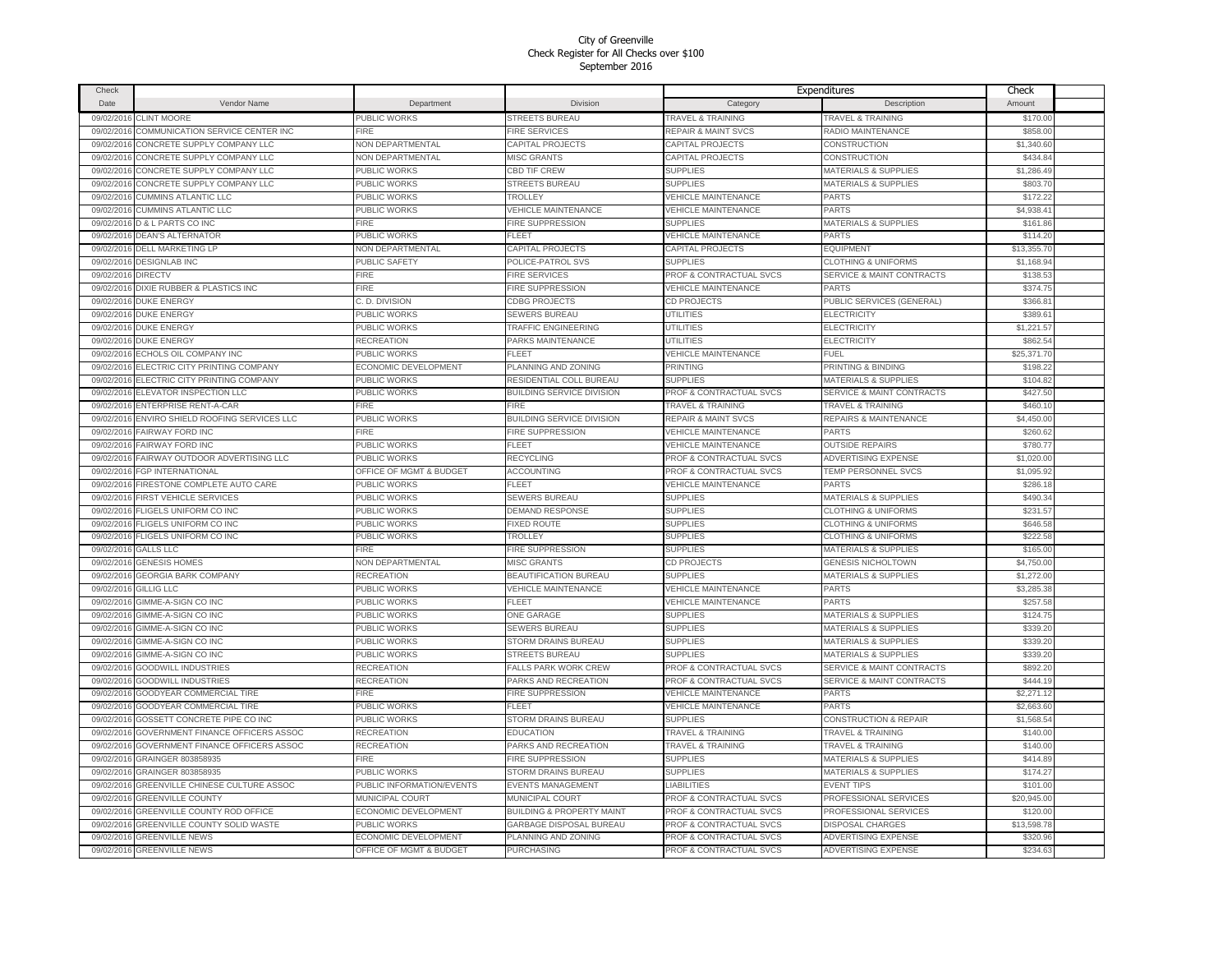| Check           |                                        |                             |                                      |                                | Expenditures                         | Check      |  |
|-----------------|----------------------------------------|-----------------------------|--------------------------------------|--------------------------------|--------------------------------------|------------|--|
| Date            | Vendor Name                            | Department                  | Division                             | Category                       | Description                          | Amount     |  |
| 09/02/2016      | GREENVILLE OFFICE SUPPLY CO INC        | CITY ATTORNEY               | <b>CITY ATTORNEY</b>                 | <b>SUPPLIES</b>                | MATERIALS & SUPPLIES                 | \$296.73   |  |
| 09/02/201       | <b>GREENVILLE OFFICE SUPPLY CO INC</b> | <b>ECONOMIC DEVELOPMENT</b> | PLANNING AND ZONING                  | <b>SUPPLIES</b>                | MATERIALS & SUPPLIES                 | \$264.39   |  |
| 09/02/201       | GREENVILLE OFFICE SUPPLY CO INC        | HUMAN RESOURCES             | HUMAN RESOURCES                      | <b>SUPPLIES</b>                | <b>MATERIALS &amp; SUPPLIES</b>      | \$152.6    |  |
| 09/02/2016      | GREENVILLE TRACTOR CO INC              | PUBLIC WORKS                | FLEET                                | <b>VEHICLE MAINTENANCE</b>     | PARTS                                | \$592.78   |  |
| 09/02/201       | GREG SMITH OR TIM CONROY               | PUBLIC SAFETY               | POLICE-PATROL SVS                    | <b>SUPPLIES</b>                | <b>CLOTHING &amp; UNIFORMS</b>       | \$2,540.00 |  |
| 09/02/2016      | GUARANTEED SUPPLY CO                   | PUBLIC WORKS                | <b>STREETS BUREAU</b>                | <b>SUPPLIES</b>                | MATERIALS & SUPPLIES                 | \$430.52   |  |
| 09/02/2016      | <b>HALES TOWING</b>                    | FIRE                        | <b>FIRE SERVICES</b>                 | <b>SUPPLIES</b>                | <b>MATERIALS &amp; SUPPLIES</b>      | \$180.00   |  |
| 09/02/201       | HARRISON'S WORKWEAR                    | <b>RECREATION</b>           | ADMINISTRATION                       | <b>SUPPLIES</b>                | <b>CLOTHING &amp; UNIFORMS</b>       | \$1,887.94 |  |
| 09/02/201       | HARRISON'S WORKWEAR                    | <b>RECREATION</b>           | <b>EDUCATION</b>                     | <b>SUPPLIES</b>                | <b>CLOTHING &amp; UNIFORMS</b>       | \$292.78   |  |
| 09/02/2016      | <b>HARRISON'S WORKWEAR</b>             | RECREATION                  | PUBLIC SERVICES                      | <b>SUPPLIES</b>                | <b>CLOTHING &amp; UNIFORMS</b>       | \$698.0    |  |
| 09/02/2016      | <b>HARRISON'S WORKWEAR</b>             | RECREATION                  | TREE MAINTENANCE BUREAU              | <b>SUPPLIES</b>                | <b>CLOTHING &amp; UNIFORMS</b>       | \$127.19   |  |
| 09/02/2016      | HD SUPPLY WATERWORKS LTD               | PUBLIC WORKS                | SEWERS BUREAU                        | <b>SUPPLIES</b>                | <b>MATERIALS &amp; SUPPLIES</b>      | \$3,045.97 |  |
| 09/02/2016      | HD SUPPLY WATERWORKS LTD               | PUBLIC WORKS                | STORM DRAINS BUREAU                  | <b>SUPPLIES</b>                | <b>CONSTRUCTION &amp; REPAIR</b>     | \$829.98   |  |
| 09/02/2016      | HEAVY DUTY LIFT & EQUIPMENT INC        | PUBLIC WORKS                | NON VEHICLE MAINTENANCE              | PROF & CONTRACTUAL SVCS        | <b>SERVICE &amp; MAINT CONTRACTS</b> | \$440.00   |  |
| 09/02/2016      | HEAVY DUTY LIFT & EQUIPMENT INC        | PUBLIC WORKS                | <b>NON VEHICLE MAINTENANCE</b>       | <b>SUPPLIES</b>                | <b>MATERIALS &amp; SUPPLIES</b>      | \$1,225.7  |  |
| 09/02/201       | HILLS MACHINERY COMP LLC               | PUBLIC WORKS                | FLEET                                | <b>VEHICLE MAINTENANCE</b>     | <b>PARTS</b>                         | \$200.7    |  |
| 09/02/201       | HOLDER ELECTRIC SUPPLY INC             | PUBLIC WORKS                | <b>SEWERS BUREAU</b>                 | <b>SUPPLIES</b>                | <b>MATERIALS &amp; SUPPLIES</b>      | \$379.48   |  |
| 09/02/201       | HOME DEPOT CREDIT SERVICE 0978         | PUBLIC WORKS                | <b>NON VEHICLE MAINTENANCE</b>       | <b>SUPPLIES</b>                | <b>MATERIALS &amp; SUPPLIES</b>      | \$270.7    |  |
| 09/02/201       | HOME DEPOT CREDIT SERVICE 3104         | PUBLIC WORKS                | <b>MAINTENANCE</b>                   | <b>SUPPLIES</b>                | MATERIALS & SUPPLIES                 | \$213.93   |  |
| 09/02/201       | HOME DEPOT CREDIT SERVICE 4123         | PUBLIC WORKS                | <b>STREETS BUREAU</b>                | <b>SUPPLIES</b>                | <b>MATERIALS &amp; SUPPLIES</b>      | \$135.74   |  |
| 09/02/201       | HOME DEPOT CREDIT SERVICE 5898         | <b>IRE</b>                  | FIRE SUPPRESSION                     | <b>SUPPLIES</b>                | <b>MATERIALS &amp; SUPPLIES</b>      | \$129.37   |  |
| 09/02/201       | HOME DEPOT CREDIT SERVICE 5906         | <b>UBLIC WORKS</b>          | BUILDING SERVICE DIVISION            | <b>SUPPLIES</b>                | MATERIALS & SUPPLIES                 | \$5,037.91 |  |
| 09/02/201       | <b>HOOK FAST SPECIALTIES INC</b>       | <b>FIRE</b>                 | FIRE SUPPRESSION                     | <b>SUPPLIES</b>                | MATERIALS & SUPPLIES                 | \$371.40   |  |
| 09/02/201       | <b>IUBBELL LIGHTING INC</b>            | <b>NON DEPARTMENTAL</b>     | CAPITAL PROJECTS                     | CAPITAL PROJECTS               | PROJECT EXPENSE                      | \$15,899.5 |  |
| 09/02/2016      | HYDRAULIC SPECIALISTS LLC              | PUBLIC WORKS                | FLEET                                | <b>VEHICLE MAINTENANCE</b>     | <b>OUTSIDE REPAIRS</b>               | \$997.63   |  |
| 09/02/201       | <b>INTERSTATE BATTERIES</b>            | PUBLIC WORKS                | FLEET                                | <b>VEHICLE MAINTENANCE</b>     | PARTS                                | \$1,798.1  |  |
| 09/02/201       | <b>IRON MOUNTAIN 27128</b>             | OFFICE OF MGMT & BUDGET     | <b>PURCHASING</b>                    | PROF & CONTRACTUAL SVCS        | PROFESSIONAL SERVICES                | \$100.98   |  |
| 09/02/2016      | <b>IVEY COMMUNICATIONS INC</b>         | <b>NON DEPARTMENTAL</b>     | CAPITAL PROJECTS                     | CAPITAL PROJECTS               | <b>CONSTRUCTION</b>                  | \$5,123.8  |  |
| 09/02/2016      | <b>IVEY COMMUNICATIONS INC</b>         | <b>NON DEPARTMENTAL</b>     | CAPITAL PROJECTS                     | CAPITAL PROJECTS               | <b>EQUIPMENT</b>                     | \$2,017.77 |  |
| 09/02/2016      | <b>IVEY COMMUNICATIONS INC</b>         | PUBLIC SAFETY               | POLICE-PATROL SVS                    | <b>SUNDRY</b>                  | <b>MISCELLANEOUS</b>                 | \$130.00   |  |
| 09/02/2016      | <b>IVEY COMMUNICATIONS INC</b>         | PUBLIC SAFETY               | POLICE-PATROL SVS                    | <b>SUPPLIES</b>                | MATERIALS & SUPPLIES                 | \$135.95   |  |
| 09/02/2016      | <b>J &amp; R FENCE</b>                 | RECREATION                  | ADMINISTRATION                       | <b>REPAIR &amp; MAINT SVCS</b> | <b>REPAIRS &amp; MAINTENANCE</b>     | \$2,418.00 |  |
| 09/02/2016      | <b>JAMES BALL</b>                      | PUBLIC INFORMATION/EVENTS   | <b>EVENTS MANAGEMENT</b>             | PROF & CONTRACTUAL SVCS        | PROFESSIONAL SERVICES                | \$400.00   |  |
| 09/02/2016      | JAMES E JONES GRADING & LANDSCAPING    | ECONOMIC DEVELOPMENT        | <b>BUILDING &amp; PROPERTY MAINT</b> | PROF & CONTRACTUAL SVCS        | <b>DEMOLITIONS</b>                   | \$1,950.00 |  |
| 09/02/201       | <b>JENNIFER WOOD</b>                   | PUBLIC WORKS                | STORMWATER MANAGEMENT                | TRAVEL & TRAINING              | <b>TRAVEL &amp; TRAINING</b>         | \$963.99   |  |
| 09/02/2016      | JET-VAC SEWER EQUIPMENT CO             | PUBLIC WORKS                | SEWERS BUREAU                        | <b>SUPPLIES</b>                | MATERIALS & SUPPLIES                 | \$553.32   |  |
| 09/02/2016      | JF ACQUISITION LLC                     | PUBLIC WORKS                | FLEET                                | <b>REPAIR &amp; MAINT SVCS</b> | REPAIRS & MAINTENANCE                | \$340.00   |  |
| 09/02/2016      | <b>JOANNA WELLS</b>                    | RECREATION                  | COMMUNITY CENTERS                    | <b>RECREATION FEES</b>         | REC FEES LEAGUE FEES                 | \$150.00   |  |
| 09/02/201       | JOHNSTONE SUPPLY OF GREENVILLE         | PUBLIC WORKS                | <b>BUILDING SERVICE DIVISION</b>     | <b>SUPPLIES</b>                | <b>MATERIALS &amp; SUPPLIES</b>      | \$735.1    |  |
| 09/02/2016      | <b>JULIA HORTON</b>                    | CITY MANAGER                | CITY MANAGER                         | COMMUNICATIONS                 | <b>OTHER</b>                         | \$120.00   |  |
| 09/02/201       | KING ASPHALT INC                       | PUBLIC WORKS                | SEWERS BUREAU                        | <b>SUPPLIES</b>                | MATERIALS & SUPPLIES                 | \$760.2    |  |
| 09/02/2016      | <b>KING ASPHALT INC</b>                | PUBLIC WORKS                | <b>STORM DRAINS BUREAU</b>           | <b>SUPPLIES</b>                | CONSTRUCTION & REPAIR                | \$1,683.31 |  |
| 09/02/201       | KING ASPHALT INC                       | PUBLIC WORKS                | <b>STREETS BUREAU</b>                | <b>SUPPLIES</b>                | MATERIALS & SUPPLIES                 | \$1,505.98 |  |
| 09/02/2016      | <b>KROC CENTER GREENVILLE</b>          | C. D. DIVISION              | <b>CDBG PROJECTS</b>                 | CD PROJECTS                    | PUBLIC SERVICES (GENERAL)            | \$277,50   |  |
| 09/02/201       | LANDSCAPERS SUPPLY                     | PUBLIC WORKS                | <b>SEWERS BUREAU</b>                 | <b>SUPPLIES</b>                | MATERIALS & SUPPLIES                 | \$199.92   |  |
| 09/02/2016      | <b>LANDSCAPERS SUPPLY</b>              | PUBLIC WORKS                | STORM DRAINS BUREAU                  | <b>SUPPLIES</b>                | MATERIALS & SUPPLIES                 | \$298.97   |  |
| 09/02/2016      | LANDSCAPERS SUPPLY                     | RECREATION                  | <b>BEAUTIFICATION BUREAU</b>         | <b>SUPPLIES</b>                | MATERIALS & SUPPLIES                 | \$190.78   |  |
| 09/02/2016      | <b>LANDSCAPERS SUPPLY</b>              | RECREATION                  | <b>FALLS PARK WORK CREW</b>          | <b>SUPPLIES</b>                | MATERIALS & SUPPLIES                 | \$196.10   |  |
| 09/02/2016      | <b>LANDSCAPERS SUPPLY</b>              | RECREATION                  | PARKS AND RECREATION                 | <b>REPAIR &amp; MAINT SVCS</b> | <b>REPAIRS &amp; MAINTENANCE</b>     | \$316.01   |  |
| 09/02/201       | LANDSCAPERS SUPPLY                     | RECREATION                  | PARKS MAINTENANCE                    | <b>SUPPLIES</b>                | <b>MATERIALS &amp; SUPPLIES</b>      | \$215.95   |  |
| 09/02/2016      | LANDSCAPERS SUPPLY                     | RECREATION                  | RIGHTS-OF-WAY                        | <b>SUPPLIES</b>                | <b>MATERIALS &amp; SUPPLIES</b>      | \$174.55   |  |
| 09/02/2016      | LARK & ASSOCIATES POLYGRAPH SERVICE    | HUMAN RESOURCES             | HUMAN RESOURCES                      | PROF & CONTRACTUAL SVCS        | PROFESSIONAL SERVICES                | \$360.00   |  |
| 09/02/2016      | LEA DATA TECHNOLOGIES LLC              | PUBLIC SAFETY               | POLICE-PATROL SVS                    | <b>SUNDRY</b>                  | MISCELLANEOUS                        | \$100.00   |  |
| 09/02/2016      | LEXISNEXIS 1239194                     | PUBLIC SAFETY               | POLICE-PATROL SVS                    | PROF & CONTRACTUAL SVCS        | PROFESSIONAL SERVICES                | \$318.00   |  |
| 09/02/2016      | LEXISNEXIS 1403290                     | ECONOMIC DEVELOPMENT        | <b>BUILDING &amp; PROPERTY MAINT</b> | <b>SUNDRY</b>                  | DUES, SUBSCRIPTN, PUBLICATN          | \$156.35   |  |
| 09/02/2016      | LINA                                   | HUMAN RESOURCES             | <b>HEALTH CARE</b>                   | OTHER INSURANCE                | LIFE INSURANCE                       | \$19,565.1 |  |
| 09/02/2016 LINA |                                        | <b>HUMAN RESOURCES</b>      | <b>HEALTH CARE</b>                   | <b>OTHER INSURANCE</b>         | <b>LONG TERM DISABILITY</b>          | \$6,695.64 |  |
|                 |                                        |                             |                                      |                                |                                      |            |  |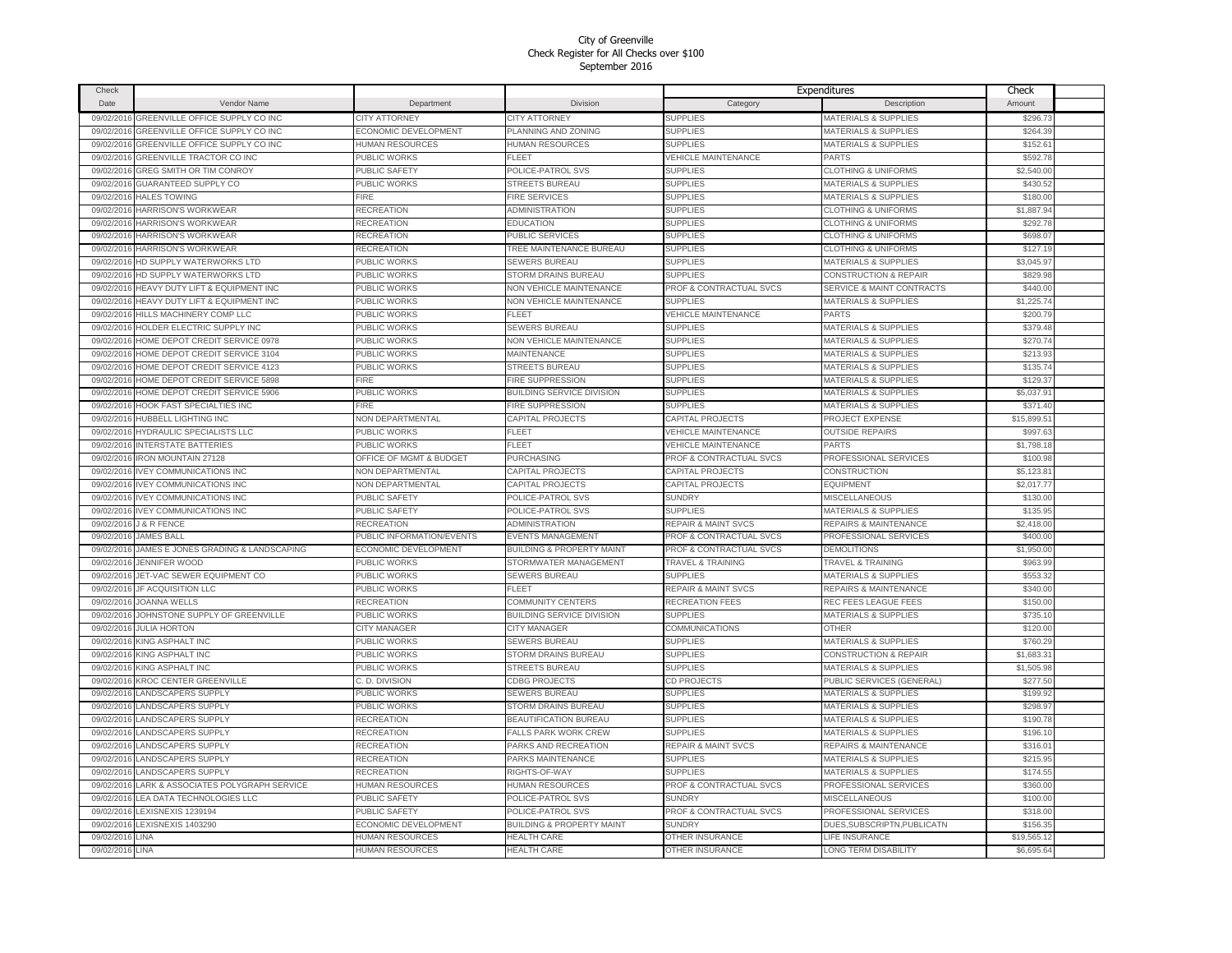| Check      |                                                |                         |                                  |                                | Expenditures                         | Check      |  |
|------------|------------------------------------------------|-------------------------|----------------------------------|--------------------------------|--------------------------------------|------------|--|
| Date       | Vendor Name                                    | Department              | <b>Division</b>                  | Category                       | Description                          | Amount     |  |
| 09/02/2016 | LINE X OF GREENVILLE                           | PUBLIC WORKS            | <b>FLEET</b>                     | VEHICLE MAINTENANCE            | <b>OUTSIDE REPAIRS</b>               | \$500.00   |  |
| 09/02/2016 | <b>LISA WELLS</b>                              | PUBLIC WORKS            | STORMWATER MANAGEMENT            | <b>TRAVEL &amp; TRAINING</b>   | <b>TRAVEL &amp; TRAINING</b>         | \$678.68   |  |
| 09/02/2016 | LOWES                                          | <b>FIRE</b>             | <b>FIRE SUPPRESSION</b>          | <b>SUPPLIES</b>                | <b>MATERIALS &amp; SUPPLIES</b>      | \$526.15   |  |
| 09/02/2016 | LOWES                                          | <b>PUBLIC WORKS</b>     | <b>BUILDING SERVICE DIVISION</b> | <b>SUPPLIES</b>                | <b>MATERIALS &amp; SUPPLIES</b>      | \$272.55   |  |
| 09/02/2016 | LOWES                                          | <b>PUBLIC WORKS</b>     | STREETS BUREAU                   | <b>SUPPLIES</b>                | MATERIALS & SUPPLIES                 | \$398.63   |  |
| 09/02/2016 | <b>LUCAS BRYSON</b>                            | PUBLIC WORKS            | STORMWATER MANAGEMENT            | TRAVEL & TRAINING              | <b>TRAVEL &amp; TRAINING</b>         | \$117.18   |  |
| 09/02/2016 | LYNN A SOLESBEE                                | OFFICE OF MGMT & BUDGET | REVENUE                          | <b>MISCELLANEOUS REVENUE</b>   | <b>BZA FEES</b>                      | \$250.00   |  |
| 09/02/2016 | LYNN A SOLESBEE                                | OFFICE OF MGMT & BUDGET | <b>REVENUE</b>                   | ZONING PERFORMANCE BONDS       | <b>BZA FEES</b>                      | \$550.00   |  |
| 09/02/2016 | MICHAEL PANASKO                                | ECONOMIC DEVELOPMENT    | ECONOMIC DEVELOPMENT             | TRAVEL & TRAINING              | <b>TRAVEL &amp; TRAINING</b>         | \$869.85   |  |
| 09/02/2016 | MIKE WILLIMON TOWING & RECOVERY INC            | PUBLIC WORKS            | <b>FLEET</b>                     | <b>VEHICLE MAINTENANCE</b>     | <b>OUTSIDE REPAIRS</b>               | \$150.00   |  |
| 09/02/2016 | MIKE'S BODY SHOP                               | PUBLIC WORKS            | <b>FLEET</b>                     | <b>VEHICLE MAINTENANCE</b>     | <b>OUTSIDE REPAIRS</b>               | \$936.30   |  |
| 09/02/2016 | <b>MINUTEMAN PRESS</b>                         | OFFICE OF MGMT & BUDGET | <b>ADMINISTRATION</b>            | <b>PRINTING</b>                | PRINTING & BINDING                   | \$1,088.82 |  |
| 09/02/2016 | MOORE AND BALLIEW OIL COMPANY INC              | PUBLIC WORKS            | <b>CU-ICAR SHUTTLE</b>           | <b>VEHICLE MAINTENANCE</b>     | <b>FUEL</b>                          | \$269.70   |  |
| 09/02/2016 | MOORE AND BALLIEW OIL COMPANY INC              | PUBLIC WORKS            | <b>CU-ICAR SHUTTLE</b>           | <b>VEHICLE MAINTENANCE</b>     | <b>LUBRICANTS</b>                    | \$195.77   |  |
| 09/02/2016 | MOORE AND BALLIEW OIL COMPANY INC              | PUBLIC WORKS            | <b>DEMAND RESPONSE</b>           | <b>VEHICLE MAINTENANCE</b>     | FUEL                                 | \$359.60   |  |
| 09/02/2016 | MOORE AND BALLIEW OIL COMPANY INC              | <b>PUBLIC WORKS</b>     | <b>DEMAND RESPONSE</b>           | <b>VEHICLE MAINTENANCE</b>     | LUBRICANTS                           | \$261.03   |  |
| 09/02/2016 | MOORE AND BALLIEW OIL COMPANY INC              | PUBLIC WORKS            | <b>FIXED ROUTE</b>               | <b>VEHICLE MAINTENANCE</b>     | FUEL                                 | \$719.20   |  |
| 09/02/2016 | MOORE AND BALLIEW OIL COMPANY INC              | <b>PUBLIC WORKS</b>     | <b>FIXED ROUTE</b>               | <b>VEHICLE MAINTENANCE</b>     | <b>LUBRICANTS</b>                    | \$522.06   |  |
| 09/02/2016 | MOORE AND BALLIEW OIL COMPANY INC              | PUBLIC WORKS            | MAULDIN/SIMPSONVILLE ROUT        | <b>VEHICLE MAINTENANCE</b>     | FUEL.                                | \$359.60   |  |
| 09/02/2016 | MOORE AND BALLIEW OIL COMPANY INC              | PUBLIC WORKS            | MAULDIN/SIMPSONVILLE ROUT        | <b>VEHICLE MAINTENANCE</b>     | <b>LUBRICANTS</b>                    | \$261.03   |  |
| 09/02/2016 | MOORE MEDICAL CORP                             | <b>FIRE</b>             | FIRE SUPPRESSION                 | <b>SUPPLIES</b>                | OTHER MEDICAL SUPPLIES               | \$731.09   |  |
| 09/02/2016 | MOTOROLA-PALMETTO 800                          | PUBLIC WORKS            | <b>FIXED ROUTE</b>               | <b>COMMUNICATIONS</b>          | <b>OTHER</b>                         | \$608,66   |  |
| 09/02/2016 | <b>MST CONCRETE PRODUCTS</b>                   | NON DEPARTMENTAL        | <b>MISC GRANTS</b>               | CAPITAL PROJECTS               | <b>CONSTRUCTION</b>                  | \$698.7'   |  |
| 09/02/2016 | MUNCIE TRANSIT SUPPLY                          | <b>PUBLIC WORKS</b>     | <b>VEHICLE MAINTENANCE</b>       | <b>VEHICLE MAINTENANCE</b>     | PARTS                                | \$260.70   |  |
| 09/02/2016 | NAPA AUTO PARTS                                | FIRE                    | FIRE SUPPRESSION                 | <b>VEHICLE MAINTENANCE</b>     | PARTS                                | \$1,169.8  |  |
| 09/02/2016 | NAPA AUTO PARTS                                | PUBLIC WORKS            | FLEET                            | <b>SUPPLIES</b>                | <b>MATERIALS &amp; SUPPLIES</b>      | \$3,285.59 |  |
| 09/02/2016 | NAPA AUTO PARTS                                | PUBLIC WORKS            | <b>FLEET</b>                     | <b>VEHICLE MAINTENANCE</b>     | PARTS                                | \$1,825.90 |  |
| 09/02/2016 | NAPA AUTO PARTS                                | PUBLIC WORKS            | <b>VEHICLE MAINTENANCE</b>       | <b>VEHICLE MAINTENANCE</b>     | PARTS                                | \$674.82   |  |
| 09/02/2016 | NATHALIE SCHMIDT                               | ECONOMIC DEVELOPMENT    | PLANNING AND ZONING              | <b>SUNDRY</b>                  | DUES, SUBSCRIPTN, PUBLICATN          | \$359.88   |  |
|            | 09/02/2016 NATIONAL ANIMAL CONTROL ASSOCIATION | PUBLIC SAFETY           | POLICE-PATROL SVS                | <b>TRAVEL &amp; TRAINING</b>   | <b>TRAVEL &amp; TRAINING</b>         | \$525.00   |  |
| 09/02/2016 | NATIONAL TANK MONITOR INC                      | PUBLIC WORKS            | <b>FLEET</b>                     | PROF & CONTRACTUAL SVCS        | PROFESSIONAL SERVICES                | \$290.00   |  |
|            | 09/02/2016 NEW FLYER PARTS                     | PUBLIC WORKS            | <b>VEHICLE MAINTENANCE</b>       | <b>SUPPLIES</b>                | MATERIALS & SUPPLIES                 | \$2,575.60 |  |
| 09/02/2016 | <b>NEW FLYER PARTS</b>                         | PUBLIC WORKS            | <b>VEHICLE MAINTENANCE</b>       | <b>VEHICLE MAINTENANCE</b>     | PARTS                                | \$116.3    |  |
| 09/02/2016 | NEW SOUTH CONSTRUCTION SUPPLY LLC              | NON DEPARTMENTAL        | CAPITAL PROJECTS                 | CAPITAL PROJECTS               | EQUIPMENT                            | \$100.3    |  |
| 09/02/2016 | NGLIC                                          | HUMAN RESOURCES         | <b>HEALTH CARE</b>               | OTHER INSURANCE                | <b>VISION - SUPERIOR</b>             | \$9,134.10 |  |
| 09/02/2016 | NORTHERN TOOL & EQUIPMENT                      | PUBLIC WORKS            | FLEET                            | <b>SUPPLIES</b>                | <b>MATERIALS &amp; SUPPLIES</b>      | \$528.34   |  |
| 09/02/2016 | <b>NORTHERN TOOL &amp; EQUIPMENT</b>           | PUBLIC WORKS            | FLEET                            | <b>VEHICLE MAINTENANCE</b>     | PARTS                                | \$624.34   |  |
| 09/02/2016 | O'REILLY AUTO PARTS                            | PUBLIC WORKS            | FI FFT                           | <b>VEHICLE MAINTENANCE</b>     | PARTS                                | \$887.89   |  |
| 09/02/2016 | OFFICE DEPOT BSD                               | PUBLIC WORKS            | PARKING ADMINISTRATION           | <b>SUPPLIES</b>                | OFFICE SUPPLIES&MATERIALS            | \$217.43   |  |
| 09/02/2016 | OGLETREE DEAKINS NASH SMOAK & STEWA            | HUMAN RESOURCES         | HUMAN RESOURCES                  | PROF & CONTRACTUAL SVCS        | PROFESSIONAL SERVICES                | \$400.00   |  |
| 09/02/2016 | OLD DOMINION BRUSH CO INC                      | <b>PUBLIC WORKS</b>     | FLEET                            | <b>VEHICLE MAINTENANCE</b>     | PARTS                                | \$2,599.6  |  |
| 09/02/2016 | ONE LAURENS MASTER OWNERS ASSOC LLC            | <b>PUBLIC WORKS</b>     | <b>ONE GARAGE</b>                | PROF & CONTRACTUAL SVCS        | <b>SERVICE &amp; MAINT CONTRACTS</b> | \$3,716.80 |  |
| 09/02/2016 | ONTARIO INVESTMENTS INC                        | ECONOMIC DEVELOPMENT    | PLANNING AND ZONING              | PRINTING                       | COPYING                              | \$226.74   |  |
| 09/02/2016 | OVERHEAD DOOR CO OF GREENVILLE                 | FIRF                    | <b>FIRE SUPPRESSION</b>          | <b>REPAIR &amp; MAINT SVCS</b> | REPAIRS & MAINTENANCE                | \$1,395.76 |  |
| 09/02/2016 | PANAGAKOS ASPHALT INC                          | NON DEPARTMENTAL        | <b>MISC GRANTS</b>               | CAPITAL PROJECTS               | CONSTRUCTION                         | \$1,286.86 |  |
| 09/02/2016 | PIEDMONT ASSOCIATES CO LLC                     | PUBLIC WORKS            | <b>FLEET</b>                     | VEHICLE MAINTENANCE            | PARTS                                | \$490.4    |  |
| 09/02/2016 | PIEDMONT ELECTRICAL DISTRIBUTORS               | <b>FIRE</b>             | FIRE SUPPRESSION                 | <b>REPAIR &amp; MAINT SVCS</b> | REPAIRS & MAINTENANCE                | \$1,025.48 |  |
| 09/02/2016 | PIEDMONT ELECTRICAL DISTRIBUTORS               | PUBLIC WORKS            | <b>BUILDING SERVICE DIVISION</b> | <b>SUPPLIES</b>                | MATERIALS & SUPPLIES                 | \$1,038.6  |  |
| 09/02/2016 | PIEDMONT GROUP INC                             | PUBLIC WORKS            | <b>FLEET</b>                     | <b>SUPPLIES</b>                | <b>MATERIALS &amp; SUPPLIES</b>      | \$140.19   |  |
| 09/02/2016 | PRO AUTO PARTS WAREHOUSE                       | PUBLIC WORKS            | <b>FLEET</b>                     | <b>VEHICLE MAINTENANCE</b>     | PARTS                                | \$633.19   |  |
| 09/02/2016 | RED WING SHOE STORE #874                       | FIRE                    | <b>FIRE SUPPRESSION</b>          | <b>SUPPLIES</b>                | <b>CLOTHING &amp; UNIFORMS</b>       | \$280.00   |  |
| 09/02/2016 | RENEWABLE WATER RESOURCES                      | NON DEPARTMENTAL        | <b>CAPITAL PROJECTS</b>          | CAPITAL PROJECTS               | <b>CONSTRUCTION</b>                  | \$109.40   |  |
| 09/02/2016 | ROADSNAP LLC                                   | <b>PUBLIC WORKS</b>     | TRAFFIC ENGINEERING              | <b>SUPPLIES</b>                | M&S-TRAFFIC CALMING                  | \$566.04   |  |
| 09/02/2016 | ROBBINS TIRE SERVICE                           | PUBLIC WORKS            | <b>FIXED ROUTE</b>               | <b>VEHICLE MAINTENANCE</b>     | <b>TIRES AND TUBES</b>               | \$598.16   |  |
| 09/02/2016 | ROGERS & CALLCOTT ENVIRONMENTAL                | PUBLIC WORKS            | <b>SEWERS BUREAU</b>             | PROF & CONTRACTUAL SVCS        | PROFESSIONAL SERVICES                | \$263.05   |  |
| 09/02/2016 | ROGERS STEREO INC                              | PUBLIC WORKS            | FLEET                            | <b>VEHICLE MAINTENANCE</b>     | <b>OUTSIDE REPAIRS</b>               | \$395.7    |  |
|            | 09/02/2016 RON'S CARPET CLEANERS               | <b>PUBLIC WORKS</b>     | <b>BUILDING SERVICE DIVISION</b> | <b>REPAIR &amp; MAINT SVCS</b> | <b>REPAIRS &amp; MAINTENANCE</b>     | \$1,782.04 |  |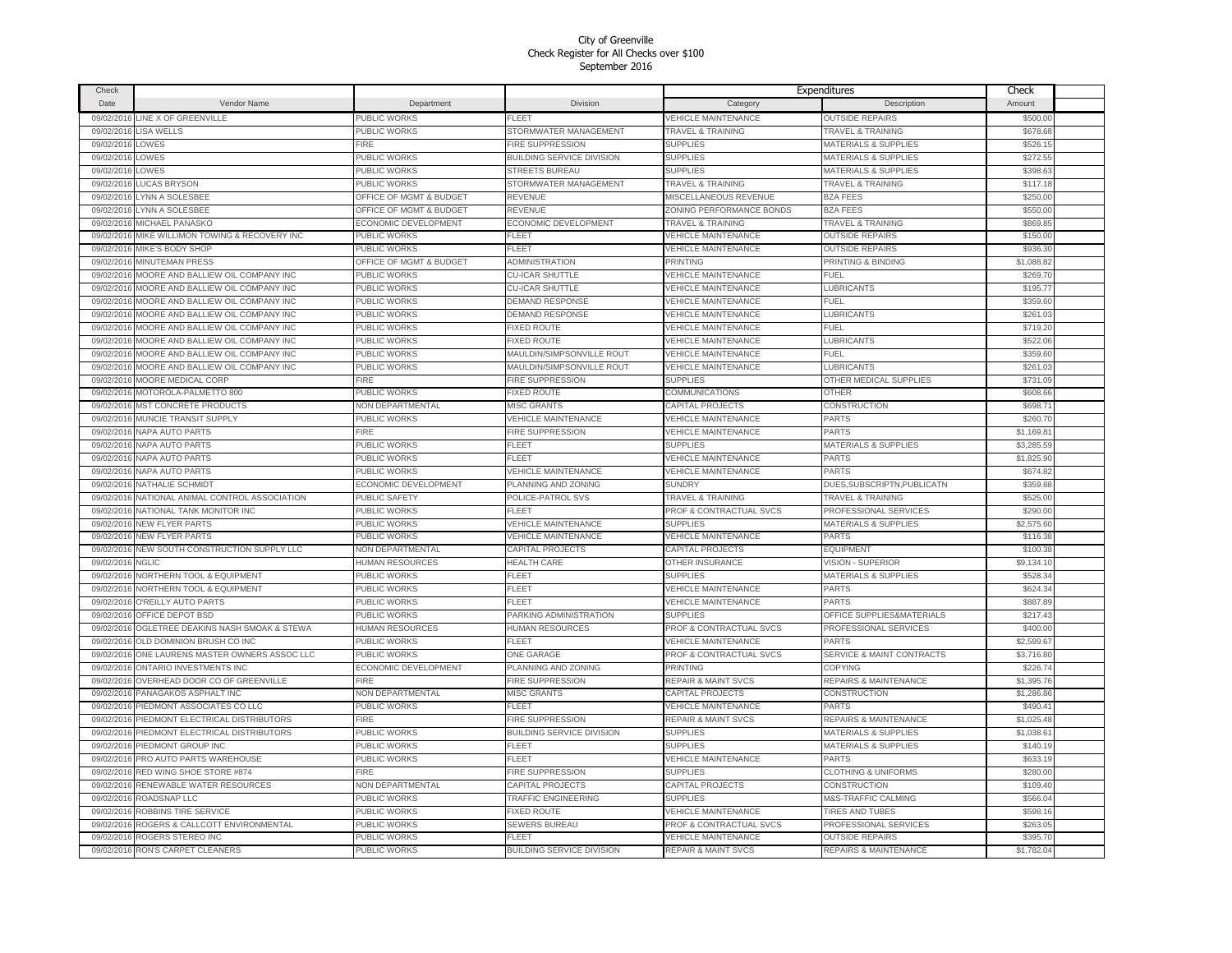| Check      |                                     |                           |                                  |                                    | Expenditures                         | Check       |  |
|------------|-------------------------------------|---------------------------|----------------------------------|------------------------------------|--------------------------------------|-------------|--|
| Date       | Vendor Name                         | Department                | Division                         | Category                           | Description                          | Amount      |  |
| 09/02/2016 | ROWLAND RADIATOR                    | PUBLIC WORKS              | <b>VEHICLE MAINTENANCE</b>       | <b>VEHICLE MAINTENANCE</b>         | <b>OUTSIDE REPAIRS</b>               | \$435.00    |  |
| 09/02/2016 | S C FIRE ACADEMY                    | <b>FIRE</b>               | FIRE PREVENTION                  | <b>TRAVEL &amp; TRAINING</b>       | <b>TRAVEL &amp; TRAINING</b>         | \$540.00    |  |
| 09/02/2016 | S C STATE ASSOC OF FIRE CHIEFS      | FIRE                      | <b>FIRE SERVICES</b>             | <b>SUNDRY</b>                      | DUES, SUBSCRIPTN, PUBLICATN          | \$120.00    |  |
| 09/02/2016 | S C STATE ASSOC OF FIRE CHIEFS      | <b>FIRE</b>               | <b>FIRE SUPPRESSION</b>          | <b>SUNDRY</b>                      | DUES.SUBSCRIPTN.PUBLICATN            | \$240.00    |  |
| 09/02/2016 | SAFE INDUSTRIES                     | <b>FIRE</b>               | FIRE SUPPRESSION                 | <b>SUPPLIES</b>                    | <b>MATERIALS &amp; SUPPLIES</b>      | \$3,006.12  |  |
| 09/02/2016 | <b>SAFE INDUSTRIES</b>              | <b>FIRE</b>               | FIRE SUPPRESSION                 | <b>VEHICLE MAINTENANCE</b>         | PARTS                                | \$2,988.16  |  |
| 09/02/2016 | <b>SCAPA</b>                        | ECONOMIC DEVELOPMENT      | ECONOMIC DEVELOPMENT             | <b>TRAVEL &amp; TRAINING</b>       | <b>LOCAL TRANSPORTATION</b>          | \$225.00    |  |
| 09/02/2016 | SHARP BUSINESS SYSTEMS              | ECONOMIC DEVELOPMENT      | PLANNING AND ZONING              | <b>PRINTING</b>                    | <b>COPYING</b>                       | \$277.43    |  |
| 09/02/2016 | <b>SHERWIN WILLIAMS</b>             | PUBLIC WORKS              | <b>BUILDING SERVICE DIVISION</b> | <b>SUPPLIES</b>                    | <b>MATERIALS &amp; SUPPLIES</b>      | \$147.92    |  |
| 09/02/2016 | <b>SNAP ON INDUSTRIAL</b>           | <b>FIRE</b>               | <b>FIRE SERVICES</b>             | <b>SUPPLIES</b>                    | MATERIALS & SUPPLIES                 | \$175.48    |  |
| 09/02/2016 | SNIDER FLEET SOLUTIONS              | PUBLIC WORKS              | <b>DEMAND RESPONSE</b>           | VEHICLE MAINTENANCE                | <b>TIRES AND TUBES</b>               | \$150.00    |  |
| 09/02/2016 | SNIDER FLEET SOLUTIONS              | PUBLIC WORKS              | FLEET                            | <b>VEHICLE MAINTENANCE</b>         | <b>OUTSIDE REPAIRS</b>               | \$3,333.1   |  |
| 09/02/2016 | SNIDER FLEET SOLUTIONS              | PUBLIC WORKS              | FLEET                            | VEHICLE MAINTENANCE                | PARTS                                | \$8,095.1   |  |
| 09/02/2016 | SOBY'S ON THE SIDE                  | ECONOMIC DEVELOPMENT      | <b>ECONOMIC DEVELOPMENT</b>      | <b>SUNDRY</b>                      | <b>MISCELLANEOUS</b>                 | \$104.36    |  |
| 09/02/2016 | <b>SOCAR</b>                        | PUBLIC WORKS              | RESIDENTIAL COLL BUREAU          | <b>SUPPLIES</b>                    | <b>MATERIALS &amp; SUPPLIES</b>      | \$325.42    |  |
| 09/02/201  | SOUTHEASTERN JANITORIAL OF SC LLC   | PUBLIC WORKS              | PARKING ADMINISTRATION           | <b>PROF &amp; CONTRACTUAL SVCS</b> | <b>SERVICE &amp; MAINT CONTRACTS</b> | \$480.00    |  |
| 09/02/2016 | SOUTHEASTERN PAPER GROUP            | PUBLIC WORKS              | BUILDING SERVICE DIVISION        | <b>SUPPLIES</b>                    | <b>JANITORIAL SUPPLIES</b>           | \$765.65    |  |
| 09/02/201  | SOUTHERN LUBRICANTS                 | PUBLIC WORKS              | <b>VEHICLE MAINTENANCE</b>       | <b>SUPPLIES</b>                    | <b>MATERIALS &amp; SUPPLIES</b>      | \$572.7     |  |
| 09/02/2016 | SOUTHERNSIDE COMMUNITY CENTER       | RECREATION                | COMMUNITY CENTERS                | PROF & CONTRACTUAL SVCS            | PROFESSIONAL SERVICES                | \$2,916.66  |  |
| 09/02/2016 | SPARTAN MOTORS USA INC              | <b>FIRE</b>               | FIRE SUPPRESSION                 | <b>VEHICLE MAINTENANCE</b>         | PARTS                                | \$183.91    |  |
| 09/02/2016 | STANLEY HUNT DEPREE & RHINE INC     | <b>FIRE</b>               | FIRE                             | <b>PROF &amp; CONTRACTUAL SVCS</b> | PROFESSIONAL SERVICES                | \$4,200.00  |  |
| 09/02/2016 | STAPLES ADVANTAGE                   | OFFICE OF MGMT & BUDGET   | <b>INFORMATION TECHNOLOGY</b>    | <b>SUPPLIES</b>                    | MATERIALS & SUPPLIES                 | \$211.96    |  |
| 09/02/2016 | STEPHEN KOVALCIK                    | <b>FIRE</b>               | FIRE                             | <b>TRAVEL &amp; TRAINING</b>       | <b>TRAVEL &amp; TRAINING</b>         | \$354.00    |  |
| 09/02/2016 | SUMMIT MEDIA LLC                    | PUBLIC WORKS              | <b>RECYCLING</b>                 | PROF & CONTRACTUAL SVCS            | <b>ADVERTISING EXPENSE</b>           | \$620.00    |  |
| 09/02/2016 | SWANA                               | PUBLIC WORKS              | RESIDENTIAL COLL BUREAU          | <b>SUNDRY</b>                      | <b>MISCELLANEOUS</b>                 | \$212.00    |  |
| 09/02/2016 | TALENT MANAGEMENT SOLUTIONS         | OFFICE OF MGMT & BUDGET   | REVENUE                          | PROF & CONTRACTUAL SVCS            | TEMP PERSONNEL SVCS                  | \$818.40    |  |
| 09/02/2016 | <b>TALENT MANAGEMENT SOLUTIONS</b>  | PUBLIC INFORMATION/EVENTS | EVENTS MANAGEMENT                | PROF & CONTRACTUAL SVCS            | TEMP PERSONNEL SVCS                  | \$699.93    |  |
| 09/02/2016 | TALENT MANAGEMENT SOLUTIONS         | PUBLIC SAFETY             | POLICE-DISPATCH BUREAU           | PROF & CONTRACTUAL SVCS            | TEMP PERSONNEL SVCS                  | \$330.24    |  |
| 09/02/2016 | TALENT MANAGEMENT SOLUTIONS         | PUBLIC WORKS              | <b>ENFORCEMENT</b>               | PROF & CONTRACTUAL SVCS            | TEMP PERSONNEL SVCS                  | \$660.00    |  |
| 09/02/2016 | TALENT MANAGEMENT SOLUTIONS         | PUBLIC WORKS              | <b>MAINTENANCE</b>               | PROF & CONTRACTUAL SVCS            | TEMP PERSONNEL SVCS                  | \$693.20    |  |
| 09/02/2016 | <b>TALENT MANAGEMENT SOLUTIONS</b>  | PUBLIC WORKS              | RESIDENTIAL COLL BUREAU          | PROF & CONTRACTUAL SVCS            | TEMP PERSONNEL SVCS                  | \$5,726.46  |  |
| 09/02/2016 | <b>TALENT MANAGEMENT SOLUTIONS</b>  | PUBLIC WORKS              | <b>STORM DRAINS BUREAU</b>       | <b>PROF &amp; CONTRACTUAL SVCS</b> | TEMP PERSONNEL SVCS                  | \$299.40    |  |
| 09/02/2016 | <b>TALENT MANAGEMENT SOLUTIONS</b>  | PUBLIC WORKS              | <b>VEHICLE MAINTENANCE</b>       | <b>PROF &amp; CONTRACTUAL SVCS</b> | TEMP PERSONNEL SVCS                  | \$5,171.97  |  |
| 09/02/2016 | TALENT MANAGEMENT SOLUTIONS         | RECREATION                | <b>FALLS PARK WORK CREW</b>      | PROF & CONTRACTUAL SVCS            | <b>TEMP PERSONNEL SVCS</b>           | \$628.00    |  |
| 09/02/2016 | TALENT MANAGEMENT SOLUTIONS         | <b>RECREATION</b>         | PUBLIC SERVICES                  | <b>PROF &amp; CONTRACTUAL SVCS</b> | <b>TEMP PERSONNEL SVCS</b>           | \$334.64    |  |
| 09/02/2016 | TD CARD SERVICES                    | COUNCIL                   | CITY COUNCIL                     | COMMUNICATIONS                     | <b>OTHER</b>                         | \$289.05    |  |
| 09/02/2016 | TD CARD SERVICES                    | COUNCIL                   | <b>CITY COUNCIL</b>              | <b>SUNDRY</b>                      | <b>MISCELLANEOUS</b>                 | \$132.46    |  |
| 09/02/2016 | TD CARD SERVICES                    | PUBLIC WORKS              | FI FFT                           | <b>VEHICLE MAINTENANCE</b>         | <b>PARTS</b>                         | \$537,40    |  |
| 09/02/2016 | TD CONVENTION CENTER                | <b>FIRE</b>               | <b>FIRE SERVICES</b>             | <b>SUPPLIES</b>                    | MATERIALS & SUPPLIES                 | \$523.46    |  |
| 09/02/2016 | TEC UTILITIES SUPPLY INC            | NON DEPARTMENTAL          | <b>MISC GRANTS</b>               | CAPITAL PROJECTS                   | CONSTRUCTION                         | \$2,419.04  |  |
| 09/02/2016 | TGA                                 | NON DEPARTMENTAL          | CAPITAL PROJECTS                 | CAPITAL PROJECTS                   | <b>EQUIPMENT</b>                     | \$4,007.54  |  |
| 09/02/2016 | TGA                                 | OFFICE OF MGMT & BUDGET   | <b>INFORMATION TECHNOLOGY</b>    | PROF & CONTRACTUAL SVCS            | <b>EQUIPMENT RENTAL</b>              | \$2,743.56  |  |
| 09/02/2016 | ГGA                                 | OFFICE OF MGMT & BUDGET   | <b>INFORMATION TECHNOLOGY</b>    | PROF & CONTRACTUAL SVCS            | SERVICE & MAINT CONTRACTS            | \$992.16    |  |
| 09/02/2016 | THERMO KING OF GREENVILLE           | PUBLIC WORKS              | <b>VEHICLE MAINTENANCE</b>       | <b>VEHICLE MAINTENANCE</b>         | <b>PARTS</b>                         | \$485.18    |  |
| 09/02/2016 | TMS SOUTH INC                       | PUBLIC WORKS              | <b>BUILDING SERVICE DIVISION</b> | <b>SUPPLIES</b>                    | <b>MATERIALS &amp; SUPPLIES</b>      | \$601.74    |  |
| 09/02/2016 | TOOL SHED INC, THE                  | PUBLIC WORKS              | BUILDING SERVICE DIVISION        | <b>SUPPLIES</b>                    | <b>MATERIALS &amp; SUPPLIES</b>      | \$689.47    |  |
| 09/02/2016 | <b>TRANSAXLE LLC</b>                | PUBLIC WORKS              | <b>VEHICLE MAINTENANCE</b>       | <b>VEHICLE MAINTENANCE</b>         | PARTS                                | \$1,387.1   |  |
| 09/02/2016 | TRUCK TOYZ INC                      | PUBLIC WORKS              | <b>SEWERS BUREAU</b>             | VEHICLE MAINTENANCE                | PARTS                                | \$320.99    |  |
| 09/02/2016 | <b>TRUCKPRO LLC</b>                 | FIRE                      | <b>FIRE SUPPRESSION</b>          | <b>VEHICLE MAINTENANCE</b>         | PARTS                                | \$561.93    |  |
| 09/02/2016 | <b>TRUCKPRO LLC</b>                 | PUBLIC WORKS              | <b>FLEET</b>                     | <b>VEHICLE MAINTENANCE</b>         | PARTS                                | \$572.5     |  |
| 09/02/2016 | TRUCKPRO LLC                        | PUBLIC WORKS              | <b>/EHICLE MAINTENANCE</b>       | <b>VEHICLE MAINTENANCE</b>         | <b>PARTS</b>                         | \$125.64    |  |
| 09/02/201  | <b>TYCO INTEGRATED SECURITY LLC</b> | PUBLIC WORKS              | <b>BUILDING SERVICE DIVISION</b> | PROF & CONTRACTUAL SVCS            | <b>SERVICE &amp; MAINT CONTRACTS</b> | \$962.3     |  |
| 09/02/2016 | TYCO INTEGRATED SECURITY LLC        | PUBLIC WORKS              | NON VEHICLE MAINTENANCE          | PROF & CONTRACTUAL SVCS            | <b>SERVICE &amp; MAINT CONTRACTS</b> | \$209.33    |  |
| 09/02/2016 | <b>UNIFIRST</b>                     | PUBLIC WORKS              | <b>VEHICLE MAINTENANCE</b>       | <b>SUPPLIES</b>                    | <b>CLOTHING &amp; UNIFORMS</b>       | \$479.24    |  |
| 09/02/2016 | UNIVERSITY OF LOUISVILLE            | PUBLIC SAFETY             | POLICE-PATROL SVS                | <b>TRAVEL &amp; TRAINING</b>       | <b>TRAVEL &amp; TRAINING</b>         | \$1,195.00  |  |
| 09/02/2016 | <b>US LAWNS OF GREENVILLE</b>       | RECREATION                | <b>FALLS PARK WORK CREW</b>      | <b>PROF &amp; CONTRACTUAL SVCS</b> | <b>SERVICE &amp; MAINT CONTRACTS</b> | \$2,097.76  |  |
|            | 09/02/2016 VIC BAILEY FORD INC      | <b>PUBLIC WORKS</b>       | <b>STORM DRAINS BUREAU</b>       | MACHINERY AND EQUIPMENT            | MACHINERY AND EQUIPMENT              | \$24,773.00 |  |
|            |                                     |                           |                                  |                                    |                                      |             |  |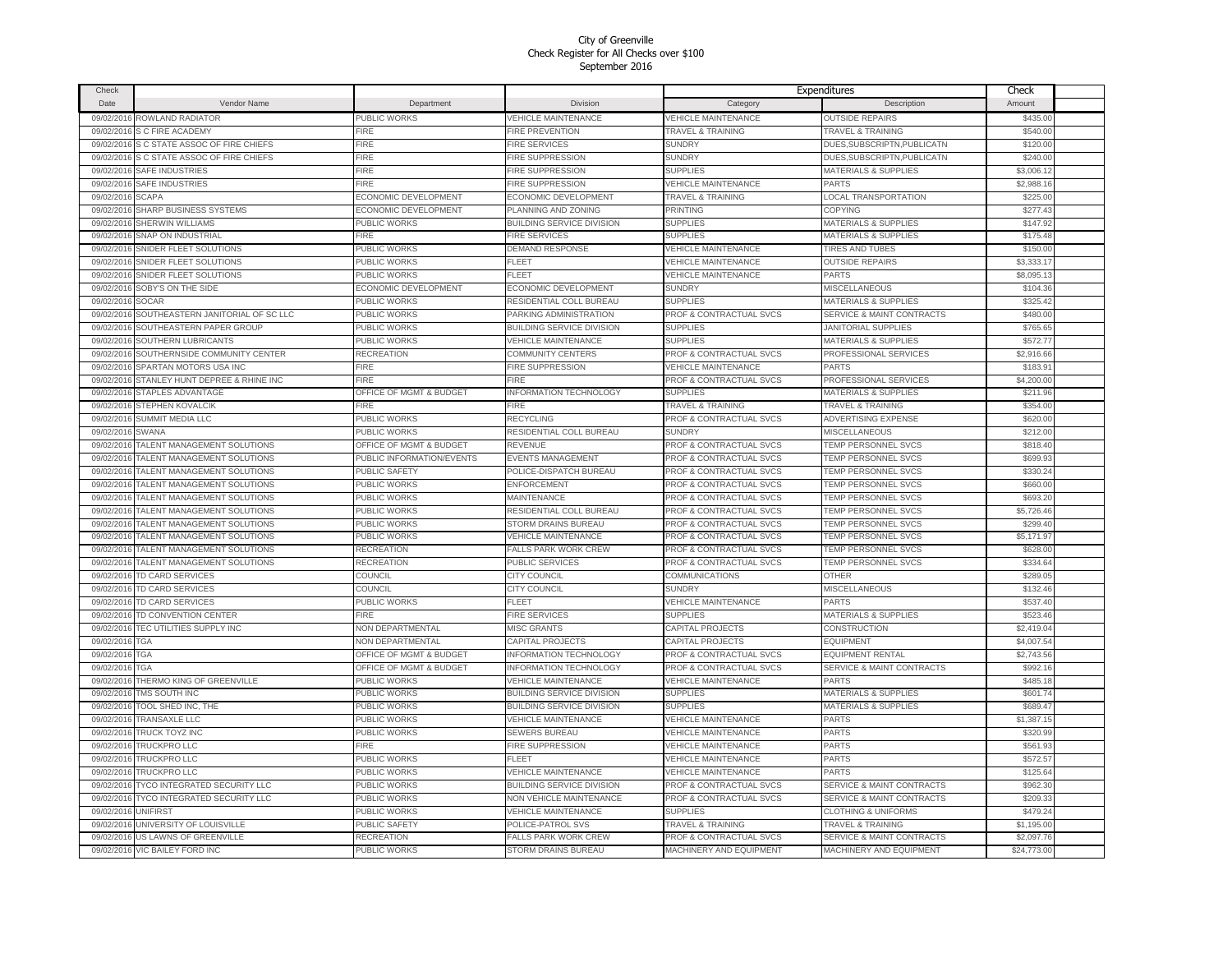| Check      |                                          |                                             |                                      |                              | Expenditures                         | Check        |  |
|------------|------------------------------------------|---------------------------------------------|--------------------------------------|------------------------------|--------------------------------------|--------------|--|
| Date       | Vendor Name                              | Department                                  | Division                             | Category                     | Description                          | Amount       |  |
| 09/02/2016 | VISION SCREENPRINTING & GRAPHICS IN      | PUBLIC WORKS                                | RICHARDSON STREET GARAGE             | <b>SUPPLIES</b>              | <b>MATERIALS &amp; SUPPLIES</b>      | \$173.00     |  |
| 09/02/2016 | <b>VULCAN SAFETY SHOES</b>               | <b>FIRE</b>                                 | <b>FIRE SUPPRESSION</b>              | <b>SUPPLIES</b>              | <b>CLOTHING &amp; UNIFORMS</b>       | \$230.00     |  |
| 09/02/2016 | W N WATSON-EAST TIRE & AUTOMOTIVE        | FIRE                                        | FIRE SUPPRESSION                     | <b>VEHICLE MAINTENANCE</b>   | PARTS                                | \$1,408.88   |  |
| 09/02/2016 | W N WATSON-EAST TIRE & AUTOMOTIVE        | PUBLIC WORKS                                | FLEET                                | <b>VEHICLE MAINTENANCE</b>   | <b>OUTSIDE REPAIRS</b>               | \$1,081.32   |  |
| 09/02/2016 | W W WILLIAMS                             | <b>FIRE</b>                                 | FIRE SUPPRESSION                     | <b>VEHICLE MAINTENANCE</b>   | PARTS                                | \$116.73     |  |
| 09/02/2016 | <b>WEX BANK</b>                          | PUBLIC WORKS                                | <b>VEHICLE MAINTENANCE</b>           | <b>VEHICLE MAINTENANCE</b>   | <b>FUEL CARD</b>                     | \$141.16     |  |
| 09/02/2016 | WHITE HORSE PACKAGING CO                 | PUBLIC WORKS                                | PARKING ADMINISTRATION               | <b>SUPPLIES</b>              | <b>MATERIALS &amp; SUPPLIES</b>      | \$115.07     |  |
| 09/02/2016 | WOOLPERT INC                             | NON DEPARTMENTAL                            | CAPITAL PROJECTS                     | CAPITAL PROJECTS             | CONSTRUCTION                         | \$5,835.72   |  |
| 09/02/2016 | WOOLPERT INC                             | PUBLIC WORKS                                | STORMWATER MANAGEMENT                | PROF & CONTRACTUAL SVCS      | PROFESSIONAL SERVICES                | \$14,083.60  |  |
|            | WRIGHT JOHNSTON UNIFORMS INC             |                                             |                                      |                              |                                      |              |  |
| 09/02/2016 |                                          | <b>FIRE</b>                                 | FIRE SUPPRESSION                     | <b>SUPPLIES</b>              | <b>CLOTHING &amp; UNIFORMS</b>       | \$2,816.18   |  |
| 09/09/2016 | ADVANCED SECURITY CONNECTIONS LLC        | NON DEPARTMENTAL<br><b>NON DEPARTMENTAL</b> | CAPITAL PROJECTS                     | CAPITAL PROJECTS             | <b>EQUIPMENT</b>                     | \$1,026.08   |  |
| 09/09/2016 | ALLEN TEMPLE CEDC                        |                                             | <b>MISC GRANTS</b>                   | CD PROJECTS                  | AT CEDC PLEASANT VALLEY              | \$3,100.50   |  |
| 09/09/2016 | AMICK EQUIPMENT COMPANY INC              | PUBLIC WORKS                                | FLEET                                | VEHICLE MAINTENANCE          | PARTS                                | \$2,219.72   |  |
| 09/09/2016 | ANGELIA LOCKE                            | OFFICE OF MGMT & BUDGET                     | REVENUE                              | <b>TRAVEL &amp; TRAINING</b> | LOCAL TRANSPORTATION                 | \$200.8      |  |
| 09/09/2016 | ARLINGTON DOWNTOWN GREENVILLE LLC        | <b>NON DEPARTMENTAL</b>                     | CAPITAL PROJECTS                     | CAPITAL PROJECTS             | CONSTRUCTION                         | \$472,642.3  |  |
| 09/09/2016 | ASE AUTOMOTIVE SERV EXCELLENCE           | PUBLIC WORKS                                | FLEET                                | <b>TRAVEL &amp; TRAINING</b> | <b>TRAVEL &amp; TRAINING</b>         | \$659.0      |  |
| 09/09/2016 | ASG LLC                                  | <b>RECREATION</b>                           | ADMINISTRATION                       | PROF & CONTRACTUAL SVCS      | <b>SERVICE &amp; MAINT CONTRACTS</b> | \$1,328.2    |  |
| 09/09/2016 | AT & T                                   | OFFICE OF MGMT & BUDGET                     | NFORMATION TECHNOLOGY                | COMMUNICATIONS               | TELECOMMUNICATIONS/WIRELE            | \$12,718.8   |  |
| 09/09/2016 | <b>BCA LLC</b>                           | PUBLIC WORKS                                | PARKING ADMINISTRATION               | PARKING DEPOSITS             | PKG DEPOSITS-POINSETT                | \$191.00     |  |
| 09/09/2016 | <b>BILL TAYLOR</b>                       | ECONOMIC DEVELOPMENT                        | <b>BUILDING &amp; PROPERTY MAINT</b> | <b>TRAVEL &amp; TRAINING</b> | <b>LOCAL TRANSPORTATION</b>          | \$475.74     |  |
| 09/09/2016 | <b>BUNNELL-LAMMONS ENGINEERING</b>       | <b>NON DEPARTMENTAL</b>                     | CAPITAL PROJECTS                     | CAPITAL PROJECTS             | <b>PLANNING/DESIGN</b>               | \$2,740.00   |  |
| 09/09/2016 | CAMPBELL-BROWN INC                       | <b>PUBLIC WORKS</b>                         | FLEET                                | <b>VEHICLE MAINTENANCE</b>   | PARTS                                | \$4,608.0    |  |
| 09/09/2016 | CANCER SURVIVORS PARK ALLIANCE           | <b>NON DEPARTMENTAL</b>                     | CAPITAL PROJECTS                     | CAPITAL PROJECTS             | CONSTRUCTION                         | \$151,500.00 |  |
| 09/09/201  | CARLOS ODELL SCOTT                       | PUBLIC INFORMATION/EVENTS                   | <b>EVENTS MANAGEMENT</b>             | PROF & CONTRACTUAL SVCS      | PROFESSIONAL SERVICES                | \$400.00     |  |
| 09/09/2016 | CAROLINA INDUSTRIAL EQUIPMENT INC        | PUBLIC WORKS                                | <b>CBD TIF CREW</b>                  | MACHINERY AND EQUIPMENT      | <b>MACHINERY AND EQUIPMENT</b>       | \$7,286.44   |  |
| 09/09/2016 | CDW/G                                    | OFFICE OF MGMT & BUDGET                     | NFORMATION TECHNOLOGY                | PROF & CONTRACTUAL SVCS      | <b>SERVICE &amp; MAINT CONTRACTS</b> | \$25,457.93  |  |
| 09/09/2016 | CHEM-AQUA INC                            | PUBLIC WORKS                                | <b>BUILDING SERVICE DIVISION</b>     | PROF & CONTRACTUAL SVCS      | SERVICE & MAINT CONTRACTS            | \$324.36     |  |
| 09/09/2016 | CHRISTOPHER TRUCKS INC                   | <b>PUBLIC WORKS</b>                         | FLEET                                | <b>VEHICLE MAINTENANCE</b>   | PARTS                                | \$2,633.3'   |  |
| 09/09/2016 | CITY OF GREENVILLE                       | <b>RECREATION</b>                           | PUBLIC SERVICES                      | <b>TAX LIABILITIES</b>       | HOSPITALITY TAXES                    | \$120.98     |  |
| 09/09/2016 | <b>CLERK OF COURT</b>                    | OFFICE OF MGMT & BUDGET                     | NON-DEPARTMENTAL                     | PR-WH                        | <b>GARNISHMENTS</b>                  | \$378.48     |  |
| 09/09/2016 | CLERK OF COURT -SPARTANBURG              | OFFICE OF MGMT & BUDGET                     | NON-DEPARTMENTAL                     | PR-WH                        | <b>GARNISHMENTS</b>                  | \$1,040.63   |  |
| 09/09/2016 | CLERK OF COURT PICKENS COUNTY            | OFFICE OF MGMT & BUDGET                     | NON-DEPARTMENTAL                     | PR-WH                        | <b>GARNISHMENTS</b>                  | \$304.3      |  |
| 09/09/2016 | <b>CYNTHIA TERRY</b>                     | PUBLIC SAFETY                               | POLICE-PATROL SVS                    | <b>TRAVEL &amp; TRAINING</b> | <b>TRAVEL &amp; TRAINING</b>         | \$569.36     |  |
|            | 09/09/2016 DAVE DERRICK                  | PUBLIC WORKS                                | RESIDENTIAL COLL BUREAU              | <b>TRAVEL &amp; TRAINING</b> | <b>TRAVEL &amp; TRAINING</b>         | \$471.16     |  |
|            | 09/09/2016 DAVE DERRICK                  | PUBLIC WORKS                                | <b>SEWERS BUREAU</b>                 | <b>TRAVEL &amp; TRAINING</b> | <b>TRAVEL &amp; TRAINING</b>         | \$471.17     |  |
|            | 09/09/2016 DAVE DERRICK                  | PUBLIC WORKS                                | STORM DRAINS BUREAU                  | <b>TRAVEL &amp; TRAINING</b> | <b>TRAVEL &amp; TRAINING</b>         | \$471.17     |  |
| 09/09/2016 | <b>DAVE DERRICK</b>                      | PUBLIC WORKS                                | <b>STREETS BUREAU</b>                | <b>TRAVEL &amp; TRAINING</b> | <b>TRAVEL &amp; TRAINING</b>         | \$471.17     |  |
| 09/09/2016 | DAVID B OWENS                            | PUBLIC SAFETY                               | POLICE-PATROL SVS                    | <b>SUNDRY</b>                | <b>MISCELLANEOUS</b>                 | \$244.00     |  |
| 09/09/2016 | <b>DAVID GARRISON</b>                    | PUBLIC SAFETY                               | POLICE-PATROL SVS                    | TRAVEL & TRAINING            | <b>TRAVEL &amp; TRAINING</b>         | \$1,553.3    |  |
| 09/09/2016 | <b>DESIGN STRATEGIES LLC</b>             | NON DEPARTMENTAL                            | CAPITAL PROJECTS                     | CAPITAL PROJECTS             | PLANNING/DESIGN                      | \$5,220.00   |  |
| 09/09/201  | <b>DICK SMITH FORD</b>                   | <b>PUBLIC WORKS</b>                         | STORM DRAINS BUREAU                  | MACHINERY AND EQUIPMENT      | MACHINERY AND EQUIPMENT              | \$34,301.00  |  |
| 09/09/2016 | <b>DICK SMITH FORD</b>                   | PUBLIC WORKS                                | <b>STREETS BUREAU</b>                | VEHICLES                     | VEHICLE                              | \$32,628.00  |  |
| 09/09/2016 | ECHOLS OIL COMPANY INC                   | PUBLIC WORKS                                | FLEET                                | <b>VEHICLE MAINTENANCE</b>   | FUEL                                 | \$25,892.10  |  |
| 09/09/2016 | <b>FAMILY CT OF THE 13TH CIRCUIT</b>     | <b>DEFICE OF MGMT &amp; BUDGET</b>          | <b>NON-DEPARTMENTAL</b>              | PR-WH                        | <b>GARNISHMENTS</b>                  | \$5,081.90   |  |
|            | <b>FAMILY SUPPORT REGISTRY</b>           | OFFICE OF MGMT & BUDGET                     | <b>VON-DEPARTMENTAL</b>              | PR-WH                        | <b>GARNISHMENTS</b>                  |              |  |
| 09/09/2016 |                                          |                                             | <b>MISC GRANTS</b>                   |                              |                                      | \$210.06     |  |
| 09/09/2016 | <b>GENESIS HOMES</b>                     | NON DEPARTMENTAL                            |                                      | CD PROJECTS                  | <b>GENESIS NICHOLTOWN</b>            | \$4,750.00   |  |
| 09/09/2016 | <b>GILLIG LLC</b>                        | PUBLIC WORKS                                | <b>VEHICLE MAINTENANCE</b>           | <b>VEHICLE MAINTENANCE</b>   | PARTS                                | \$1,550.80   |  |
| 09/09/2016 | <b>HESC</b>                              | OFFICE OF MGMT & BUDGET                     | NON-DEPARTMENTAL                     | PR-WH                        | <b>GARNISHMENTS</b>                  | \$171.79     |  |
| 09/09/2016 | HM LIFE INSURANCE COMPANY                | <b>HUMAN RESOURCES</b>                      | <b>HEALTH CARE</b>                   | HEALTH                       | <b>HEALTH STOP LOSS</b>              | \$71,206.22  |  |
| 09/09/2016 | INTERNAL REVENUE SERVICE                 | OFFICE OF MGMT & BUDGET                     | NON-DEPARTMENTAL                     | PR-WH                        | <b>GARNISHMENTS</b>                  | \$252.50     |  |
| 09/09/2016 | <b>JOEL PATTERSON</b>                    | ECONOMIC DEVELOPMENT                        | <b>BUILDING &amp; PROPERTY MAINT</b> | <b>TRAVEL &amp; TRAINING</b> | LOCAL TRANSPORTATION                 | \$577.80     |  |
| 09/09/2016 | JOSEPH SUDDETH                           | PUBLIC SAFETY                               | POLICE-PATROL SVS                    | <b>TRAVEL &amp; TRAINING</b> | <b>TRAVEL &amp; TRAINING</b>         | \$219.00     |  |
| 09/09/2016 | KAIROS HOLDINGS III LLC                  | NON DEPARTMENTAL                            | CAPITAL PROJECTS                     | CAPITAL PROJECTS             | CONSTRUCTION                         | \$20,000.00  |  |
| 09/09/2016 | <b>KERRY FENNELL</b>                     | ECONOMIC DEVELOPMENT                        | <b>BUILDING &amp; PROPERTY MAINT</b> | <b>TRAVEL &amp; TRAINING</b> | <b>LOCAL TRANSPORTATION</b>          | \$508.14     |  |
| 09/09/2016 | <b>KEVIN HUGHES</b>                      | ECONOMIC DEVELOPMENT                        | <b>BUILDING &amp; PROPERTY MAINT</b> | TRAVEL & TRAINING            | <b>LOCAL TRANSPORTATION</b>          | \$360.18     |  |
|            | 09/09/2016 KW BEVERAGE                   | PUBLIC INFORMATION/EVENTS                   | <b>EVENTS MANAGEMENT</b>             | <b>SUPPLIES</b>              | <b>M&amp;S-FOOD &amp; BEVERAGE</b>   | \$2,062.6    |  |
|            | 09/09/2016 L & B LANDSCAPING SERVICE INC | C. D. DIVISION                              | <b>CDBG PROJECTS</b>                 | CD PROJECTS                  | <b>LAND ACQUISITION</b>              | \$1,549.36   |  |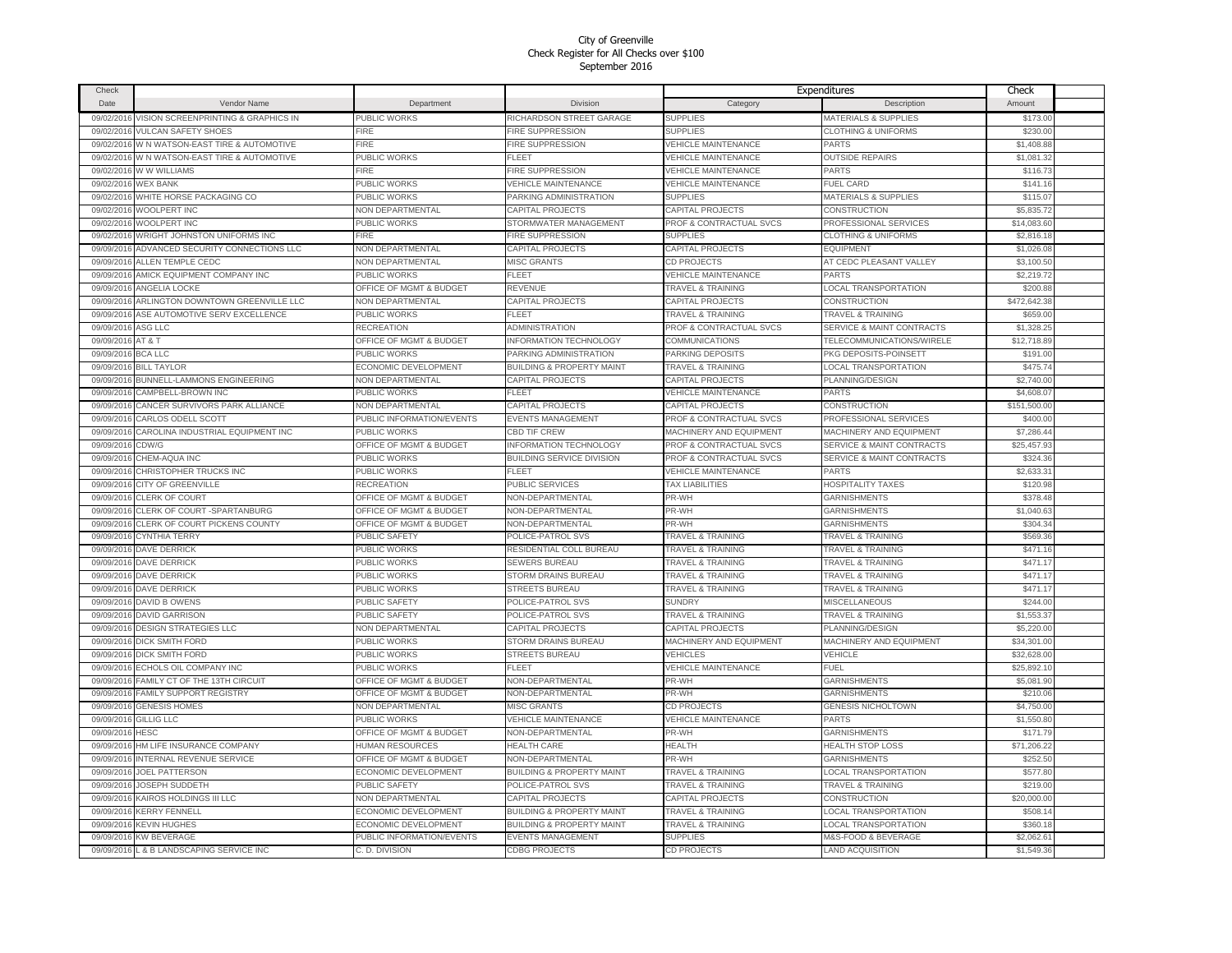| Check      |                                              |                                    |                                      |                                    | Expenditures                         | Check       |  |
|------------|----------------------------------------------|------------------------------------|--------------------------------------|------------------------------------|--------------------------------------|-------------|--|
| Date       | Vendor Name                                  | Department                         | Division                             | Category                           | Description                          | Amount      |  |
| 09/09/2016 | L & B LANDSCAPING SERVICE INC                | RECREATION                         | <b>BEAUTIFICATION BUREAU</b>         | PROF & CONTRACTUAL SVCS            | <b>SERVICE &amp; MAINT CONTRACTS</b> | \$1,184.64  |  |
| 09/09/2016 | <b>M2 ENTERTAINMENT</b>                      | PUBLIC INFORMATION/EVENTS          | <b>EVENTS MANAGEMENT</b>             | <b>PROF &amp; CONTRACTUAL SVCS</b> | PROFESSIONAL SERVICES                | \$800.00    |  |
| 09/09/2016 | MALCOLM GREENIDGE                            | <b>RECREATION</b>                  | COMMUNITY CENTERS                    | REC CLASS INSTRUCTOR LIAB          | <b>REFLIND</b>                       | \$196.00    |  |
| 09/09/2016 | <b>MARK TEAL</b>                             | OFFICE OF MGMT & BUDGET            | RISK MANAGEMENT                      | <b>SUNDRY</b>                      | <b>MISCELLANEOUS</b>                 | \$114.55    |  |
|            | 09/09/2016 MARYLAND CHILD SUPPORT ACCOUNT    | OFFICE OF MGMT & BUDGET            | NON-DEPARTMENTAL                     | PR-WH                              | <b>GARNISHMENTS</b>                  | \$129.40    |  |
| 09/09/2016 | <b>MELISSA LAWSON</b>                        | PUBLIC SAFETY                      | POLICE-PATROL SVS                    | <b>TRAVEL &amp; TRAINING</b>       | TRAVEL & TRAINING                    | \$483.70    |  |
|            | 09/09/2016 MICHAEL DOLES                     | ECONOMIC DEVELOPMENT               | <b>BUILDING &amp; PROPERTY MAINT</b> | <b>TRAVEL &amp; TRAINING</b>       | <b>LOCAL TRANSPORTATION</b>          | \$453.06    |  |
| 09/09/2016 | MICHAEL TIERNEY                              | PUBLIC SAFETY                      | POLICE-PATROL SVS                    | <b>TRAVEL &amp; TRAINING</b>       | <b>TRAVEL &amp; TRAINING</b>         | \$1,055.65  |  |
| 09/09/2016 | <b>MKSK</b>                                  | NON DEPARTMENTAL                   | CAPITAL PROJECTS                     | CAPITAL PROJECTS                   | PLANNING/DESIGN                      | \$62,190.00 |  |
|            | 09/09/2016 MULCH IN MOTION                   | C. D. DIVISION                     | <b>CDBG PROJECTS</b>                 | CD PROJECTS                        | PUBLIC FACILITIES & IMPRO            | \$2,500.00  |  |
|            | 09/09/2016 MULCH IN MOTION                   | <b>RECREATION</b>                  | PARKS MAINTENANCE                    | PROF & CONTRACTUAL SVCS            | SERVICE & MAINT CONTRACTS            | \$7,700.00  |  |
| 09/09/2016 | <b>NIKOLAY KAPUSTIN</b>                      | <b>RECREATION</b>                  | ADMINISTRATION                       | <b>SUPPLIES</b>                    | <b>CLOTHING &amp; UNIFORMS</b>       | \$114.23    |  |
| 09/09/2016 | PARKINSONS RESEARCH FOUNDATION               | PUBLIC INFORMATION/EVENTS          | <b>EVENTS MANAGEMENT</b>             | <b>LIABILITIES</b>                 | <b>EVENT TIPS</b>                    | \$381.26    |  |
| 09/09/2016 | PRECISION DYNAMICS CORP                      | PUBLIC INFORMATION/EVENTS          | <b>SPECIAL EVENTS</b>                | <b>SUPPLIES</b>                    | <b>MATERIALS &amp; SUPPLIES</b>      | \$9,066.1   |  |
| 09/09/2016 | PROVIDENT LIFE & ACCIDENT INS CO             | HUMAN RESOURCES                    | <b>HEALTH CARE</b>                   | <b>OTHER INSURANCE</b>             | LIFE INSURANCE                       | \$2,041.80  |  |
| 09/09/2016 | <b>RON POWELL</b>                            | OFFICE OF MGMT & BUDGET            | REVENUE                              | <b>TRAVEL &amp; TRAINING</b>       | <b>LOCAL TRANSPORTATION</b>          | \$200.7     |  |
| 09/09/2016 | <b>RYAN GIBSON</b>                           | PUBLIC SAFETY                      | POLICE-PATROL SVS                    | <b>TRAVEL &amp; TRAINING</b>       | <b>TRAVEL &amp; TRAINING</b>         | \$270.0     |  |
| 09/09/2016 | S & ME, INC.                                 | <b>NON DEPARTMENTAL</b>            | CAPITAL PROJECTS                     | CAPITAL PROJECTS                   | <b>PLANNING/DESIGN</b>               | \$15,268.0  |  |
| 09/09/2016 | S C DEPARTMENT OF REVENUE                    | OFFICE OF MGMT & BUDGET            | NON-DEPARTMENTAL                     | PR-WH                              | GARNISHMENTS                         | \$696.3     |  |
| 09/09/2016 | S C DEPARTMENT OF REVENUE                    | <b>RECREATION</b>                  | <b>COMMUNITY CENTERS</b>             | <b>TAX LIABILITIES</b>             | <b>ADMISSION TAXES</b>               | \$3,928.62  |  |
| 09/09/2016 | S C DEPARTMENT OF REVENUE                    | RECREATION                         | <b>COMMUNITY CENTERS</b>             | <b>TAX LIABILITIES</b>             | <b>SALES TAXES</b>                   | \$2,398.60  |  |
| 09/09/2016 | S C DEPARTMENT OF REVENUE                    | PUBLIC INFORMATION/EVENTS          | <b>EVENTS MANAGEMENT</b>             | <b>SUNDRY</b>                      | TAXES                                | \$885.6     |  |
| 09/09/2016 | <b>S C RETIREMENT SYSTEM</b>                 | <b>OFFICE OF MGMT &amp; BUDGET</b> | NON-DEPARTMENTAL                     | PR-WH                              | RETIREMENT SVS PURCHASE              | \$644.21    |  |
| 09/09/2016 | S C WORKERS COMPENSATION COMMI               | OFFICE OF MGMT & BUDGE"            | <b>RISK MANAGEMENT</b>               | <b>RISK MANAGEMENT</b>             | WC SELF INSURANCE TAX                | \$27,969.25 |  |
| 09/09/2016 | SCHINDLER ELEVATOR CORPORATION               | <b>RECREATION</b>                  | <b>FALLS PARK WORK CREW</b>          | PROF & CONTRACTUAL SVCS            | <b>SERVICE &amp; MAINT CONTRACTS</b> | \$2,071.00  |  |
| 09/09/2016 | SHERYL HOBBS                                 | ECONOMIC DEVELOPMENT               | <b>PLANNING AND ZONING</b>           | <b>TRAVEL &amp; TRAINING</b>       | <b>LOCAL TRANSPORTATION</b>          | \$119.34    |  |
| 09/09/2016 | SNIDER FLEET SOLUTIONS                       | PUBLIC WORKS                       | FI FFT                               | <b>VEHICLE MAINTENANCE</b>         | <b>PARTS</b>                         | \$7,756.54  |  |
| 09/09/2016 | SOUTHEASTERN JANITORIAL OF SC LLC            | <b>FIRE</b>                        | <b>FIRE SERVICES</b>                 | PROF & CONTRACTUAL SVCS            | SERVICE & MAINT CONTRACTS            | \$749.77    |  |
| 09/09/2016 | SOUTHEASTERN JANITORIAL OF SC LLC            | MUNICIPAL COURT                    | <b>MUNICIPAL COURT</b>               | PROF & CONTRACTUAL SVCS            | <b>SERVICE &amp; MAINT CONTRACTS</b> | \$1,400.02  |  |
|            | 09/09/2016 SOUTHEASTERN JANITORIAL OF SC LLC | PUBLIC WORKS                       | <b>BUILDING SERVICE DIVISION</b>     | PROF & CONTRACTUAL SVCS            | SERVICE & MAINT CONTRACTS            | \$5,998.17  |  |
| 09/09/2016 | SOUTHEASTERN JANITORIAL OF SC LLC            | PUBLIC WORKS                       | FLEET                                | PROF & CONTRACTUAL SVCS            | SERVICE & MAINT CONTRACTS            | \$364.26    |  |
| 09/09/2016 | SOUTHEASTERN JANITORIAL OF SC LLC            | PUBLIC WORKS                       | PUBLIC WORKS                         | <b>PROF &amp; CONTRACTUAL SVCS</b> | <b>SERVICE &amp; MAINT CONTRACTS</b> | \$160.39    |  |
|            | 09/09/2016 SOUTHEASTERN JANITORIAL OF SC LLC | PUBLIC WORKS                       | RESIDENTIAL COLL BUREAU              | PROF & CONTRACTUAL SVCS            | MAINTENANCE CONTRACTS                | \$160.39    |  |
|            | 09/09/2016 SOUTHEASTERN JANITORIAL OF SC LLC | <b>PUBLIC WORKS</b>                | SEWERS BUREAU                        | <b>PROF &amp; CONTRACTUAL SVCS</b> | MAINTENANCE CONTRACTS                | \$160.39    |  |
| 09/09/2016 | SOUTHEASTERN JANITORIAL OF SC LLC            | PUBLIC WORKS                       | STORM DRAINS BUREAU                  | PROF & CONTRACTUAL SVCS            | SERVICE & MAINT CONTRACTS            | \$160.39    |  |
| 09/09/2016 | SOUTHEASTERN JANITORIAL OF SC LLC            | PUBLIC WORKS                       | <b>STREETS BUREAU</b>                | PROF & CONTRACTUAL SVCS            | <b>SERVICE &amp; MAINT CONTRACTS</b> | \$160.39    |  |
|            | 09/09/2016 SOUTHEASTERN JANITORIAL OF SC LLC | PUBLIC WORKS                       | TRAFFIC ENGINEERING                  | PROF & CONTRACTUAL SVCS            | <b>SERVICE &amp; MAINT CONTRACTS</b> | \$347.83    |  |
|            | 09/09/2016 STEVEN GALLANT                    | ECONOMIC DEVELOPMENT               | <b>BUILDING &amp; PROPERTY MAINT</b> | <b>TRAVEL &amp; TRAINING</b>       | <b>LOCAL TRANSPORTATION</b>          | \$294.84    |  |
| 09/09/2016 | <b>THERESA LADUE</b>                         | PUBLIC SAFETY                      | POLICE-PATROL SVS                    | <b>TRAVEL &amp; TRAINING</b>       | <b>TRAVEL &amp; TRAINING</b>         | \$751.36    |  |
| 09/09/2016 | <b>TIMOTHY CONROY</b>                        | PUBLIC SAFETY                      | POLICE-PATROL SVS                    | <b>SUPPLIES</b>                    | MATERIALS & SUPPLIES                 | \$189.85    |  |
| 09/09/2016 | <b>TREES SC</b>                              | <b>RECREATION</b>                  | <b>BEAUTIFICATION BUREAU</b>         | <b>TRAVEL &amp; TRAINING</b>       | <b>TRAVEL &amp; TRAINING</b>         | \$250.00    |  |
| 09/09/2016 | <b>TREES SC</b>                              | RECREATION                         | TREE MAINTENANCE BUREAU              | <b>TRAVEL &amp; TRAINING</b>       | <b>TRAVEL &amp; TRAINING</b>         | \$125.00    |  |
| 09/09/2016 | <b>TRYON MOORE</b>                           | PUBLIC SAFETY                      | POLICE-PATROL SVS                    | <b>TRAVEL &amp; TRAINING</b>       | <b>TRAVEL &amp; TRAINING</b>         | \$250.0     |  |
| 09/09/2016 | U S DEPARTMENT OF EDUCATION                  | <b>OFFICE OF MGMT &amp; BUDGET</b> | <b>NON-DEPARTMENTAL</b>              | PR-WH                              | <b>GARNISHMENTS</b>                  | \$278.7     |  |
| 09/09/2016 | UNITED STATES TREASURY                       | ECONOMIC DEVELOPMENT               | <b>GREENVILLE LOC DEV CORP</b>       | <b>PROF &amp; CONTRACTUAL SVCS</b> | PROFESSIONAL SERVICES                | \$5,512.05  |  |
| 09/09/2016 | UNITED WAY OF GREENVILLE COUNTY              | OFFICE OF MGMT & BUDGE"            | NON-DEPARTMENTAL                     | PR-WH                              | UNITED WAY                           | \$1,428.46  |  |
| 09/09/2016 | <b>VALIA WARREN</b>                          | PUBLIC SAFETY                      | POLICE-PATROL SVS                    | <b>TRAVEL &amp; TRAINING</b>       | <b>TRAVEL &amp; TRAINING</b>         | \$177.00    |  |
| 09/09/2016 | WALMART COMMUNITY/RFCSLLC                    | <b>CITY MANAGER</b>                | <b>DONATIONS</b>                     | CONTRIBUTIONS/DONATIONS            | POLICE SAFE NEIGHBORHOODS            | \$250.00    |  |
| 09/09/2016 | WALMART COMMUNITY/RFCSLLC                    | PUBLIC SAFETY                      | POLICE-PATROL SVS                    | <b>SUPPLIES</b>                    | <b>MATERIALS &amp; SUPPLIES</b>      | \$391.84    |  |
| 09/09/2016 | WALMART COMMUNITY/RFCSLLC                    | PUBLIC SAFETY                      | POLICE-PATROL SVS                    | <b>TRAVEL &amp; TRAINING</b>       | <b>TRAVEL &amp; TRAINING</b>         | \$291.63    |  |
| 09/09/2016 | <b>WAYNE OWENS</b>                           | PUBLIC WORKS                       | <b>SEWERS BUREAU</b>                 | <b>TRAVEL &amp; TRAINING</b>       | <b>TRAVEL &amp; TRAINING</b>         | \$649.88    |  |
|            |                                              |                                    |                                      |                                    |                                      |             |  |
| 09/09/2016 | <b>WAYNE OWENS</b>                           | PUBLIC WORKS                       | STORM DRAINS BUREAU                  | <b>TRAVEL &amp; TRAINING</b>       | <b>TRAVEL &amp; TRAINING</b>         | \$649.88    |  |
| 09/09/2016 | <b>WAYNE OWENS</b>                           | PUBLIC WORKS                       | <b>STREETS BUREAU</b>                | <b>TRAVEL &amp; TRAINING</b>       | <b>TRAVEL &amp; TRAINING</b>         | \$265.77    |  |
|            | 09/09/2016 WILL & KRIS AMUSEMENTS            | PUBLIC INFORMATION/EVENTS          | <b>EVENTS MANAGEMENT</b>             | PROF & CONTRACTUAL SVCS            | <b>SHOW MANAGEMENT EXP</b>           | \$689.50    |  |
| 09/16/2016 | A & H LAWN MAINTENANCE                       | <b>RECREATION</b>                  | PARKS MAINTENANCE                    | PROF & CONTRACTUAL SVCS            | SERVICE & MAINT CONTRACTS            | \$2,100.00  |  |
| 09/16/2016 | AID UPSTATE INC                              | C. D. DIVISION                     | <b>HOPWA</b>                         | CD PROJECTS                        | <b>ADMIN - AID UPSTATE</b>           | \$1,401.54  |  |
|            | 09/16/2016 AID UPSTATE INC                   | C. D. DIVISION                     | <b>HOPWA</b>                         | CD PROJECTS                        | HOUSING PLACEMNT-AID UPST            | \$1,300.00  |  |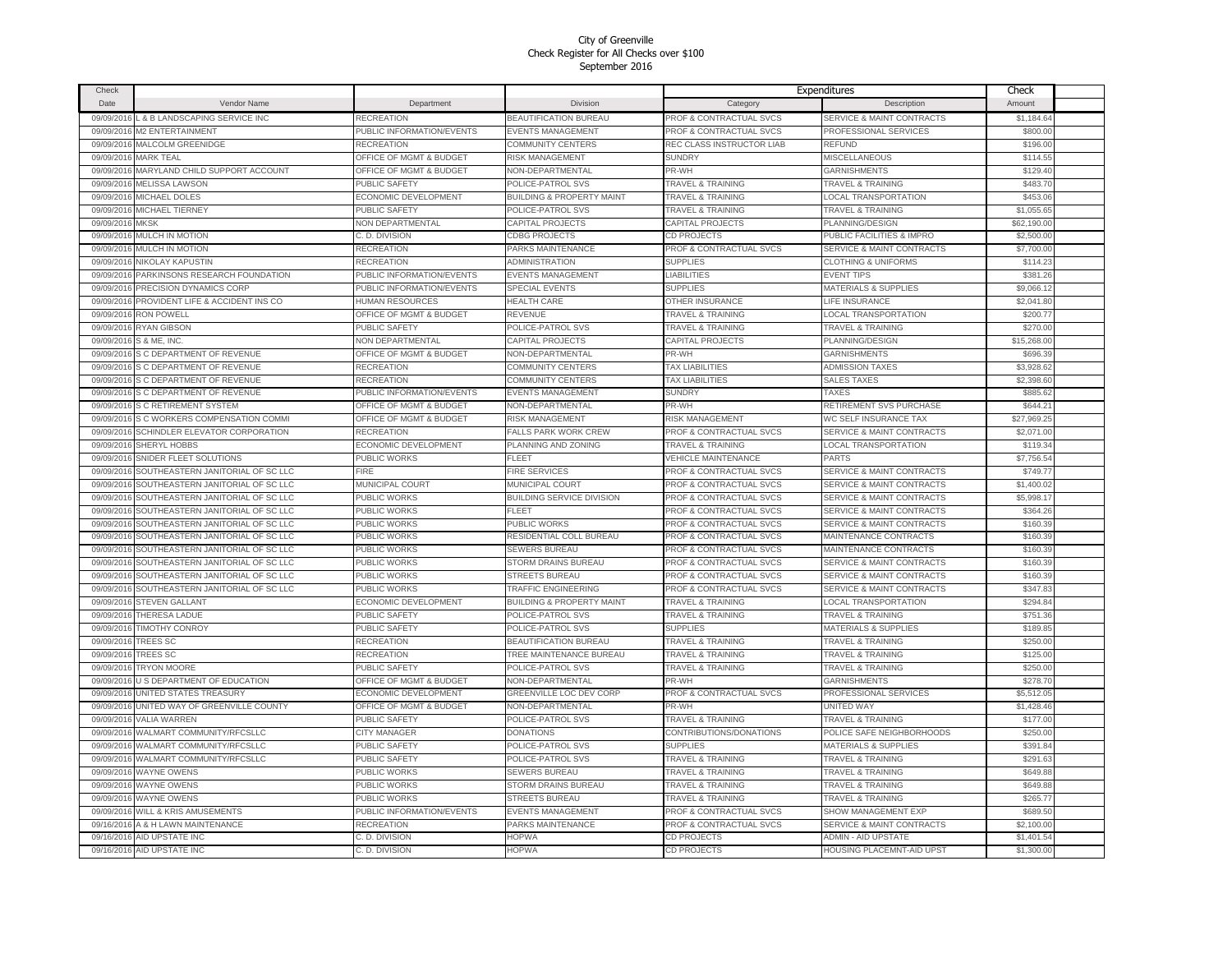| Check      |                                     |                           |                                      |                                    | Expenditures                         | Check        |  |
|------------|-------------------------------------|---------------------------|--------------------------------------|------------------------------------|--------------------------------------|--------------|--|
| Date       | Vendor Name                         | Department                | <b>Division</b>                      | Category                           | Description                          | Amount       |  |
| 09/16/2016 | AID UPSTATE INC                     | C. D. DIVISION            | <b>HOPWA</b>                         | <b>CD PROJECTS</b>                 | PROJ CARE OP COST-AID UPS            | \$5,000.00   |  |
| 09/16/2016 | AID UPSTATE INC                     | C. D. DIVISION            | <b>HOPWA</b>                         | CD PROJECTS                        | S-T RENT, MORT, UTIL-AID UP          | \$13,542.99  |  |
| 09/16/2016 | AID UPSTATE INC                     | C. D. DIVISION            | <b>HOPWA</b>                         | CD PROJECTS                        | SUPPORTING SVC-AID UPSTAT            | \$8,631.30   |  |
| 09/16/2016 | AID UPSTATE INC                     | C. D. DIVISION            | <b>HOPWA</b>                         | CD PROJECTS                        | TENANT RENT ASSIST-AID UP            | \$4,771.38   |  |
| 09/16/2016 | <b>ALBERT BEEDIE</b>                | <b>PUBLIC WORKS</b>       | FLEET                                | TRAVEL & TRAINING                  | <b>TRAVEL &amp; TRAINING</b>         | \$329.46     |  |
| 09/16/2016 | ALEX JOHN                           | PUBLIC WORKS              | <b>ADMINISTRATION</b>                | <b>TRAVEL &amp; TRAINING</b>       | <b>TRAVEL &amp; TRAINING</b>         | \$112.36     |  |
| 09/16/2016 | AUDIO SOLUTIONS INC                 | PUBLIC INFORMATION/EVENTS | <b>EVENTS MANAGEMENT</b>             | PROF & CONTRACTUAL SVCS            | SHOW MANAGEMENT EXP                  | \$2,036.00   |  |
| 09/16/2016 | <b>BEN CARROLL</b>                  | PUBLIC WORKS              | STREETS BUREAU                       | <b>TRAVEL &amp; TRAINING</b>       | <b>TRAVEL &amp; TRAINING</b>         | \$299.00     |  |
| 09/16/2016 | BENJAMIN FRANKLIN PLUMBING          | C. D. DIVISION            | <b>CDBG PROJECTS</b>                 | <b>CD PROJECTS</b>                 | PUBLIC FACILITIES & IMPRO            | \$1,891.00   |  |
| 09/16/2016 | BROAD STREET OFFICE LLC             | NON DEPARTMENTAL          | CAPITAL PROJECTS                     | <b>CAPITAL PROJECTS</b>            | CONSTRUCTION                         | \$13,848.18  |  |
| 09/16/2016 | BRYAN WOOD                          | ECONOMIC DEVELOPMENT      | PLANNING AND ZONING                  | <b>TRAVEL &amp; TRAINING</b>       | <b>TRAVEL &amp; TRAINING</b>         | \$750.00     |  |
| 09/16/2016 | CAROLINA MASONRY COMPANY, INC.      | <b>RECREATION</b>         | <b>FALLS PARK WORK CREW</b>          | PROF & CONTRACTUAL SVCS            | <b>SERVICE &amp; MAINT CONTRACTS</b> | \$9,455.00   |  |
| 09/16/2016 | CDW/G                               | OFFICE OF MGMT & BUDGET   | <b>INFORMATION TECHNOLOGY</b>        | PROF & CONTRACTUAL SVCS            | <b>SERVICE &amp; MAINT CONTRACTS</b> | \$3,196.38   |  |
| 09/16/2016 | CHARTER COMMUNICATIONS              | OFFICE OF MGMT & BUDGET   | <b>INFORMATION TECHNOLOGY</b>        | COMMUNICATIONS                     | TELECOMMUNICATIONS/WIRELE            | \$9,335.0    |  |
| 09/16/2016 | CHARTER COMMUNICATIONS              | PUBLIC WORKS              | PARKING LOTS                         | COMMUNICATIONS                     | <b>BSWA</b>                          | \$118.4      |  |
| 09/16/2016 | CHARTER COMMUNICATIONS              | PUBLIC WORKS              | PARKING LOTS                         | COMMUNICATIONS                     | <b>WEST END PARK &amp; RIDE</b>      | \$139.2      |  |
| 09/16/2016 | <b>CINTAS</b>                       | PUBLIC WORKS              | RECYCLING                            | <b>SUPPLIES</b>                    | <b>CLOTHING &amp; UNIFORMS</b>       | \$846.1      |  |
| 09/16/2016 | <b>CINTAS</b>                       | PUBLIC WORKS              | RESIDENTIAL COLL BUREAU              | <b>SUPPLIES</b>                    | <b>CLOTHING &amp; UNIFORMS</b>       | \$9,298.7    |  |
| 09/16/2016 | <b>CINTAS</b>                       | PUBLIC WORKS              | <b>SEWERS BUREAU</b>                 | <b>SUPPLIES</b>                    | <b>CLOTHING &amp; UNIFORMS</b>       | \$4,956.9    |  |
| 09/16/2016 | CINTAS                              | PUBLIC WORKS              | STORM DRAINS BUREAU                  | <b>SUPPLIES</b>                    | <b>CLOTHING &amp; UNIFORMS</b>       | \$3,442.70   |  |
| 09/16/2016 | <b>CINTAS</b>                       | PUBLIC WORKS              | <b>STREETS BUREAU</b>                | <b>SUPPLIES</b>                    | <b>CLOTHING &amp; UNIFORMS</b>       | \$7,512.43   |  |
| 09/16/2016 | CITY OF GREENVILLE-PETTY CASH       | <b>HUMAN RESOURCES</b>    | <b>HUMAN RESOURCES</b>               | <b>SUNDRY</b>                      | <b>MISCELLANEOUS</b>                 | \$117.73     |  |
| 09/16/2016 | CONCRETE SUPPLY COMPANY LLC         | <b>NON DEPARTMENTAL</b>   | CAPITAL PROJECTS                     | CAPITAL PROJECTS                   | <b>CONSTRUCTION</b>                  | \$4,439.81   |  |
| 09/16/2016 | CORBIN TURF & ORNAMENTAL SUPPLY INC | RECREATION                | PARKS MAINTENANCE                    | <b>SUPPLIES</b>                    | MATERIALS & SUPPLIES                 | \$9,247.02   |  |
| 09/16/2016 | CORBIN TURF & ORNAMENTAL SUPPLY INC | <b>RECREATION</b>         | RIGHTS-OF-WAY                        | <b>SUPPLIES</b>                    | MATERIALS & SUPPLIES                 | \$3,479.87   |  |
| 09/16/2016 | CZB LLC                             | ECONOMIC DEVELOPMENT      | ECONOMIC DEVELOPMENT                 | PROF & CONTRACTUAL SVCS            | PROFESSIONAL SERVICES                | \$13,600.00  |  |
| 09/16/2016 | <b>DELL MARKETING LP</b>            | NON DEPARTMENTAL          | CAPITAL PROJECTS                     | CAPITAL PROJECTS                   | <b>EQUIPMENT</b>                     | \$330.7      |  |
| 09/16/2016 | DELL MARKETING LP                   | OFFICE OF MGMT & BUDGET   | <b>INFORMATION TECHNOLOGY</b>        | <b>MIS PROJECTS</b>                | PCS/UPGRADES                         | \$15,528.18  |  |
| 09/16/2016 | DORINDA MCDANIEL                    | <b>RECREATION</b>         | ADMINISTRATION                       | <b>SUPPLIES</b>                    | <b>CLOTHING &amp; UNIFORMS</b>       | \$125.00     |  |
|            | 09/16/2016 DP3 ARCHITECTS, LTD      | NON DEPARTMENTAL          | CAPITAL PROJECTS                     | <b>CAPITAL PROJECTS</b>            | PLANNING/DESIGN                      | \$24,016.72  |  |
|            | 09/16/2016 DUKE ENERGY CORP         | NON DEPARTMENTAL          | CAPITAL PROJECTS                     | CAPITAL PROJECTS                   | CONSTRUCTION                         | \$3,631.03   |  |
| 09/16/2016 | <b>FUEL LLC</b>                     | ECONOMIC DEVELOPMENT      | <b>ECONOMIC DEVELOPMENT</b>          | PROF & CONTRACTUAL SVCS            | PROFESSIONAL SERVICES                | \$4,550.00   |  |
| 09/16/2016 | GAVEL & DORN ENGINEERING PLLC       | <b>NON DEPARTMENTAL</b>   | <b>CAPITAL PROJECTS</b>              | <b>CAPITAL PROJECTS</b>            | PLANNING/DESIGN                      | \$3,250.0    |  |
| 09/16/2016 | <b>GENESIS HOMES</b>                | NON DEPARTMENTAL          | <b>MISC GRANTS</b>                   | <b>CD PROJECTS</b>                 | <b>GENESIS NICHOLTOWN</b>            | \$333.6      |  |
| 09/16/2016 | <b>GREAT LAKES PETROLEUM</b>        | PUBLIC WORKS              | <b>ADMINISTRATION</b>                | VEHICLE MAINTENANCE                | FUEL                                 | \$35,238.1   |  |
| 09/16/2016 | GREENVILLE COUNTY SOLID WASTE       | PUBLIC WORKS              | GARBAGE DISPOSAL BUREAU              | PROF & CONTRACTUAL SVCS            | DISPOSAL CHARGES                     | \$15,990.40  |  |
| 09/16/2016 | <b>GREENWORKS RECYLING INC</b>      | PUBLIC WORKS              | GARBAGE DISPOSAL BUREAU              | <b>PROF &amp; CONTRACTUAL SVCS</b> | <b>DISPOSAL CHARGES</b>              | \$3,600.0    |  |
| 09/16/2016 | GREG SMITH OR TIM CONROY            | <b>CITY MANAGER</b>       | <b>DONATIONS</b>                     | CONTRIBUTIONS/DONATIONS            | <b>GNVL CNTY COMMISSION ADA</b>      | \$1,500.0    |  |
| 09/16/2016 | HOGAN CONSTRUCTION GROUP LLC        | NON DEPARTMENTAL          | CAPITAL PROJECTS                     | CAPITAL PROJECTS                   | CONSTRUCTION                         | \$419,866.44 |  |
| 09/16/2016 | <b>IRON MOUNTAIN 27129</b>          | OFFICE OF MGMT & BUDGET   | <b>INFORMATION TECHNOLOGY</b>        | PROF & CONTRACTUAL SVCS            | <b>SERVICE &amp; MAINT CONTRACTS</b> | \$422.1      |  |
| 09/16/2016 | <b>IVEY COMMUNICATIONS INC</b>      | <b>NON DEPARTMENTAL</b>   | CAPITAL PROJECTS                     | CAPITAL PROJECTS                   | PROJECT EXPENSE                      | \$11,888.9   |  |
| 09/16/2016 | <b>JARED LOPEZ</b>                  | OFFICE OF MGMT & BUDGET   | <b>INFORMATION TECHNOLOGY</b>        | <b>TRAVEL &amp; TRAINING</b>       | <b>LOCAL TRANSPORTATION</b>          | \$200.34     |  |
| 09/16/2016 | <b>JEFF BULLOCK</b>                 | RECREATION                | <b>ADMINISTRATION</b>                | <b>TRAVEL &amp; TRAINING</b>       | <b>TRAVEL &amp; TRAINING</b>         | \$1,796.38   |  |
| 09/16/2016 | JEFFREY A BOWMAN                    | OFFICE OF MGMT & BUDGET   | REVENUE                              | <b>TRAVEL &amp; TRAINING</b>       | <b>LOCAL TRANSPORTATION</b>          | \$110.70     |  |
| 09/16/2016 | JET-VAC SEWER EQUIPMENT CO          | PUBLIC WORKS              | <b>SEWERS BUREAU</b>                 | <b>VEHICLE MAINTENANCE</b>         | <b>PARTS</b>                         | \$1,771.26   |  |
| 09/16/2016 | <b>JOEL PATTERSON</b>               | ECONOMIC DEVELOPMENT      | <b>BUILDING &amp; PROPERTY MAINT</b> | <b>TRAVEL &amp; TRAINING</b>       | <b>TRAVEL &amp; TRAINING</b>         | \$443.16     |  |
| 09/16/2016 | <b>JOHN THOMPSON</b>                | PUBLIC SAFETY             | POLICE-PATROL SVS                    | <b>TRAVEL &amp; TRAINING</b>       | <b>TRAVEL &amp; TRAINING</b>         | \$385.00     |  |
| 09/16/2016 | JOHNSON CONTROLS INC                | NON DEPARTMENTAL          | CAPITAL PROJECTS                     | CAPITAL PROJECTS                   | PROJECT EXPENSE                      | \$5,536.50   |  |
| 09/16/2016 | JONATHAN JEFFCOAT                   | <b>PUBLIC WORKS</b>       | TRAFFIC ENGINEERING                  | <b>SUPPLIES</b>                    | <b>M&amp;S LIGHTING</b>              | \$184.14     |  |
| 09/16/2016 | <b>JOSHUA TANKERSLEY</b>            | PUBLIC SAFETY             | POLICE-PATROL SVS                    | <b>TRAVEL &amp; TRAINING</b>       | <b>TRAVEL &amp; TRAINING</b>         | \$1,415.30   |  |
| 09/16/2016 | <b>JULIA HORTON</b>                 | CITY MANAGER              | <b>CITY MANAGER</b>                  | <b>TRAVEL &amp; TRAINING</b>       | <b>TRAVEL &amp; TRAINING</b>         | \$141.67     |  |
| 09/16/2016 | JUN ESPINO SOFTWARE CONSULTING LLC  | NON DEPARTMENTAL          | CAPITAL PROJECTS                     | CAPITAL PROJECTS                   | <b>EQUIPMENT</b>                     | \$3,990.00   |  |
| 09/16/2016 | <b>KEVIN HUGHES</b>                 | ECONOMIC DEVELOPMENT      | <b>BUILDING &amp; PROPERTY MAINT</b> | <b>TRAVEL &amp; TRAINING</b>       | <b>TRAVEL &amp; TRAINING</b>         | \$425.64     |  |
| 09/16/2016 | KW BEVERAGE                         | PUBLIC INFORMATION/EVENTS | EVENTS MANAGEMENT                    | <b>SUPPLIES</b>                    | M&S-FOOD & BEVERAGE                  | \$2,325.7    |  |
| 09/16/2016 | LABORATORY CORPORATION OF AMERICA   | HUMAN RESOURCES           | OCCUPATIONAL HEALTH                  | PROF & CONTRACTUAL SVCS            | PROFESSIONAL SERVICES                | \$2,608.6    |  |
| 09/16/2016 | LEXISNEXIS 1504995                  | OFFICE OF MGMT & BUDGET   | REVENUE                              | <b>SUNDRY</b>                      | DUES, SUBSCRIPTN, PUBLICATN          | \$1,881.8    |  |
|            | 09/16/2016 LOCAL BOYS DO GOOD       | NON DEPARTMENTAL          | <b>ACCOMMODATION TAX</b>             | <b>PROF &amp; CONTRACTUAL SVCS</b> | <b>SPECIAL PROJECTS</b>              | \$25,023.96  |  |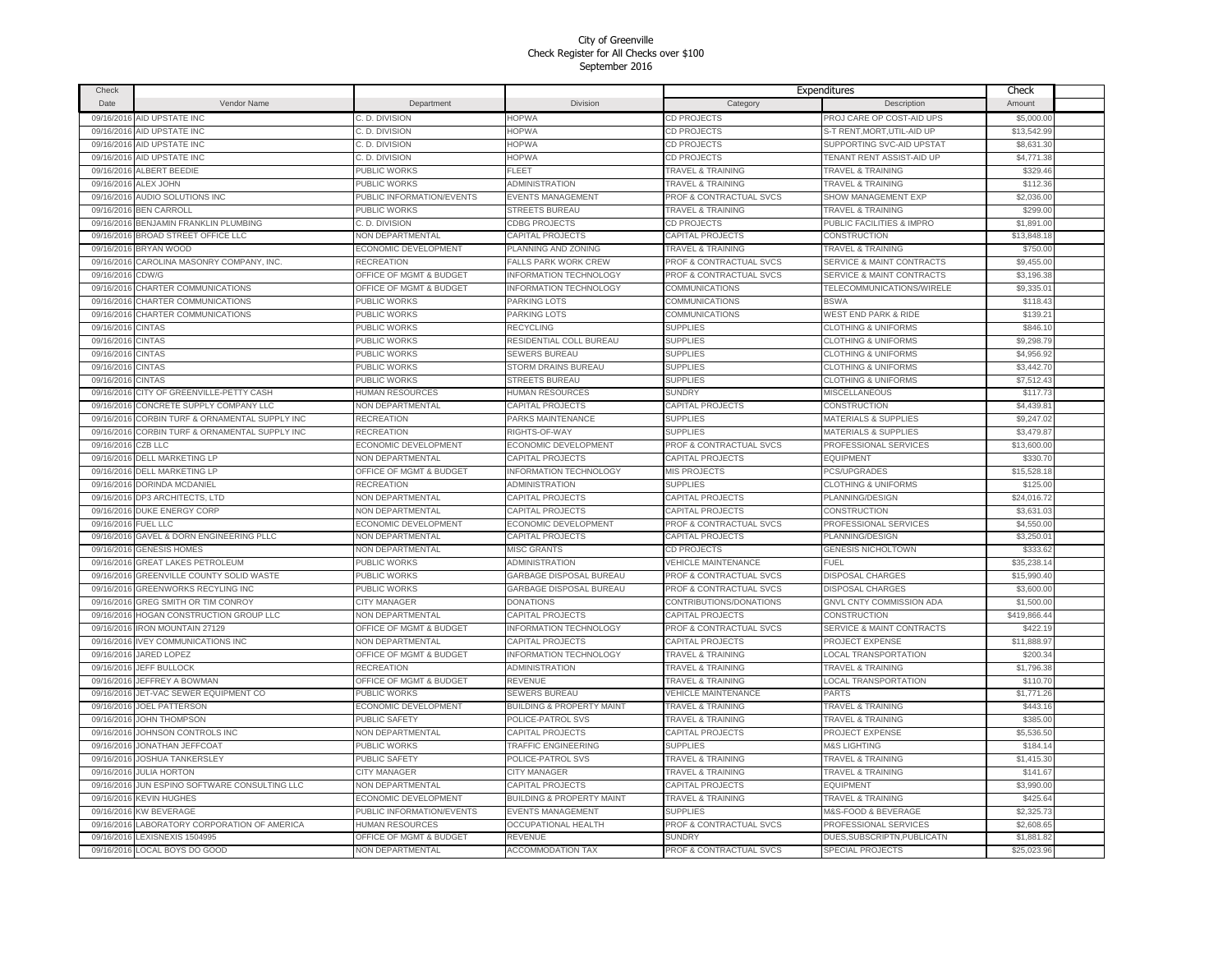| Check      |                                          |                         |                                  |                                    | Expenditures                         | Check        |  |
|------------|------------------------------------------|-------------------------|----------------------------------|------------------------------------|--------------------------------------|--------------|--|
| Date       | Vendor Name                              | Department              | <b>Division</b>                  | Category                           | Description                          | Amount       |  |
| 09/16/2016 | <b>MANDY WATSON</b>                      | <b>RECREATION</b>       | <b>ADMINISTRATION</b>            | <b>RECREATION FEES</b>             | <b>EBT TOKEN REIMBURSEMENT</b>       | \$104.00     |  |
| 09/16/2016 | <b>MARK TEAL</b>                         | OFFICE OF MGMT & BUDGET | <b>RISK MANAGEMENT</b>           | <b>TRAVEL &amp; TRAINING</b>       | <b>TRAVEL &amp; TRAINING</b>         | \$442.20     |  |
| 09/16/2016 | MID-ATLANTIC ASSOCIATES INC              | NON DEPARTMENTAL        | <b>MISC GRANTS</b>               | CAPITAL PROJECTS                   | PROJECT EXPENSE                      | \$3,578.75   |  |
| 09/16/2016 | NANCY WHITWORTH                          | ECONOMIC DEVELOPMENT    | <b>ECONOMIC DEVELOPMENT</b>      | <b>TRAVEL &amp; TRAINING</b>       | <b>TRAVEL &amp; TRAINING</b>         | \$390.14     |  |
| 09/16/2016 | NCR INC DBA RADIANT SYSTEMS              | <b>RECREATION</b>       | PUBLIC SERVICES                  | PROF & CONTRACTUAL SVCS            | SERVICE & MAINT CONTRACTS            | \$1,900.80   |  |
| 09/16/2016 | PAMELA LARSON                            | MUNICIPAL COURT         | MUNICIPAL COURT                  | <b>TRAVEL &amp; TRAINING</b>       | <b>TRAVEL &amp; TRAINING</b>         | \$300.20     |  |
| 09/16/2016 | PEACE CENTER                             | OFFICE OF MGMT & BUDGET | <b>REVENUE</b>                   | EXTERNAL REIMBURSEMENTS            | <b>EVENT PERMIT REIME</b>            | \$117.50     |  |
| 09/16/2016 | PRESORT PLUS INC                         | OFFICE OF MGMT & BUDGET | <b>PURCHASING</b>                | COMMUNICATIONS                     | POSTAGE                              | \$5,844.37   |  |
| 09/16/2016 | PROFORMA                                 | <b>RECREATION</b>       | PUBLIC SERVICES                  | <b>SUPPLIES</b>                    | OTHER BOO IN THE ZOO                 | \$10,027.60  |  |
|            |                                          | OFFICE OF MGMT & BUDGET |                                  |                                    |                                      |              |  |
| 09/16/2016 | RENEWABLE WATER RESOURCES                |                         | <b>REVENUE</b>                   | LIAB-REWA                          | <b>REWA FEES</b>                     | \$33,250.00  |  |
| 09/16/2016 | RHODE ISLAND NOVELTY INC                 | <b>RECREATION</b>       | PUBLIC SERVICES                  | <b>SUPPLIES</b>                    | OTHER BOO IN THE ZOO                 | \$10,526.86  |  |
|            | 09/16/2016 RIVERPLACE DEVELOPMENT II LLC | NON DEPARTMENTAL        | <b>CAPITAL PROJECTS</b>          | <b>CAPITAL PROJECTS</b>            | CONSTRUCTION                         | \$487,919.02 |  |
|            | 09/16/2016 S & ME, INC.                  | NON DEPARTMENTAL        | CAPITAL PROJECTS                 | CAPITAL PROJECTS                   | PLANNING/DESIGN                      | \$10,219.00  |  |
| 09/16/2016 | S & ME, INC.                             | NON DEPARTMENTAL        | <b>CAPITAL PROJECTS</b>          | <b>CAPITAL PROJECTS</b>            | PROJECT EXPENSE                      | \$1,414.25   |  |
| 09/16/2016 | S C STATE FIREFIGHTERS ASSOCIATION       | <b>FIRE</b>             | <b>FIRE SUPPRESSION</b>          | <b>SUPPLIES</b>                    | MATERIALS & SUPPLIES                 | \$5,613.54   |  |
| 09/16/2016 | <b>SCOTT MCIVER</b>                      | PUBLIC WORKS            | <b>FLEET</b>                     | <b>TRAVEL &amp; TRAINING</b>       | <b>TRAVEL &amp; TRAINING</b>         | \$280.00     |  |
| 09/16/2016 | <b>SHERYL HOBBS</b>                      | ECONOMIC DEVELOPMENT    | PLANNING AND ZONING              | <b>TRAVEL &amp; TRAINING</b>       | <b>TRAVEL &amp; TRAINING</b>         | \$125.00     |  |
| 09/16/2016 | SITE DESIGN INC                          | ECONOMIC DEVELOPMENT    | ECONOMIC DEVELOPMENT             | PROF & CONTRACTUAL SVCS            | PROFESSIONAL SERVICES                | \$2,150.0    |  |
| 09/16/2016 | SITE DESIGN INC                          | <b>NON DEPARTMENTAL</b> | CAPITAL PROJECTS                 | CAPITAL PROJECTS                   | PLANNING/DESIGN                      | \$2,790.0    |  |
| 09/16/2016 | SITE DESIGN INC                          | <b>NON DEPARTMENTAL</b> | CAPITAL PROJECTS                 | CAPITAL PROJECTS                   | <b>R/O/W &amp; SITE ACQUISITION</b>  | \$475.00     |  |
| 09/16/2016 | SPRING SERVICE GREENVILLE                | PUBLIC WORKS            | <b>VEHICLE MAINTENANCE</b>       | <b>VEHICLE MAINTENANCE</b>         | <b>OUTSIDE REPAIRS</b>               | \$2,334.9    |  |
| 09/16/2016 | <b>STATE TREASURER</b>                   | <b>MUNICIPAL COURT</b>  | <b>MUNICIPAL COURT</b>           | COURT LIAB-CLAIMS/JUDGMNT          | LEC-CONFISCATED MONIES               | \$1,325.00   |  |
| 09/16/2016 | STONE AVE NURSERY LLC                    | RECREATION              | ALLS PARK WORK CREW              | <b>SUPPLIES</b>                    | <b>MATERIALS &amp; SUPPLIES</b>      | \$3,728.50   |  |
| 09/16/2016 | <b>STRATUS BUILDING SOLUTIONS</b>        | PUBLIC SAFETY           | POLICE-PATROL SVS                | PROF & CONTRACTUAL SVCS            | <b>SERVICE &amp; MAINT CONTRACTS</b> | \$651.00     |  |
| 09/16/2016 | <b>THOMSON REUTERS - WEST</b>            | <b>CITY ATTORNEY</b>    | <b>CITY ATTORNEY</b>             | PROF & CONTRACTUAL SVCS            | PROFESSIONAL SERVICES                | \$2,325.83   |  |
| 09/16/2016 | <b>URS CORPORATION</b>                   | <b>PUBLIC WORKS</b>     | <b>SEWERS BUREAU</b>             | <b>PROF &amp; CONTRACTUAL SVCS</b> | PROFESSIONAL SERVICES                | \$440.0      |  |
| 09/16/2016 | <b>VERIZON WIRELESS</b>                  | PUBLIC SAFETY           | POLICE-PATROL SVS                | <b>COMMUNICATIONS</b>              | <b>OTHER</b>                         | \$4,852.37   |  |
| 09/16/2016 | W W WILLIAMS                             | PUBLIC WORKS            | <b>VEHICLE MAINTENANCE</b>       | VEHICLE MAINTENANCE                | <b>OUTSIDE REPAIRS</b>               | \$9,395.75   |  |
| 09/16/2016 | WILDLANDS ENGINEERING INC                | NON DEPARTMENTAL        | CAPITAL PROJECTS                 | CAPITAL PROJECTS                   | PLANNING/DESIGN                      | \$2,050.00   |  |
| 09/19/2016 | AAA FASTENER AND SUPPLY LLC              | <b>RECREATION</b>       | PARKS AND RECREATION             | <b>SUPPLIES</b>                    | <b>MATERIALS &amp; SUPPLIES</b>      | \$285.00     |  |
| 09/19/2016 | ADT SECURITY SERVICES                    | <b>RECREATION</b>       | <b>ADMINISTRATION</b>            | PROF & CONTRACTUAL SVCS            | SERVICE & MAINT CONTRACTS            | \$209.34     |  |
| 09/19/2016 | <b>ADT SECURITY SERVICES</b>             | RECREATION              | <b>COMMUNITY CENTERS</b>         | PROF & CONTRACTUAL SVCS            | PROFESSIONAL SERVICES                | \$172.20     |  |
| 09/19/2016 | <b>ADT SECURITY SERVICES</b>             | <b>RECREATION</b>       | <b>EDUCATION</b>                 | PROF & CONTRACTUAL SVCS            | SERVICE & MAINT CONTRACTS            | \$172.1      |  |
| 09/19/2016 | <b>ADT SECURITY SERVICES</b>             | <b>RECREATION</b>       | PUBLIC SERVICES                  | PROF & CONTRACTUAL SVCS            | SERVICE & MAINT CONTRACTS            | \$209.34     |  |
| 09/19/2016 | <b>AFLAC</b>                             | OFFICE OF MGMT & BUDGET | NON-DEPARTMENTAL                 | PR-WH                              | <b>INSURANCE-CANCER</b>              | \$12,121.50  |  |
| 09/19/2016 | AIRBUS DS COMMUNICATIONS INC             | OFFICE OF MGMT & BUDGET | <b>INFORMATION TECHNOLOGY</b>    | PROF & CONTRACTUAL SVCS            | SERVICE & MAINT CONTRACTS            | \$5,500.00   |  |
| 09/19/2016 | AIRBUS DS COMMUNICATIONS INC             | PUBLIC SAFETY           | POLICE-DISPATCH BUREAU           | PROF & CONTRACTUAL SVCS            | <b>SERVICE &amp; MAINT CONTRACTS</b> | \$5,521.0    |  |
| 09/19/2016 | ALDRIDGE PRODUCE COMPANY                 | RECREATION              | <b>ADMINISTRATION</b>            | <b>SUPPLIES</b>                    | M&S-FOOD                             | \$417.74     |  |
| 09/19/2016 | AMERICAN ALUMINUM ACESSORIES INC         | PUBLIC SAFETY           | POLICE-PATROL SVS                | <b>VEHICLE MAINTENANCE</b>         | POLICE CAR UPFITS                    | \$1,097.48   |  |
| 09/19/2016 | AMERICAN CHANGER CORP                    | RECREATION              | PUBLIC SERVICES                  | <b>SUNDRY</b>                      | RESEARCH CONSERVATION EXP            | \$717.00     |  |
| 09/19/2016 | AMERICAN HIGHWAY PRODUCTS LIMITED        | PUBLIC WORKS            | <b>SEWERS BUREAU</b>             | <b>SUPPLIES</b>                    | MATERIALS & SUPPLIES                 | \$299.1      |  |
| 09/19/2016 | AMERICAN HIGHWAY PRODUCTS LIMITED        | PUBLIC WORKS            | <b>STORM DRAINS BUREAU</b>       | <b>SUPPLIES</b>                    | <b>MATERIALS &amp; SUPPLIES</b>      | \$148.40     |  |
| 09/19/2016 | AMG PARTS & EQUIPMENT LLC                | PUBLIC WORKS            | FLEET                            | <b>VEHICLE MAINTENANCE</b>         | <b>OUTSIDE REPAIRS</b>               | \$397.50     |  |
| 09/19/2016 | AMICK EQUIPMENT COMPANY INC              | PUBLIC WORKS            | FLEET                            | <b>VEHICLE MAINTENANCE</b>         | <b>PARTS</b>                         | \$876.89     |  |
| 09/19/2016 | AMTEC                                    | NON DEPARTMENTAL        | <b>HOSPITALITY TAX</b>           | <b>FISCAL AGENT</b>                | <b>FISCAL AGENT FEES</b>             | \$500.00     |  |
| 09/19/2016 | AMTEC                                    | OFFICE OF MGMT & BUDGET | <b>ACCOUNTING</b>                | <b>FISCAL AGENT</b>                | <b>FISCAL AGENT FEES</b>             | \$300.00     |  |
| 09/19/2016 | APPLIED INDUSTRIAL TECHNOLOGIES          | PUBLIC WORKS            | FLEET                            | <b>SUPPLIES</b>                    | <b>MATERIALS &amp; SUPPLIES</b>      | \$144.19     |  |
| 09/19/2016 | ASG LLC                                  | PUBLIC SAFETY           | POLICE-PATROL SVS                | PROF & CONTRACTUAL SVCS            | PROFESSIONAL SERVICES                | \$1,140.36   |  |
| 09/19/2016 | ASSEMBLED PRODUCTS CORPORATION           | <b>PUBLIC SAFETY</b>    | POLICE-PATROL SVS                | <b>SUNDRY</b>                      | MISCELLANEOUS                        | \$162.47     |  |
|            |                                          |                         |                                  |                                    |                                      |              |  |
| 09/19/2016 | AT & T                                   | OFFICE OF MGMT & BUDGET | <b>INFORMATION TECHNOLOGY</b>    | COMMUNICATIONS                     | TELECOMMUNICATIONS/WIRELE            | \$442.75     |  |
| 09/19/2016 | AT & T MOBILITY                          | <b>PUBLIC SAFETY</b>    | POLICE-PATROL SVS                | <b>COMMUNICATIONS</b>              | <b>OTHER</b>                         | \$147.58     |  |
| 09/19/2016 | <b>AUTO TECH SUPPLY</b>                  | PUBLIC WORKS            | <b>FLEET</b>                     | <b>VEHICLE MAINTENANCE</b>         | <b>PARTS</b>                         | \$433.9      |  |
| 09/19/2016 | <b>B C CANNON CO INC</b>                 | <b>RECREATION</b>       | BEAUTIFICATION BUREAU            | <b>SUPPLIES</b>                    | <b>MATERIALS &amp; SUPPLIES</b>      | \$1,568.80   |  |
|            | 09/19/2016 BARKER PRODUCTS               | <b>PUBLIC WORKS</b>     | <b>FLEET</b>                     | <b>VEHICLE MAINTENANCE</b>         | <b>PARTS</b>                         | \$1,027.14   |  |
| 09/19/2016 | <b>BECO</b>                              | <b>RECREATION</b>       | PARKS AND RECREATION             | <b>REPAIR &amp; MAINT SVCS</b>     | REPAIRS & MAINTENANCE                | \$349.01     |  |
| 09/19/2016 | <b>BIDDLE CONSULTING GROUP</b>           | <b>HUMAN RESOURCES</b>  | HUMAN RESOURCES                  | <b>SUNDRY</b>                      | <b>RECRUITMENT ADS</b>               | \$2,495.00   |  |
|            | 09/19/2016 BLACK ELECTRICAL SUPPLY       | PUBLIC WORKS            | <b>BUILDING SERVICE DIVISION</b> | <b>SUPPLIES</b>                    | <b>MATERIALS &amp; SUPPLIES</b>      | \$273.94     |  |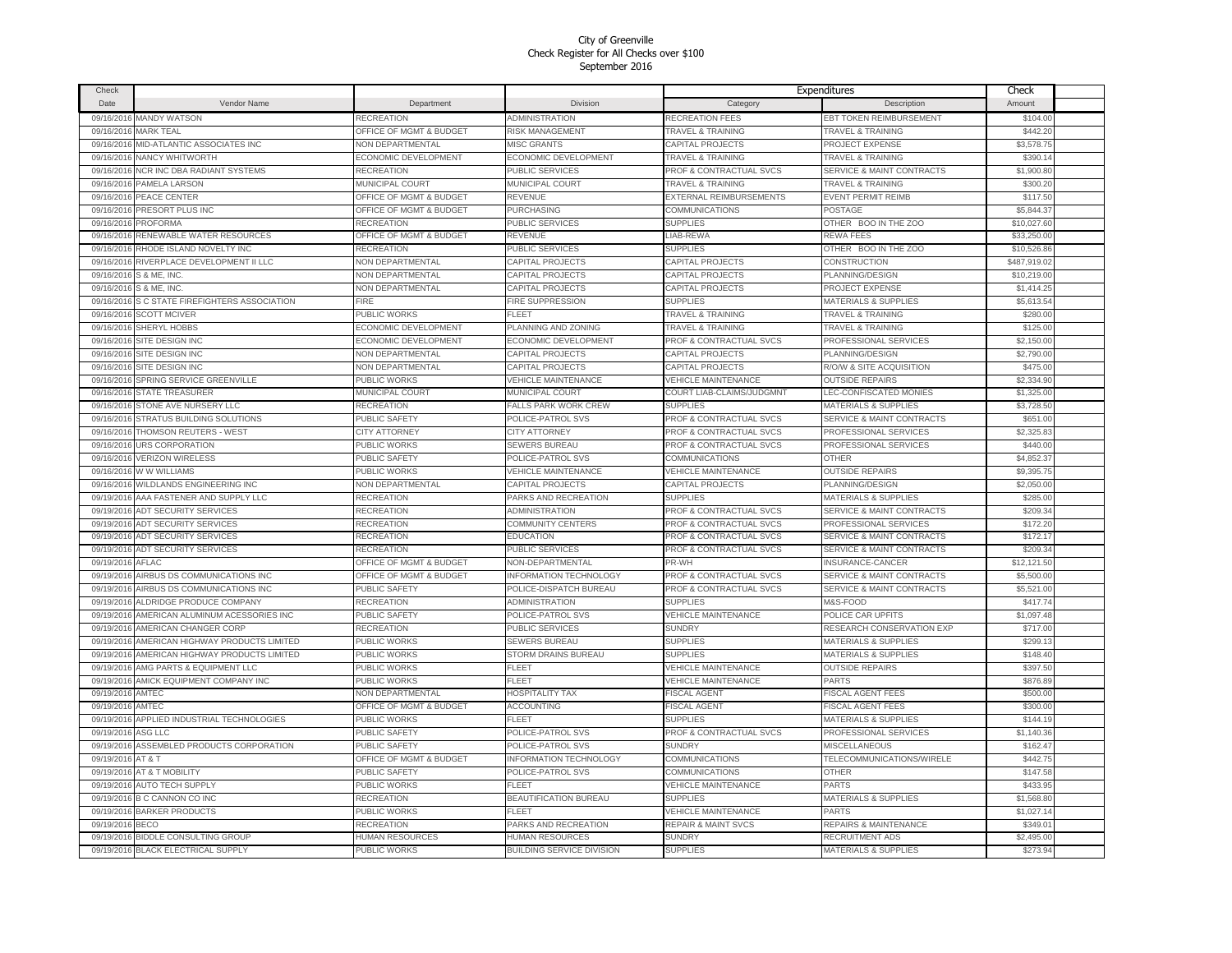| Check      |                                    |                                    |                                  |                                | Expenditures                         | Check       |  |
|------------|------------------------------------|------------------------------------|----------------------------------|--------------------------------|--------------------------------------|-------------|--|
| Date       | Vendor Name                        | Department                         | Division                         | Category                       | Description                          | Amount      |  |
| 09/19/2016 | BLANCHARD MACHINERY CO             | PUBLIC WORKS                       | FLEET                            | <b>VEHICLE MAINTENANCE</b>     | <b>OUTSIDE REPAIRS</b>               | \$689.35    |  |
| 09/19/2016 | BLANCHARD MACHINERY CO             | PUBLIC WORKS                       | FLEET                            | <b>VEHICLE MAINTENANCE</b>     | PARTS                                | \$133.76    |  |
| 09/19/2016 | BLOSSMAN GAS INC 052               | PUBLIC WORKS                       | FLEET                            | <b>VEHICLE MAINTENANCE</b>     | FUEL                                 | \$109.1     |  |
| 09/19/2016 | <b>BRANDSTICKITY</b>               | RECREATION                         | <b>BEAUTIFICATION BUREAU</b>     | <b>SUPPLIES</b>                | <b>CLOTHING &amp; UNIFORMS</b>       | \$833.16    |  |
| 09/19/2016 | BREAKTHRU BEVERAGE SOUTH CAROLINA  | PUBLIC INFORMATION/EVENTS          | <b>EVENTS MANAGEMENT</b>         | <b>SUPPLIES</b>                | M&S-FOOD & BEVERAGE                  | \$370.56    |  |
| 09/19/2016 | BRIGHT INTERACTIVE LIMITED         | <b>DFFICE OF MGMT &amp; BUDGET</b> | NFORMATION TECHNOLOGY            | PROF & CONTRACTUAL SVCS        | SERVICE & MAINT CONTRACTS            | \$1,245.00  |  |
| 09/19/2016 | BROWN MACKIE COLLEGE               | PUBLIC WORKS                       | PARKING ADMINISTRATION           | PARKING DEPOSITS               | PKG DEPOSITS-CHURCH ST.              | \$180.00    |  |
| 09/19/2016 | BRYANTS KAR GARD LLC               | PUBLIC WORKS                       | FLEET                            | <b>VEHICLE MAINTENANCE</b>     | <b>OUTSIDE REPAIRS</b>               | \$627.00    |  |
|            | 09/19/2016 C & C SUPPLY CO         | PUBLIC WORKS                       | <b>STREETS BUREAU</b>            | <b>SUPPLIES</b>                | <b>MATERIALS &amp; SUPPLIES</b>      | \$112.68    |  |
| 09/19/2016 | CAMPBELL-BROWN INC                 | PUBLIC WORKS                       | FLEET                            | <b>VEHICLE MAINTENANCE</b>     | <b>PARTS</b>                         | \$480.88    |  |
| 09/19/2016 | CAROLINA ENVIRONMENTAL SYSTEMS INC | PUBLIC WORKS                       | FLEET                            | <b>VEHICLE MAINTENANCE</b>     | <b>OUTSIDE REPAIRS</b>               | \$605.5     |  |
| 09/19/201  | CAROLINA HOSE & HYDRAULICS INC     | PUBLIC WORKS                       | FLEET                            | <b>VEHICLE MAINTENANCE</b>     | <b>OUTSIDE REPAIRS</b>               | \$981.8     |  |
| 09/19/201  | CAROLINA HOSE & HYDRAULICS INC     | PUBLIC WORKS                       | FLEET                            | <b>VEHICLE MAINTENANCE</b>     | <b>PARTS</b>                         | \$245.85    |  |
| 09/19/2016 | CAROLINA INTERNATIONAL TRUCKS      | PUBLIC WORKS                       | FLEET                            | <b>VEHICLE MAINTENANCE</b>     | <b>OUTSIDE REPAIRS</b>               | \$818.5     |  |
| 09/19/2016 | CAROLINA INTERNATIONAL TRUCKS      | <b>UBLIC WORKS</b>                 | FLEET                            | <b>VEHICLE MAINTENANCE</b>     | PARTS                                | \$365.57    |  |
| 09/19/201  | CAROLINA LAWN & TRACTOR INC        | PUBLIC WORKS                       | <b>STREETS BUREAU</b>            | <b>SUPPLIES</b>                | <b>MATERIALS &amp; SUPPLIES</b>      | \$496.03    |  |
| 09/19/2016 | CAROLINA LAWN & TRACTOR INC        | RECREATION                         | PARKS AND RECREATION             | <b>REPAIR &amp; MAINT SVCS</b> | <b>REPAIRS &amp; MAINTENANCE</b>     | \$452.22    |  |
| 09/19/2016 | <b>CASON COMPANIES INC</b>         | RECREATION                         | ADMINISTRATION                   | <b>SUPPLIES</b>                | M&S-GROUNDS                          | \$1,151.97  |  |
| 09/19/2016 | CDW/G                              | PUBLIC SAFETY                      | POLICE-PATROL SVS                | <b>SUPPLIES</b>                | MATERIALS & SUPPLIES                 | \$388.83    |  |
| 09/19/2016 | CHARTER COMMUNICATIONS             | PUBLIC SAFETY                      | POLICE-PATROL SVS                | <b>SUNDRY</b>                  | <b>MISCELLANEOUS</b>                 | \$228.8     |  |
| 09/19/201  | CHRISTOPHER TRUCKS INC             | PUBLIC WORKS                       | FLEET                            | VEHICLE MAINTENANCE            | PARTS                                | \$1,074.72  |  |
| 09/19/2016 | <b>CINCINNATI SYSTEMS INC</b>      | PUBLIC WORKS                       | PARKING LOTS                     | <b>REPAIR &amp; MAINT SVCS</b> | <b>WESTEND LOT REPAIRS</b>           | \$656.91    |  |
| 09/19/2016 | <b>CINTAS</b>                      | PUBLIC SAFETY                      | POLICE-PATROL SVS                | <b>SUPPLIES</b>                | <b>MATERIALS &amp; SUPPLIES</b>      | \$171.72    |  |
| 09/19/2016 | <b>CINTAS</b>                      | PUBLIC WORKS                       | CBD TIF CREW                     | <b>SUPPLIES</b>                | <b>CLOTHING &amp; UNIFORMS</b>       | \$122.38    |  |
| 09/19/2016 | <b>CINTAS</b>                      | PUBLIC WORKS                       | FLEET                            | <b>SUPPLIES</b>                | <b>CLOTHING &amp; UNIFORMS</b>       | \$808.84    |  |
| 09/19/2016 | <b>CINTAS</b>                      | PUBLIC WORKS                       | SEWERS BUREAU                    | <b>SUPPLIES</b>                | <b>CLOTHING &amp; UNIFORMS</b>       | \$190.02    |  |
| 09/19/201  | CINTAS                             | PUBLIC WORKS                       | <b>STREETS BUREAU</b>            | <b>SUPPLIES</b>                | <b>CLOTHING &amp; UNIFORMS</b>       | \$100.3     |  |
| 09/19/2016 | CINTAS FIRE PROTECTION 636525      | PUBLIC WORKS                       | FLEET                            | <b>VEHICLE MAINTENANCE</b>     | <b>PARTS</b>                         | \$1,097.64  |  |
| 09/19/2016 | <b>CITY WELDING SERVICE</b>        | PUBLIC WORKS                       | FLEET                            | <b>VEHICLE MAINTENANCE</b>     | <b>OUTSIDE REPAIRS</b>               | \$2,665.7   |  |
| 09/19/2016 | CITY WELDING SERVICE               | <b>UBLIC WORKS</b>                 | RESIDENTIAL COLL BUREAU          | <b>REPAIR &amp; MAINT SVCS</b> | <b>REPAIRS &amp; MAINTENANCE</b>     | \$425.00    |  |
| 09/19/201  | CITY WELDING SERVICE               | PUBLIC WORKS                       | <b>STREETS BUREAU</b>            | <b>SUPPLIES</b>                | MATERIALS & SUPPLIES                 | \$178.50    |  |
| 09/19/2016 | CLASSIC ACE HARDWARE - GREER       | PUBLIC SAFETY                      | POLICE-PATROL SVS                | <b>SUPPLIES</b>                | MATERIALS & SUPPLIES                 | \$270.30    |  |
| 09/19/201  | CLINE HOSE & HYDRAULICS LLC        | PUBLIC WORKS                       | FLEET                            | <b>VEHICLE MAINTENANCE</b>     | <b>PARTS</b>                         | \$392.4     |  |
| 09/19/2016 | CLINE HOSE & HYDRAULICS LLC        | RECREATION                         | PARKS AND RECREATION             | <b>REPAIR &amp; MAINT SVCS</b> | REPAIRS & MAINTENANCE                | \$142.07    |  |
| 09/19/201  | COMMUNICATION SERVICE CENTER INC   | PUBLIC WORKS                       | FLEET                            | <b>VEHICLE MAINTENANCE</b>     | <b>OUTSIDE REPAIRS</b>               | \$510.00    |  |
| 09/19/2016 | COMMUNICATION SERVICE CENTER INC   | PUBLIC WORKS                       | FLEET                            | <b>VEHICLE MAINTENANCE</b>     | <b>PARTS</b>                         | \$412.50    |  |
| 09/19/2016 | CONCRETE SUPPLY COMPANY LLC        | PUBLIC WORKS                       | CBD TIF CREW                     | <b>SUPPLIES</b>                | MATERIALS & SUPPLIES                 | \$4,130.10  |  |
| 09/19/201  | CONCRETE SUPPLY COMPANY LLC        | PUBLIC WORKS                       | <b>STREETS BUREAU</b>            | <b>SUPPLIES</b>                | MATERIALS & SUPPLIES                 | \$522.03    |  |
| 09/19/2016 | <b>CONTINENTAL ENGINES</b>         | PUBLIC WORKS                       | <b>BUILDING SERVICE DIVISION</b> | <b>REPAIR &amp; MAINT SVCS</b> | REPAIRS & MAINTENANCE                | \$210.00    |  |
| 09/19/2016 | <b>COWART AWARDS INC</b>           | FIRE                               | FIRE                             | <b>SUNDRY</b>                  | <b>AWARDS</b>                        | \$1,150.10  |  |
| 09/19/2016 | CRESCENT SUPPLY CO INC             | PUBLIC WORKS                       | CHURCH STREET GARAGE             | <b>SUPPLIES</b>                | <b>MATERIALS &amp; SUPPLIES</b>      | \$110.59    |  |
| 09/19/201  | CRESCENT SUPPLY CO INC             | PUBLIC WORKS                       | <b>COMMONS GARAGE</b>            | <b>SUPPLIES</b>                | <b>MATERIALS &amp; SUPPLIES</b>      | \$110.59    |  |
| 09/19/2016 | CRESCENT SUPPLY CO INC             | PUBLIC WORKS                       | <b>LIBERTY SQUARE GARAGE</b>     | <b>SUPPLIES</b>                | <b>MATERIALS &amp; SUPPLIES</b>      | \$110.59    |  |
| 09/19/201  | CRESCENT SUPPLY CO INC             | PUBLIC WORKS                       | <b>MAINTENANCE</b>               | <b>SUPPLIES</b>                | <b>MATERIALS &amp; SUPPLIES</b>      | \$338.45    |  |
| 09/19/2016 | CRESCENT SUPPLY CO INC             | PUBLIC WORKS                       | <b>N LAURENS ST GARAGE</b>       | <b>SUPPLIES</b>                | MATERIALS & SUPPLIES                 | \$110.59    |  |
| 09/19/201  | CRESCENT SUPPLY CO INC             | PUBLIC WORKS                       | POINSETT GARAGE                  | <b>SUPPLIES</b>                | <b>MATERIALS &amp; SUPPLIES</b>      | \$110.60    |  |
| 09/19/2016 | CRESCENT SUPPLY CO INC             | PUBLIC WORKS                       | RICHARDSON STREET GARAGE         | <b>SUPPLIES</b>                | <b>MATERIALS &amp; SUPPLIES</b>      | \$110.59    |  |
| 09/19/201  | CRESCENT SUPPLY CO INC             | PUBLIC WORKS                       | RIVER STREET GARAGE              | <b>SUPPLIES</b>                | <b>MATERIALS &amp; SUPPLIES</b>      | \$110.60    |  |
| 09/19/2016 | CRESCENT SUPPLY CO INC             | <b>UBLIC WORKS</b>                 | RIVERPLACE GARAGE                | <b>SUPPLIES</b>                | <b>MATERIALS &amp; SUPPLIES</b>      | \$110,60    |  |
| 09/19/2016 | CRESCENT SUPPLY CO INC             | <b>UBLIC WORKS</b>                 | S. SPRING STREET GARAGE          | <b>SUPPLIES</b>                | MATERIALS & SUPPLIES                 | \$110.59    |  |
| 09/19/2016 | <b>D &amp; D MOTORS INC</b>        | PUBLIC WORKS                       | FLEET                            | <b>VEHICLE MAINTENANCE</b>     | <b>PARTS</b>                         | \$135.53    |  |
| 09/19/2016 | <b>DEAN'S ALTERNATOR</b>           | PUBLIC WORKS                       | FI FFT                           | <b>VEHICLE MAINTENANCE</b>     | PARTS                                | \$254.90    |  |
| 09/19/2016 | DEBORAH K LEPOROWSKI PSY. D. LLC   | HUMAN RESOURCES                    | <b>HUMAN RESOURCES</b>           | PROF & CONTRACTUAL SVCS        | PROFESSIONAL SERVICES                | \$4,250.00  |  |
| 09/19/2016 | <b>DESIGNLAB INC</b>               | PUBLIC SAFETY                      | POLICE-PATROL SVS                | <b>SUPPLIES</b>                | <b>CLOTHING &amp; UNIFORMS</b>       | \$634.78    |  |
| 09/19/2016 | <b>DIRECTV</b>                     | FIRE                               | FIRE SERVICES                    | PROF & CONTRACTUAL SVCS        | <b>SERVICE &amp; MAINT CONTRACTS</b> | \$277.06    |  |
| 09/19/2016 | DISYS SOLUTIONS INC                | OFFICE OF MGMT & BUDGET            | <b>INFORMATION TECHNOLOGY</b>    | PROF & CONTRACTUAL SVCS        | <b>EQUIPMENT RENTAL</b>              | \$11,326.27 |  |
|            | 09/19/2016 DISYS SOLUTIONS INC     | OFFICE OF MGMT & BUDGET            | <b>INFORMATION TECHNOLOGY</b>    | <b>SUPPLIES</b>                | <b>MATERIALS &amp; SUPPLIES</b>      | \$632.82    |  |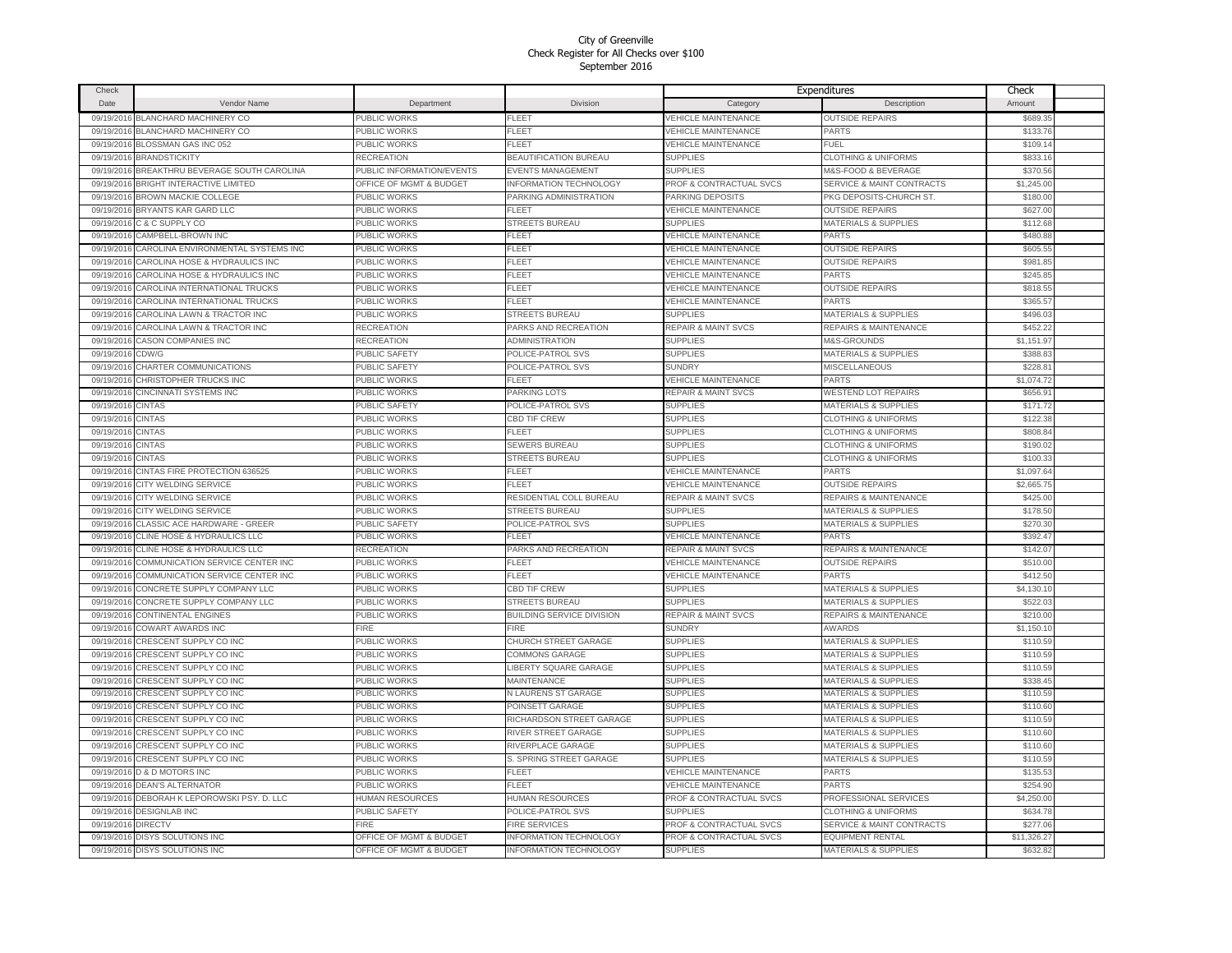| Check       |                                      |                           |                                      |                                    | Expenditures                         | Check      |  |
|-------------|--------------------------------------|---------------------------|--------------------------------------|------------------------------------|--------------------------------------|------------|--|
| <b>Date</b> | Vendor Name                          | Department                | <b>Division</b>                      | Category                           | Description                          | Amount     |  |
| 09/19/2016  | ECHOLS OIL COMPANY INC               | PUBLIC WORKS              | FLEET                                | <b>VEHICLE MAINTENANCE</b>         | FUEL                                 | \$1,006.29 |  |
| 09/19/2016  | ELECTRIC CITY PRINTING COMPANY       | PUBLIC WORKS              | ONE GARAGE                           | <b>SUPPLIES</b>                    | <b>MATERIALS &amp; SUPPLIES</b>      | \$638.12   |  |
| 09/19/2016  | ENVIRONMENTAL TESTING & MGMNT        | OFFICE OF MGMT & BUDGET   | <b>RISK MANAGEMENT</b>               | PROF & CONTRACTUAL SVCS            | PROFESSIONAL SERVICES                | \$682.50   |  |
| 09/19/2016  | <b>FAIRWAY FORD INC</b>              | <b>PUBLIC WORKS</b>       | FLEET                                | <b>VEHICLE MAINTENANCE</b>         | <b>OUTSIDE REPAIRS</b>               | \$112.39   |  |
| 09/19/2016  | <b>FAIRWAY FORD INC</b>              | PUBLIC WORKS              | FLEET                                | VEHICLE MAINTENANCE                | PARTS                                | \$344.3'   |  |
| 09/19/2016  | FEDERAL EXPRESS CORP                 | <b>RECREATION</b>         | ADMINISTRATION                       | <b>COMMUNICATIONS</b>              | POSTAGE                              | \$658.60   |  |
|             | <b>FGP INTERNATIONAL</b>             | <b>HUMAN RESOURCES</b>    | HUMAN RESOURCES                      | PROF & CONTRACTUAL SVCS            | <b>TEMP PERSONNEL SVCS</b>           | \$408.79   |  |
| 09/19/2016  |                                      |                           |                                      |                                    |                                      |            |  |
| 09/19/2016  | FGP INTERNATIONAL                    | OFFICE OF MGMT & BUDGET   | <b>ACCOUNTING</b>                    | PROF & CONTRACTUAL SVCS            | TEMP PERSONNEL SVCS                  | \$3,287.76 |  |
| 09/19/2016  | FIRESTONE COMPLETE AUTO CARE         | PUBLIC WORKS              | FLEET                                | <b>VEHICLE MAINTENANCE</b>         | PARTS                                | \$1,197.25 |  |
| 09/19/2016  | FIRST TEAM SPORTS CENTER             | <b>RECREATION</b>         | COMMUNITY CENTERS                    | <b>SUPPLIES</b>                    | <b>MATERIALS &amp; SUPPLIES</b>      | \$506.50   |  |
| 09/19/2016  | <b>FORTILINE INC</b>                 | <b>RECREATION</b>         | ADMINISTRATION                       | <b>REPAIR &amp; MAINT SVCS</b>     | REPAIRS & MAINTENANCE                | \$159.00   |  |
| 09/19/2016  | GAASC                                | OFFICE OF MGMT & BUDGET   | GIS                                  | <b>TRAVEL &amp; TRAINING</b>       | <b>TRAVEL &amp; TRAINING</b>         | \$170.00   |  |
| 09/19/2016  | GALLERY COLLECTION                   | CITY MANAGER              | CITY MANAGER                         | <b>SUNDRY</b>                      | MISCELLANEOUS                        | \$1,394.76 |  |
| 09/19/2016  | GARRETT'S DISCOUNT GOLF CARTS LLC    | PUBLIC INFORMATION/EVENTS | EVENTS MANAGEMENT                    | PROF & CONTRACTUAL SVCS            | SHOW MANAGEMENT EXP                  | \$715.50   |  |
| 09/19/2016  | GIMME-A-SIGN CO INC                  | PUBLIC WORKS              | <b>FLEET</b>                         | <b>VEHICLE MAINTENANCE</b>         | PARTS                                | \$192.66   |  |
| 09/19/2016  | <b>GO BIG GEAR</b>                   | CITY MANAGER              | <b>DONATIONS</b>                     | CONTRIBUTIONS/DONATIONS            | POLICE SAFE NEIGHBORHOODS            | \$346.95   |  |
| 09/19/2016  | GOODYEAR COMMERCIAL TIRE             | FIRE                      | FIRE SUPPRESSION                     | <b>VEHICLE MAINTENANCE</b>         | PARTS                                | \$2,263.69 |  |
| 09/19/2016  | <b>GOODYEAR COMMERCIAL TIRE</b>      | <b>PUBLIC WORKS</b>       | FLEET                                | <b>VEHICLE MAINTENANCE</b>         | PARTS                                | \$1,173.86 |  |
| 09/19/2016  | GRAINGER 803858935                   | FIRE                      | <b>IRE SUPPRESSION</b>               | <b>SUPPLIES</b>                    | <b>MATERIALS &amp; SUPPLIES</b>      | \$375.04   |  |
| 09/19/2016  | GRAINGER 803858935                   | OFFICE OF MGMT & BUDGET   | NFORMATION TECHNOLOGY                | <b>REPAIR &amp; MAINT SVCS</b>     | REPAIRS & MAINTENANCE                | \$121.82   |  |
| 09/19/2016  | GRAPHIC COW. THE                     | PUBLIC INFORMATION/EVENTS | <b>EVENTS MANAGEMENT</b>             | <b>SUPPLIES</b>                    | SALE GIFTS                           | \$696.00   |  |
| 09/19/2016  | <b>GREENVILLE COUNTY</b>             | MUNICIPAL COURT           | <b>MUNICIPAL COURT</b>               | COURT LIAB-CLAIMS/JUDGMNT          | LEC-CONFISCATED MONIES               | \$5,974.42 |  |
| 09/19/2016  | <b>GREENVILLE COUNTY</b>             | PUBLIC SAFETY             | POLICE-PATROL SVS                    | <b>PROF &amp; CONTRACTUAL SVCS</b> | PROFESSIONAL SERVICES                | \$5,140.80 |  |
| 09/19/201   | GREENVILLE COUNTY ANIMAL CARE SERV   | PUBLIC SAFETY             | POLICE-PATROL SVS                    | PROF & CONTRACTUAL SVCS            | <b>SERVICE &amp; MAINT CONTRACTS</b> | \$1,200.00 |  |
| 09/19/2016  | GREENVILLE FENCE SALES INC           | PUBLIC SAFETY             | POLICE-PATROL SVS                    | <b>SUPPLIES</b>                    | <b>MATERIALS &amp; SUPPLIES</b>      | \$1,547.00 |  |
| 09/19/2016  | <b>GREENVILLE NEWS</b>               | C. D. DIVISION            | <b>CDBG PROJECTS</b>                 | <b>SUNDRY</b>                      | <b>MISCELLANEOUS</b>                 | \$102.96   |  |
| 09/19/2016  | <b>GREENVILLE NEWS</b>               | OFFICE OF MGMT & BUDGET   | PURCHASING                           | PROF & CONTRACTUAL SVCS            | <b>ADVERTISING EXPENSE</b>           | \$333.63   |  |
| 09/19/2016  | GREENVILLE NEWS SUBSCRIPTIONS        | <b>FIRE</b>               | FIRE                                 | <b>SUNDRY</b>                      | DUES, SUBSCRIPTN, PUBLICATN          | \$204.02   |  |
| 09/19/2016  | <b>GREENVILLE NEWS SUBSCRIPTIONS</b> | <b>FIRE</b>               | FIRE SERVICES                        | <b>SUNDRY</b>                      | DUES, SUBSCRIPTN, PUBLICATN          | \$202.55   |  |
| 09/19/2016  | GREENVILLE OFFICE SUPPLY CO INC      | ECONOMIC DEVELOPMENT      | PLANNING AND ZONING                  | <b>SUPPLIES</b>                    | <b>MATERIALS &amp; SUPPLIES</b>      | \$159.00   |  |
|             | GREENVILLE OFFICE SUPPLY CO INC      | PUBLIC SAFETY             | POLICE-PATROL SVS                    | <b>SUPPLIES</b>                    | <b>MATERIALS &amp; SUPPLIES</b>      | \$1,298.04 |  |
| 09/19/2016  |                                      |                           |                                      |                                    |                                      |            |  |
| 09/19/2016  | GREENVILLE OFFICE SUPPLY CO INC      | PUBLIC WORKS              | <b>TRAFFIC ENGINEERING</b>           | <b>SUPPLIES</b>                    | <b>MATERIALS &amp; SUPPLIES</b>      | \$451.56   |  |
| 09/19/2016  | GREENVILLE OFFICE SUPPLY CO INC      | <b>RECREATION</b>         | COMMUNITY CENTERS                    | <b>SUPPLIES</b>                    | OFFICE SUPPLIES&MATERIALS            | \$1,180.45 |  |
| 09/19/2016  | GREENVILLE OFFICE SUPPLY CO INC      | <b>RECREATION</b>         | PUBLIC SERVICES                      | <b>SUPPLIES</b>                    | OFFICE SUPPLIES&MATERIALS            | \$247.27   |  |
| 09/19/2016  | GREENVILLE TRACTOR CO INC            | PUBLIC WORKS              | STORM DRAINS BUREAU                  | <b>SUPPLIES</b>                    | <b>MATERIALS &amp; SUPPLIES</b>      | \$186.03   |  |
| 09/19/2016  | <b>GREENVILLE TURF &amp; TRACTOR</b> | PUBLIC WORKS              | FLEET                                | <b>VEHICLE MAINTENANCE</b>         | PARTS                                | \$116.70   |  |
| 09/19/2016  | H O BOSTROM CO INC                   | <b>FIRE</b>               | FIRE SUPPRESSION                     | <b>VEHICLE MAINTENANCE</b>         | PARTS                                | \$121.56   |  |
| 09/19/2016  | HARRISON'S WORKWEAR                  | RECREATION                | ADMINISTRATION                       | <b>SUPPLIES</b>                    | <b>CLOTHING &amp; UNIFORMS</b>       | \$105.99   |  |
| 09/19/2016  | HARRISON'S WORKWEAR                  | RECREATION                | PARKS MAINTENANCE                    | <b>SUPPLIES</b>                    | <b>CLOTHING &amp; UNIFORMS</b>       | \$105.99   |  |
| 09/19/2016  | HARRISON'S WORKWEAR                  | <b>RECREATION</b>         | TREE MAINTENANCE BUREAU              | <b>SUPPLIES</b>                    | <b>CLOTHING &amp; UNIFORMS</b>       | \$280.00   |  |
| 09/19/2016  | HATCHER ROOFING & MAINTENANCE CO IN  | PUBLIC WORKS              | <b>BUILDING SERVICE DIVISION</b>     | <b>REPAIR &amp; MAINT SVCS</b>     | REPAIRS & MAINTENANCE                | \$658.76   |  |
| 09/19/2016  | HD SUPPLY WATERWORKS LTD             | <b>NON DEPARTMENTAL</b>   | CAPITAL PROJECTS                     | CAPITAL PROJECTS                   | <b>CONSTRUCTION</b>                  | \$1,043.08 |  |
| 09/19/2016  | HDS WHITE CAP CONSTRUCTION SUPPLY    | PUBLIC WORKS              | <b>STREETS BUREAU</b>                | <b>SUPPLIES</b>                    | <b>MATERIALS &amp; SUPPLIES</b>      | \$631.85   |  |
| 09/19/2016  | HENRY SCHEIN ANIMAL HEALTH           | RECREATION                | ADMINISTRATION                       | <b>SUPPLIES</b>                    | <b>M&amp;S-MEDICINE</b>              | \$249.16   |  |
| 09/19/2016  | HENRY SCHEIN ANIMAL HEALTH           | RECREATION                | ADMINISTRATION                       | <b>SUPPLIES</b>                    | M&S-VETERINARY                       | \$117.90   |  |
| 09/19/2016  | HERSHEY CREAMERY COMPANY             | RECREATION                | PUBLIC SERVICES                      | <b>SUPPLIES</b>                    | SALE CONCESSIONS                     | \$198.24   |  |
| 09/19/2016  | HOME DEPOT CREDIT SERVICE 3104       | PUBLIC WORKS              | <b>MAINTENANCE</b>                   | <b>SUPPLIES</b>                    | <b>MATERIALS &amp; SUPPLIES</b>      | \$176.18   |  |
| 09/19/2016  | HOME DEPOT CREDIT SERVICE 5906       | <b>PUBLIC WORKS</b>       | BUILDING SERVICE DIVISION            | <b>SUPPLIES</b>                    | <b>MATERIALS &amp; SUPPLIES</b>      | \$474.05   |  |
| 09/19/2016  | HOME DEPOT CREDIT SERVICE 5922       | RECREATION                | <b>FALLS PARK WORK CREW</b>          | <b>SUPPLIES</b>                    | <b>MATERIALS &amp; SUPPLIES</b>      | \$315.95   |  |
| 09/19/2016  | HOME DEPOT CREDIT SERVICE 5922       | <b>RECREATION</b>         | PARKS MAINTENANCE                    | <b>SUPPLIES</b>                    | <b>MATERIALS &amp; SUPPLIES</b>      | \$127.25   |  |
| 09/19/2016  | <b>IMAGE MARKETING</b>               | COUNCIL                   | CITY COUNCIL                         | <b>SUNDRY</b>                      | <b>MISCELLANEOUS</b>                 | \$855.00   |  |
| 09/19/2016  | INNOVATIVE CONTROLS INC              | <b>FIRE</b>               | FIRE SUPPRESSION                     | VEHICLE MAINTENANCE                | PARTS                                | \$207.34   |  |
| 09/19/2016  | INSTITUTE OF POLICE TECHNOLOGY       | PUBLIC SAFETY             | POLICE-PATROL SVS                    | <b>TRAVEL &amp; TRAINING</b>       | <b>TRAVEL &amp; TRAINING</b>         | \$725.00   |  |
| 09/19/2016  | INTERNATIONAL CODE COUNCIL INC       | ECONOMIC DEVELOPMENT      | <b>BUILDING &amp; PROPERTY MAINT</b> | <b>SUPPLIES</b>                    | OFFICE SUPPLIES&MATERIALS            | \$313.36   |  |
| 09/19/2016  | <b>IRON MOUNTAIN 27128</b>           | <b>PUBLIC SAFETY</b>      | POLICE-PATROL SVS                    | <b>PROF &amp; CONTRACTUAL SVCS</b> | <b>SERVICE &amp; MAINT CONTRACTS</b> | \$303.45   |  |
| 09/19/2016  | <b>IVEY COMMUNICATIONS INC</b>       | <b>RECREATION</b>         | ADMINISTRATION                       | PROF & CONTRACTUAL SVCS            | PROFESSIONAL SERVICES                | \$1,172.88 |  |
|             |                                      | PUBLIC WORKS              |                                      | <b>SUPPLIES</b>                    | <b>MATERIALS &amp; SUPPLIES</b>      | \$139.36   |  |
|             | 09/19/2016 J W VAUGHAN CO            |                           | BUILDING SERVICE DIVISION            |                                    |                                      |            |  |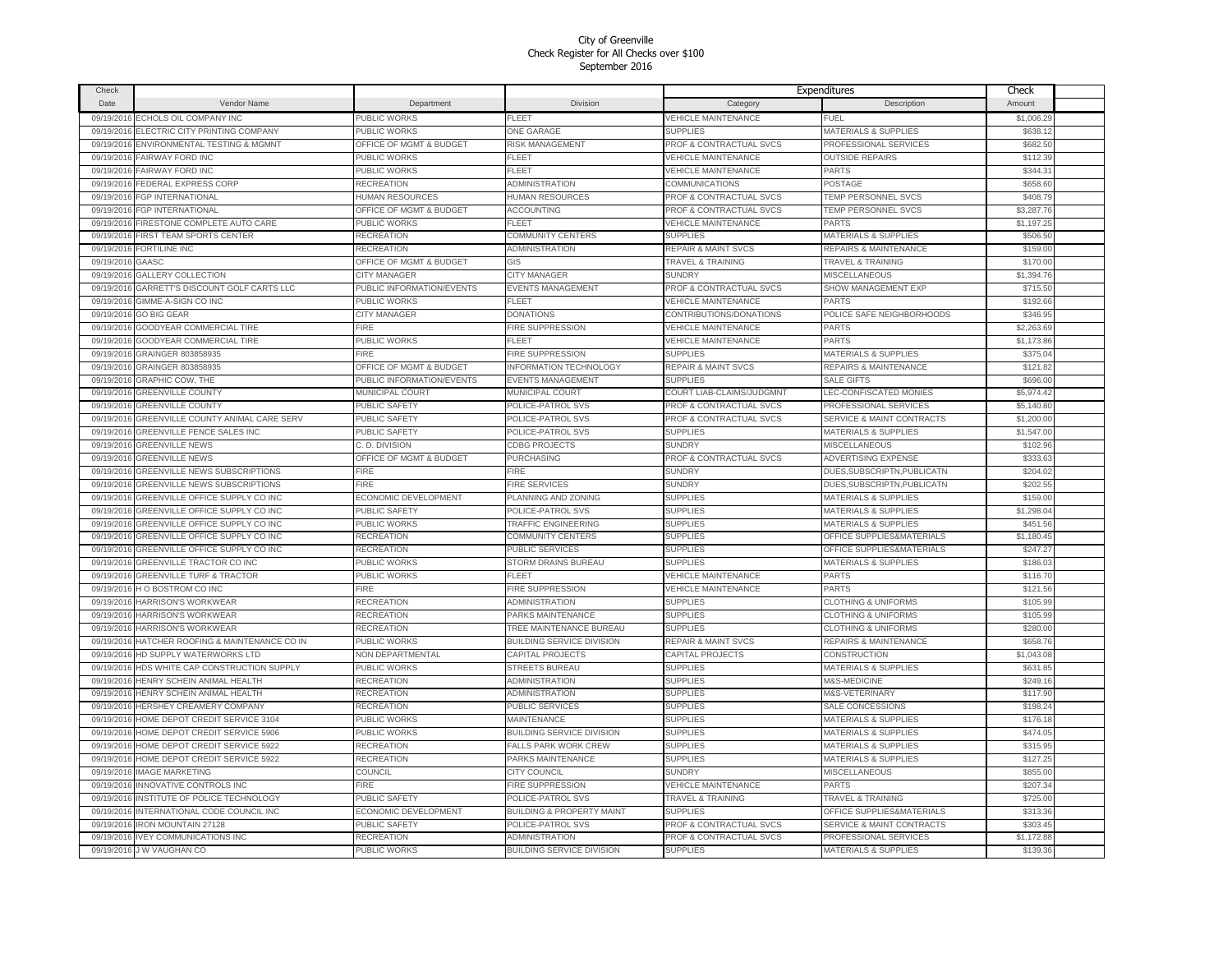| Check      |                                   |                           |                                      |                                | Expenditures                    | Check      |  |
|------------|-----------------------------------|---------------------------|--------------------------------------|--------------------------------|---------------------------------|------------|--|
| Date       | Vendor Name                       | Department                | Division                             | Category                       | Description                     | Amount     |  |
| 09/19/2016 | JET-VAC SEWER EQUIPMENT CO        | PUBLIC WORKS              | <b>SEWERS BUREAU</b>                 | <b>SUPPLIES</b>                | <b>MATERIALS &amp; SUPPLIES</b> | \$416.46   |  |
| 09/19/2016 | JF ACQUISITION LLC                | PUBLIC WORKS              | FLEET                                | <b>REPAIR &amp; MAINT SVCS</b> | REPAIRS & MAINTENANCE           | \$425.00   |  |
| 09/19/2016 | JF ACQUISITION LLC                | PUBLIC WORKS              | <b>/EHICLE MAINTENANCE</b>           | <b>SUPPLIES</b>                | <b>MATERIALS &amp; SUPPLIES</b> | \$201.82   |  |
| 09/19/2016 | KEVIN SANTIAGO-CRUZ               | <b>MUNICIPAL COURT</b>    | <b>MUNICIPAL COURT</b>               | COURT LIAB-CLAIMS/JUDGMNT      | <b>LEC-CONFISCATED MONIES</b>   | \$900.00   |  |
| 09/19/2016 | <b>KUSTOM SIGNALS INC</b>         | <b>PUBLIC WORKS</b>       | FLEET                                | VEHICLE MAINTENANCE            | PARTS                           | \$138.02   |  |
| 09/19/2016 | LINE X OF GREENVILLE              | PUBLIC WORKS              | <b>FLEET</b>                         | VEHICLE MAINTENANCE            | <b>OUTSIDE REPAIRS</b>          | \$500.00   |  |
| 09/19/2016 | LOWES                             | <b>VON DEPARTMENTAL</b>   | CAPITAL PROJECTS                     | <b>CAPITAL PROJECTS</b>        | <b>CONSTRUCTION</b>             | \$115.21   |  |
| 09/19/2016 | LOWES                             | PUBLIC WORKS              | BUILDING SERVICE DIVISION            | <b>SUPPLIES</b>                | <b>MATERIALS &amp; SUPPLIES</b> | \$262.87   |  |
| 09/19/2016 | LOWES                             | PUBLIC WORKS              | <b>SEWERS BUREAU</b>                 | <b>SUPPLIES</b>                | <b>MATERIALS &amp; SUPPLIES</b> | \$457.21   |  |
|            | LOWES                             |                           |                                      |                                |                                 | \$407.41   |  |
| 09/19/2016 |                                   | PUBLIC WORKS              | <b>STREETS BUREAU</b>                | <b>SUPPLIES</b>                | <b>MATERIALS &amp; SUPPLIES</b> |            |  |
| 09/19/2016 | MARTIN GARDEN CENTER              | RECREATION                | FALLS PARK WORK CREW<br><b>FLEET</b> | <b>SUPPLIES</b>                | MATERIALS & SUPPLIES            | \$123.29   |  |
| 09/19/2016 | MCKINNEY DODGE CHRYSLER PLY JE    | PUBLIC WORKS              |                                      | <b>VEHICLE MAINTENANCE</b>     | PARTS                           | \$178.90   |  |
| 09/19/2016 | MERCK SHARP & DOHME CORP          | HUMAN RESOURCES           | OCCUPATIONAL HEALTH                  | <b>SUPPLIES</b>                | <b>MATERIALS &amp; SUPPLIES</b> | \$695.86   |  |
| 09/19/2016 | MERUS REFRESHMENT SERVICES INC    | PUBLIC WORKS              | PARKING ADMINISTRATION               | <b>SUPPLIES</b>                | <b>MATERIALS &amp; SUPPLIES</b> | \$118.77   |  |
| 09/19/2016 | MIKE'S BODY SHOP                  | PUBLIC WORKS              | FLEET                                | <b>VEHICLE MAINTENANCE</b>     | <b>OUTSIDE REPAIRS</b>          | \$215.00   |  |
| 09/19/2016 | MILLER HVAC SERVICE INC           | PUBLIC WORKS              | BUILDING SERVICE DIVISION            | <b>REPAIR &amp; MAINT SVCS</b> | REPAIRS & MAINTENANCE           | \$885.00   |  |
| 09/19/2016 | MST CONCRETE PRODUCTS             | <b>NON DEPARTMENTAL</b>   | CAPITAL PROJECTS                     | CAPITAL PROJECTS               | CONSTRUCTION                    | \$656.1    |  |
| 09/19/2016 | <b>NAPA AUTO PARTS</b>            | FIRE                      | <b>FIRE SUPPRESSION</b>              | <b>VEHICLE MAINTENANCE</b>     | <b>PARTS</b>                    | \$751.93   |  |
| 09/19/2016 | NAPA AUTO PARTS                   | PUBLIC WORKS              | FLEET                                | <b>SUPPLIES</b>                | MATERIALS & SUPPLIES            | \$287.54   |  |
| 09/19/2016 | <b>NAPA AUTO PARTS</b>            | PUBLIC WORKS              | FLEET                                | <b>VEHICLE MAINTENANCE</b>     | PARTS                           | \$2,449.84 |  |
| 09/19/2016 | NEW SOUTH CONSTRUCTION SUPPLY LLC | PUBLIC WORKS              | <b>STREETS BUREAU</b>                | <b>SUPPLIES</b>                | MATERIALS & SUPPLIES            | \$344.50   |  |
| 09/19/2016 | NEW SOUTH CONSTRUCTION SUPPLY LLC | <b>RECREATION</b>         | ADMINISTRATION                       | <b>SUPPLIES</b>                | <b>M&amp;S-MAINTENANCE</b>      | \$237.23   |  |
| 09/19/2016 | <b>NFPA</b>                       | <b>FIRE</b>               | FIRE PREVENTION                      | <b>SUNDRY</b>                  | DUES, SUBSCRIPTN, PUBLICATN     | \$552.43   |  |
| 09/19/2016 | NORRIS SUPPLY CO                  | <b>NON DEPARTMENTAL</b>   | CAPITAL PROJECTS                     | CAPITAL PROJECTS               | <b>CONSTRUCTION</b>             | \$530.00   |  |
| 09/19/2016 | NORTHERN TOOL & EQUIPMENT         | PUBLIC WORKS              | FLEET                                | <b>VEHICLE MAINTENANCE</b>     | <b>PARTS</b>                    | \$995.33   |  |
| 09/19/2016 | NORTHERN TOOL & EQUIPMENT         | PUBLIC WORKS              | <b>TRAFFIC ENGINEERING</b>           | <b>SUPPLIES</b>                | M&S-SIGNALS                     | \$135.66   |  |
| 09/19/2016 | O'REILLY AUTO PARTS               | PUBLIC WORKS              | <b>FLEET</b>                         | <b>VEHICLE MAINTENANCE</b>     | <b>PARTS</b>                    | \$491.21   |  |
| 09/19/2016 | O'REILLY AUTO PARTS               | RECREATION                | PARKS AND RECREATION                 | <b>SUPPLIES</b>                | MATERIALS & SUPPLIES            | \$110.06   |  |
| 09/19/2016 | OFFICE DEPOT BSD                  | FIRE                      | <b>FIRE SUPPRESSION</b>              | <b>SUPPLIES</b>                | OFFICE SUPPLIES&MATERIALS       | \$389.00   |  |
| 09/19/2016 | OFFICE DEPOT BSD                  | PUBLIC WORKS              | PARKING ADMINISTRATION               | <b>SUPPLIES</b>                | OFFICE SUPPLIES&MATERIALS       | \$576.78   |  |
| 09/19/2016 | PANAGAKOS ASPHALT INC             | PUBLIC WORKS              | <b>STREETS BUREAU</b>                | <b>SUPPLIES</b>                | <b>MATERIALS &amp; SUPPLIES</b> | \$1,705.06 |  |
| 09/19/2016 | PATTERSON VETERINARY SUPPLY INC   | <b>RECREATION</b>         | <b>ADMINISTRATION</b>                | <b>SUPPLIES</b>                | M&S-VETERINARY                  | \$117.60   |  |
| 09/19/2016 | PEPSI-COLA BOTTLING CO            | <b>RECREATION</b>         | PUBLIC SERVICES                      | <b>SUPPLIES</b>                | SALE CONCESSIONS                | \$945.18   |  |
| 09/19/2016 | PERFECT DELIVERY INC              | CITY MANAGER              | <b>DONATIONS</b>                     | CONTRIBUTIONS/DONATIONS        | POLICE SAFE NEIGHBORHOODS       | \$219.24   |  |
| 09/19/2016 | PIEDMONT ASSOCIATES CO LLC        | PUBLIC WORKS              | FLEET                                | <b>VEHICLE MAINTENANCE</b>     | <b>PARTS</b>                    | \$532.80   |  |
| 09/19/2016 | PRO AUTO PARTS WAREHOUSE          | PUBLIC WORKS              | FLEET                                | <b>VEHICLE MAINTENANCE</b>     | PARTS                           | \$419.65   |  |
| 09/19/2016 | PRO CHEM INC                      | PUBLIC WORKS              | FLEET                                | <b>SUPPLIES</b>                | MATERIALS & SUPPLIES            | \$273.27   |  |
| 09/19/2016 | PROFESSIONAL PARTY RENTALS INC    | PUBLIC INFORMATION/EVENTS | <b>EVENTS MANAGEMENT</b>             | PROF & CONTRACTUAL SVCS        | SHOW MANAGEMENT EXP             | \$291.50   |  |
| 09/19/2016 | <b>PROFORMA</b>                   | RECREATION                | <b>EDUCATION</b>                     | PRINTING                       | PRINTING & BINDING              | \$653.64   |  |
| 09/19/2016 | <b>PROFORMA</b>                   | RECREATION                | <b>PUBLIC SERVICES</b>               | <b>SUPPLIES</b>                | <b>CONCESSIONS</b>              | \$541.66   |  |
| 09/19/2016 | <b>PROFORMA</b>                   | RECREATION                | PUBLIC SERVICES                      | <b>SUPPLIES</b>                | MATERIALS & SUPPLIES            | \$153.70   |  |
| 09/19/2016 | PROSOURCE LLC                     | PUBLIC WORKS              | <b>BUILDING SERVICE DIVISION</b>     | <b>SUPPLIES</b>                | <b>MATERIALS &amp; SUPPLIES</b> | \$500.42   |  |
| 09/19/2016 | REHRIG PACIFIC COMPANY            | PUBLIC WORKS              | FLEET                                | <b>VEHICLE MAINTENANCE</b>     | PARTS                           | \$530.00   |  |
| 09/19/2016 | ROCIC                             | PUBLIC SAFETY             | POLICE-PATROL SVS                    | PROF & CONTRACTUAL SVCS        | PROFESSIONAL SERVICES           | \$300.00   |  |
| 09/19/2016 | ROGERS STEREO INC                 | PUBLIC WORKS              | FL FFT                               | VEHICLE MAINTENANCE            | <b>OUTSIDE REPAIRS</b>          | \$150.00   |  |
| 09/19/2016 | RONALD PYLE                       | <b>CITY MANAGER</b>       | UTILITY UNDERGROUNDING FU            | <b>SUNDRY</b>                  | METER BOX CONVERSIONS           | \$300.00   |  |
| 09/19/2016 | RONNIE'S TRIM SHOP                | PUBLIC WORKS              | <b>FLEET</b>                         | <b>VEHICLE MAINTENANCE</b>     | <b>OUTSIDE REPAIRS</b>          | \$175.00   |  |
| 09/19/2016 | S C DEPARTMENT OF CORRECTIONS     | RECREATION                | PARKS MAINTENANCE                    | PROF & CONTRACTUAL SVCS        | TEMP PERSONNEL SVCS             | \$1,339.00 |  |
|            | 09/19/2016 SAFE INDUSTRIES        | FIRE                      | <b>FIRE SUPPRESSION</b>              | <b>SUPPLIES</b>                | MATERIALS & SUPPLIES            | \$4,226.88 |  |
| 09/19/2016 | <b>SAFE INDUSTRIES</b>            | <b>FIRE</b>               | FIRE SUPPRESSION                     | <b>VEHICLE MAINTENANCE</b>     | PARTS                           | \$1,297.21 |  |
| 09/19/2016 | <b>SAFETY PRODUCTS INC</b>        | PUBLIC WORKS              | RESIDENTIAL COLL BUREAU              | <b>SUPPLIES</b>                | MATERIALS & SUPPLIES            | \$357.85   |  |
| 09/19/2016 | SAFETY PRODUCTS INC               | <b>PUBLIC WORKS</b>       | <b>SEWERS BUREAU</b>                 | <b>SUPPLIES</b>                | <b>MATERIALS &amp; SUPPLIES</b> | \$357.86   |  |
| 09/19/2016 | SAFETY PRODUCTS INC               | PUBLIC WORKS              | STORM DRAINS BUREAU                  | <b>SUPPLIES</b>                | <b>MATERIALS &amp; SUPPLIES</b> | \$357.86   |  |
| 09/19/2016 | SALUDA RIVER PET FOOD CENTER INC  | PUBLIC SAFETY             | POLICE-PATROL SVS                    | <b>SUPPLIES</b>                | <b>MATERIALS &amp; SUPPLIES</b> | \$140.55   |  |
| 09/19/2016 | <b>SAM'S CLUB</b>                 | <b>FIRE</b>               | <b>FIRE</b>                          | <b>SUNDRY</b>                  | <b>AWARDS</b>                   | \$129.64   |  |
| 09/19/2016 | <b>SAM'S CLUB</b>                 | <b>FIRE</b>               | FIRE SERVICES                        | <b>SUPPLIES</b>                | <b>MATERIALS &amp; SUPPLIES</b> | \$103.7    |  |
|            | 09/19/2016 SAM'S CLUB             | FIRE                      | FIRE SUPPRESSION                     | <b>SUPPLIES</b>                | <b>MATERIALS &amp; SUPPLIES</b> | \$1,652.68 |  |
|            |                                   |                           |                                      |                                |                                 |            |  |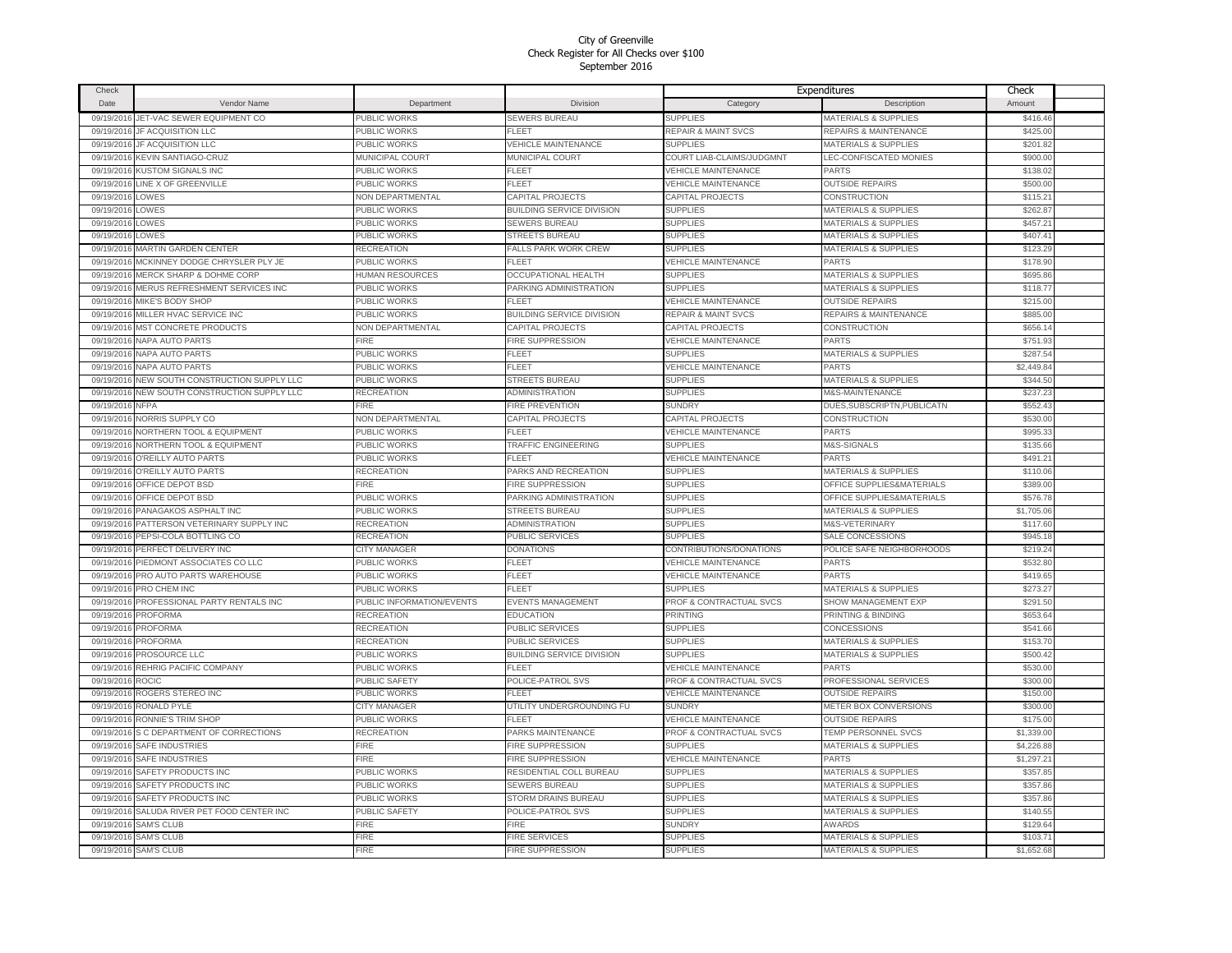| Check      |                                       |                                    |                                      |                                    | Expenditures                         | Check       |  |
|------------|---------------------------------------|------------------------------------|--------------------------------------|------------------------------------|--------------------------------------|-------------|--|
| Date       | Vendor Name                           | Department                         | Division                             | Category                           | Description                          | Amount      |  |
| 09/19/2016 | <b>SAM'S CLUB</b>                     | RECREATION                         | <b>ADMINISTRATION</b>                | <b>SUPPLIES</b>                    | M&S-CURATORIAL                       | \$141.06    |  |
| 09/19/2016 | <b>SAM'S CLUB</b>                     | RECREATION                         | ADMINISTRATION                       | <b>SUPPLIES</b>                    | M&S-FOOD                             | \$179.50    |  |
| 09/19/2016 | <b>SAM'S CLUB</b>                     | <b>RECREATION</b>                  | PUBLIC SERVICES                      | <b>SUPPLIES</b>                    | SALE CONCESSIONS                     | \$334.62    |  |
| 09/19/2016 | SANOFI PASTEUR INC                    | HUMAN RESOURCES                    | <b>OCCUPATIONAL HEALTH</b>           | <b>SUPPLIES</b>                    | <b>MATERIALS &amp; SUPPLIES</b>      | \$279.12    |  |
| 09/19/2016 | SCDHEC - BUREAU OF WATER              | <b>RECREATION</b>                  | PARKS AND RECREATION                 | <b>SUPPLIES</b>                    | MATERIALS & SUPPLIES                 | \$100.00    |  |
| 09/19/2016 | <b>SCEDA</b>                          | ECONOMIC DEVELOPMENT               | ECONOMIC DEVELOPMENT                 | <b>TRAVEL &amp; TRAINING</b>       | <b>TRAVEL &amp; TRAINING</b>         | \$150.00    |  |
| 09/19/2016 | SHERRILL INC                          | <b>RECREATION</b>                  | TREE MAINTENANCE BUREAU              | <b>SUPPLIES</b>                    | <b>MATERIALS &amp; SUPPLIES</b>      | \$1,149.50  |  |
|            | <b>SIF OPERATIONS</b>                 | OFFICE OF MGMT & BUDGET            | <b>RISK MANAGEMENT</b>               | <b>RISK MANAGEMENT</b>             | WC 2ND INJURY TAX                    | \$67,302.90 |  |
| 09/19/2016 | SIMPLEX-GRINNELL                      |                                    |                                      |                                    |                                      |             |  |
| 09/19/2016 |                                       | PUBLIC WORKS                       | <b>BUILDING SERVICE DIVISION</b>     | PROF & CONTRACTUAL SVCS            | <b>SERVICE &amp; MAINT CONTRACTS</b> | \$748.42    |  |
|            | 09/19/2016 SIMPLEX-GRINNELL           | PUBLIC WORKS                       | <b>BUILDING SERVICE DIVISION</b>     | <b>REPAIR &amp; MAINT SVCS</b>     | REPAIRS & MAINTENANCE                | \$456.85    |  |
|            | 09/19/2016 SNIDER FLEET SOLUTIONS     | PUBLIC WORKS                       | <b>FLEET</b>                         | <b>VEHICLE MAINTENANCE</b>         | <b>OUTSIDE REPAIRS</b>               | \$657.67    |  |
| 09/19/2016 | SNIDER FLEET SOLUTIONS                | PUBLIC WORKS                       | <b>FLEET</b>                         | <b>VEHICLE MAINTENANCE</b>         | <b>PARTS</b>                         | \$672.97    |  |
| 09/19/2016 | SOBY'S ON THE SIDE                    | ECONOMIC DEVELOPMENT               | PLANNING AND ZONING                  | <b>TRAVEL &amp; TRAINING</b>       | <b>TRAVEL &amp; TRAINING</b>         | \$179.96    |  |
| 09/19/2016 | SOUTHEASTERN CONCRETE PRODUCTS        | PUBLIC WORKS                       | STORM DRAINS BUREAU                  | <b>SUPPLIES</b>                    | <b>MATERIALS &amp; SUPPLIES</b>      | \$159.00    |  |
| 09/19/2016 | SOUTHEASTERN PAPER GROUP              | PUBLIC WORKS                       | <b>BUILDING SERVICE DIVISION</b>     | <b>SUPPLIES</b>                    | <b>JANITORIAL SUPPLIES</b>           | \$1,347.5   |  |
| 09/19/2016 | SOUTHEASTERN PAPER GROUP              | <b>RECREATION</b>                  | <b>FALLS PARK WORK CREW</b>          | <b>SUPPLIES</b>                    | <b>JANITORIAL SUPPLIES</b>           | \$378.42    |  |
| 09/19/2016 | SOUTHERN VAC                          | PUBLIC WORKS                       | FLEET                                | <b>VEHICLE MAINTENANCE</b>         | <b>OUTSIDE REPAIRS</b>               | \$1,452.9   |  |
| 09/19/2016 | SPARTAN FIRE & EMERGENCY APPARATUS    | FIRE                               | <b>FIRE SUPPRESSION</b>              | VEHICLE MAINTENANCE                | <b>PARTS</b>                         | \$308.3     |  |
| 09/19/2016 | SPARTAN MOTORS USA INC                | <b>FIRE</b>                        | FIRE SUPPRESSION                     | <b>VEHICLE MAINTENANCE</b>         | PARTS                                | \$118.58    |  |
| 09/19/2016 | SPRING SERVICE GREENVILLE             | PUBLIC WORKS                       | FLEET                                | <b>VEHICLE MAINTENANCE</b>         | <b>OUTSIDE REPAIRS</b>               | \$1,033.29  |  |
| 09/19/2016 | STAPLES ADVANTAGE                     | <b>OFFICE OF MGMT &amp; BUDGET</b> | <b>INFORMATION TECHNOLOGY</b>        | <b>SUPPLIES</b>                    | MATERIALS & SUPPLIES                 | \$129.83    |  |
| 09/19/2016 | <b>STATE TREASURER</b>                | <b>MUNICIPAL COURT</b>             | <b>MUNICIPAL COURT</b>               | <b>COURT LIABILITY</b>             | COURT-DRUG SURCHARGE                 | \$1,159.47  |  |
| 09/19/2016 | <b>STATE TREASURER</b>                | MUNICIPAL COURT                    | MUNICIPAL COURT                      | COURT LIABILITY                    | COURT-DUI HWY PATRL SURCH            | \$487.54    |  |
| 09/19/2016 | <b>STATE TREASURER</b>                | MUNICIPAL COURT                    | MUNICIPAL COURT                      | <b>COURT LIABILITY</b>             | COURT-DUI SPINAL CORD SUR            | \$234.72    |  |
| 09/19/2016 | <b>STATE TREASURER</b>                | MUNICIPAL COURT                    | <b>MUNICIPAL COURT</b>               | <b>COURT LIABILITY</b>             | COURT-STATE ASSESSMENT               | \$17,715.20 |  |
| 09/19/2016 | <b>STATE TREASURER</b>                | MUNICIPAL COURT                    | MUNICIPAL COURT                      | <b>COURT LIABILITY</b>             | COURT-TRAFFIC SURCHARGE              | \$7,589.04  |  |
| 09/19/2016 | <b>STATE TREASURER</b>                | MUNICIPAL COURT                    | MUNICIPAL COURT                      | <b>COURT LIABILITY</b>             | DUI/DUAC BRTHLZR TST SLED            | \$158.68    |  |
| 09/19/2016 | <b>STATE TREASURER</b>                | MUNICIPAL COURT                    | MUNICIPAL COURT                      | <b>COURT LIABILITY</b>             | <b>DUS HWY PATROL</b>                | \$662.29    |  |
| 09/19/2016 | STATE TREASURER                       | MUNICIPAL COURT                    | MUNICIPAL COURT                      | <b>COURT LIABILITY</b>             | SC CRIMINAL JUSTICE ACADE            | \$285.46    |  |
|            | 09/19/2016 STERLING INFOSYSTEMS, INC  | HUMAN RESOURCES                    | <b>HUMAN RESOURCES</b>               | PROF & CONTRACTUAL SVCS            | PROFESSIONAL SERVICES                | \$1,572.87  |  |
| 09/19/2016 | STOCKMAN OIL TWO INC                  | PUBLIC WORKS                       | <b>FLEET</b>                         | <b>VEHICLE MAINTENANCE</b>         | <b>PARTS</b>                         | \$1,486.13  |  |
| 09/19/2016 | STONE AVE NURSERY LLC                 | <b>RECREATION</b>                  | PARKS AND RECREATION                 | <b>SUPPLIES</b>                    | <b>MATERIALS &amp; SUPPLIES</b>      | \$189.00    |  |
| 09/19/2016 | <b>SUBURBAN PROPANE</b>               | <b>FIRE</b>                        | <b>FIRE SUPPRESSION</b>              | <b>SUPPLIES</b>                    | <b>MATERIALS &amp; SUPPLIES</b>      | \$715.25    |  |
| 09/19/2016 | <b>T2 SYSTEMS CANADA INC</b>          | PUBLIC WORKS                       | PARKING LOTS                         | PROF & CONTRACTUAL SVCS            | REVENUE SHARING WESTEND              | \$106.00    |  |
| 09/19/2016 | TALENT MANAGEMENT SOLUTIONS           | OFFICE OF MGMT & BUDGET            | REVENUE                              | <b>PROF &amp; CONTRACTUAL SVCS</b> | TEMP PERSONNEL SVCS                  | \$654.72    |  |
| 09/19/2016 | TALENT MANAGEMENT SOLUTIONS           | PUBLIC INFORMATION/EVENTS          | <b>EVENTS MANAGEMENT</b>             | PROF & CONTRACTUAL SVCS            | TEMP PERSONNEL SVCS                  | \$1,694.22  |  |
| 09/19/2016 | <b>TALENT MANAGEMENT SOLUTIONS</b>    | PUBLIC INFORMATION/EVENTS          | <b>SPECIAL EVENTS</b>                | <b>PROF &amp; CONTRACTUAL SVCS</b> | TEMP PERSONNEL SVCS                  | \$105.60    |  |
| 09/19/2016 | <b>TALENT MANAGEMENT SOLUTIONS</b>    | PUBLIC SAFETY                      | POLICE-DISPATCH BUREAU               | <b>PROF &amp; CONTRACTUAL SVCS</b> | TEMP PERSONNEL SVCS                  | \$1,140.24  |  |
| 09/19/2016 | <b>FALENT MANAGEMENT SOLUTIONS</b>    | PUBLIC WORKS                       | <b>CONSTRUCTION &amp; INSPECTION</b> | <b>PROF &amp; CONTRACTUAL SVCS</b> | TEMP PERSONNEL SVCS                  | \$693.20    |  |
| 09/19/2016 | <b>FALENT MANAGEMENT SOLUTIONS</b>    | PUBLIC WORKS                       | <b>ENFORCEMENT</b>                   | PROF & CONTRACTUAL SVCS            | TEMP PERSONNEL SVCS                  | \$1,468.50  |  |
| 09/19/2016 | TALENT MANAGEMENT SOLUTIONS           | PUBLIC WORKS                       | <b>MAINTENANCE</b>                   | PROF & CONTRACTUAL SVCS            | TEMP PERSONNEL SVCS                  | \$1,386.40  |  |
| 09/19/2016 | TALENT MANAGEMENT SOLUTIONS           | PUBLIC WORKS                       | RESIDENTIAL COLL BUREAU              | PROF & CONTRACTUAL SVCS            | TEMP PERSONNEL SVCS                  | \$11,366.75 |  |
| 09/19/2016 | <b>FALENT MANAGEMENT SOLUTIONS</b>    | PUBLIC WORKS                       | STORM DRAINS BUREAU                  | PROF & CONTRACTUAL SVCS            | TEMP PERSONNEL SVCS                  | \$1,467.06  |  |
| 09/19/2016 | TALENT MANAGEMENT SOLUTIONS           | PUBLIC WORKS                       | <b>VEHICLE MAINTENANCE</b>           | PROF & CONTRACTUAL SVCS            | TEMP PERSONNEL SVCS                  | \$5,252.90  |  |
| 09/19/2016 | TALENT MANAGEMENT SOLUTIONS           | RECREATION                         | <b>COMMUNITY CENTERS</b>             | PROF & CONTRACTUAL SVCS            | TEMP PERSONNEL SVCS                  | \$666.60    |  |
| 09/19/2016 | TALENT MANAGEMENT SOLUTIONS           | <b>RECREATION</b>                  | PARKS MAINTENANCE                    | PROF & CONTRACTUAL SVCS            | TEMP PERSONNEL SVCS                  | \$1,232.80  |  |
| 09/19/2016 | TALENT MANAGEMENT SOLUTIONS           | <b>RECREATION</b>                  | PUBLIC SERVICES                      | PROF & CONTRACTUAL SVCS            | TEMP PERSONNEL SVCS                  | \$676.40    |  |
| 09/19/2016 | TGA                                   | NON DEPARTMENTAL                   | <b>CAPITAL PROJECTS</b>              | <b>CAPITAL PROJECTS</b>            | <b>EQUIPMENT</b>                     | \$1,450.00  |  |
| 09/19/2016 | TMS SOUTH INC                         | PUBLIC WORKS                       | BUILDING SERVICE DIVISION            | <b>SUPPLIES</b>                    | <b>MATERIALS &amp; SUPPLIES</b>      | \$348.48    |  |
|            |                                       |                                    |                                      |                                    |                                      |             |  |
| 09/19/2016 | TOMMY'S COUNTRY HAM HOUSE             | <b>PUBLIC WORKS</b>                | STORM DRAINS BUREAU                  | <b>SUPPLIES</b>                    | <b>MATERIALS &amp; SUPPLIES</b>      | \$182.1     |  |
| 09/19/2016 | TRAVELERS REST FEED & SEED INC        | <b>RECREATION</b>                  | <b>ADMINISTRATION</b>                | <b>SUPPLIES</b>                    | M&S-FOOD                             | \$1,954.50  |  |
| 09/19/2016 | <b>TRUCKPRO LLC</b>                   | PUBLIC WORKS                       | FI FFT                               | <b>VEHICLE MAINTENANCE</b>         | <b>PARTS</b>                         | \$279.7     |  |
| 09/19/2016 | <b>TY INC</b>                         | RECREATION                         | PUBLIC SERVICES                      | <b>SUPPLIES</b>                    | <b>SALE GIFTS</b>                    | \$1,068.03  |  |
| 09/19/2016 | <b>TYCO INTEGRATED SECURITY LLC</b>   | FIRE                               | <b>FIRE SERVICES</b>                 | PROF & CONTRACTUAL SVCS            | <b>SERVICE &amp; MAINT CONTRACTS</b> | \$494.02    |  |
| 09/19/2016 | <b>TYCO INTEGRATED SECURITY LLC</b>   | PUBLIC WORKS                       | <b>TRAFFIC ENGINEERING</b>           | <b>SUNDRY</b>                      | <b>MISCELLANEOUS</b>                 | \$222.94    |  |
| 09/19/2016 | <b>U S STANDARD PRODUCTS CORP</b>     | PUBLIC WORKS                       | FI FFT                               | <b>SUPPLIES</b>                    | <b>MATERIALS &amp; SUPPLIES</b>      | \$265.90    |  |
|            | 09/19/2016 U S STANDARD PRODUCTS CORP | PUBLIC WORKS                       | <b>SEWERS BUREAU</b>                 | <b>SUPPLIES</b>                    | <b>MATERIALS &amp; SUPPLIES</b>      | \$265.90    |  |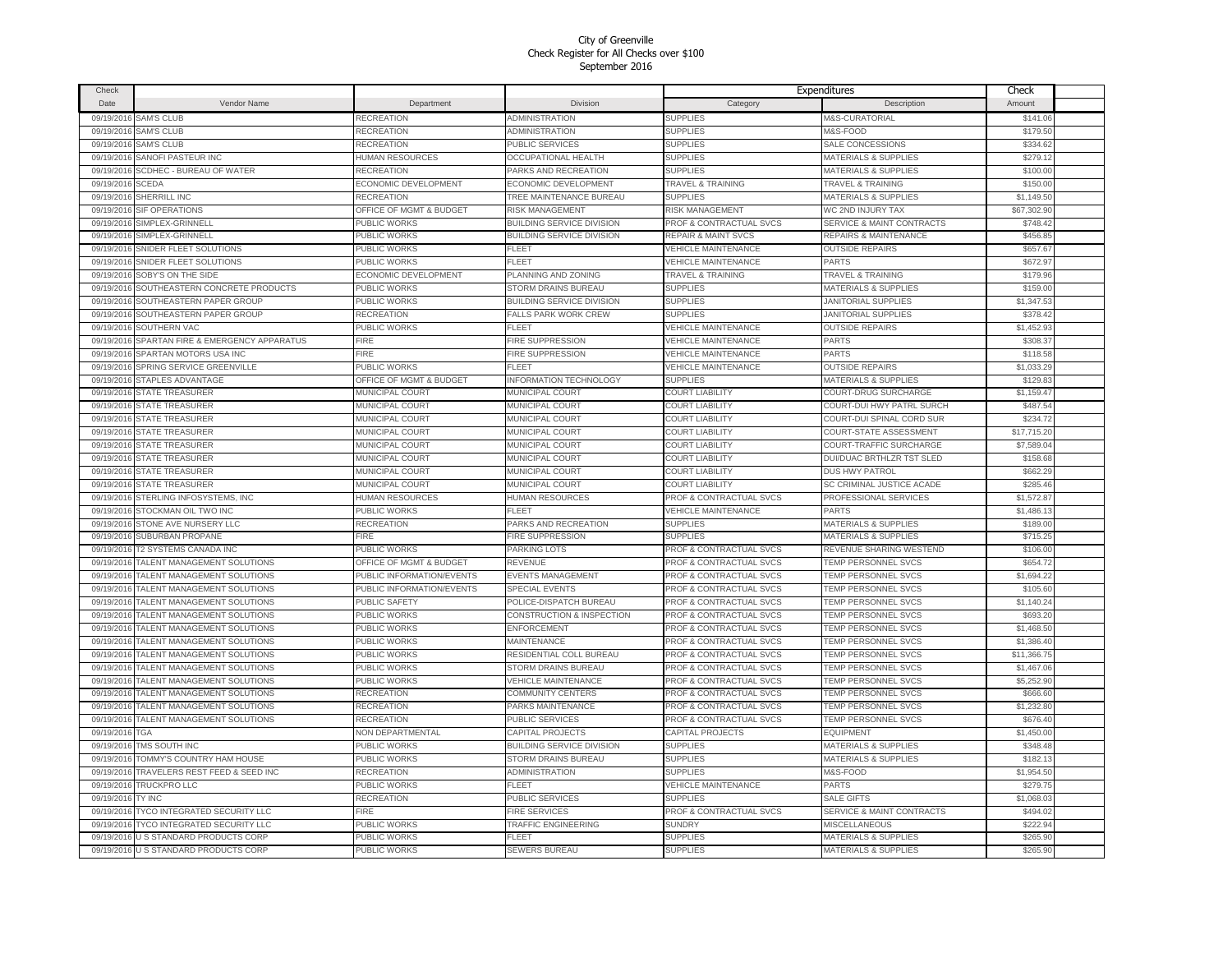| Check       |                                              |                           |                                      |                            | Expenditures                    | Check       |  |
|-------------|----------------------------------------------|---------------------------|--------------------------------------|----------------------------|---------------------------------|-------------|--|
| <b>Date</b> | Vendor Name                                  | Department                | Division                             | Category                   | Description                     | Amount      |  |
| 09/19/2016  | U S STANDARD PRODUCTS CORP                   | PUBLIC WORKS              | <b>STREETS BUREAU</b>                | <b>SUPPLIES</b>            | <b>MATERIALS &amp; SUPPLIES</b> | \$265.90    |  |
| 09/19/2016  | UNITED CHEMICAL & SUPPLY CO INC              | <b>FIRE</b>               | FIRE SUPPRESSION                     | <b>SUPPLIES</b>            | <b>JANITORIAL SUPPLIES</b>      | \$384.6     |  |
| 09/19/2016  | UNITED CHEMICAL & SUPPLY CO INC              | <b>RECREATION</b>         | PARKS MAINTENANCE                    | <b>SUPPLIES</b>            | <b>MATERIALS &amp; SUPPLIES</b> | \$1,062.40  |  |
| 09/19/2016  | <b>UPSTREAM IDENTITY LLC</b>                 | PUBLIC WORKS              | CONSTRUCTION & INSPECTION            | <b>SUPPLIES</b>            | <b>CLOTHING &amp; UNIFORMS</b>  | \$139.79    |  |
| 09/19/2016  | <b>VERIZON WIRELESS</b>                      | ECONOMIC DEVELOPMENT      | <b>BUILDING &amp; PROPERTY MAINT</b> | COMMUNICATIONS             | <b>OTHER</b>                    | \$318.42    |  |
| 09/19/2016  | <b>VERIZON WIRELESS</b>                      | FIRE                      | FIRE                                 | <b>COMMUNICATIONS</b>      | OTHER                           | \$2,018.44  |  |
| 09/19/2016  | <b>VERIZON WIRELESS</b>                      | NON DEPARTMENTAL          | <b>CAPITAL PROJECTS</b>              | <b>CAPITAL PROJECTS</b>    | <b>EQUIPMENT</b>                | \$418.11    |  |
| 09/19/2016  | <b>VERIZON WIRELESS</b>                      | OFFICE OF MGMT & BUDGET   | <b>INFORMATION TECHNOLOGY</b>        | COMMUNICATIONS             | TELECOMMUNICATIONS/WIRELE       | \$288.40    |  |
| 09/19/2016  | <b>VERIZON WIRELESS</b>                      | OFFICE OF MGMT & BUDGET   | REVENUE                              | COMMUNICATIONS             | OTHER                           | \$114.03    |  |
| 09/19/2016  | <b>VERIZON WIRELESS</b>                      | PUBLIC INFORMATION/EVENTS | <b>SPECIAL EVENTS</b>                | COMMUNICATIONS             | <b>OTHER</b>                    | \$104.58    |  |
| 09/19/2016  | <b>VERIZON WIRELESS</b>                      | PUBLIC WORKS              | BUILDING SERVICE DIVISION            | COMMUNICATIONS             | <b>OTHER</b>                    | \$228.3     |  |
| 09/19/2016  | <b>VERIZON WIRELESS</b>                      | PUBLIC WORKS              | CONSTRUCTION & INSPECTION            | COMMUNICATIONS             | OTHER                           | \$404.80    |  |
| 09/19/2016  | <b>/ERIZON WIRELESS</b>                      | PUBLIC WORKS              | ENGINEERING                          | <b>COMMUNICATIONS</b>      | <b>OTHER</b>                    | \$287.84    |  |
| 09/19/2016  | <b>/ERIZON WIRELESS</b>                      |                           | FLEET                                |                            | <b>OTHER</b>                    | \$198.5     |  |
|             |                                              | PUBLIC WORKS              |                                      | COMMUNICATIONS             |                                 |             |  |
| 09/19/2016  | <b>/ERIZON WIRELESS</b>                      | PUBLIC WORKS              | <b>VON VEHICLE MAINTENANCE</b>       | COMMUNICATIONS             | OTHER                           | \$549.05    |  |
| 09/19/2016  | <b>/ERIZON WIRELESS</b>                      | PUBLIC WORKS              | PARKING ADMINISTRATION               | COMMUNICATIONS             | OTHER                           | \$1,031.36  |  |
| 09/19/2016  | <b>/ERIZON WIRELESS</b>                      | PUBLIC WORKS              | PUBLIC WORKS                         | COMMUNICATIONS             | OTHER                           | \$238.6     |  |
| 09/19/2016  | <b>/ERIZON WIRELESS</b>                      | PUBLIC WORKS              | RESIDENTIAL COLL BUREAU              | COMMUNICATIONS             | <b>OTHER</b>                    | \$375.07    |  |
| 09/19/2016  | <b>/ERIZON WIRELESS</b>                      | PUBLIC WORKS              | SEWERS BUREAU                        | COMMUNICATIONS             | OTHER                           | \$651.82    |  |
| 09/19/201   | <b>ERIZON WIRELESS</b>                       | PUBLIC WORKS              | STORM DRAINS BUREAU                  | COMMUNICATIONS             | OTHER                           | \$370.13    |  |
| 09/19/2016  | <b>VERIZON WIRELESS</b>                      | PUBLIC WORKS              | <b>STREETS BUREAU</b>                | <b>COMMUNICATIONS</b>      | <b>OTHER</b>                    | \$522.16    |  |
| 09/19/2016  | <b>VERIZON WIRELESS</b>                      | <b>RECREATION</b>         | PARKS MAINTENANCE                    | <b>COMMUNICATIONS</b>      | OTHER                           | \$564.94    |  |
| 09/19/2016  | VIEVU                                        | <b>PUBLIC SAFETY</b>      | POLICE-PATROL SVS                    | <b>SUPPLIES</b>            | <b>CLOTHING &amp; UNIFORMS</b>  | \$1,533.00  |  |
| 09/19/201   | <b>W N WATSON-EAST TIRE &amp; AUTOMOTIVE</b> | FIRE                      | FIRE SUPPRESSION                     | <b>VEHICLE MAINTENANCE</b> | PARTS                           | \$709.8     |  |
| 09/19/2016  | W N WATSON-EAST TIRE & AUTOMOTIVE            | PUBLIC WORKS              | FLEET                                | VEHICLE MAINTENANCE        | PARTS                           | \$1,078.92  |  |
| 09/19/2016  | WALMART COMMUNITY/RFCSLLC                    | <b>RECREATION</b>         | COMMUNITY CENTERS                    | <b>SUPPLIES</b>            | <b>MATERIALS &amp; SUPPLIES</b> | \$858.42    |  |
| 09/19/2016  | WELLS FARGO INSURANCE SERVICE USA            | HUMAN RESOURCES           | HUMAN RESOURCES                      | PROF & CONTRACTUAL SVCS    | PROFESSIONAL SERVICES           | \$6,000.00  |  |
| 09/19/2016  | <b>WEX BANK</b>                              | PUBLIC WORKS              | PARKING ADMINISTRATION               | <b>VEHICLE MAINTENANCE</b> | <b>FUEL CARD</b>                | \$478.4'    |  |
| 09/19/2016  | <b>WEX BANK</b>                              | PUBLIC WORKS              | <b>VEHICLE MAINTENANCE</b>           | <b>VEHICLE MAINTENANCE</b> | <b>FUEL CARD</b>                | \$1,192.2   |  |
| 09/19/2016  | WHITE HORSE PACKAGING CO                     | PUBLIC WORKS              | <b>MAINTENANCE</b>                   | <b>SUPPLIES</b>            | <b>MATERIALS &amp; SUPPLIES</b> | \$808.59    |  |
| 09/19/2016  | WILLIS OF SOUTH CAROLINA INC                 | ECONOMIC DEVELOPMENT      | <b>GREENVILLE LOC DEV CORP</b>       | OTHER INSURANCE            | OTHER                           | \$20,568.00 |  |
| 09/19/2016  | WILLIS OF SOUTH CAROLINA INC                 | OFFICE OF MGMT & BUDGET   | <b>RISK MANAGEMENT</b>               | <b>SERVICE FEES</b>        | PREMIUM AUTO LIAB               | \$25,136.80 |  |
| 09/19/2016  | WILLIS OF SOUTH CAROLINA INC                 | OFFICE OF MGMT & BUDGET   | <b>RISK MANAGEMENT</b>               | <b>SERVICE FEES</b>        | PREMIUM GENERAL LIAB            | \$55,867.00 |  |
| 09/19/2016  | WILLIS OF SOUTH CAROLINA INC                 | OFFICE OF MGMT & BUDGET   | RISK MANAGEMENT                      | <b>SERVICE FEES</b>        | PREMIUM LAW ENFORCEMENT         | \$35,262.50 |  |
| 09/19/2016  | <b><i>NILLIS OF SOUTH CAROLINA INC</i></b>   | OFFICE OF MGMT & BUDGET   | <b>RISK MANAGEMENT</b>               | <b>SERVICE FEES</b>        | PREMIUM PUBLIC OFFICIALS        | \$10,839.50 |  |
| 09/19/2016  | WILLIS OF SOUTH CAROLINA INC                 | OFFICE OF MGMT & BUDGET   | RISK MANAGEMENT                      | <b>SERVICE FEES</b>        | PREMIUM VEHICLE PROPERTY        | \$6,284.20  |  |
| 09/19/201   | <b><i>NORKMAN ASSOCIATES LLC</i></b>         | C. D. DIVISION            | <b>CDBG PROJECTS</b>                 | CD PROJECTS                | PUBLIC INFORMATION              | \$350.0     |  |
| 09/19/2016  | <b>WORKMAN ASSOCIATES LLC</b>                | HOME                      | HOME PROJECTS                        | CD PROJECTS                | PUBLIC INFORMATION              | \$450.00    |  |
| 09/19/2016  | <b><i>NP LAW INC</i></b>                     | RECREATION                | <b>FALLS PARK WORK CREW</b>          | <b>SUPPLIES</b>            | <b>MATERIALS &amp; SUPPLIES</b> | \$1,452.00  |  |
| 09/19/2016  | WRIGHT JOHNSTON UNIFORMS INC                 | <b>FIRE</b>               | <b>FIRE SUPPRESSION</b>              | <b>SUPPLIES</b>            | <b>CLOTHING &amp; UNIFORMS</b>  | \$2,343.2   |  |
| 09/20/2016  | S C DEPARTMENT OF REVENUE                    | CITY MANAGER              | <b>NON-DEPARTMENTAL</b>              | <b>SUNDRY</b>              | <b>TAXES</b>                    | \$6,998.5   |  |
| 09/21/2016  | <b>DUKE ENERGY</b>                           | <b>FIRE</b>               | <b>FIRE SERVICES</b>                 | UTILITIES                  | <b>ELECTRICITY</b>              | \$4,070.08  |  |
| 09/21/2016  | <b>DUKE ENERGY</b>                           | <b>PUBLIC SAFETY</b>      | POLICE-PATROL SVS                    | UTILITIES                  | <b>ELECTRICITY</b>              | \$476.84    |  |
| 09/21/2016  | <b>DUKE ENERGY</b>                           | <b>PUBLIC WORKS</b>       | <b>BROAD STREET GARAGE</b>           | <b>UTILITIES</b>           | ELECTRICITY                     | \$601.95    |  |
| 09/21/2016  | <b>DUKE ENERGY</b>                           | <b>PUBLIC WORKS</b>       | <b>BUILDING SERVICE DIVISION</b>     | UTILITIES                  | ELECTRICITY                     | \$20,685.9  |  |
| 09/21/2016  | <b>DUKE ENERGY</b>                           | PUBLIC WORKS              | CHURCH STREET GARAGE                 | UTILITIES                  | ELECTRICITY                     | \$2,267.99  |  |
|             | 09/21/2016 DUKE ENERGY                       | PUBLIC WORKS              | COMMONS GARAGE                       | <b>UTILITIES</b>           | <b>ELECTRICITY</b>              | \$1,736.95  |  |
|             | 09/21/2016 DUKE ENERGY                       | PUBLIC WORKS              | LIBERTY SQUARE GARAGE                | UTILITIES                  | <b>ELECTRICITY</b>              | \$2,340.07  |  |
|             | 09/21/2016 DUKE ENERGY                       | PUBLIC WORKS              | <b>N LAURENS ST GARAGE</b>           | UTILITIES                  | ELECTRICITY                     | \$568.15    |  |
|             | 09/21/2016 DUKE ENERGY                       | PUBLIC WORKS              | ONE GARAGE                           | <b>UTILITIES</b>           | ELECTRICITY                     | \$1,956.08  |  |
| 09/21/2016  | <b>DUKE ENERGY</b>                           | <b>PUBLIC WORKS</b>       | PARKING ADMINISTRATION               | UTILITIES                  | ELECTRICITY                     | \$609.43    |  |
|             | 09/21/2016 DUKE ENERGY                       | PUBLIC WORKS              | POINSETT GARAGE                      | UTILITIES                  | ELECTRICITY                     | \$2,624.2   |  |
|             | 09/21/2016 DUKE ENERGY                       | <b>PUBLIC WORKS</b>       | RICHARDSON STREET GARAGE             | UTILITIES                  | ELECTRICITY                     | \$3,990.57  |  |
| 09/21/2016  | <b>DUKE ENERGY</b>                           | PUBLIC WORKS              | RIVER STREET GARAGE                  | UTILITIES                  | ELECTRICITY                     | \$1,364.49  |  |
| 09/21/2016  | <b>DUKE ENERGY</b>                           | PUBLIC WORKS              | RIVERPLACE GARAGE                    | UTILITIES                  | <b>ELECTRICITY</b>              | \$5,695.5   |  |
| 09/21/2016  | <b>DUKE ENERGY</b>                           | PUBLIC WORKS              | S. SPRING STREET GARAGE              | UTILITIES                  | ELECTRICITY                     | \$3,240.3   |  |
|             | 09/21/2016 DUKE ENERGY                       | <b>PUBLIC WORKS</b>       | <b>TRAFFIC ENGINEERING</b>           | <b>UTILITIES</b>           | <b>ELECTRICITY</b>              | \$100.512.5 |  |
|             |                                              |                           |                                      |                            |                                 |             |  |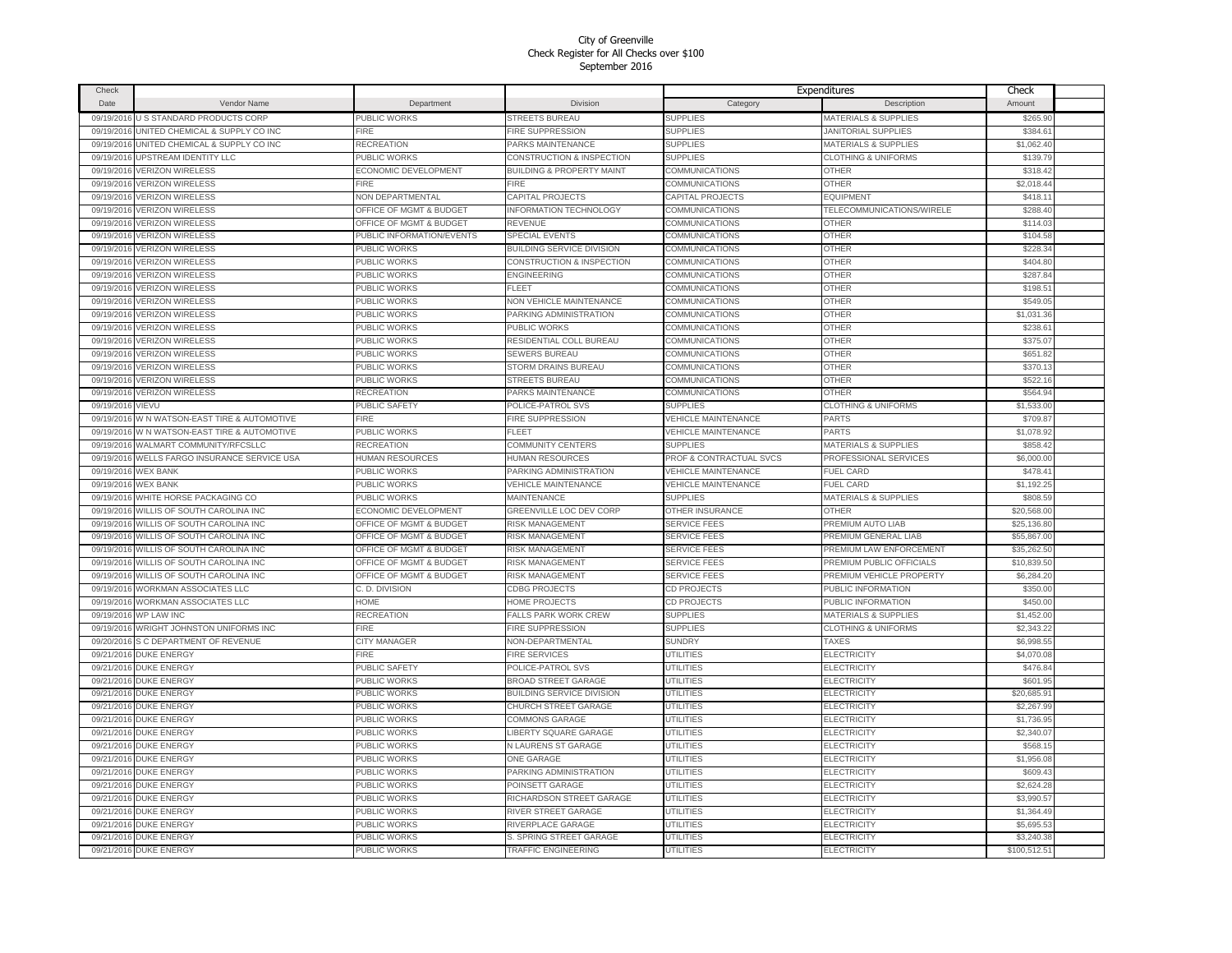| Check             |                                          |                                    |                                      |                              | Expenditures                         | Check       |  |
|-------------------|------------------------------------------|------------------------------------|--------------------------------------|------------------------------|--------------------------------------|-------------|--|
| Date              | Vendor Name                              | Department                         | <b>Division</b>                      | Category                     | Description                          | Amount      |  |
| 09/21/2016        | <b>DUKE ENERGY</b>                       | <b>RECREATION</b>                  | ADMINISTRATION                       | UTILITIES                    | ELECTRICITY                          | \$3,898.99  |  |
|                   | 09/21/2016 DUKE ENERGY                   | RECREATION                         | COMMUNITY CENTERS                    | UTILITIES                    | ELECTRICITY                          | \$1,691.04  |  |
| 09/21/2016        | <b>DUKE ENERGY</b>                       | RECREATION                         | PARKS AND RECREATION                 | UTILITIES                    | <b>ELECTRICITY</b>                   | \$1,134.40  |  |
| 09/21/2016        | <b>DUKE ENERGY</b>                       | RECREATION                         | PARKS MAINTENANCE                    | <b>UTILITIES</b>             | <b>ELECTRICITY</b>                   | \$13,146.84 |  |
| 09/21/2016        | <b>GREENVILLE WATER</b>                  | PUBLIC WORKS                       | <b>BUILDING SERVICE DIVISION</b>     | UTILITIES                    | <b>OTHER</b>                         | \$6,816.76  |  |
| 09/21/2016        | <b>GREENVILLE WATER</b>                  | PUBLIC WORKS                       | NON VEHICLE MAINTENANCE              | UTILITIES                    | WATER/SEWER                          | \$670.4     |  |
|                   | 09/21/2016 GREENVILLE WATER              | RECREATION                         | FALLS PARK WORK CREW                 | UTILITIES                    | OTHER                                | \$756.27    |  |
| 09/21/2016        | PIEDMONT NATURAL GAS CO                  | PUBLIC WORKS                       | FLEET                                | <b>UTILITIES</b>             | GAS                                  | \$238.55    |  |
|                   | 09/21/2016 PIEDMONT NATURAL GAS CO       | PUBLIC WORKS                       | PUBLIC WORKS                         | <b>UTILITIES</b>             | GAS                                  | \$106.27    |  |
| 09/21/2016        |                                          | <b>RECREATION</b>                  |                                      | UTILITIES                    | GAS                                  | \$164.74    |  |
|                   | PIEDMONT NATURAL GAS CO                  |                                    | PARKS AND RECREATION                 |                              |                                      |             |  |
| 09/23/2016        | <b>ACE ENERGY</b>                        | <b>PUBLIC WORKS</b>                | ADMINISTRATION                       | VEHICLE MAINTENANCE          | FUEL                                 | \$15,393.09 |  |
| 09/23/2016        | ASG LLC                                  | PUBLIC WORKS                       | PARKING ADMINISTRATION               | PROF & CONTRACTUAL SVCS      | <b>SERVICE &amp; MAINT CONTRACTS</b> | \$7,689.50  |  |
| 09/23/2016        | ASG LLC                                  | RECREATION                         | ADMINISTRATION                       | PROF & CONTRACTUAL SVCS      | <b>SERVICE &amp; MAINT CONTRACTS</b> | \$1,328.2   |  |
| 09/23/2016        | AT & T MOBILITY                          | <b>FIRE</b>                        | FIRE                                 | COMMUNICATIONS               | <b>OTHER</b>                         | \$246.2     |  |
| 09/23/2016        | AT & T MOBILITY                          | <b>DFFICE OF MGMT &amp; BUDGET</b> | NFORMATION TECHNOLOGY                | COMMUNICATIONS               | TELECOMMUNICATIONS/WIRELE            | \$729.1     |  |
| 09/23/2016        | <b>BATTERY SPECIALISTS INC</b>           | <b>PUBLIC WORKS</b>                | <b>VEHICLE MAINTENANCE</b>           | <b>VEHICLE MAINTENANCE</b>   | PARTS                                | \$1,177,60  |  |
| 09/23/2016        | <b>BENSON FORD INC</b>                   | PUBLIC WORKS                       | <b>VEHICLE MAINTENANCE</b>           | <b>VEHICLE MAINTENANCE</b>   | PARTS                                | \$139.50    |  |
| 09/23/201         | <b>BREATHING AIR SYSTEMS</b>             | <b>FIRE</b>                        | <b>FIRE SERVICES</b>                 | PROF & CONTRACTUAL SVCS      | <b>SERVICE &amp; MAINT CONTRACTS</b> | \$1,758.0   |  |
| 09/23/2016        | CAMPBELL-BROWN INC                       | PUBLIC WORKS                       | FLEET                                | <b>VEHICLE MAINTENANCE</b>   | PARTS                                | \$5,497.36  |  |
| 09/23/2016        | CHARTER COMMUNICATIONS                   | OFFICE OF MGMT & BUDGET            | <b>INFORMATION TECHNOLOGY</b>        | COMMUNICATIONS               | TELECOMMUNICATIONS/WIRELE            | \$133.35    |  |
| 09/23/2016        | CHARTER COMMUNICATIONS                   | <b>PUBLIC SAFETY</b>               | POLICE-PATROL SVS                    | COMMUNICATIONS               | OTHER                                | \$159.45    |  |
| 09/23/2016        | CHARTER COMMUNICATIONS                   | PUBLIC WORKS                       | PUBLIC WORKS                         | COMMUNICATIONS               | CABLE TELEVISION/INTERNET            | \$134.56    |  |
| 09/23/2016        | CHARTER COMMUNICATIONS                   | <b>RECREATION</b>                  | COMMUNITY CENTERS                    | COMMUNICATIONS               | CABLE TELEVISION/INTERNET            | \$448.38    |  |
| 09/23/2016        | CHEM-AQUA INC                            | <b>PUBLIC WORKS</b>                | <b>BUILDING SERVICE DIVISION</b>     | PROF & CONTRACTUAL SVCS      | <b>SERVICE &amp; MAINT CONTRACTS</b> | \$324.36    |  |
|                   | 09/23/2016 CHRISTOPHER SALTERS           | ECONOMIC DEVELOPMENT               | <b>BUILDING &amp; PROPERTY MAINT</b> | <b>TRAVEL &amp; TRAINING</b> | LOCAL TRANSPORTATION                 | \$396.90    |  |
| 09/23/2016 CINTAS |                                          | PUBLIC WORKS                       | <b>TRAFFIC ENGINEERING</b>           | <b>SUPPLIES</b>              | <b>CLOTHING &amp; UNIFORMS</b>       | \$3,369.61  |  |
| 09/23/2016        | CITY OF GREENVILLE-PETTY CASH            | <b>HUMAN RESOURCES</b>             | <b>HUMAN RESOURCES</b>               | <b>SUNDRY</b>                | <b>AWARDS</b>                        | \$109.58    |  |
| 09/23/2016        | <b>CLERK OF COURT</b>                    | OFFICE OF MGMT & BUDGET            | NON-DEPARTMENTAL                     | PR-WH                        | <b>GARNISHMENTS</b>                  | \$378.48    |  |
| 09/23/2016        | CLERK OF COURT -SPARTANBURG              | OFFICE OF MGMT & BUDGET            | NON-DEPARTMENTAL                     | PR-WH                        | GARNISHMENTS                         | \$1,040.6   |  |
| 09/23/2016        | CLERK OF COURT PICKENS COUNTY            | <b>DFFICE OF MGMT &amp; BUDGET</b> | <b>VON-DEPARTMENTAL</b>              | PR-WH                        | <b>GARNISHMENTS</b>                  | \$304.3     |  |
| 09/23/2016        | CLINE HOSE & HYDRAULICS LLC              | PUBLIC WORKS                       | <b>VEHICLE MAINTENANCE</b>           | VEHICLE MAINTENANCE          | PARTS                                | \$207.79    |  |
| 09/23/2016        | COMMERCE CLUB                            | <b>CITY MANAGER</b>                | <b>CITY MANAGER</b>                  | <b>SUNDRY</b>                | <b>MISCELLANEOUS</b>                 | \$139.00    |  |
| 09/23/2016        | CRISSIE WOOD                             | OFFICE OF MGMT & BUDGET            | <b>ACCOUNTING</b>                    | <b>TRAVEL &amp; TRAINING</b> | <b>TRAVEL &amp; TRAINING</b>         | \$623.56    |  |
| 09/23/2016        | <b>CUMMINS ATLANTIC LLC</b>              | PUBLIC WORKS                       | CU-ICAR SHUTTLE                      | <b>VEHICLE MAINTENANCE</b>   | <b>OUTSIDE REPAIRS</b>               | \$4,402.24  |  |
| 09/23/2016        | <b>CUMMINS ATLANTIC LLC</b>              | PUBLIC WORKS                       | FLEET                                | <b>VEHICLE MAINTENANCE</b>   | <b>OUTSIDE REPAIRS</b>               | \$511.0     |  |
| 09/23/2016        | <b>CUMMINS ATLANTIC LLC</b>              | PUBLIC WORKS                       | <b>VEHICLE MAINTENANCE</b>           | <b>VEHICLE MAINTENANCE</b>   | <b>OUTSIDE REPAIRS</b>               | \$1,457.27  |  |
| 09/23/2016        | <b>CUMMINS ATLANTIC LLC</b>              | PUBLIC WORKS                       | <b>VEHICLE MAINTENANCE</b>           | <b>VEHICLE MAINTENANCE</b>   | PARTS                                | \$1,721.91  |  |
| 09/23/2016        | <b>D &amp; T AUTO GLASS</b>              | PUBLIC WORKS                       | <b>VEHICLE MAINTENANCE</b>           | <b>VEHICLE MAINTENANCE</b>   | <b>OUTSIDE REPAIRS</b>               | \$200.00    |  |
| 09/23/2016        | DARROHN ENGINEERING LLC                  | NON DEPARTMENTAL                   | CAPITAL PROJECTS                     | CAPITAL PROJECTS             | PLANNING/DESIGN                      | \$600.00    |  |
| 09/23/2016        | DAVID HALPERIN                           | PUBLIC WORKS                       | ADMINISTRATION                       | <b>TRAVEL &amp; TRAINING</b> | <b>TRAVEL &amp; TRAINING</b>         | \$591.47    |  |
|                   | DEER OAKS EAP SERVICES LLC               | HUMAN RESOURCES                    |                                      | PROF & CONTRACTUAL SVCS      | PROFESSIONAL SERVICES                |             |  |
| 09/23/2016        |                                          |                                    | <b>OCCUPATIONAL HEALTH</b>           |                              |                                      | \$1,799.85  |  |
| 09/23/2016        | DESIGN DEVELOPMENT LLC                   | <b>RECREATION</b>                  | PARKS AND RECREATION                 | PROF & CONTRACTUAL SVCS      | RENTAL OF REAL PROPERTY              | \$3,131.93  |  |
| 09/23/2016        | EARTH MATERIALS GRADING INC              | NON DEPARTMENTAL                   | CAPITAL PROJECTS                     | CAPITAL PROJECTS             | CONSTRUCTION                         | \$11,659.34 |  |
|                   | 09/23/2016 FAMILY CT OF THE 13TH CIRCUIT | OFFICE OF MGMT & BUDGET            | NON-DEPARTMENTAL                     | PR-WH                        | <b>GARNISHMENTS</b>                  | \$5,081.90  |  |
|                   | 09/23/2016 FAMILY SUPPORT REGISTRY       | OFFICE OF MGMT & BUDGET            | NON-DEPARTMENTAL                     | PR-WH                        | <b>GARNISHMENTS</b>                  | \$210.06    |  |
| 09/23/2016        | FGP INTERNATIONAL                        | OFFICE OF MGMT & BUDGET            | <b>ACCOUNTING</b>                    | PROF & CONTRACTUAL SVCS      | TEMP PERSONNEL SVCS                  | \$986.3     |  |
| 09/23/2016        | FLEET PRIDE INC                          | PUBLIC WORKS                       | <b>/EHICLE MAINTENANCE</b>           | VEHICLE MAINTENANCE          | PARTS                                | \$959.8     |  |
| 09/23/2016        | <b>FLORES &amp; ASSOCIATES LLC</b>       | HUMAN RESOURCES                    | <b>HEALTH CARE</b>                   | <b>HEALTH</b>                | FSA ADMIN FEES                       | \$735.00    |  |
| 09/23/2016        | <b>FLSDU</b>                             | OFFICE OF MGMT & BUDGET            | <b>NON-DEPARTMENTAL</b>              | PR-WH                        | <b>GARNISHMENTS</b>                  | \$362.65    |  |
| 09/23/2016        | FUN EXPRESS LLC                          | <b>RECREATION</b>                  | PUBLIC SERVICES                      | <b>SUPPLIES</b>              | OTHER BOO IN THE ZOO                 | \$3,879.28  |  |
| 09/23/2016        | GEORGE COLEMAN FORD INC                  | PUBLIC WORKS                       | CU-ICAR SHUTTLE                      | VEHICLE MAINTENANCE          | PARTS                                | \$168.32    |  |
| 09/23/2016        | GEORGE COLEMAN FORD INC                  | PUBLIC WORKS                       | <b>VEHICLE MAINTENANCE</b>           | <b>VEHICLE MAINTENANCE</b>   | <b>PARTS</b>                         | \$453.5     |  |
| 09/23/2016        | GILLIG LLC                               | PUBLIC WORKS                       | <b>VEHICLE MAINTENANCE</b>           | <b>VEHICLE MAINTENANCE</b>   | <b>PARTS</b>                         | \$1,442.58  |  |
| 09/23/2016        | <b>GREAT LAKES PETROLEUM</b>             | PUBLIC WORKS                       | ADMINISTRATION                       | <b>VEHICLE MAINTENANCE</b>   | FUEL                                 | \$24,568.66 |  |
| 09/23/2016        | <b>GREG GARCIA</b>                       | RECREATION                         | ADMINISTRATION                       | TRAVEL & TRAINING            | <b>TRAVEL &amp; TRAINING</b>         | \$342.83    |  |
| 09/23/2016        | <b>GREGORY PEST SOLUTIONS</b>            | <b>PUBLIC WORKS</b>                | <b>BUILDING SERVICE DIVISION</b>     | PROF & CONTRACTUAL SVCS      | <b>SERVICE &amp; MAINT CONTRACTS</b> | \$664.50    |  |
|                   | 09/23/2016 GREGORY PEST SOLUTIONS        | <b>PUBLIC WORKS</b>                | NON VEHICLE MAINTENANCE              | PROF & CONTRACTUAL SVCS      | SERVICE & MAINT CONTRACTS            | \$162.50    |  |
|                   |                                          |                                    |                                      |                              |                                      |             |  |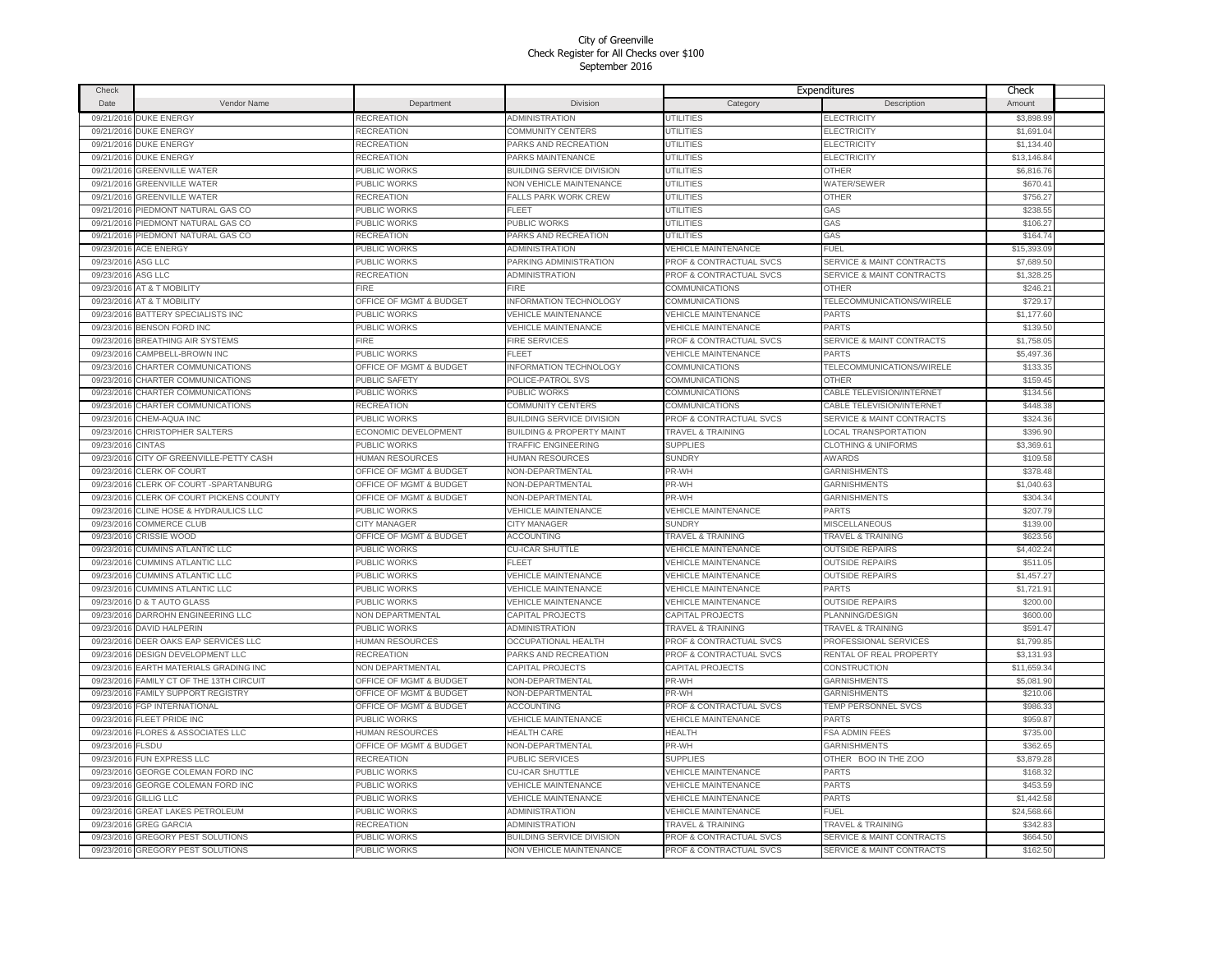| Check      |                                    |                                    |                                                    |                                    | Expenditures                         | Check                |  |
|------------|------------------------------------|------------------------------------|----------------------------------------------------|------------------------------------|--------------------------------------|----------------------|--|
| Date       | Vendor Name                        | Department                         | Division                                           | Category                           | Description                          | Amount               |  |
| 09/23/2016 | HABITAT FOR HUMANITY OF GREENVILLE | PUBLIC INFORMATION/EVENTS          | <b>EVENTS MANAGEMENT</b>                           | <b>LIABILITIES</b>                 | <b>EVENT TIPS</b>                    | \$160.60             |  |
| 09/23/2016 | HARPER CORPORATION                 | <b>NON DEPARTMENTAL</b>            | CAPITAL PROJECTS                                   | CAPITAL PROJECTS                   | CONSTRUCTION                         | \$613,933.25         |  |
| 09/23/201  | <b>HENDRICKS ELECTRIC</b>          | OFFICE OF MGMT & BUDGET            | REVENUE                                            | <b>BUSINESS LIC &amp; PERMITS</b>  | <b>BUSINESS LIC-CONTRACTOR</b>       | \$150.00             |  |
| 09/23/2016 | <b>HENDRICKS ELECTRIC</b>          | OFFICE OF MGMT & BUDGET            | REVENUE                                            | PERMITS                            | ELECTRICAL PERMITS                   | \$679.80             |  |
| 09/23/2016 | HESC                               | OFFICE OF MGMT & BUDGET            | NON-DEPARTMENTAL                                   | PR-WH                              | <b>GARNISHMENTS</b>                  | \$171.79             |  |
| 09/23/2016 | HOME DEPOT CREDIT SERVICE 0978     | PUBLIC WORKS                       | <b>VEHICLE MAINTENANCE</b>                         | <b>SUPPLIES</b>                    | <b>MATERIALS &amp; SUPPLIES</b>      | \$111.85             |  |
| 09/23/2010 | HOUSES AND THEN SOME               | C. D. DIVISION                     | <b>CDBG PROJECTS</b>                               | CD PROJECTS                        | <b>LAND ACQUISITION</b>              | \$607.20             |  |
| 09/23/2016 | INK4                               | ECONOMIC DEVELOPMENT               | <b>BUILDING &amp; PROPERTY MAINT</b>               | <b>PRINTING</b>                    | PRINTING & BINDING                   | \$1,902.70           |  |
| 09/23/2016 | INTERNAL REVENUE SERVICE           | OFFICE OF MGMT & BUDGET            | NON-DEPARTMENTAL                                   | PR-WH                              | <b>GARNISHMENTS</b>                  | \$252.50             |  |
|            |                                    |                                    |                                                    |                                    |                                      |                      |  |
| 09/23/2016 | <b>IVEY COMMUNICATIONS INC</b>     | PUBLIC WORKS<br>PUBLIC WORKS       | <b>BROAD STREET GARAGE</b><br>CHURCH STREET GARAGE | <b>REPAIR &amp; MAINT SVCS</b>     | <b>REPAIRS &amp; MAINTENANCE</b>     | \$742.15<br>\$742.15 |  |
| 09/23/2016 | <b>IVEY COMMUNICATIONS INC</b>     |                                    | COMMONS GARAGE                                     | <b>REPAIR &amp; MAINT SVCS</b>     | <b>REPAIRS &amp; MAINTENANCE</b>     |                      |  |
| 09/23/2016 | <b>IVEY COMMUNICATIONS INC</b>     | PUBLIC WORKS                       |                                                    | <b>REPAIR &amp; MAINT SVCS</b>     | <b>REPAIRS &amp; MAINTENANCE</b>     | \$742.92             |  |
| 09/23/2016 | <b>IVEY COMMUNICATIONS INC</b>     | PUBLIC WORKS                       | LIBERTY SQUARE GARAGE                              | <b>REPAIR &amp; MAINT SVCS</b>     | <b>REPAIRS &amp; MAINTENANCE</b>     | \$742.15             |  |
| 09/23/2016 | <b>IVEY COMMUNICATIONS INC</b>     | PUBLIC WORKS                       | N LAURENS ST GARAGE                                | <b>REPAIR &amp; MAINT SVCS</b>     | <b>REPAIRS &amp; MAINTENANCE</b>     | \$742.15             |  |
| 09/23/2016 | <b>IVEY COMMUNICATIONS INC</b>     | PUBLIC WORKS                       | ONE GARAGE                                         | <b>REPAIR &amp; MAINT SVCS</b>     | REPAIRS & MAINTENANCE                | \$742.1              |  |
| 09/23/2016 | <b>VEY COMMUNICATIONS INC</b>      | PUBLIC WORKS                       | POINSETT GARAGE                                    | <b>REPAIR &amp; MAINT SVCS</b>     | REPAIRS & MAINTENANCE                | \$742.1              |  |
| 09/23/2016 | <b>IVEY COMMUNICATIONS INC</b>     | PUBLIC WORKS                       | RICHARDSON STREET GARAGE                           | <b>REPAIR &amp; MAINT SVCS</b>     | <b>REPAIRS &amp; MAINTENANCE</b>     | \$742.1              |  |
| 09/23/201  | <b>VEY COMMUNICATIONS INC</b>      | PUBLIC WORKS                       | RIVER STREET GARAGE                                | <b>REPAIR &amp; MAINT SVCS</b>     | REPAIRS & MAINTENANCE                | \$742.1              |  |
| 09/23/2016 | <b>IVEY COMMUNICATIONS INC</b>     | PUBLIC WORKS                       | RIVERPLACE GARAGE                                  | <b>REPAIR &amp; MAINT SVCS</b>     | REPAIRS & MAINTENANCE                | \$742.1              |  |
| 09/23/201  | <b>VEY COMMUNICATIONS INC</b>      | PUBLIC WORKS                       | S. SPRING STREET GARAGE                            | <b>REPAIR &amp; MAINT SVCS</b>     | REPAIRS & MAINTENANCE                | \$742.1              |  |
| 09/23/2016 | <b>JAVIERE BENSON</b>              | C. D. DIVISION                     | <b>CDBG PROJECTS</b>                               | CD PROJECTS                        | <b>LAND ACQUISITION</b>              | \$1,275.60           |  |
| 09/23/2016 | JET-VAC SEWER EQUIPMENT CO         | PUBLIC WORKS                       | <b>SEWERS BUREAU</b>                               | <b>TRAVEL &amp; TRAINING</b>       | <b>TRAVEL &amp; TRAINING</b>         | \$475.00             |  |
| 09/23/2016 | <b>JOHN BRYSON</b>                 | ECONOMIC DEVELOPMENT               | <b>BUILDING &amp; PROPERTY MAINT</b>               | <b>TRAVEL &amp; TRAINING</b>       | <b>LOCAL TRANSPORTATION</b>          | \$949.86             |  |
| 09/23/2016 | <b>JOHN CASTILE</b>                | <b>CITY MANAGER</b>                | <b>CITY MANAGER</b>                                | <b>TRAVEL &amp; TRAINING</b>       | <b><i>TRAVEL &amp; TRAINING</i></b>  | \$113.40             |  |
| 09/23/2016 | JOSEPHINE CURETON TRUST            | PUBLIC WORKS                       | PARKING LOTS                                       | PROF & CONTRACTUAL SVCS            | PARKING-LEASES                       | \$912.5              |  |
| 09/23/2016 | KALAWEIT FRANCE                    | RECREATION                         | PUBLIC SERVICES                                    | <b>SUNDRY</b>                      | RESEARCH CONSERVATION EXP            | \$12,630.00          |  |
| 09/23/2016 | KT BRAKE & SPRING OF SC INC        | PUBLIC WORKS                       | <b>VEHICLE MAINTENANCE</b>                         | <b>VEHICLE MAINTENANCE</b>         | <b>PARTS</b>                         | \$1,362.1            |  |
| 09/23/2016 | KW BEVERAGE                        | PUBLIC INFORMATION/EVENTS          | <b>EVENTS MANAGEMENT</b>                           | <b>SUPPLIES</b>                    | M&S-FOOD & BEVERAGE                  | \$1,781.48           |  |
| 09/23/2016 | L & B LANDSCAPING SERVICE INC      | C. D. DIVISION                     | <b>CDBG PROJECTS</b>                               | <b>CD PROJECTS</b>                 | <b>LAND ACQUISITION</b>              | \$1,549.36           |  |
| 09/23/2016 | L & B LANDSCAPING SERVICE INC      | <b>RECREATION</b>                  | <b>BEAUTIFICATION BUREAU</b>                       | PROF & CONTRACTUAL SVCS            | <b>SERVICE &amp; MAINT CONTRACTS</b> | \$1,184.64           |  |
| 09/23/2016 | <b>LINA</b>                        | <b>HUMAN RESOURCES</b>             | <b>HEALTH CARE</b>                                 | OTHER INSURANCE                    | SHORT-TERM DISABILITY                | \$550.68             |  |
| 09/23/2016 | <b>LORI SONDOV</b>                 | <b>CITY MANAGER</b>                | <b>CITY CLERK</b>                                  | <b>TRAVEL &amp; TRAINING</b>       | <b>TRAVEL &amp; TRAINING</b>         | \$209.48             |  |
| 09/23/2016 | <b>LYNN WATKINS</b>                | RECREATION                         | <b>EDUCATION</b>                                   | <b>TRAVEL &amp; TRAINING</b>       | <b>TRAVEL &amp; TRAINING</b>         | \$567.2              |  |
| 09/23/2016 | MARYLAND CHILD SUPPORT ACCOUNT     | <b>OFFICE OF MGMT &amp; BUDGET</b> | <b>VON-DEPARTMENTAL</b>                            | PR-WH                              | <b>GARNISHMENTS</b>                  | \$129.40             |  |
| 09/23/2016 | MEANING-2-PLAY LLC                 | RECREATION                         | PARKS MAINTENANCE                                  | <b>PROF &amp; CONTRACTUAL SVCS</b> | <b>SERVICE &amp; MAINT CONTRACTS</b> | \$8,600.00           |  |
| 09/23/2016 | MEANING-2-PLAY LLC                 | RECREATION                         | PARKS MAINTENANCE                                  | <b>REPAIR &amp; MAINT SVCS</b>     | <b>REPAIRS &amp; MAINTENANCE</b>     | \$3,000.00           |  |
| 09/23/2016 | MEANING-2-PLAY LLC                 | RECREATION                         | PARKS MAINTENANCE                                  | <b>SUPPLIES</b>                    | <b>MATERIALS &amp; SUPPLIES</b>      | \$1,718.38           |  |
| 09/23/2016 | MIKE'S BODY SHOP                   | PUBLIC WORKS                       | <b>VEHICLE MAINTENANCE</b>                         | <b>VEHICLE MAINTENANCE</b>         | <b>OUTSIDE REPAIRS</b>               | \$2,696.29           |  |
| 09/23/2016 | <b>MOORE MEDICAL CORP</b>          | HUMAN RESOURCES                    | <b>OCCUPATIONAL HEALTH</b>                         | <b>SUPPLIES</b>                    | MATERIALS & SUPPLIES                 | \$5,182.98           |  |
| 09/23/2016 | MUNCIE TRANSIT SUPPLY              | PUBLIC WORKS                       | <b>VEHICLE MAINTENANCE</b>                         | VEHICLE MAINTENANCE                | <b>PARTS</b>                         | \$1,829.93           |  |
| 09/23/2016 | NAPA AUTO PARTS                    | PUBLIC WORKS                       | <b>VEHICLE MAINTENANCE</b>                         | <b>VEHICLE MAINTENANCE</b>         | PARTS                                | \$1,236.64           |  |
| 09/23/2016 | <b>NEW FLYER PARTS</b>             | PUBLIC WORKS                       | <b>VEHICLE MAINTENANCE</b>                         | <b>VEHICLE MAINTENANCE</b>         | <b>PARTS</b>                         | \$1,333.36           |  |
| 09/23/2016 | OLD DOMINION BRUSH CO INC          | PUBLIC WORKS                       | <b>FLEET</b>                                       | <b>VEHICLE MAINTENANCE</b>         | <b>PARTS</b>                         | \$1,566.82           |  |
|            | 09/23/2016 PALMETTO BUS SALES LLC  | PUBLIC WORKS                       | <b>VEHICLE MAINTENANCE</b>                         | <b>VEHICLE MAINTENANCE</b>         | <b>PARTS</b>                         | \$638.42             |  |
|            | 09/23/2016 PAUL B WICKENSIMER      | MUNICIPAL COURT                    | MUNICIPAL COURT                                    | <b>COURT LIABILITY</b>             | COURT-STATE BOND                     | \$10,000.00          |  |
|            | 09/23/2016 PETER BELLMIO           | PUBLIC SAFETY                      | FED EQUITABLE SHAR DOJ                             | PROF & CONTRACTUAL SVCS            | PROFESSIONAL SERVICES                | \$5,119.93           |  |
| 09/23/2016 | <b>PROFORMA</b>                    | CITY MANAGER                       | <b>CITY CLERK</b>                                  | PRINTING                           | PRINTING & BINDING                   | \$174.90             |  |
| 09/23/2016 | PSYCHEMEDICS CORPORATION           | HUMAN RESOURCES                    | OCCUPATIONAL HEALTH                                | PROF & CONTRACTUAL SVCS            | PROFESSIONAL SERVICES                | \$1,479.5            |  |
| 09/23/2016 | ROGERS & CALLCOTT ENVIRONMENTAL    | PUBLIC WORKS                       | GARBAGE DISPOSAL BUREAU                            | PROF & CONTRACTUAL SVCS            | PROFESSIONAL SERVICES                | \$7,391.8            |  |
| 09/23/2016 | S C DEPARTMENT OF REVENUE          | OFFICE OF MGMT & BUDGET            | NON-DEPARTMENTAL                                   | PR-WH                              | <b>GARNISHMENTS</b>                  | \$682.3              |  |
| 09/23/2016 | <b>S C RETIREMENT SYSTEM</b>       | <b>OFFICE OF MGMT &amp; BUDGET</b> | <b>VON-DEPARTMENTAL</b>                            | PR-WH                              | RETIREMENT SVS PURCHASE              | \$644.2              |  |
| 09/23/2016 | SAFETY KLEEN                       | PUBLIC WORKS                       | NON VEHICLE MAINTENANCE                            | PROF & CONTRACTUAL SVCS            | <b>SERVICE &amp; MAINT CONTRACTS</b> | \$3,989.1            |  |
| 09/23/2016 | <b>SANDRA TEMPLETON</b>            | C. D. DIVISION                     | <b>CDBG PROJECTS</b>                               | <b>SUNDRY</b>                      | COURT COSTS                          | \$126.00             |  |
| 09/23/2016 | SANDRA TEMPLETON                   | <b>CITY ATTORNEY</b>               | <b>CITY ATTORNEY</b>                               | <b>SUNDRY</b>                      | <b>COURT COSTS</b>                   | \$106.00             |  |
| 09/23/2016 | <b>SARAH SCHWENZER</b>             | <b>RECREATION</b>                  | <b>ADMINISTRATION</b>                              | <b>TRAVEL &amp; TRAINING</b>       | <b>TRAVEL &amp; TRAINING</b>         | \$333.54             |  |
| 09/23/2016 | SCDHEC - BUREAU OF WATER           | RECREATION                         | <b>BEAUTIFICATION BUREAU</b>                       | <b>TRAVEL &amp; TRAINING</b>       | <b>TRAVEL &amp; TRAINING</b>         | \$225.00             |  |
|            | 09/23/2016 SIEGEL OIL COMPANY      | <b>PUBLIC WORKS</b>                | <b>VEHICLE MAINTENANCE</b>                         | <b>SUPPLIES</b>                    | <b>MATERIALS &amp; SUPPLIES</b>      | \$418.80             |  |
|            |                                    |                                    |                                                    |                                    |                                      |                      |  |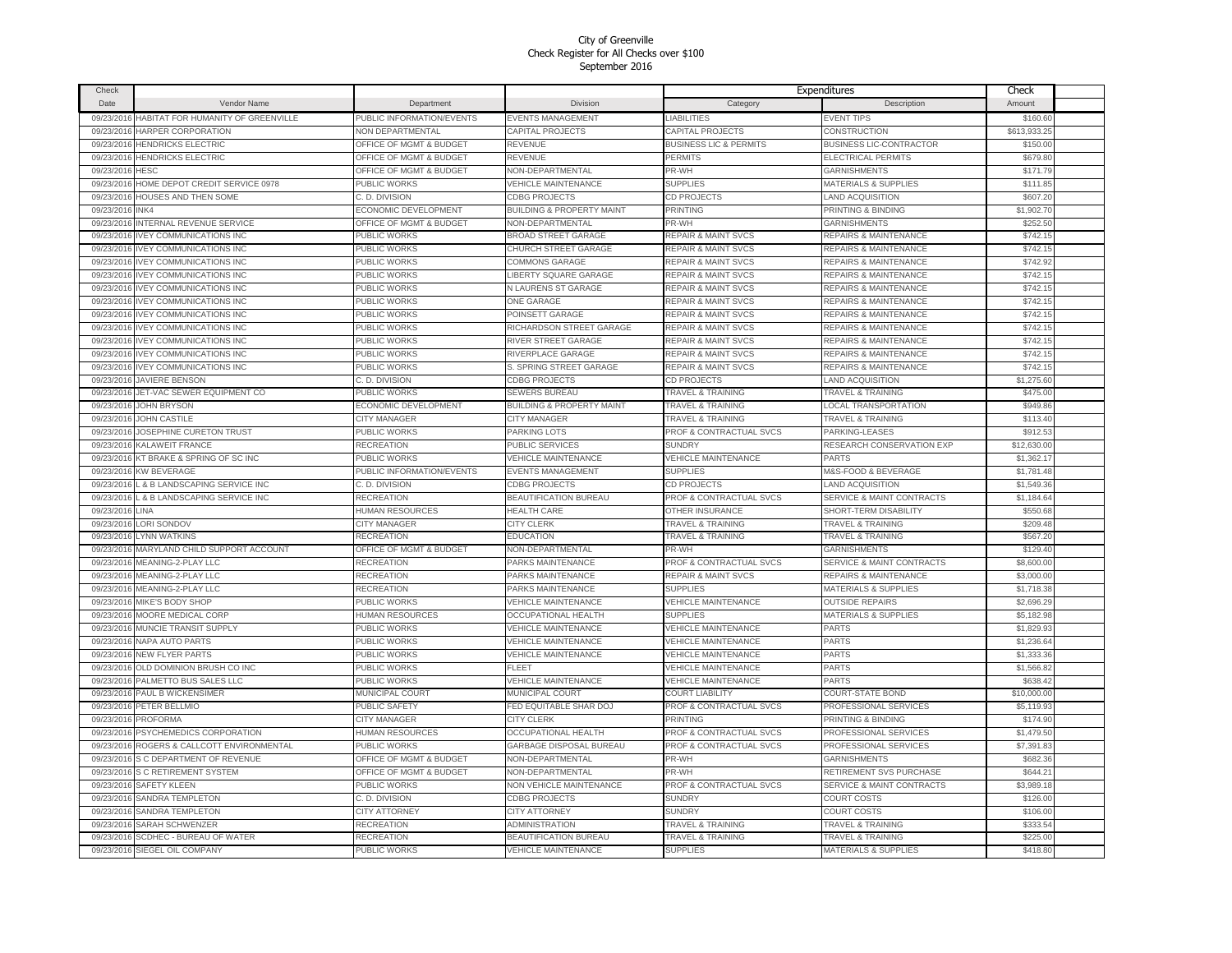| Check                    |                                           |                                    |                                  |                                    | Expenditures                         | Check       |  |
|--------------------------|-------------------------------------------|------------------------------------|----------------------------------|------------------------------------|--------------------------------------|-------------|--|
| <b>Date</b>              | Vendor Name                               | Department                         | Division                         | Category                           | Description                          | Amount      |  |
| 09/23/2016               | SITE DESIGN INC                           | <b>NON DEPARTMENTAL</b>            | <b>CAPITAL PROJECTS</b>          | CAPITAL PROJECTS                   | R/O/W SITE ACQUISITION               | \$900.00    |  |
| 09/23/2016               | <b>SMG</b>                                | <b>NON DEPARTMENTAL</b>            | <b>NON DEPARTMENTAL</b>          | PROF & CONTRACTUAL SVCS            | <b>MANAGEMENT FEES</b>               | \$12,890.25 |  |
| 09/23/2016               | SNIDER FLEET SOLUTIONS                    | <b>PUBLIC WORKS</b>                | <b>FIXED ROUTE</b>               | <b>VEHICLE MAINTENANCE</b>         | <b>TIRES AND TUBES</b>               | \$1.922.28  |  |
| 09/23/2016               | SNIDER FLEET SOLUTIONS                    | PUBLIC WORKS                       | TROLLEY                          | <b>VEHICLE MAINTENANCE</b>         | <b>TIRES AND TUBES</b>               | \$1,467.27  |  |
| 09/23/2016               | SNIDER FLEET SOLUTIONS                    | PUBLIC WORKS                       | <b>VEHICLE MAINTENANCE</b>       | <b>VEHICLE MAINTENANCE</b>         | PARTS                                | \$6,338.20  |  |
| 09/23/2016               | SOUTHEASTERN JANITORIAL OF SC LLC         | PUBLIC WORKS                       | NON VEHICLE MAINTENANCE          | PROF & CONTRACTUAL SVCS            | SERVICE & MAINT CONTRACTS            | \$429.00    |  |
| 09/23/2016               | <b>SPX GENFARE</b>                        | PUBLIC WORKS                       | <b>VEHICLE MAINTENANCE</b>       | <b>VEHICLE MAINTENANCE</b>         | <b>PARTS</b>                         | \$1,317.85  |  |
| 09/23/2016               | SUNGARD PUBLIC SECTOR INC                 | OFFICE OF MGMT & BUDGET            | <b>INFORMATION TECHNOLOGY</b>    | PROF & CONTRACTUAL SVCS            | SERVICE & MAINT CONTRACTS            | \$13,876.43 |  |
| 09/23/2016               | <b>SUPPLYWORKS</b>                        | PUBLIC WORKS                       | NON VEHICLE MAINTENANCE          | <b>SUPPLIES</b>                    | MATERIALS & SUPPLIES                 | \$330.2'    |  |
|                          |                                           |                                    |                                  |                                    |                                      |             |  |
| 09/23/2016               | SUTPHEN CORPORATION<br>SUZANNE ROSENBLITH | FIRE                               | FIRE SUPPRESSION                 | <b>VEHICLE MAINTENANCE</b>         | <b>PARTS</b><br>REC FEES LEAGUE FEES | \$1,952.73  |  |
| 09/23/2016               |                                           | RECREATION                         | <b>ADMINISTRATION</b><br>REVENUE | RECREATION FEES                    |                                      | \$110.00    |  |
| 09/23/2016               | TALENT MANAGEMENT SOLUTIONS               | OFFICE OF MGMT & BUDGET            |                                  | PROF & CONTRACTUAL SVCS            | TEMP PERSONNEL SVCS                  | \$1,483.25  |  |
| 09/23/2016               | TALENT MANAGEMENT SOLUTIONS               | PUBLIC INFORMATION/EVENTS          | <b>EVENTS MANAGEMENT</b>         | PROF & CONTRACTUAL SVCS            | TEMP PERSONNEL SVCS                  | \$1,062.27  |  |
| 09/23/2016               | TALENT MANAGEMENT SOLUTIONS               | PUBLIC SAFETY                      | POLICE-DISPATCH BUREAU           | PROF & CONTRACTUAL SVCS            | TEMP PERSONNEL SVCS                  | \$1,150.32  |  |
| 09/23/2016               | TALENT MANAGEMENT SOLUTIONS               | PUBLIC WORKS                       | <b>ENFORCEMENT</b>               | PROF & CONTRACTUAL SVCS            | TEMP PERSONNEL SVCS                  | \$783.75    |  |
| 09/23/2016               | TALENT MANAGEMENT SOLUTIONS               | PUBLIC WORKS                       | MAINTENANCE                      | PROF & CONTRACTUAL SVCS            | TEMP PERSONNEL SVCS                  | \$693.20    |  |
| 09/23/2016               | TALENT MANAGEMENT SOLUTIONS               | PUBLIC WORKS                       | RESIDENTIAL COLL BUREAU          | PROF & CONTRACTUAL SVCS            | TEMP PERSONNEL SVCS                  | \$5,111.47  |  |
| 09/23/2016               | TALENT MANAGEMENT SOLUTIONS               | <b>PUBLIC WORKS</b>                | STORM DRAINS BUREAU              | PROF & CONTRACTUAL SVCS            | TEMP PERSONNEL SVCS                  | \$568.8     |  |
| 09/23/2016               | TALENT MANAGEMENT SOLUTIONS               | PUBLIC WORKS                       | <b>/EHICLE MAINTENANCE</b>       | PROF & CONTRACTUAL SVCS            | TEMP PERSONNEL SVCS                  | \$2,325.3   |  |
| 09/23/201                | <b>TALENT MANAGEMENT SOLUTIONS</b>        | RECREATION                         | <b>COMMUNITY CENTERS</b>         | <b>PROF &amp; CONTRACTUAL SVCS</b> | TEMP PERSONNEL SVCS                  | \$464.64    |  |
| 09/23/2016               | <b>TALENT MANAGEMENT SOLUTIONS</b>        | RECREATION                         | PARKS MAINTENANCE                | PROF & CONTRACTUAL SVCS            | TEMP PERSONNEL SVCS                  | \$1,232.80  |  |
| 09/23/2016               | TALENT MANAGEMENT SOLUTIONS               | RECREATION                         | PUBLIC SERVICES                  | PROF & CONTRACTUAL SVCS            | TEMP PERSONNEL SVCS                  | \$441.44    |  |
| 09/23/2016               | <b>TAMMY SEEL</b>                         | OFFICE OF MGMT & BUDGE"            | <b>ADMINISTRATION</b>            | <b>TRAVEL &amp; TRAINING</b>       | <b>TRAVEL &amp; TRAINING</b>         | \$269.76    |  |
| 09/23/2016               | <b>TD CARD SERVICES</b>                   | C. D. DIVISION                     | <b>CDBG PROJECTS</b>             | CD PROJECTS                        | PUBLIC SERVICES (GENERAL)            | \$197.42    |  |
| 09/23/2016               | TD CARD SERVICES                          | CITY MANAGER                       | <b>CITY MANAGER</b>              | <b>SUNDRY</b>                      | <b>MISCELLANEOUS</b>                 | \$116.21    |  |
| 09/23/2016               | <b>TD CARD SERVICES</b>                   | COUNCIL                            | CITY COUNCIL                     | <b>TRAVEL &amp; TRAINING</b>       | <b>TRAVEL &amp; TRAINING</b>         | \$1.095.10  |  |
| 09/23/2016               | <b>TD CARD SERVICES</b>                   | FIRE                               | FIRE                             | <b>SUNDRY</b>                      | <b>AWARDS</b>                        | \$247.33    |  |
| 09/23/2016               | TD CARD SERVICES                          | <b>FIRE</b>                        | <b>FIRE</b>                      | <b>SUNDRY</b>                      | DUES, SUBSCRIPTN, PUBLICATN          | \$394.00    |  |
| 09/23/2016               | TD CARD SERVICES                          | <b>FIRE</b>                        | <b>FIRE</b>                      | <b>TRAVEL &amp; TRAINING</b>       | <b>TRAVEL &amp; TRAINING</b>         | \$1,723.38  |  |
| 09/23/2016               | TD CARD SERVICES                          | FIRE                               | <b>FIRE SERVICES</b>             | <b>SUNDRY</b>                      | DUES, SUBSCRIPTN, PUBLICATN          | \$394.00    |  |
| 09/23/2016               | TD CARD SERVICES                          | <b>FIRE</b>                        | FIRE SERVICES                    | <b>SUNDRY</b>                      | MISCELLANEOUS                        | \$226.72    |  |
| 09/23/2016               | TD CARD SERVICES                          | FIRE                               | <b>FIRE SERVICES</b>             | <b>SUPPLIES</b>                    | <b>MATERIALS &amp; SUPPLIES</b>      | \$375.00    |  |
| 09/23/2016               | TD CARD SERVICES                          | <b>FIRE</b>                        | <b>FIRE SERVICES</b>             | <b>TRAVEL &amp; TRAINING</b>       | <b>TRAVEL &amp; TRAINING</b>         | \$419.44    |  |
| 09/23/2016               | TD CARD SERVICES                          | FIRE                               | FIRE SUPPRESSION                 | <b>SUPPLIES</b>                    | <b>MATERIALS &amp; SUPPLIES</b>      | \$1,564.28  |  |
| 09/23/2016               | <b>TD CARD SERVICES</b>                   | HUMAN RESOURCES                    | <b>HUMAN RESOURCES</b>           | <b>SUNDRY</b>                      | <b>MISCELLANEOUS</b>                 | \$127.21    |  |
| 09/23/2016               | TD CARD SERVICES                          | HUMAN RESOURCES                    | HUMAN RESOURCES                  | <b>SUPPLIES</b>                    | MATERIALS & SUPPLIES                 | \$451.76    |  |
| 09/23/2016               | TD CARD SERVICES                          | HUMAN RESOURCES                    | HUMAN RESOURCES                  | <b>TRAVEL &amp; TRAINING</b>       | <b>TRAVEL &amp; TRAINING</b>         | \$118.62    |  |
| 09/23/2016               | <b>TD CARD SERVICES</b>                   | <b>MAYOR</b>                       | <b>MAYOR</b>                     | <b>SUNDRY</b>                      | MISCELLANEOUS                        | \$1,082.65  |  |
| 09/23/2016               | <b>TD CARD SERVICES</b>                   | <b>MAYOR</b>                       | <b>MAYOR</b>                     | <b>TRAVEL &amp; TRAINING</b>       | <b>TRAVEL &amp; TRAINING</b>         | \$836.53    |  |
| 09/23/2016               | TD CARD SERVICES                          | <b>OFFICE OF MGMT &amp; BUDGET</b> | ACCOUNTING                       | PROF & CONTRACTUAL SVCS            | PROFESSIONAL SERVICES                | \$250.00    |  |
| 09/23/2016               | <b>TD CARD SERVICES</b>                   | OFFICE OF MGMT & BUDGET            | ACCOUNTING                       | <b>TRAVEL &amp; TRAINING</b>       | <b>TRAVEL &amp; TRAINING</b>         | \$1,095.0   |  |
| 09/23/2016               | TD CARD SERVICES                          | OFFICE OF MGMT & BUDGET            | <b>ADMINISTRATION</b>            | <b>TRAVEL &amp; TRAINING</b>       | <b>TRAVEL &amp; TRAINING</b>         | \$350.00    |  |
| 09/23/2016               | <b>TD CARD SERVICES</b>                   | OFFICE OF MGMT & BUDGET            | GIS                              | <b>TRAVEL &amp; TRAINING</b>       | <b>TRAVEL &amp; TRAINING</b>         | \$1,484.45  |  |
| 09/23/2016               | <b>TD CARD SERVICES</b>                   | OFFICE OF MGMT & BUDGET            | <b>INFORMATION TECHNOLOGY</b>    | <b>SUPPLIES</b>                    | <b>MATERIALS &amp; SUPPLIES</b>      | \$855.10    |  |
| 09/23/2016               | <b>TD CARD SERVICES</b>                   | OFFICE OF MGMT & BUDGE"            | <b>INFORMATION TECHNOLOGY</b>    | <b>TRAVEL &amp; TRAINING</b>       | <b>TRAVEL &amp; TRAINING</b>         | \$900.00    |  |
| 09/23/2016               | TD CARD SERVICES                          | OFFICE OF MGMT & BUDGET            | REVENUE                          | <b>SUPPLIES</b>                    | OFFICE SUPPLIES&MATERIALS            | \$510.00    |  |
| 09/23/2016               | TD CARD SERVICES                          | PUBLIC INFORMATION/EVENTS          | PUBLIC INFORMATION               | <b>SUPPLIES</b>                    | MATERIALS & SUPPLIES                 | \$241.68    |  |
| 09/23/2016               | <b>TD CARD SERVICES</b>                   | <b>PUBLIC SAFETY</b>               | POLICE-PATROL SVS                | <b>SUPPLIES</b>                    | MATERIALS & SUPPLIES                 | \$283.78    |  |
| 09/23/2016               | <b>TD CARD SERVICES</b>                   | PUBLIC SAFETY                      | POLICE-PATROL SVS                | <b>TRAVEL &amp; TRAINING</b>       | <b>TRAVEL &amp; TRAINING</b>         | \$724.12    |  |
|                          | TD CARD SERVICES                          | PUBLIC WORKS                       | ADMINISTRATION                   | <b>SUPPLIES</b>                    | <b>MATERIALS &amp; SUPPLIES</b>      | \$118.83    |  |
| 09/23/2016<br>09/23/2016 |                                           |                                    |                                  | <b>SUPPLIES</b>                    | <b>MATERIALS &amp; SUPPLIES</b>      |             |  |
|                          | <b>TD CARD SERVICES</b>                   | PUBLIC WORKS                       | <b>BUILDING SERVICE DIVISION</b> |                                    |                                      | \$1,008.23  |  |
| 09/23/2016               | TD CARD SERVICES                          | PUBLIC WORKS                       | <b>ENGINEERING</b>               | <b>TRAVEL &amp; TRAINING</b>       | <b>TRAVEL &amp; TRAINING</b>         | \$510.00    |  |
| 09/23/2016               | TD CARD SERVICES                          | PUBLIC WORKS                       | <b>FIXED ROUTE</b>               | <b>SUPPLIES</b>                    | MATERIALS & SUPPLIES                 | \$294.44    |  |
| 09/23/2016               | TD CARD SERVICES                          | PUBLIC WORKS                       | NON VEHICLE MAINTENANCE          | <b>SUPPLIES</b>                    | <b>MATERIALS &amp; SUPPLIES</b>      | \$679.31    |  |
| 09/23/2016               | TD CARD SERVICES                          | PUBLIC WORKS                       | STORMWATER MANAGEMENT            | <b>TRAVEL &amp; TRAINING</b>       | <b>TRAVEL &amp; TRAINING</b>         | \$850.00    |  |
| 09/23/2016               | TD CARD SERVICES                          | <b>PUBLIC WORKS</b>                | <b>VEHICLE MAINTENANCE</b>       | <b>VEHICLE MAINTENANCE</b>         | PARTS                                | \$250.29    |  |
|                          | 09/23/2016 TD CARD SERVICES               | <b>RECREATION</b>                  | <b>ADMINISTRATION</b>            | <b>SUPPLIES</b>                    | M&S-ANIMALS                          | \$725.76    |  |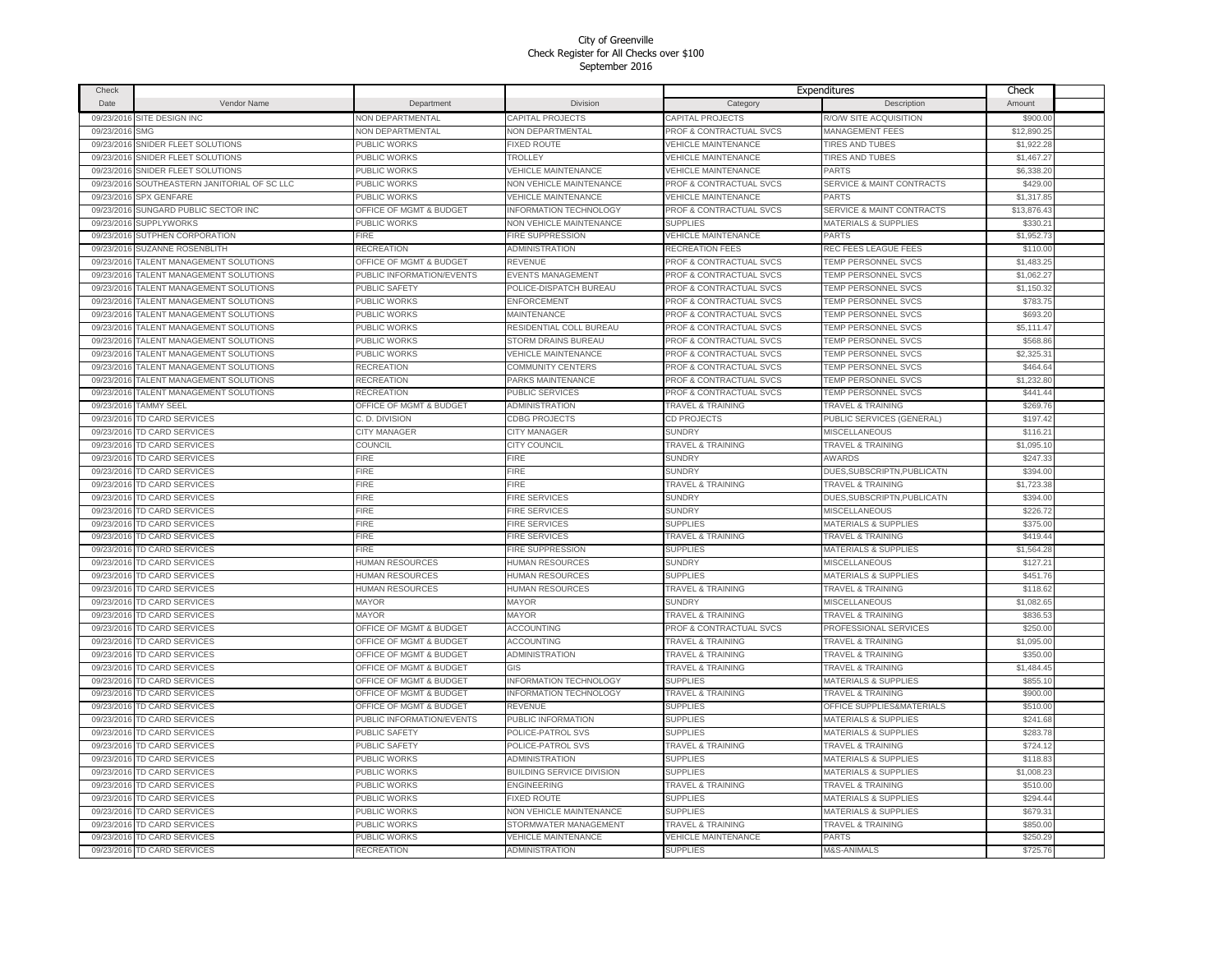| Check      |                                             |                                    |                               |                                    | Expenditures                         | Check       |  |
|------------|---------------------------------------------|------------------------------------|-------------------------------|------------------------------------|--------------------------------------|-------------|--|
| Date       | Vendor Name                                 | Department                         | Division                      | Category                           | Description                          | Amount      |  |
| 09/23/2016 | TD CARD SERVICES                            | RECREATION                         | <b>ADMINISTRATION</b>         | <b>SUPPLIES</b>                    | <b>M&amp;S-MAINTENANCE</b>           | \$214.3'    |  |
| 09/23/2016 | TD CARD SERVICES                            | RECREATION                         | <b>ADMINISTRATION</b>         | <b>TRAVEL &amp; TRAINING</b>       | <b>TRAVEL &amp; TRAINING</b>         | \$2,067.77  |  |
| 09/23/2016 | TD CARD SERVICES                            | RECREATION                         | COMMUNITY CENTERS             | <b>SUPPLIES</b>                    | MATERIALS & SUPPLIES                 | \$1,282.90  |  |
| 09/23/2016 | <b>TD CARD SERVICES</b>                     | RECREATION                         | <b>EDUCATION</b>              | <b>SUPPLIES</b>                    | ZOO TOTS                             | \$111.38    |  |
| 09/23/2016 | <b>TD CARD SERVICES</b>                     | RECREATION                         | <b>FALLS PARK WORK CREW</b>   | <b>SUPPLIES</b>                    | <b>MATERIALS &amp; SUPPLIES</b>      | \$198.97    |  |
| 09/23/2016 | TD CARD SERVICES                            | RECREATION                         | PARKS MAINTENANCE             | <b>SUPPLIES</b>                    | MATERIALS & SUPPLIES                 | \$1,220.00  |  |
|            | 09/23/2016 TD CARD SERVICES                 | RECREATION                         | PUBLIC SERVICES               | <b>SUPPLIES</b>                    | OFFICE SUPPLIES&MATERIALS            | \$111.05    |  |
| 09/23/2016 | <b>TD CARD SERVICES</b>                     | RECREATION                         | PUBLIC SERVICES               | <b>SUPPLIES</b>                    | SPECIAL EVENTS                       | \$261.59    |  |
|            | 09/23/2016 TD CARD SERVICES                 | RECREATION                         | TREE MAINTENANCE BUREAU       | <b>TRAVEL &amp; TRAINING</b>       | <b>TRAVEL &amp; TRAINING</b>         | \$434.90    |  |
|            |                                             |                                    |                               |                                    |                                      |             |  |
| 09/23/2016 | TD CONVENTION CENTER                        | HUMAN RESOURCES                    | <b>HUMAN RESOURCES</b>        | <b>SUNDRY</b>                      | <b>AWARDS</b>                        | \$2,000.8   |  |
| 09/23/2016 | THERMO KING OF GREENVILLE                   | PUBLIC WORKS                       | <b>VEHICLE MAINTENANCE</b>    | <b>VEHICLE MAINTENANCE</b>         | <b>PARTS</b>                         | \$185.42    |  |
| 09/23/201  | <b>TIMOTHY CONROY</b>                       | PUBLIC SAFETY                      | POLICE-PATROL SVS             | <b>SUPPLIES</b>                    | <b>MATERIALS &amp; SUPPLIES</b>      | \$363.4     |  |
| 09/23/2016 | <b>TONY MACKEY</b>                          | C. D. DIVISION                     | <b>CDBG PROJECTS</b>          | CD PROJECTS                        | <b>LAND ACQUISITION</b>              | \$879.36    |  |
| 09/23/201  | <b>TRUCKPRO LLC</b>                         | PUBLIC WORKS                       | VEHICLE MAINTENANCE           | VEHICLE MAINTENANCE                | <b>PARTS</b>                         | \$2,252.3   |  |
| 09/23/2016 | <b>USBANK</b>                               | <b>OFFICE OF MGMT &amp; BUDGET</b> | <b>GENERAL DEBT SERVICE</b>   | <b>FISCAL AGENT</b>                | <b>FISCAL AGENT FEES</b>             | \$275.00    |  |
| 09/23/201  | U S DEPARTMENT OF EDUCATION                 | <b>OFFICE OF MGMT &amp; BUDGET</b> | <b>NON-DEPARTMENTAL</b>       | PR-WH                              | <b>GARNISHMENTS</b>                  | \$297.2     |  |
| 09/23/2016 | <b>UNIFIRST</b>                             | PUBLIC WORKS                       | <b>VEHICLE MAINTENANCE</b>    | <b>SUPPLIES</b>                    | <b>CLOTHING &amp; UNIFORMS</b>       | \$659.19    |  |
| 09/23/2016 | UNITED WAY OF GREENVILLE COUNTY             | <b>OFFICE OF MGMT &amp; BUDGET</b> | NON-DEPARTMENTAL              | PR-WH                              | UNITED WAY                           | \$1,427.46  |  |
| 09/23/2016 | URBAN LEAGUE OF THE UPSTATE INC             | PUBLIC INFORMATION/EVENTS          | <b>EVENTS MANAGEMENT</b>      | <b>LIABILITIES</b>                 | <b>EVENT TIPS</b>                    | \$216.46    |  |
| 09/23/2016 | <b>VAUGHN AND MELTON</b>                    | <b>NON DEPARTMENTAL</b>            | CAPITAL PROJECTS              | CAPITAL PROJECTS                   | PLANNING/DESIGN                      | \$29,040.00 |  |
| 09/23/2016 | <b>VERIZON WIRELESS</b>                     | PUBLIC SAFETY                      | POLICE-PATROL SVS             | COMMUNICATIONS                     | <b>OTHER</b>                         | \$114.03    |  |
|            | 09/23/2016 W E D STONE HOLDINGS LLC         | PUBLIC WORKS                       | PARKING ADMINISTRATION        | <b>PROF &amp; CONTRACTUAL SVCS</b> | RENTAL EXPENSE                       | \$4,495.48  |  |
| 09/23/2010 | W W WILLIAMS                                | PUBLIC WORKS                       | <b>VEHICLE MAINTENANCE</b>    | <b>VEHICLE MAINTENANCE</b>         | PARTS                                | \$431.13    |  |
| 09/23/2016 | <b>WILL &amp; KRIS AMUSEMENTS</b>           | PUBLIC INFORMATION/EVENTS          | <b>EVENTS MANAGEMENT</b>      | PROF & CONTRACTUAL SVCS            | SHOW MANAGEMENT EXP                  | \$499.80    |  |
| 09/23/2016 | WORKWELL OCCUPATIONAL HEALTH CENTER         | HUMAN RESOURCES                    | <b>HEALTH CARE</b>            | <b>SUNDRY</b>                      | <b>WELLNESS ACTIVITIES</b>           | \$1,440.00  |  |
| 09/23/2016 | WORKWELL OCCUPATIONAL HEALTH CENTER         | HUMAN RESOURCES                    | <b>OCCUPATIONAL HEALTH</b>    | <b>PROF &amp; CONTRACTUAL SVCS</b> | PROFESSIONAL SERVICES                | \$6,240.50  |  |
| 09/23/201  | <b>XEROX CORP</b>                           | <b>OFFICE OF MGMT &amp; BUDGET</b> | <b>INFORMATION TECHNOLOGY</b> | PROF & CONTRACTUAL SVCS            | <b>EQUIPMENT RENTAL</b>              | \$4,324.8   |  |
| 09/23/2016 | <b>XEROX CORPORATION</b>                    | <b>DFFICE OF MGMT &amp; BUDGET</b> | <b>INFORMATION TECHNOLOGY</b> | PROF & CONTRACTUAL SVCS            | EQUIPMENT RENTAL                     | \$1,079.92  |  |
| 09/23/201  | ZOOLOGICAL SOCIETY OF SAN DIEGO             | RECREATION                         | <b>ADMINISTRATION</b>         | <b>TRAVEL &amp; TRAINING</b>       | <b>TRAVEL &amp; TRAINING</b>         | \$2,000.0   |  |
| 09/26/2016 | ADVANCED FIRE PROTECTION                    | PUBLIC WORKS                       | BUILDING SERVICE DIVISION     | PROF & CONTRACTUAL SVCS            | <b>SERVICE &amp; MAINT CONTRACTS</b> | \$1,500.00  |  |
| 09/26/201  | ALDRIDGE PRODUCE COMPANY                    | RECREATION                         | <b>ADMINISTRATION</b>         | <b>SUPPLIES</b>                    | <b>M&amp;S-FOOD</b>                  | \$1,220.1   |  |
| 09/26/2016 | AMERICAN ASSOCIATION OF ZOO KEEPERS         | RECREATION                         | <b>ADMINISTRATION</b>         | <b>SUNDRY</b>                      | DUES, SUBSCRIPTN, PUBLICATN          | \$175.00    |  |
| 09/26/2016 | <b>AMERICAN LOCK &amp; KEY</b>              | RECREATION                         | <b>ADMINISTRATION</b>         | <b>REPAIR &amp; MAINT SVCS</b>     | REPAIRS & MAINTENANCE                | \$363.50    |  |
| 09/26/2016 | <b>AMERIMARK DIRECT</b>                     | PUBLIC WORKS                       | <b>RECYCLING</b>              | <b>SUPPLIES</b>                    | <b>MATERIALS &amp; SUPPLIES</b>      | \$427,77    |  |
| 09/26/2016 | AMERIPRIDE SERVICES INC                     | PUBLIC INFORMATION/EVENTS          | <b>EVENTS MANAGEMENT</b>      | <b>PROF &amp; CONTRACTUAL SVCS</b> | SHOW MANAGEMENT EXP                  | \$200.76    |  |
| 09/26/2016 | ASG LLC                                     | PUBLIC SAFETY                      | POLICE-PATROL SVS             | PROF & CONTRACTUAL SVCS            | PROFESSIONAL SERVICES                | \$3,245.64  |  |
| 09/26/2016 | <b>BAGATELLE CATERERS</b>                   | PUBLIC SAFETY                      | POLICE-PATROL SVS             | <b>SUNDRY</b>                      | MISCELLANEOUS                        | \$448.38    |  |
| 09/26/2016 | <b>BRANDSTICKITY</b>                        | RECREATION                         | COMMUNITY CENTERS             | <b>SUPPLIES</b>                    | <b>CLOTHING &amp; UNIFORMS</b>       | \$266.76    |  |
|            | 09/26/2016 BRANDSTICKITY                    | RECREATION                         | PARKS AND RECREATION          | <b>SUPPLIES</b>                    | <b>CLOTHING &amp; UNIFORMS</b>       | \$165.36    |  |
| 09/26/2016 | <b>BRANDSTICKITY</b>                        | RECREATION                         | PARKS MAINTENANCE             | <b>SUPPLIES</b>                    | <b>CLOTHING &amp; UNIFORMS</b>       | \$214.12    |  |
| 09/26/2016 | <b>BRANDSTICKITY</b>                        | RECREATION                         | RIGHTS-OF-WAY                 | <b>SUPPLIES</b>                    | <b>CLOTHING &amp; UNIFORMS</b>       | \$114.48    |  |
| 09/26/201  | BREAKTHRU BEVERAGE SOUTH CAROLINA           | PUBLIC INFORMATION/EVENTS          | EVENTS MANAGEMENT             | <b>SUPPLIES</b>                    | M&S-FOOD & BEVERAGE                  | \$201.80    |  |
| 09/26/2016 | BSN/PASSON'S/GSC/COLIN SPORTS               | RECREATION                         | PARKS MAINTENANCE             | <b>SUPPLIES</b>                    | MATERIALS & SUPPLIES                 | \$460.6     |  |
| 09/26/201  | CAROLINA ALTERNATORS                        | PUBLIC WORKS                       | FLEET                         | <b>VEHICLE MAINTENANCE</b>         | <b>PARTS</b>                         | \$116.60    |  |
| 09/26/2016 | CAROLINA INTERNATIONAL TRUCKS               | PUBLIC WORKS                       | FI FFT                        | <b>VEHICLE MAINTENANCE</b>         | PARTS                                | \$1,061.62  |  |
| 09/26/201  | CDW/G                                       | <b>OFFICE OF MGMT &amp; BUDGET</b> | <b>INFORMATION TECHNOLOGY</b> | <b>SUPPLIES</b>                    | <b>MATERIALS &amp; SUPPLIES</b>      | \$598.44    |  |
| 09/26/2016 | CDW/G                                       | PUBLIC INFORMATION/EVENTS          | PUBLIC INFORMATION            | <b>SUPPLIES</b>                    | MATERIALS & SUPPLIES                 | \$207.24    |  |
| 09/26/201  | CHRISTOPHER TRUCKS INC                      | PUBLIC WORKS                       | FLEET                         | <b>VEHICLE MAINTENANCE</b>         | PARTS                                | \$270.20    |  |
| 09/26/2016 | CHURCHICH RECREATIONAL DESIGN INC           | RECREATION                         | FALLS PARK WORK CREW          | <b>SUPPLIES</b>                    | <b>MATERIALS &amp; SUPPLIES</b>      | \$226.84    |  |
|            |                                             |                                    |                               |                                    |                                      |             |  |
| 09/26/2016 | CINCINNATI SYSTEMS INC                      | PUBLIC WORKS                       | PARKING LOTS                  | <b>REPAIR &amp; MAINT SVCS</b>     | REPAIRS & MAINTENANCE                | \$150.00    |  |
| 09/26/2016 | <b>CINCINNATI SYSTEMS INC</b>               | PUBLIC WORKS                       | PARKING LOTS                  | <b>REPAIR &amp; MAINT SVCS</b>     | <b>WESTEND LOT REPAIRS</b>           | \$1,021.33  |  |
| 09/26/2016 | <b>CINTAS</b>                               | PUBLIC WORKS                       | CBD TIF CREW                  | <b>SUPPLIES</b>                    | <b>CLOTHING &amp; UNIFORMS</b>       | \$117.59    |  |
| 09/26/2016 | <b>CINTAS</b>                               | PUBLIC WORKS                       | FLEET                         | <b>SUPPLIES</b>                    | <b>CLOTHING &amp; UNIFORMS</b>       | \$173.17    |  |
| 09/26/2016 | <b>CINTAS</b>                               | PUBLIC WORKS                       | <b>SEWERS BUREAU</b>          | <b>SUPPLIES</b>                    | <b>CLOTHING &amp; UNIFORMS</b>       | \$711.88    |  |
| 09/26/2016 | <b>CINTAS</b>                               | PUBLIC WORKS                       | <b>STREETS BUREAU</b>         | <b>SUPPLIES</b>                    | <b>CLOTHING &amp; UNIFORMS</b>       | \$636.2     |  |
|            | 09/26/2016 COMMUNICATION SERVICE CENTER INC | FIRE                               | FIRE SERVICES                 | <b>REPAIR &amp; MAINT SVCS</b>     | RADIO MAINTENANCE                    | \$393.00    |  |
|            | 09/26/2016 CONCRETE SUPPLY COMPANY LLC      | <b>NON DEPARTMENTAL</b>            | <b>CAPITAL PROJECTS</b>       | CAPITAL PROJECTS                   | CONSTRUCTION                         | \$1,455.12  |  |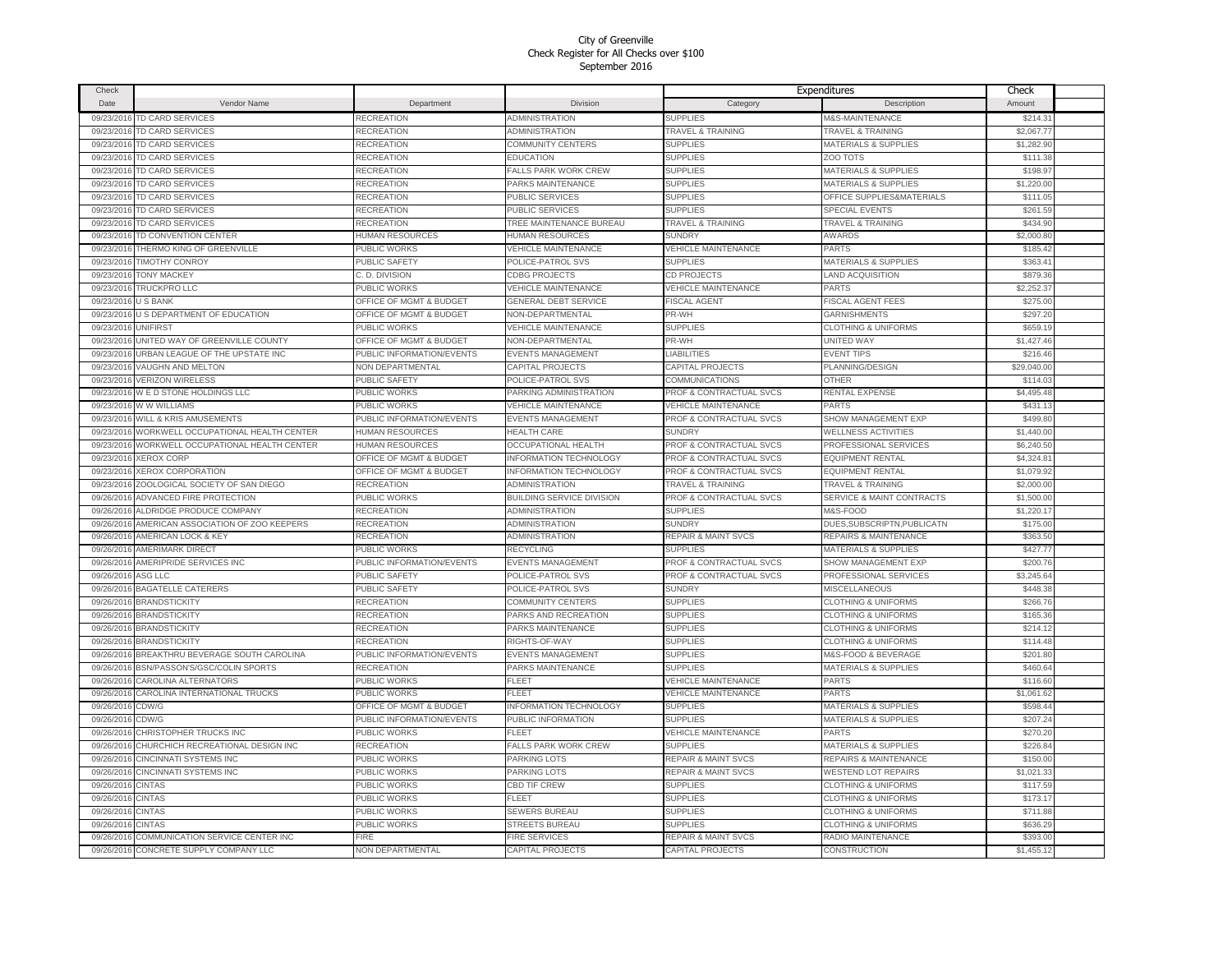| Check      |                                           |                           |                                      |                                    | Expenditures                         | Check      |  |
|------------|-------------------------------------------|---------------------------|--------------------------------------|------------------------------------|--------------------------------------|------------|--|
| Date       | Vendor Name                               | Department                | Division                             | Category                           | Description                          | Amount     |  |
| 09/26/2016 | CORBIN TURF & ORNAMENTAL SUPPLY INC       | <b>RECREATION</b>         | <b>BEAUTIFICATION BUREAU</b>         | <b>SUPPLIES</b>                    | <b>MATERIALS &amp; SUPPLIES</b>      | \$1,169.13 |  |
| 09/26/2016 | CORBIN TURF & ORNAMENTAL SUPPLY INC       | RECREATION                | <b>FALLS PARK WORK CREW</b>          | <b>SUPPLIES</b>                    | <b>MATERIALS &amp; SUPPLIES</b>      | \$826.27   |  |
| 09/26/2016 | CORBIN TURF & ORNAMENTAL SUPPLY INC       | <b>RECREATION</b>         | PARKS MAINTENANCE                    | <b>SUPPLIES</b>                    | MATERIALS & SUPPLIES                 | \$1,360.59 |  |
| 09/26/2016 | CROMERS                                   | <b>RECREATION</b>         | PUBLIC SERVICES                      | <b>SUPPLIES</b>                    | SALE CONCESSIONS                     | \$280.34   |  |
| 09/26/2016 | CTM GROUP INC                             | <b>RECREATION</b>         | PUBLIC SERVICES                      | <b>SUPPLIES</b>                    | <b>SALE GIFTS</b>                    | \$311.00   |  |
|            | 09/26/2016 DANA SAFETY SUPPLY INC         | <b>FIRE</b>               | FIRE SUPPRESSION                     | <b>VEHICLE MAINTENANCE</b>         | PARTS                                | \$603.56   |  |
|            | 09/26/2016 DESIGNLAB INC                  | <b>PUBLIC SAFETY</b>      | POLICE-PATROL SVS                    | <b>SUPPLIES</b>                    | <b>CLOTHING &amp; UNIFORMS</b>       | \$1,738.80 |  |
| 09/26/2016 | DEVSOFT SOLUTIONS LLC                     | PUBLIC SAFETY             | FED EQUITABLE SHAR DOJ               | PROF & CONTRACTUAL SVCS            | PROFESSIONAL SERVICES                | \$1,087.50 |  |
| 09/26/2016 | DIVERSIFIED ELECTRONICS INC               | PUBLIC SAFETY             | POLICE-PATROL SVS                    | <b>VEHICLE MAINTENANCE</b>         | POLICE CAR UPFITS                    | \$211.67   |  |
| 09/26/2016 | DIXIE RUBBER & PLASTICS INC               | <b>FIRE</b>               | FIRE SUPPRESSION                     | VEHICLE MAINTENANCE                | PARTS                                | \$354.88   |  |
| 09/26/2016 | EARTH PRODUCTS LLC-EASLEY SC              | <b>RECREATION</b>         | ADMINISTRATION                       | <b>SUPPLIES</b>                    | <b>M&amp;S-GROUNDS</b>               | \$424.00   |  |
| 09/26/2016 | ELECTRIC CITY PRINTING COMPANY            | CITY ATTORNEY             | CITY ATTORNEY                        | <b>SUPPLIES</b>                    | <b>MATERIALS &amp; SUPPLIES</b>      | \$290.50   |  |
|            | ELECTRIC CITY PRINTING COMPANY            |                           |                                      | PRINTING                           | <b>PRINTING &amp; BINDING</b>        |            |  |
| 09/26/2016 |                                           | PUBLIC WORKS              | RECYCLING                            |                                    |                                      | \$166.42   |  |
| 09/26/2016 | ELEVATOR INSPECTION LLC                   | PUBLIC WORKS              | CHURCH STREET GARAGE                 | PROF & CONTRACTUAL SVCS            | <b>SERVICE &amp; MAINT CONTRACTS</b> | \$270.00   |  |
| 09/26/2016 | ELEVATOR INSPECTION LLC                   | PUBLIC WORKS              | COMMONS GARAGE                       | <b>PROF &amp; CONTRACTUAL SVCS</b> | <b>SERVICE &amp; MAINT CONTRACTS</b> | \$112.50   |  |
| 09/26/2016 | ELEVATOR INSPECTION LLC                   | PUBLIC WORKS              | <b>LIBERTY SQUARE GARAGE</b>         | <b>PROF &amp; CONTRACTUAL SVCS</b> | <b>SERVICE &amp; MAINT CONTRACTS</b> | \$270.00   |  |
| 09/26/2016 | ELEVATOR INSPECTION LLC                   | PUBLIC WORKS              | POINSETT GARAGE                      | PROF & CONTRACTUAL SVCS            | <b>SERVICE &amp; MAINT CONTRACTS</b> | \$337.50   |  |
| 09/26/201  | ELEVATOR INSPECTION LLC                   | PUBLIC WORKS              | RICHARDSON STREET GARAGE             | PROF & CONTRACTUAL SVCS            | <b>SERVICE &amp; MAINT CONTRACTS</b> | \$270.00   |  |
| 09/26/2016 | ELEVATOR INSPECTION LLC                   | PUBLIC WORKS              | RIVER STREET GARAGE                  | <b>PROF &amp; CONTRACTUAL SVCS</b> | <b>SERVICE &amp; MAINT CONTRACTS</b> | \$225.00   |  |
| 09/26/2016 | ELEVATOR INSPECTION LLC                   | <b>PUBLIC WORKS</b>       | RIVERPLACE GARAGE                    | PROF & CONTRACTUAL SVCS            | <b>SERVICE &amp; MAINT CONTRACTS</b> | \$337.50   |  |
| 09/26/2016 | ELEVATOR INSPECTION LLC                   | PUBLIC WORKS              | S. SPRING STREET GARAGE              | <b>PROF &amp; CONTRACTUAL SVCS</b> | <b>SERVICE &amp; MAINT CONTRACTS</b> | \$540.00   |  |
| 09/26/2016 | EMERGENCY APPARATUS INC                   | FIRE                      | FIRE SUPPRESSION                     | VEHICLE MAINTENANCE                | <b>PARTS</b>                         | \$2,067.00 |  |
| 09/26/2016 | FAIRWAY FORD INC                          | <b>FIRE</b>               | FIRE SUPPRESSION                     | <b>VEHICLE MAINTENANCE</b>         | PARTS                                | \$257.50   |  |
| 09/26/2016 | <b>FAIRWAY FORD INC</b>                   | PUBLIC WORKS              | FLEET                                | <b>VEHICLE MAINTENANCE</b>         | <b>OUTSIDE REPAIRS</b>               | \$217.53   |  |
| 09/26/2016 | <b>FAIRWAY FORD INC</b>                   | PUBLIC WORKS              | FLEET                                | <b>VEHICLE MAINTENANCE</b>         | <b>PARTS</b>                         | \$133.17   |  |
| 09/26/2016 | FIRESTONE COMPLETE AUTO CARE              | PUBLIC WORKS              | FLEET                                | <b>VEHICLE MAINTENANCE</b>         | PARTS                                | \$519.91   |  |
| 09/26/2016 | <b>FORTILINE INC</b>                      | NON DEPARTMENTAL          | <b>CAPITAL PROJECTS</b>              | <b>CAPITAL PROJECTS</b>            | CONSTRUCTION                         | \$840.00   |  |
| 09/26/2016 | <b>FROG 911</b>                           | FIRE                      | FIRE SUPPRESSION                     | <b>VEHICLE MAINTENANCE</b>         | PARTS                                | \$1,821.50 |  |
|            | 09/26/2016 FUN EXPRESS LLC                | <b>RECREATION</b>         | PUBLIC SERVICES                      | <b>SUPPLIES</b>                    | OTHER BOO IN THE ZOO                 | \$205.59   |  |
| 09/26/2016 | GIMME-A-SIGN CO INC                       | NON DEPARTMENTAL          | CAPITAL PROJECTS                     | CAPITAL PROJECTS                   | <b>CONSTRUCTION</b>                  | \$508.80   |  |
| 09/26/2016 | GIMME-A-SIGN CO INC                       | PUBLIC WORKS              | FLEET                                | <b>VEHICLE MAINTENANCE</b>         | PARTS                                | \$533.18   |  |
| 09/26/2016 | GOODYEAR COMMERCIAL TIRE                  | <b>FIRE</b>               | FIRE SUPPRESSION                     | VEHICLE MAINTENANCE                | PARTS                                | \$3,592.78 |  |
| 09/26/2016 | GOODYEAR COMMERCIAL TIRE                  | PUBLIC WORKS              | FLEET                                | <b>VEHICLE MAINTENANCE</b>         | PARTS                                | \$727.5    |  |
| 09/26/2016 | GRAINGER 803858935                        | PUBLIC WORKS              | CHURCH STREET GARAGE                 | <b>SUPPLIES</b>                    | <b>MATERIALS &amp; SUPPLIES</b>      | \$298.55   |  |
| 09/26/2016 | GRAINGER 803858935                        | PUBLIC WORKS              | FLEET                                | <b>SUPPLIES</b>                    | <b>MATERIALS &amp; SUPPLIES</b>      | \$107.49   |  |
| 09/26/2016 | GRAINGER 803858935                        | PUBLIC WORKS              | FLEET                                | <b>VEHICLE MAINTENANCE</b>         | PARTS                                | \$314.03   |  |
| 09/26/201  | GREENVILLE OFFICE SUPPLY CO INC           | <b>CITY ATTORNEY</b>      | <b>CITY ATTORNEY</b>                 | <b>SUPPLIES</b>                    | <b>MATERIALS &amp; SUPPLIES</b>      | \$185.82   |  |
| 09/26/2016 | GREENVILLE OFFICE SUPPLY CO INC           | ECONOMIC DEVELOPMENT      | <b>BUILDING &amp; PROPERTY MAINT</b> | <b>SUPPLIES</b>                    | OFFICE SUPPLIES&MATERIALS            | \$532.62   |  |
| 09/26/2016 | <b>GREENVILLE OFFICE SUPPLY CO INC</b>    | ECONOMIC DEVELOPMENT      | PLANNING AND ZONING                  | <b>SUPPLIES</b>                    | <b>MATERIALS &amp; SUPPLIES</b>      | \$477.00   |  |
| 09/26/2016 | GREENVILLE OFFICE SUPPLY CO INC           | OFFICE OF MGMT & BUDGET   | REVENUE                              | <b>SUPPLIES</b>                    | OFFICE SUPPLIES&MATERIALS            | \$379.47   |  |
| 09/26/2016 | GREENVILLE OFFICE SUPPLY CO INC           | PUBLIC INFORMATION/EVENTS | <b>EVENTS MANAGEMENT</b>             | <b>SUPPLIES</b>                    | OFFICE SUPPLIES&MATERIALS            | \$457.16   |  |
| 09/26/2016 | GREENVILLE OFFICE SUPPLY CO INC           | PUBLIC INFORMATION/EVENTS | PUBLIC INFORMATION                   | <b>SUPPLIES</b>                    | <b>MATERIALS &amp; SUPPLIES</b>      | \$412.34   |  |
| 09/26/2016 | GREENVILLE OFFICE SUPPLY CO INC           | <b>PUBLIC WORKS</b>       | <b>SEWERS BUREAU</b>                 | <b>SUPPLIES</b>                    | <b>MATERIALS &amp; SUPPLIES</b>      | \$191.83   |  |
| 09/26/2016 | GREENVILLE OFFICE SUPPLY CO INC           | <b>RECREATION</b>         | COMMUNITY CENTERS                    | <b>SUPPLIES</b>                    | OFFICE SUPPLIES&MATERIALS            | \$285.59   |  |
| 09/26/2016 | GREENVILLE TRACTOR CO INC                 | PUBLIC WORKS              | FLEET                                | <b>VEHICLE MAINTENANCE</b>         | PARTS                                | \$400.13   |  |
| 09/26/2016 | <b>HAT TRICK FARM</b>                     | RECREATION                | ADMINISTRATION                       | <b>SUPPLIES</b>                    | M&S-FOOD                             | \$345.00   |  |
|            | 09/26/2016 HAYWOOD MALL                   | <b>RECREATION</b>         | PUBLIC SERVICES                      | <b>SUPPLIES</b>                    | SUPPLIES PROMOTIONS                  | \$250.00   |  |
| 09/26/2016 | HD SUPPLY WATERWORKS LTD                  | PUBLIC WORKS              | STORM DRAINS BUREAU                  | <b>SUPPLIES</b>                    | <b>CONSTRUCTION &amp; REPAIR</b>     | \$180.20   |  |
|            | 09/26/2016 HD SUPPLY WATERWORKS LTD       | <b>PUBLIC WORKS</b>       | <b>STREETS BUREAU</b>                | <b>SUPPLIES</b>                    | <b>MATERIALS &amp; SUPPLIES</b>      | \$172.74   |  |
| 09/26/2016 | HENRY SCHEIN ANIMAL HEALTH                | <b>RECREATION</b>         | ADMINISTRATION                       | <b>SUPPLIES</b>                    | <b>M&amp;S-VETERINARY</b>            | \$145.53   |  |
| 09/26/2016 | HERSHEY CREAMERY COMPANY                  | <b>RECREATION</b>         | PUBLIC SERVICES                      | <b>SUPPLIES</b>                    | SALE CONCESSIONS                     | \$349.17   |  |
|            | 09/26/2016 HILL MANUFACTURING CO INC      | PUBLIC WORKS              | FLEET                                | <b>SUPPLIES</b>                    | MATERIALS & SUPPLIES                 | \$394.56   |  |
| 09/26/2016 | HILLS MACHINERY COMP LLC                  | PUBLIC WORKS              | FLEET                                | VEHICLE MAINTENANCE                | PARTS                                | \$134.72   |  |
| 09/26/2016 | HOME DEPOT CREDIT SERVICE 5906            | PUBLIC WORKS              | <b>BUILDING SERVICE DIVISION</b>     | <b>SUPPLIES</b>                    | <b>MATERIALS &amp; SUPPLIES</b>      | \$174.75   |  |
| 09/26/2016 | HOME DEPOT CREDIT SERVICE 5906            | RECREATION                | <b>FALLS PARK WORK CREW</b>          | <b>REPAIR &amp; MAINT SVCS</b>     | REPAIRS & MAINTENANCE                | \$127.10   |  |
| 09/26/2016 | HOME DEPOT CREDIT SERVICE 5914            | RECREATION                | ADMINISTRATION                       | <b>SUPPLIES</b>                    | <b>M&amp;S-MAINTENANCE</b>           | \$181.75   |  |
|            | 09/26/2016 HOME DEPOT CREDIT SERVICE 5914 | <b>RECREATION</b>         | PUBLIC SERVICES                      | <b>SUPPLIES</b>                    | OTHER BOO IN THE ZOO                 | \$177.64   |  |
|            |                                           |                           |                                      |                                    |                                      |            |  |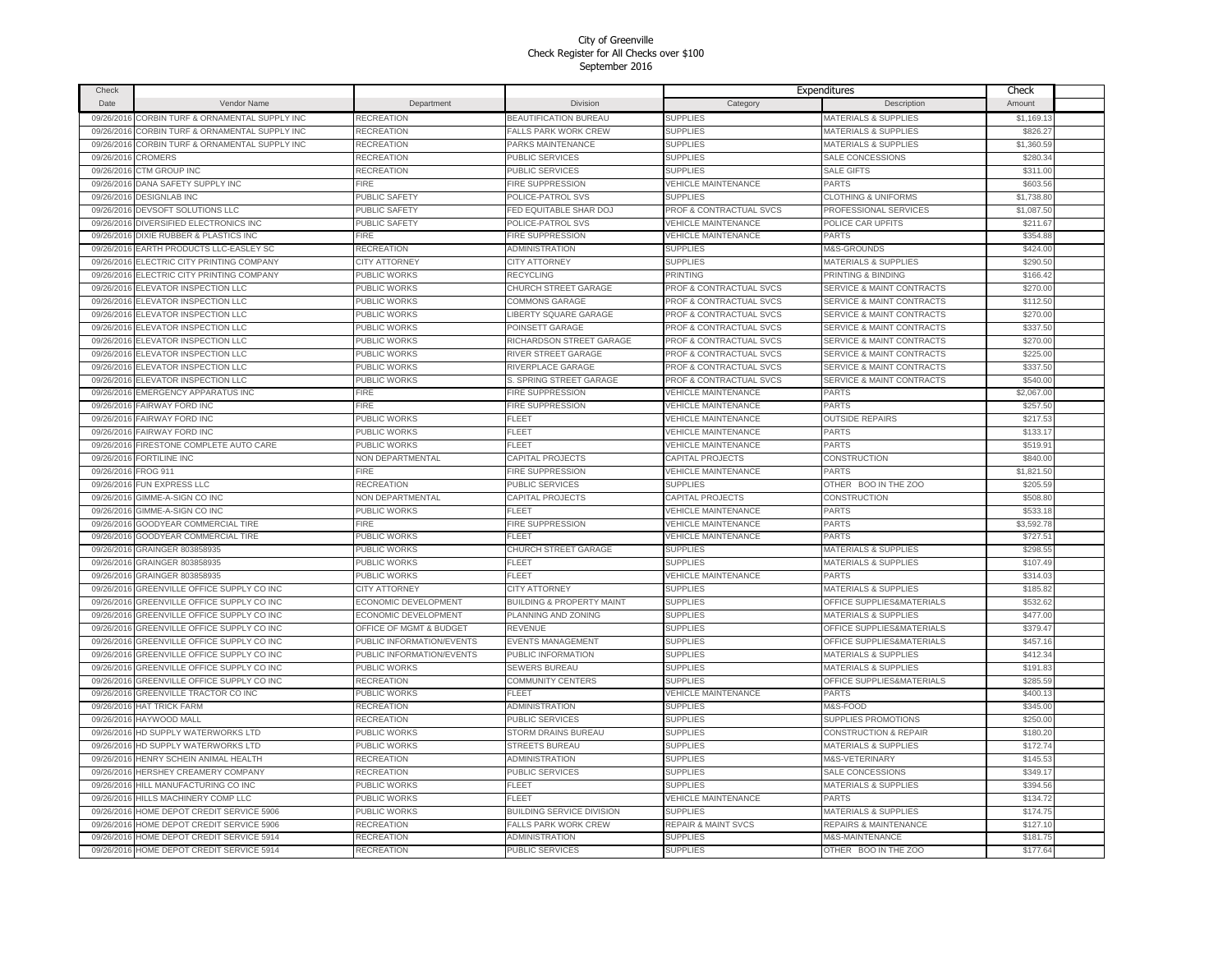| Check      |                                   |                             |                                      |                                | Expenditures                         | Check      |  |
|------------|-----------------------------------|-----------------------------|--------------------------------------|--------------------------------|--------------------------------------|------------|--|
| Date       | Vendor Name                       | Department                  | Division                             | Category                       | Description                          | Amount     |  |
| 09/26/2016 | HOME DEPOT CREDIT SERVICE 5914    | RECREATION                  | PUBLIC SERVICES                      | <b>SUPPLIES</b>                | SPECIAL EVENTS                       | \$255.31   |  |
| 09/26/2016 | HOME DEPOT CREDIT SERVICE 5922    | RECREATION                  | <b>FALLS PARK WORK CREW</b>          | <b>SUPPLIES</b>                | MATERIALS & SUPPLIES                 | \$311.46   |  |
| 09/26/2016 | HOME DEPOT CREDIT SERVICE 9599    | PUBLIC SAFETY               | POLICE-PATROL SVS                    | <b>SUPPLIES</b>                | MATERIALS & SUPPLIES                 | \$274.54   |  |
| 09/26/2016 | INTERNATIONAL CODE COUNCIL INC    | <b>ECONOMIC DEVELOPMENT</b> | <b>BUILDING &amp; PROPERTY MAINT</b> | <b>SUPPLIES</b>                | OFFICE SUPPLIES&MATERIALS            | \$865.55   |  |
| 09/26/2016 | <b>IRON MOUNTAIN 27128</b>        | PUBLIC SAFETY               | POLICE-PATROL SVS                    | PROF & CONTRACTUAL SVCS        | SERVICE & MAINT CONTRACTS            | \$303.45   |  |
| 09/26/2016 | JET-VAC SEWER EQUIPMENT CO        | PUBLIC WORKS                | SEWERS BUREAU                        | <b>SUPPLIES</b>                | <b>MATERIALS &amp; SUPPLIES</b>      | \$484.00   |  |
| 09/26/2016 | K & M INTERNATIONAL WILD REPULIC  | RECREATION                  | PUBLIC SERVICES                      | <b>SUPPLIES</b>                | <b>SALE GIFTS</b>                    | \$176.60   |  |
| 09/26/2016 | <b>LANDSCAPERS SUPPLY</b>         | PUBLIC WORKS                | <b>STREETS BUREAU</b>                | <b>SUPPLIES</b>                | <b>MATERIALS &amp; SUPPLIES</b>      | \$104.94   |  |
| 09/26/2016 | <b>LANDSCAPERS SUPPLY</b>         | <b>RECREATION</b>           | PARKS AND RECREATION                 | <b>REPAIR &amp; MAINT SVCS</b> | <b>REPAIRS &amp; MAINTENANCE</b>     | \$282.01   |  |
| 09/26/2010 | LAW ENFORCEMENT TARGETS INC       | PUBLIC SAFETY               | POLICE-PATROL SVS                    | <b>SUPPLIES</b>                | <b>MATERIALS &amp; SUPPLIES</b>      | \$506.44   |  |
| 09/26/2016 | <b>LAWMEN'S SAFETY SUPPLY</b>     | PUBLIC SAFETY               | POLICE-PATROL SVS                    | <b>SUPPLIES</b>                | <b>CLOTHING &amp; UNIFORMS</b>       | \$1,174.50 |  |
| 09/26/2016 | LOWES                             | PUBLIC WORKS                | STORM DRAINS BUREAU                  | <b>SUPPLIES</b>                | <b>MATERIALS &amp; SUPPLIES</b>      | \$163.10   |  |
| 09/26/2016 | <b>LYDIA THOMAS</b>               | RECREATION                  | PUBLIC SERVICES                      | PROF & CONTRACTUAL SVCS        | PROFESSIONAL SERVICES                | \$900.00   |  |
| 09/26/201  | MCKINNEY LUMBER & HARDWARE LLC    | RECREATION                  | ADMINISTRATION                       | <b>SUPPLIES</b>                | M&S-MAINTENANCE                      | \$687.8    |  |
| 09/26/2016 | MELISSA & DOUG LLC                | RECREATION                  | PUBLIC SERVICES                      | <b>SUPPLIES</b>                | <b>SALE GIFTS</b>                    | \$986.56   |  |
| 09/26/201  | MILLBROOK CRICKET FARM            | RECREATION                  | ADMINISTRATION                       | <b>SUPPLIES</b>                | M&S-FOOD                             | \$108.00   |  |
| 09/26/201  | <b>NAPA AUTO PARTS</b>            | FIRE                        | FIRE SUPPRESSION                     | <b>VEHICLE MAINTENANCE</b>     | PARTS                                | \$1,127.4  |  |
| 09/26/201  | <b>NAPA AUTO PARTS</b>            | PUBLIC WORKS                | FLEET                                | <b>SUPPLIES</b>                | MATERIALS & SUPPLIES                 | \$952.9    |  |
| 09/26/2016 | <b>NAPA AUTO PARTS</b>            | PUBLIC WORKS                | FLEET                                | <b>VEHICLE MAINTENANCE</b>     | PARTS                                | \$1,027.75 |  |
| 09/26/201  | NORRIS SUPPLY CO                  | PUBLIC WORKS                | FLEET                                | <b>VEHICLE MAINTENANCE</b>     | <b>PARTS</b>                         | \$1,196.66 |  |
| 09/26/2016 | NORTHERN SAFETY CO INC            | RECREATION                  | ADMINISTRATION                       | <b>SUPPLIES</b>                | MATERIALS & SUPPLIES                 | \$114.53   |  |
| 09/26/2016 | NORTHERN SAFETY CO INC            | RECREATION                  | BEAUTIFICATION BUREAU                | <b>SUPPLIES</b>                | <b>MATERIALS &amp; SUPPLIES</b>      | \$272.92   |  |
| 09/26/2016 | NORTHERN TOOL & EQUIPMENT         | PUBLIC WORKS                | FLEET                                | <b>SUPPLIES</b>                | MATERIALS & SUPPLIES                 | \$211.99   |  |
| 09/26/2016 | NORTHERN TOOL & EQUIPMENT         | PUBLIC WORKS                | FLEET                                | <b>VEHICLE MAINTENANCE</b>     | PARTS                                | \$624.34   |  |
| 09/26/2016 | NORTHERN TOOL & EQUIPMENT         | RECREATION                  | <b>BEAUTIFICATION BUREAU</b>         | <b>SUPPLIES</b>                | MATERIALS & SUPPLIES                 | \$625.38   |  |
| 09/26/2016 | O'REILLY AUTO PARTS               | PUBLIC WORKS                | FLEET                                | VEHICLE MAINTENANCE            | <b>PARTS</b>                         | \$209.31   |  |
| 09/26/2016 | OOBE INC                          | RECREATION                  | EDUCATION                            | <b>SUPPLIES</b>                | <b>CLOTHING &amp; UNIFORMS</b>       | \$115.62   |  |
| 09/26/2016 | OOBE INC                          | RECREATION                  | PUBLIC SERVICES                      | <b>SUPPLIES</b>                | <b>CLOTHING &amp; UNIFORMS</b>       | \$292.28   |  |
| 09/26/2016 | PALMETTO UTILITY PROTECTION INC   | PUBLIC WORKS                | <b>SEWERS BUREAU</b>                 | PROF & CONTRACTUAL SVCS        | PROFESSIONAL SERVICES                | \$1,027.60 |  |
| 09/26/2016 | PANAGAKOS ASPHALT INC             | PUBLIC WORKS                | <b>STREETS BUREAU</b>                | <b>SUPPLIES</b>                | <b>MATERIALS &amp; SUPPLIES</b>      | \$388.8    |  |
| 09/26/201  | PATTERSON VETERINARY SUPPLY INC   | RECREATION                  | ADMINISTRATION                       | <b>SUPPLIES</b>                | M&S-VETERINARY                       | \$316.99   |  |
| 09/26/201  | PEPSI-COLA BOTTLING CO            | RECREATION                  | PUBLIC SERVICES                      | <b>SUPPLIES</b>                | SALE CONCESSIONS                     | \$1,425.0  |  |
| 09/26/201  | PIEDMONT ASSOCIATES CO LLC        | PUBLIC WORKS                | FLEET                                | <b>VEHICLE MAINTENANCE</b>     | <b>PARTS</b>                         | \$310.5    |  |
| 09/26/2016 | PIEDMONT ELECTRICAL DISTRIBUTORS  | PUBLIC WORKS                | BUILDING SERVICE DIVISION            | <b>SUPPLIES</b>                | MATERIALS & SUPPLIES                 | \$346.1    |  |
| 09/26/201  | <b>PRESORT PLUS INC</b>           | RECREATION                  | PUBLIC SERVICES                      | PRINTING                       | PRINTING & BINDING                   | \$2.811.7  |  |
| 09/26/201  | PROSOURCE LLC                     | PUBLIC WORKS                | BUILDING SERVICE DIVISION            | <b>SUPPLIES</b>                | <b>MATERIALS &amp; SUPPLIES</b>      | \$100.75   |  |
| 09/26/201  | R E MICHEL COMPANY LLC            | PUBLIC WORKS                | <b>BUILDING SERVICE DIVISION</b>     | <b>SUPPLIES</b>                | MATERIALS & SUPPLIES                 | \$194.05   |  |
| 09/26/201  | RENNTECH GRAPHICS                 | PUBLIC SAFETY               | POLICE-PATROL SVS                    | <b>VEHICLE MAINTENANCE</b>     | POLICE CAR UPFITS                    | \$330.00   |  |
| 09/26/201  | RHODE ISLAND NOVELTY INC          | RECREATION                  | PUBLIC SERVICES                      | <b>SUPPLIES</b>                | OTHER BOO IN THE ZOO                 | \$309.00   |  |
| 09/26/201  | ROCKY MOUNTAIN LEAF COMPANY       | RECREATION                  | PUBLIC SERVICES                      | <b>SUPPLIES</b>                | <b>SALE GIFTS</b>                    | \$130.00   |  |
| 09/26/201  | ROYAL RESORTWEAR LLC              | RECREATION                  | PUBLIC SERVICES                      | <b>SUPPLIES</b>                | <b>SALE GIFTS</b>                    | \$1,270.21 |  |
| 09/26/201  | S PLEASANTBURG NURSERY & GARDE    | RECREATION                  | FALLS PARK WORK CREW                 | <b>SUPPLIES</b>                | <b>MATERIALS &amp; SUPPLIES</b>      | \$264.97   |  |
| 09/26/2016 | <b>SAFE INDUSTRIES</b>            | FIRE                        | FIRE SUPPRESSION                     | <b>REPAIR &amp; MAINT SVCS</b> | REPAIRS & MAINTENANCE                | \$634.08   |  |
| 09/26/2016 | <b>SAFE INDUSTRIES</b>            | FIRE                        | FIRE SUPPRESSION                     | <b>SUPPLIES</b>                | MATERIALS & SUPPLIES                 | \$8,250.0  |  |
| 09/26/2016 | SAINT LOUIS ZOO - WCC             | <b>RECREATION</b>           | ADMINISTRATION                       | <b>SUPPLIES</b>                | M&S-MEDICINE                         | \$240.00   |  |
| 09/26/2016 | SIMPLEX-GRINNELL                  | PUBLIC WORKS                | BUILDING SERVICE DIVISION            | PROF & CONTRACTUAL SVCS        | SERVICE & MAINT CONTRACTS            | \$1,702.19 |  |
| 09/26/2016 | SMITH TURF & IRRIGATION CO.       | <b>RECREATION</b>           | PARKS AND RECREATION                 | <b>REPAIR &amp; MAINT SVCS</b> | REPAIRS & MAINTENANCE                | \$121.16   |  |
| 09/26/2016 | <b>SNAP ON INDUSTRIAL</b>         | FIRE                        | FIRE SERVICES                        | <b>SUPPLIES</b>                | <b>MATERIALS &amp; SUPPLIES</b>      | \$116.69   |  |
| 09/26/2016 | SNIDER FLEET SOLUTIONS            | PUBLIC WORKS                | FLEET                                | <b>VEHICLE MAINTENANCE</b>     | PARTS                                | \$1,039.25 |  |
| 09/26/2016 | SNIDER FLEET SOLUTIONS            | PUBLIC WORKS                | TROLLEY                              | <b>VEHICLE MAINTENANCE</b>     | <b>TIRES AND TUBES</b>               | \$448.8    |  |
| 09/26/2016 | SOUND-EKLIN                       | RECREATION                  | ADMINISTRATION                       | PROF & CONTRACTUAL SVCS        | <b>SERVICE &amp; MAINT CONTRACTS</b> | \$309.1    |  |
| 09/26/201  | SOUTHEASTERN JANITORIAL OF SC LLC | RECREATION                  | <b>FALLS PARK WORK CREW</b>          | PROF & CONTRACTUAL SVCS        | <b>SERVICE &amp; MAINT CONTRACTS</b> | \$3,642.4  |  |
| 09/26/2016 | SOUTHEASTERN JANITORIAL OF SC LLC | RECREATION                  | PARKS AND RECREATION                 | PROF & CONTRACTUAL SVCS        | <b>SERVICE &amp; MAINT CONTRACTS</b> | \$889.1    |  |
| 09/26/2016 | SOUTHEASTERN PAPER GROUP          | RECREATION                  | COMMUNITY CENTERS                    | <b>SUPPLIES</b>                | <b>JANITORIAL SUPPLIES</b>           | \$984.54   |  |
| 09/26/2016 | SOUTHEASTERN PAPER GROUP          | RECREATION                  | <b>FALLS PARK WORK CREW</b>          | <b>SUPPLIES</b>                | <b>JANITORIAL SUPPLIES</b>           | \$162.06   |  |
| 09/26/2016 | SOUTHEASTERN PAPER GROUP          | RECREATION                  | <b>PARKS MAINTENANCE</b>             | <b>SUPPLIES</b>                | <b>JANITORIAL SUPPLIES</b>           | \$459.32   |  |
|            |                                   |                             | COMMUNITY CENTERS                    | <b>SUPPLIES</b>                | <b>MATERIALS &amp; SUPPLIES</b>      |            |  |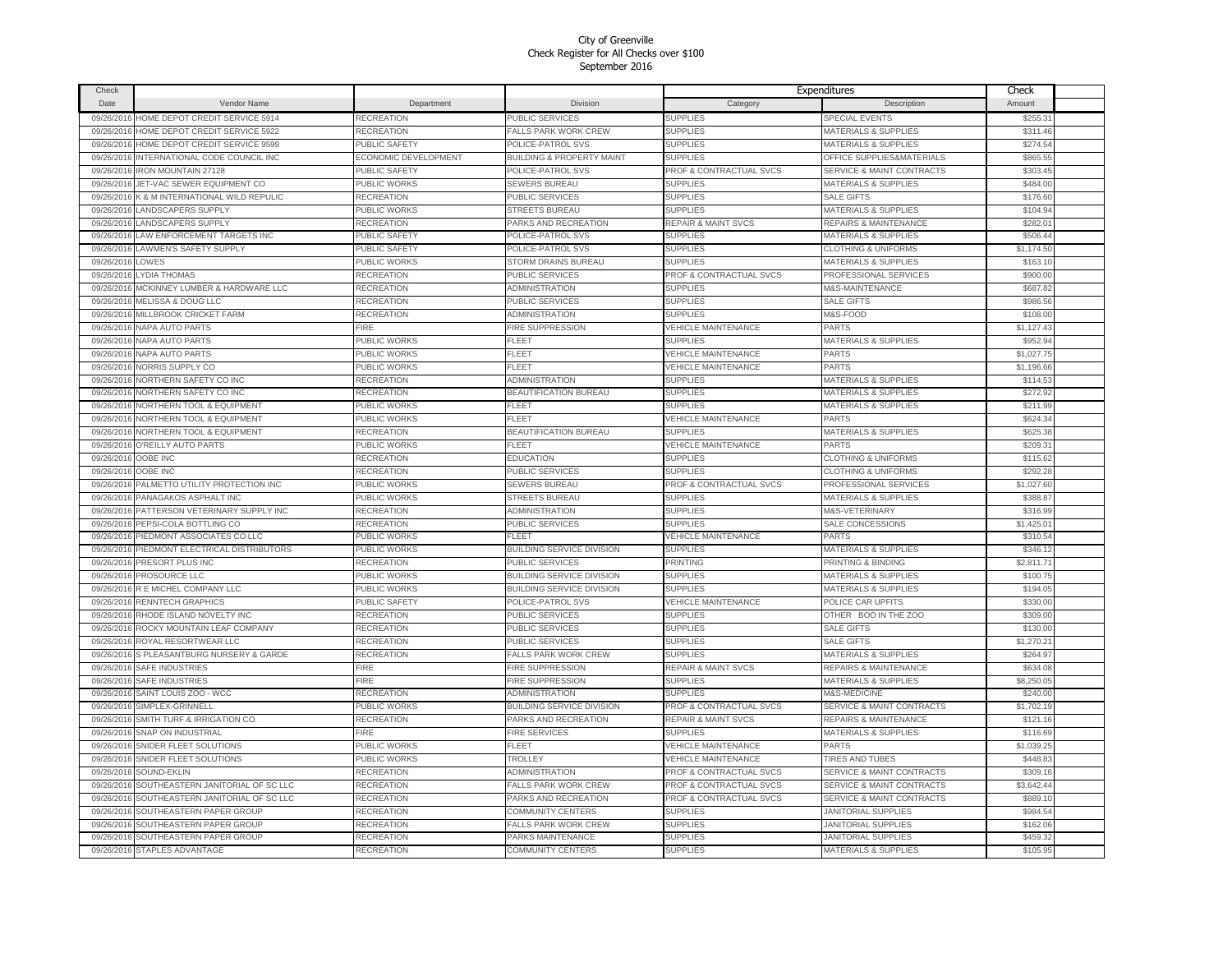| Check                    |                                                    |                                    |                                        |                                    | Expenditures                         | Check       |  |
|--------------------------|----------------------------------------------------|------------------------------------|----------------------------------------|------------------------------------|--------------------------------------|-------------|--|
| Date                     | Vendor Name                                        | Department                         | Division                               | Category                           | Description                          | Amount      |  |
| 09/26/2016               | STATE BUDGET AND CONTROL BOARD                     | PUBLIC SAFETY                      | POLICE-PATROL SVS                      | PROF & CONTRACTUAL SVCS            | <b>SERVICE &amp; MAINT CONTRACTS</b> | \$112.00    |  |
| 09/26/2016               | <b>SWANK MOTION PICTURES INC</b>                   | PUBLIC INFORMATION/EVENTS          | <b>SPECIAL EVENTS</b>                  | PROF & CONTRACTUAL SVCS            | PROFESSIONAL SERVICES                | \$483.36    |  |
| 09/26/2016               | TD CARD SERVICES                                   | <b>CITY MANAGER</b>                | CITY CLERK                             | <b>TRAVEL &amp; TRAINING</b>       | <b>TRAVEL &amp; TRAINING</b>         | \$150.00    |  |
| 09/26/2016               | TD CARD SERVICES                                   | COUNCIL                            | CITY COUNCIL                           | <b>SUNDRY</b>                      | <b>MISCELLANEOUS</b>                 | \$227.25    |  |
|                          | 09/26/2016 TD CARD SERVICES                        | COUNCIL                            | CITY COUNCIL                           | <b>TRAVEL &amp; TRAINING</b>       | <b>TRAVEL &amp; TRAINING</b>         | \$348.70    |  |
|                          | 09/26/2016 TD CARD SERVICES                        | ECONOMIC DEVELOPMENT               | <b>BUILDING &amp; PROPERTY MAINT</b>   | <b>TRAVEL &amp; TRAINING</b>       | <b>TRAVEL &amp; TRAINING</b>         | \$435.82    |  |
|                          | 09/26/2016 TD CARD SERVICES                        | PUBLIC INFORMATION/EVENTS          | PUBLIC INFORMATION                     | <b>PRINTING</b>                    | PRINTING & BINDING                   | \$296.94    |  |
| 09/26/2016               | <b>TD CARD SERVICES</b>                            | PUBLIC INFORMATION/EVENTS          | PUBLIC INFORMATION                     | <b>SUPPLIES</b>                    | <b>MATERIALS &amp; SUPPLIES</b>      | \$199.96    |  |
|                          | 09/26/2016 TD CARD SERVICES                        | PUBLIC SAFETY                      | POLICE-PATROL SVS                      | <b>SUNDRY</b>                      | <b>MISCELLANEOUS</b>                 | \$131.15    |  |
|                          |                                                    |                                    |                                        |                                    |                                      | \$100.00    |  |
| 09/26/2016<br>09/26/2016 | <b>TD CARD SERVICES</b><br><b>TD CARD SERVICES</b> | PUBLIC SAFETY<br>PUBLIC SAFETY     | POLICE-PATROL SVS<br>POLICE-PATROL SVS | <b>SUPPLIES</b><br><b>SUPPLIES</b> | <b>CLOTHING &amp; UNIFORMS</b>       | \$361.71    |  |
|                          |                                                    |                                    |                                        |                                    | <b>MATERIALS &amp; SUPPLIES</b>      |             |  |
| 09/26/201                | <b>TD CARD SERVICES</b>                            | PUBLIC SAFETY                      | POLICE-PATROL SVS                      | <b>VEHICLE MAINTENANCE</b>         | FUEL                                 | \$165.16    |  |
| 09/26/2016               | TD CARD SERVICES                                   | PUBLIC WORKS                       | PARKING ADMINISTRATION                 | <b>TRAVEL &amp; TRAINING</b>       | <b>TRAVEL &amp; TRAINING</b>         | \$1,340.0   |  |
| 09/26/201                | TD CARD SERVICES                                   | PUBLIC WORKS                       | PUBLIC WORKS                           | <b>TRAVEL &amp; TRAINING</b>       | <b>TRAVEL &amp; TRAINING</b>         | \$292.9     |  |
| 09/26/2016               | TEC UTILITIES SUPPLY INC                           | <b>UBLIC WORKS</b>                 | <b>SEWERS BUREAU</b>                   | <b>SUPPLIES</b>                    | <b>MATERIALS &amp; SUPPLIES</b>      | \$918.76    |  |
| 09/26/201                | THE GRASS MASTER                                   | RECREATION                         | <b>BEAUTIFICATION BUREAU</b>           | <b>PROF &amp; CONTRACTUAL SVCS</b> | PROFESSIONAL SERVICES                | \$162.50    |  |
| 09/26/2016               | TOOL SHED INC, THE                                 | <b>UBLIC WORKS</b>                 | <b>BUILDING SERVICE DIVISION</b>       | <b>SUPPLIES</b>                    | <b>MATERIALS &amp; SUPPLIES</b>      | \$244.23    |  |
| 09/26/201                | TRUCK TOYZ INC                                     | <b>UBLIC WORKS</b>                 | FLEET                                  | <b>VEHICLE MAINTENANCE</b>         | <b>OUTSIDE REPAIRS</b>               | \$195.50    |  |
| 09/26/2016               | TRUCKPRO LLC                                       | PUBLIC WORKS                       | FLEET                                  | <b>VEHICLE MAINTENANCE</b>         | <b>PARTS</b>                         | \$131.34    |  |
| 09/26/2016               | W N WATSON-EAST TIRE & AUTOMOTIVE                  | FIRE                               | FIRE SUPPRESSION                       | <b>VEHICLE MAINTENANCE</b>         | <b>PARTS</b>                         | \$249.74    |  |
| 09/26/2016               | W N WATSON-EAST TIRE & AUTOMOTIVE                  | PUBLIC WORKS                       | FLEET                                  | <b>VEHICLE MAINTENANCE</b>         | <b>PARTS</b>                         | \$510.87    |  |
| 09/26/2016               | <b>WARM FUZZY TOYS</b>                             | RECREATION                         | PUBLIC SERVICES                        | <b>SUPPLIES</b>                    | SALE GIFTS                           | \$676.80    |  |
| 09/26/2016               | WHITE HORSE PACKAGING CO                           | RECREATION                         | ADMINISTRATION                         | <b>SUPPLIES</b>                    | <b>JANITORIAL SUPPLIES</b>           | \$494.01    |  |
| 09/26/2016               | WP LAW INC                                         | RECREATION                         | <b>BEAUTIFICATION BUREAU</b>           | <b>SUPPLIES</b>                    | <b>MATERIALS &amp; SUPPLIES</b>      | \$465.06    |  |
| 09/26/2016               | <b>WP LAW INC</b>                                  | RECREATION                         | <b>FALLS PARK WORK CREW</b>            | <b>REPAIR &amp; MAINT SVCS</b>     | REPAIRS & MAINTENANCE                | \$2,735.50  |  |
| 09/26/2016               | <b>WP LAW INC</b>                                  | <b>RECREATION</b>                  | <b>FALLS PARK WORK CREW</b>            | <b>SUPPLIES</b>                    | MATERIALS & SUPPLIES                 | \$1,071.30  |  |
| 09/26/2016               | <b>WURTH USA INC</b>                               | RECREATION                         | PARKS AND RECREATION                   | <b>SUPPLIES</b>                    | <b>MATERIALS &amp; SUPPLIES</b>      | \$459.57    |  |
| 09/30/2016               | A T AND T AUTHORIZED RETAILER                      | <b>OFFICE OF MGMT &amp; BUDGET</b> | REVENUE                                | <b>BUSINESS LICENSE(HOLDING)</b>   | <b>REFUND</b>                        | \$4,623.48  |  |
|                          | 09/30/2016 ADVANCE AUTO PARTS                      | PUBLIC WORKS                       | <b>VEHICLE MAINTENANCE</b>             | <b>VEHICLE MAINTENANCE</b>         | <b>PARTS</b>                         | \$471.44    |  |
| 09/30/2016 AFLAC         |                                                    | OFFICE OF MGMT & BUDGET            | <b>NON-DEPARTMENTAL</b>                | PR-WH                              | <b>INSURANCE-CANCER</b>              | \$12,121.50 |  |
| 09/30/2016               | ALERT-ALL CORP                                     | <b>FIRE</b>                        | FIRE SUPPRESSION                       | <b>SUPPLIES</b>                    | <b>MATERIALS &amp; SUPPLIES</b>      | \$1,497.50  |  |
| 09/30/2016               | AMERICAN PUBLIC WORKS ASSOCIATION                  | PUBLIC WORKS                       | FLEET                                  | <b>TRAVEL &amp; TRAINING</b>       | <b>TRAVEL &amp; TRAINING</b>         | \$388.0     |  |
| 09/30/2016               | AMG PARTS & EQUIPMENT LLC                          | PUBLIC WORKS                       | FLEET                                  | <b>VEHICLE MAINTENANCE</b>         | <b>PARTS</b>                         | \$1,127.0   |  |
| 09/30/2016               | <b>ANCHOR POOLS</b>                                | <b>OFFICE OF MGMT &amp; BUDGET</b> | REVENUE                                | <b>PERMITS</b>                     | <b>BUILDING PERMITS</b>              | \$242.00    |  |
| 09/30/201                | <b>ANGIE PROSSER</b>                               | PUBLIC INFORMATION/EVENTS          | EVENTS MANAGEMENT                      | <b>SUPPLIES</b>                    | MATERIALS & SUPPLIES                 | \$524.7     |  |
| 09/30/2016               | ANTECH DIAGNOSTICS INC                             | RECREATION                         | ADMINISTRATION                         | PROF & CONTRACTUAL SVCS            | PROFESSIONAL SERVICES                | \$1,921.78  |  |
| 09/30/201                | APPLIED INDUSTRIAL TECHNOLOGIES                    | <b>FIRE</b>                        | <b>FIRE SUPPRESSION</b>                | <b>VEHICLE MAINTENANCE</b>         | PARTS                                | \$150.55    |  |
| 09/30/2016               | ASG LLC                                            | RECREATION                         | ADMINISTRATION                         | <b>PROF &amp; CONTRACTUAL SVCS</b> | <b>SERVICE &amp; MAINT CONTRACTS</b> | \$1,423.20  |  |
| 09/30/2016               | <b>ASHLEE TOLBERT</b>                              | <b>NON DEPARTMENTAL</b>            | <b>MISC GRANTS</b>                     | <b>TRAVEL &amp; TRAINING</b>       | <b>TRAVEL &amp; TRAINING</b>         | \$261.70    |  |
| 09/30/2016               | AT & T MOBILITY                                    | PUBLIC SAFETY                      | POLICE-PATROL SVS                      | <b>COMMUNICATIONS</b>              | <b>OTHER</b>                         | \$158.48    |  |
| 09/30/2016               | ATHENA MILLER                                      | <b>IUMAN RESOURCES</b>             | <b>HUMAN RESOURCES</b>                 | <b>SUNDRY</b>                      | AWARDS                               | \$140.75    |  |
| 09/30/2016               | Atlas Sign Industries                              | <b>OFFICE OF MGMT &amp; BUDGET</b> | REVENUE                                | MISCELLANEOUS REVENUE              | <b>BZA FEES</b>                      | \$250.00    |  |
| 09/30/2016               | <b>AUDIO SOLUTIONS INC</b>                         | FIRE                               | FIRE SUPPRESSION                       | <b>SUPPLIES</b>                    | <b>MATERIALS &amp; SUPPLIES</b>      | \$113.84    |  |
| 09/30/2016               | <b>AUTO TECH SUPPLY</b>                            | PUBLIC WORKS                       | FLEET                                  | <b>VEHICLE MAINTENANCE</b>         | PARTS                                | \$355.96    |  |
| 09/30/2016               | <b>B C CANNON CO INC</b>                           | PUBLIC WORKS                       | FLEET                                  | <b>VEHICLE MAINTENANCE</b>         | PARTS                                | \$148.40    |  |
| 09/30/2016               | BATSON AND CRAIG LLC                               | <b>DFFICE OF MGMT &amp; BUDGET</b> | REVENUE                                | <b>BUSINESS LICENSE(HOLDING)</b>   | REFUND                               | \$187.69    |  |
|                          | 09/30/2016 BATTERY SPECIALISTS INC                 | PUBLIC WORKS                       | BUILDING SERVICE DIVISION              | <b>SUPPLIES</b>                    | <b>MATERIALS &amp; SUPPLIES</b>      | \$131.22    |  |
| 09/30/2016               | <b>BEN COOPER</b>                                  | RECREATION                         | ADMINISTRATION                         | <b>TRAVEL &amp; TRAINING</b>       | <b>TRAVEL &amp; TRAINING</b>         | \$1,242.40  |  |
|                          | 09/30/2016 BENNETTS FRAME & ART EXPRESS            | PUBLIC SAFETY                      | POLICE-PATROL SVS                      | <b>SUPPLIES</b>                    | <b>MATERIALS &amp; SUPPLIES</b>      | \$317.84    |  |
| 09/30/2016               | <b>BEST EXPRESSION INC</b>                         | CITY MANAGER                       | <b>DONATIONS</b>                       | CONTRIBUTIONS/DONATIONS            | <b>GRAVITY/POLICE</b>                | \$294.36    |  |
|                          | 09/30/2016 BILL TAYLOR                             | ECONOMIC DEVELOPMENT               | <b>BUILDING &amp; PROPERTY MAINT</b>   | <b>TRAVEL &amp; TRAINING</b>       | <b>TRAVEL &amp; TRAINING</b>         | \$170.45    |  |
|                          |                                                    |                                    |                                        |                                    |                                      |             |  |
| 09/30/2016               | <b>BRAGG WASTE SERVICES INC</b>                    | <b>RECREATION</b>                  | PARKS AND RECREATION                   | PROF & CONTRACTUAL SVCS            | <b>SERVICE &amp; MAINT CONTRACTS</b> | \$659.36    |  |
|                          | 09/30/2016 BRIAN MCMAHAND                          | <b>MUNICIPAL COURT</b>             | <b>MUNICIPAL COURT</b>                 | <b>COURT LIABILITY</b>             | COURT-RESTITUTION                    | \$200.00    |  |
| 09/30/2016               | <b>BRIAN RACKLEY</b>                               | ECONOMIC DEVELOPMENT               | <b>BUILDING &amp; PROPERTY MAINT</b>   | TRAVEL & TRAINING                  | <b>TRAVEL &amp; TRAINING</b>         | \$330.1     |  |
| 09/30/2016               | C O G RETIREE INSURANCE                            | <b>IUMAN RESOURCES</b>             | <b>HEALTH CARE</b>                     | OTHER INSURANCE                    | <b>HEALTH MEDICARE SUPPL</b>         | \$15,791.00 |  |
| 09/30/2016               | CAL+D                                              | <b>NON DEPARTMENTAL</b>            | CAPITAL PROJECTS                       | CAPITAL PROJECTS                   | PROJECT EXPENSE                      | \$18,721.72 |  |
|                          | 09/30/2016 CAMPBELL-BROWN INC                      | PUBLIC WORKS                       | FLEET                                  | <b>VEHICLE MAINTENANCE</b>         | <b>PARTS</b>                         | \$693.88    |  |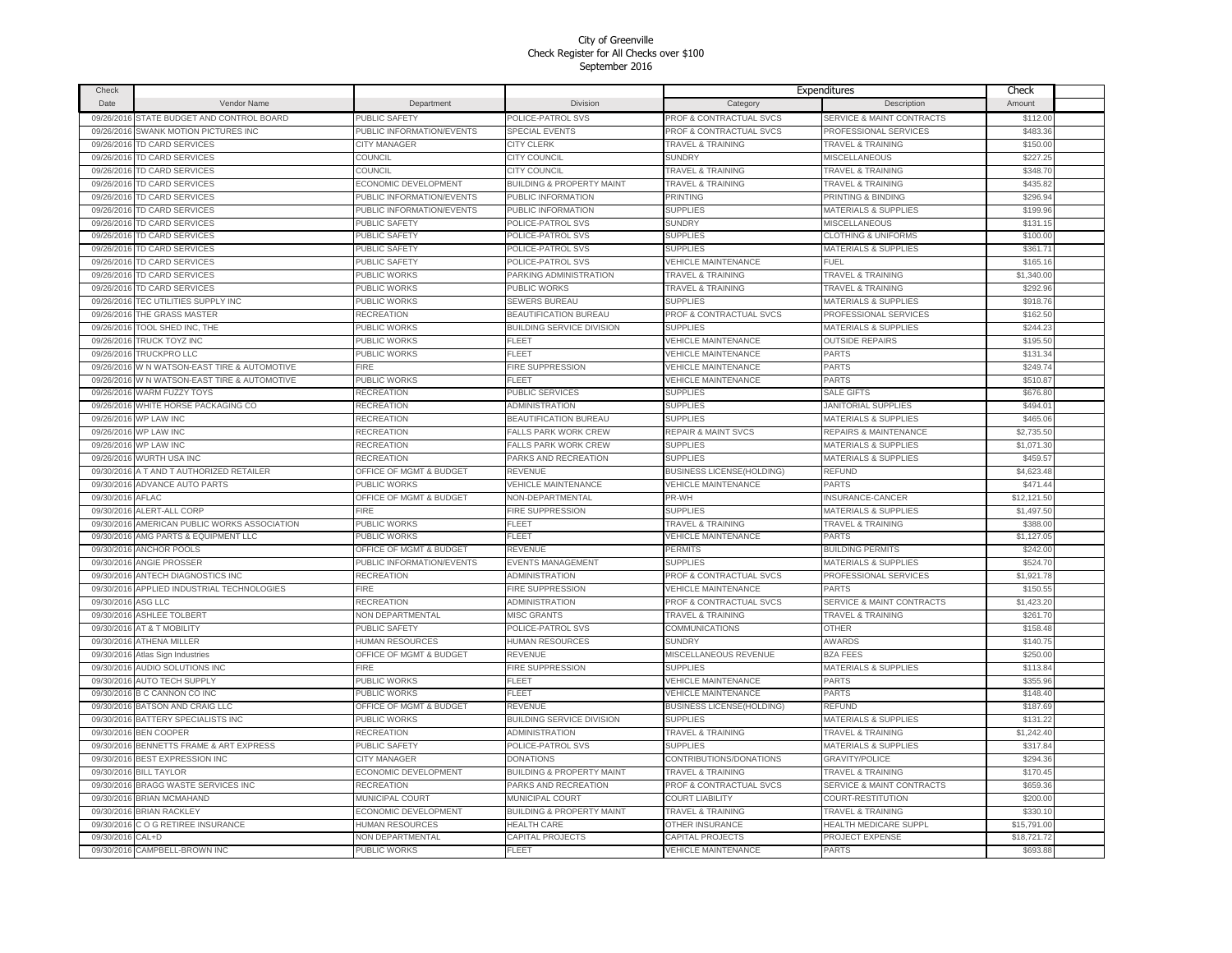| Check      |                                     |                                    |                                  |                                  | Expenditures                     | Check        |  |
|------------|-------------------------------------|------------------------------------|----------------------------------|----------------------------------|----------------------------------|--------------|--|
| Date       | Vendor Name                         | Department                         | <b>Division</b>                  | Category                         | Description                      | Amount       |  |
| 09/30/2016 | CAREERTRACK                         | RECREATION                         | PARKS AND RECREATION             | <b>TRAVEL &amp; TRAINING</b>     | <b>TRAVEL &amp; TRAINING</b>     | \$199.00     |  |
| 09/30/2016 | CAROLINA BEST TITLE LOAN            | <b>MUNICIPAL COURT</b>             | <b>MUNICIPAL COURT</b>           | <b>COURT LIABILITY</b>           | COURT-RESTITUTION                | \$250.00     |  |
| 09/30/2016 | CAROLINA FAMILY ORTHODONTICS        | <b>DFFICE OF MGMT &amp; BUDGET</b> | REVENUE                          | <b>BUSINESS LICENSE(HOLDING)</b> | REFUND                           | \$101.25     |  |
| 09/30/2016 | CAROLINA INDUSTRIAL EQUIPMENT INC   | PUBLIC WORKS                       | CBD TIF CREW                     | <b>SUPPLIES</b>                  | MATERIALS & SUPPLIES             | \$952.94     |  |
| 09/30/201  | CAROLINA INTERNATIONAL TRUCKS       | PUBLIC WORKS                       | FLEET                            | <b>VEHICLE MAINTENANCE</b>       | <b>OUTSIDE REPAIRS</b>           | \$877.02     |  |
| 09/30/2016 | CAROLINA LAWN & TRACTOR INC         | RECREATION                         | <b>FALLS PARK WORK CREW</b>      | <b>SUPPLIES</b>                  | MATERIALS & SUPPLIES             | \$2,379.98   |  |
| 09/30/2016 | CAROLINA LAWN & TRACTOR INC         | RECREATION                         | PARKS AND RECREATION             | <b>REPAIR &amp; MAINT SVCS</b>   | <b>REPAIRS &amp; MAINTENANCE</b> | \$1,020.10   |  |
| 09/30/2016 | CAROLINA MASONRY COMPANY, INC.      | <b>NON DEPARTMENTAL</b>            | CAPITAL PROJECTS                 | CAPITAL PROJECTS                 | <b>CONSTRUCTION</b>              | \$1,400.00   |  |
| 09/30/2016 | CAROLINA MASONRY COMPANY, INC       | RECREATION                         | <b>FALLS PARK WORK CREW</b>      | PROF & CONTRACTUAL SVCS          | SERVICE & MAINT CONTRACTS        | \$2,420.00   |  |
| 09/30/2016 | CDW/G                               | <b>OFFICE OF MGMT &amp; BUDGET</b> | <b>INFORMATION TECHNOLOGY</b>    | <b>MIS PROJECTS</b>              | PCS/UPGRADES                     | \$220.9      |  |
| 09/30/2016 | CDW/G                               | PUBLIC WORKS                       | <b>STREETS BUREAU</b>            | <b>SUPPLIES</b>                  | <b>MATERIALS &amp; SUPPLIES</b>  | \$111.02     |  |
| 09/30/2016 | CELY CONSTRUCTION COMPANY INC       | <b>NON DEPARTMENTAL</b>            | <b>CAPITAL PROJECTS</b>          | CAPITAL PROJECTS                 | CONSTRUCTION                     | \$108,896.27 |  |
| 09/30/2016 | CENTERPLATE                         | CITY MANAGER                       | CITY MANAGER                     | <b>SUNDRY</b>                    | <b>MISCELLANEOUS</b>             | \$121.82     |  |
| 09/30/2016 | CHRISTOPHER TRUCKS INC              | PUBLIC WORKS                       | FLEET                            | <b>VEHICLE MAINTENANCE</b>       | PARTS                            | \$667.65     |  |
| 09/30/201  | CINCINNATI SYSTEMS INC              | PUBLIC WORKS                       | PARKING LOTS                     | <b>REPAIR &amp; MAINT SVCS</b>   | <b>WESTEND LOT REPAIRS</b>       | \$150.00     |  |
| 09/30/2016 | <b>CINTAS</b>                       | PUBLIC SAFETY                      | POLICE-PATROL SVS                | <b>SUPPLIES</b>                  | <b>MATERIALS &amp; SUPPLIES</b>  | \$257.58     |  |
| 09/30/2016 | <b>CINTAS</b>                       | PUBLIC WORKS                       | FLEET                            | <b>SUPPLIES</b>                  | <b>CLOTHING &amp; UNIFORMS</b>   | \$333.5      |  |
| 09/30/201  | <b>CINTAS</b>                       | PUBLIC WORKS                       | FLEET                            | <b>VEHICLE MAINTENANCE</b>       | <b>PARTS</b>                     | \$371.84     |  |
| 09/30/201  | <b>CINTAS</b>                       | PUBLIC WORKS                       | <b>SEWERS BUREAU</b>             | <b>SUPPLIES</b>                  | <b>CLOTHING &amp; UNIFORMS</b>   | \$174.5      |  |
| 09/30/201  | <b>INTAS</b>                        | <b>UBLIC WORKS</b>                 | <b>STORM DRAINS BUREAU</b>       | <b>SUPPLIES</b>                  | <b>CLOTHING &amp; UNIFORMS</b>   | \$237.42     |  |
| 09/30/2016 | <b>CINTAS</b>                       | RECREATION                         | PARKS AND RECREATION             | <b>SUPPLIES</b>                  | <b>CLOTHING &amp; UNIFORMS</b>   | \$124.93     |  |
| 09/30/201  | CINTAS                              | RECREATION                         | PARKS MAINTENANCE                | <b>SUPPLIES</b>                  | <b>CLOTHING &amp; UNIFORMS</b>   | \$237.44     |  |
| 09/30/201  | CINTAS FIRE PROTECTION 636525       | <b>UBLIC WORKS</b>                 | <b>BUILDING SERVICE DIVISION</b> | <b>REPAIR &amp; MAINT SVCS</b>   | <b>REPAIRS &amp; MAINTENANCE</b> | \$127.78     |  |
| 09/30/201  | CITY NURSERY FARM INC               | <b>NON DEPARTMENTAL</b>            | CAPITAL PROJECTS                 | CAPITAL PROJECTS                 | CONSTRUCTION                     | \$3,437.08   |  |
| 09/30/2016 | CITY NURSERY FARM INC               | RECREATION                         | BEAUTIFICATION BUREAU            | <b>SUPPLIES</b>                  | <b>MATERIALS &amp; SUPPLIES</b>  | \$2,948.30   |  |
| 09/30/2016 | CITY NURSERY FARM INC               | RECREATION                         | RIGHTS-OF-WAY                    | <b>SUPPLIES</b>                  | <b>MATERIALS &amp; SUPPLIES</b>  | \$1,253,1    |  |
| 09/30/2016 | CITY WELDING SERVICE                | PUBLIC WORKS                       | <b>SEWERS BUREAU</b>             | <b>SUPPLIES</b>                  | MATERIALS & SUPPLIES             | \$129.50     |  |
| 09/30/2016 | CLASSIC ACE HARDWARE - GREER        | PUBLIC SAFETY                      | POLICE-PATROL SVS                | <b>SUPPLIES</b>                  | <b>MATERIALS &amp; SUPPLIES</b>  | \$199.8      |  |
| 09/30/2016 | COMMUNICATION SERVICE CENTER INC    | <b>FIRE</b>                        | <b>FIRE SERVICES</b>             | <b>REPAIR &amp; MAINT SVCS</b>   | RADIO MAINTENANCE                | \$402.80     |  |
| 09/30/2016 | CONCRETE SUPPLY COMPANY LLC         | <b>NON DEPARTMENTAL</b>            | CAPITAL PROJECTS                 | <b>CAPITAL PROJECTS</b>          | CONSTRUCTION                     | \$6,765.72   |  |
| 09/30/2016 | CONCRETE SUPPLY COMPANY LLC         | PUBLIC WORKS                       | <b>STREETS BUREAU</b>            | <b>SUPPLIES</b>                  | MATERIALS & SUPPLIES             | \$756.31     |  |
| 09/30/2016 | CONCRETE SUPPLY COMPANY LLC         | PUBLIC WORKS                       | <b>TRAFFIC ENGINEERING</b>       | <b>SUPPLIES</b>                  | M&S-TRAFFIC CALMING              | \$1,505.21   |  |
| 09/30/2016 | <b>CONTINENTAL ENGINES</b>          | FIRE                               | FIRE SUPPRESSION                 | <b>REPAIR &amp; MAINT SVCS</b>   | <b>REPAIRS &amp; MAINTENANCE</b> | \$432.62     |  |
| 09/30/2016 | CORBIN TURF & ORNAMENTAL SUPPLY INC | <b>RECREATION</b>                  | PARKS MAINTENANCE                | <b>SUPPLIES</b>                  | <b>MATERIALS &amp; SUPPLIES</b>  | \$7,844.00   |  |
| 09/30/201  | <b>CRIMSON ELECTRIC INC</b>         | RECREATION                         | <b>FALLS PARK WORK CREW</b>      | <b>SUPPLIES</b>                  | MATERIALS & SUPPLIES             | \$2,541.88   |  |
| 09/30/2016 | <b>CUMMINS ATLANTIC LLC</b>         | PUBLIC WORKS                       | <b>VEHICLE MAINTENANCE</b>       | <b>VEHICLE MAINTENANCE</b>       | <b>OUTSIDE REPAIRS</b>           | \$212.10     |  |
| 09/30/2016 | <b>CUMMINS ATLANTIC LLC</b>         | PUBLIC WORKS                       | <b>VEHICLE MAINTENANCE</b>       | <b>VEHICLE MAINTENANCE</b>       | <b>PARTS</b>                     | \$3,442.3    |  |
| 09/30/2016 | <b>CURVED GLASS DISTRIBUTORS</b>    | PUBLIC WORKS                       | <b>VEHICLE MAINTENANCE</b>       | <b>VEHICLE MAINTENANCE</b>       | PARTS                            | \$290.00     |  |
| 09/30/201  | DARROHN ENGINEERING LLC             | <b>NON DEPARTMENTAL</b>            | CAPITAL PROJECTS                 | CAPITAL PROJECTS                 | PLANNING/DESIGN                  | \$970.00     |  |
| 09/30/2016 | DAVID SCOTT WINGO                   | <b>MUNICIPAL COURT</b>             | <b>MUNICIPAL COURT</b>           | <b>COURT LIABILITY</b>           | COURT-RESTITUTION                | \$524.00     |  |
| 09/30/201  | <b>DAVID WRIGHT</b>                 | FIRE                               | FIRE SUPPRESSION                 | <b>TRAVEL &amp; TRAINING</b>     | TRAVEL & TRAINING                | \$240.0      |  |
| 09/30/2016 | <b>DAVIOUS ANDERSON</b>             | <b>MUNICIPAL COURT</b>             | <b>MUNICIPAL COURT</b>           | <b>COURT LIABILITY</b>           | COURT-RESTITUTION                | \$150.00     |  |
| 09/30/201  | <b>DELL MARKETING LP</b>            | <b>OFFICE OF MGMT &amp; BUDGET</b> | NFORMATION TECHNOLOGY            | <b>MIS PROJECTS</b>              | <b>PCS/UPGRADES</b>              | \$1,335.4    |  |
| 09/30/2016 | <b>DEMARCUS BEEKS</b>               | <b>MUNICIPAL COURT</b>             | <b>MUNICIPAL COURT</b>           | <b>COURT LIABILITY</b>           | COURT-RESTITUTION                | \$200.00     |  |
| 09/30/2016 | <b>DESIGNLAB INC</b>                | PUBLIC SAFETY                      | POLICE-PATROL SVS                | <b>SUPPLIES</b>                  | <b>CLOTHING &amp; UNIFORMS</b>   | \$921.46     |  |
| 09/30/2016 | <b>DESTINATION RUN</b>              | RECREATION                         | ADMINISTRATION                   | <b>SUPPLIES</b>                  | M&S-ANIMALS                      | \$7,000.00   |  |
| 09/30/2016 | DONALD GREG MORGAN                  | PUBLIC WORKS                       | <b>TRAFFIC ENGINEERING</b>       | <b>TRAVEL &amp; TRAINING</b>     | <b>TRAVEL &amp; TRAINING</b>     | \$220.50     |  |
| 09/30/2016 | <b>DUKE ENERGY</b>                  | C. D. DIVISION                     | <b>CDBG PROJECTS</b>             | CD PROJECTS                      | PUBLIC SERVICES (GENERAL)        | \$302.39     |  |
| 09/30/2016 | ECHOLS OIL COMPANY INC              | PUBLIC WORKS                       | FLEET                            | <b>VEHICLE MAINTENANCE</b>       | <b>FUEL</b>                      | \$30,472.59  |  |
| 09/30/201  | ECHOLS OIL COMPANY INC              | PUBLIC WORKS                       | FLEET                            | <b>VEHICLE MAINTENANCE</b>       | PARTS                            | \$354.02     |  |
| 09/30/2016 | EDWARD LAQUANTA SIMPSON             | <b>MUNICIPAL COURT</b>             | <b>MUNICIPAL COURT</b>           | <b>COURT LIABILITY</b>           | COURT-REFUNDS                    | \$200.0      |  |
| 09/30/2016 | ELECTRONIC DATA MAGNETICS INC       | PUBLIC WORKS                       | FIXED ROUTE                      | <b>PRINTING</b>                  | PRINTING & BINDING               | \$1,585.00   |  |
| 09/30/2016 | FAMILY DENTAL HEALTH OF             | OFFICE OF MGMT & BUDGET            | REVENUE                          | <b>BUSINESS LICENSE(HOLDING)</b> | <b>REFUND</b>                    | \$101.25     |  |
| 09/30/2016 | FGP INTERNATIONAL                   | OFFICE OF MGMT & BUDGET            | ACCOUNTING                       | PROF & CONTRACTUAL SVCS          | TEMP PERSONNEL SVCS              | \$1,137.02   |  |
| 09/30/2016 | <b>FIREFOLD</b>                     | <b>OFFICE OF MGMT &amp; BUDGET</b> | <b>INFORMATION TECHNOLOGY</b>    | <b>SUPPLIES</b>                  | <b>MATERIALS &amp; SUPPLIES</b>  | \$150.36     |  |
| 09/30/2016 | FLORIDA BROWNFIELDS ASSOCIATION     | NON DEPARTMENTAL                   | <b>MISC GRANTS</b>               | <b>TRAVEL &amp; TRAINING</b>     | <b>TRAVEL &amp; TRAINING</b>     | \$325.00     |  |
|            | 09/30/2016 FORESTRY SUPPLIERS       | <b>RECREATION</b>                  | PARKS AND RECREATION             | <b>SUPPLIES</b>                  | <b>MATERIALS &amp; SUPPLIES</b>  | \$189.44     |  |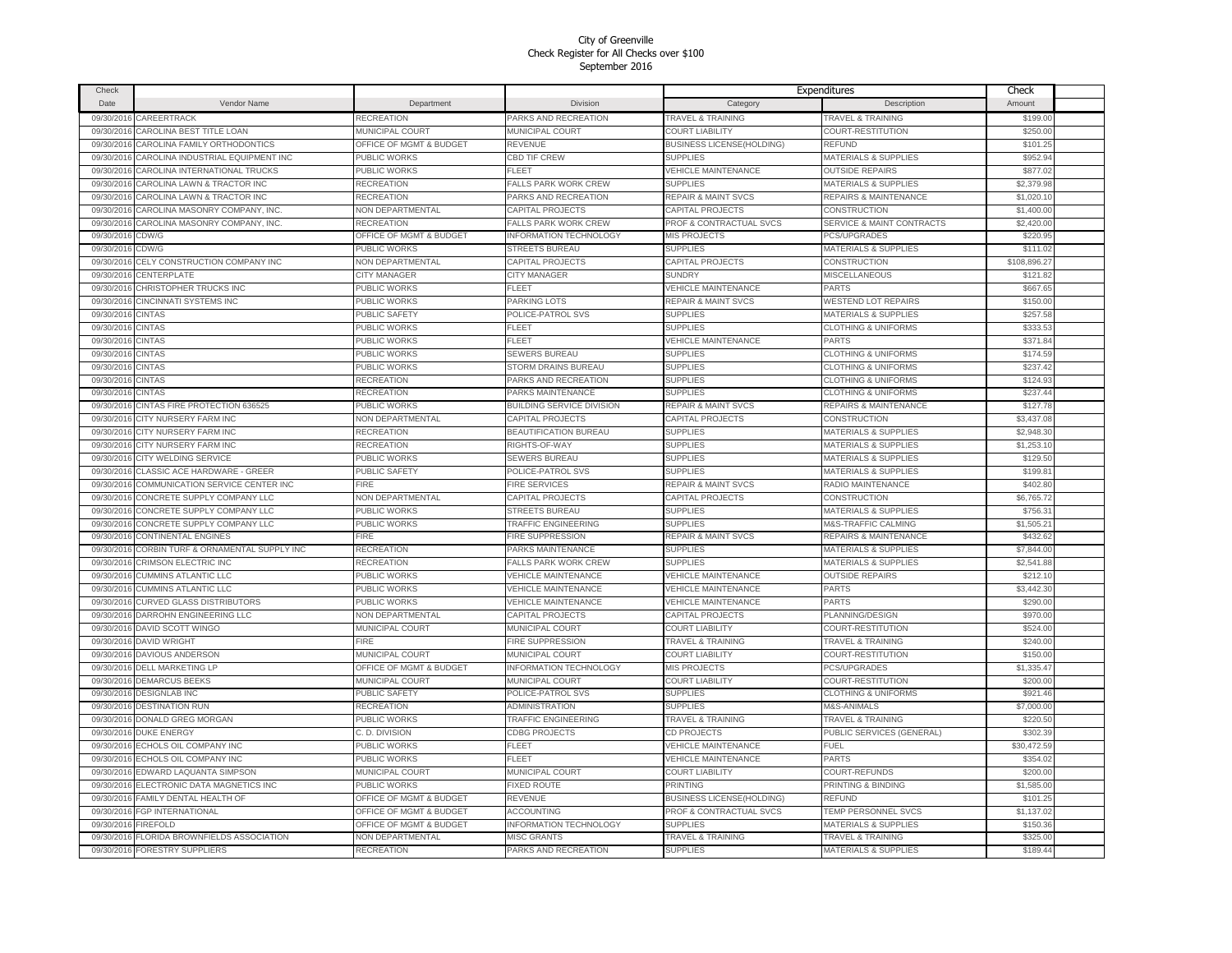| Check                    |                                                                         |                                    |                                                                 |                                                    | Expenditures                                                        | Check                |  |
|--------------------------|-------------------------------------------------------------------------|------------------------------------|-----------------------------------------------------------------|----------------------------------------------------|---------------------------------------------------------------------|----------------------|--|
| <b>Date</b>              | Vendor Name                                                             | Department                         | Division                                                        | Category                                           | Description                                                         | Amount               |  |
| 09/30/2016               | FORMS & SUPPLY INC                                                      | OFFICE OF MGMT & BUDGET            | <b>INFORMATION TECHNOLOGY</b>                                   | <b>SUPPLIES</b>                                    | MATERIALS & SUPPLIES                                                | \$351.39             |  |
| 09/30/2016               | <b>FRANKLIN ROBINSON</b>                                                | <b>MUNICIPAL COURT</b>             | MUNICIPAL COURT                                                 | <b>COURT LIABILITY</b>                             | COURT-RESTITUTION                                                   | \$500.00             |  |
| 09/30/2016               | <b>FRED GALLEGOS</b>                                                    | PUBLIC WORKS                       | BUILDING SERVICE DIVISION                                       | <b>TRAVEL &amp; TRAINING</b>                       | TRAVEL & TRAINING                                                   | \$292.4              |  |
| 09/30/2016               | GEORGE COLEMAN FORD INC                                                 | <b>PUBLIC WORKS</b>                | <b>VEHICLE MAINTENANCE</b>                                      | <b>VEHICLE MAINTENANCE</b>                         | <b>PARTS</b>                                                        | \$135.23             |  |
| 09/30/2016               | <b>GEORGIA BARK COMPANY</b>                                             | RECREATION                         | PARKS AND RECREATION                                            | <b>SUPPLIES</b>                                    | <b>MATERIALS &amp; SUPPLIES</b>                                     | \$1,272.00           |  |
| 09/30/2016               | <b>GILLIG LLC</b>                                                       | PUBLIC WORKS                       | <b>VEHICLE MAINTENANCE</b>                                      | <b>VEHICLE MAINTENANCE</b>                         | <b>PARTS</b>                                                        | \$1,090.2            |  |
| 09/30/2016               | <b>GLORIA PAZ</b>                                                       | MUNICIPAL COURT                    | MUNICIPAL COURT                                                 | <b>COURT LIABILITY</b>                             | COURT-RESTITUTION                                                   | \$200.00             |  |
| 09/30/2016               | GOODYEAR COMMERCIAL TIRE                                                | PUBLIC WORKS                       | <b>FLEET</b>                                                    | <b>VEHICLE MAINTENANCE</b>                         | <b>PARTS</b>                                                        | \$3,920.04           |  |
| 09/30/2016               | GRAINGER 803858935                                                      | PUBLIC WORKS                       | FLEET                                                           | <b>VEHICLE MAINTENANCE</b>                         | <b>PARTS</b>                                                        | \$106.29             |  |
| 09/30/2016               | GRAINGER 803858935                                                      | PUBLIC WORKS                       | SEWERS BUREAU                                                   | <b>SUPPLIES</b>                                    | MATERIALS & SUPPLIES                                                | \$571.85             |  |
| 09/30/2016               | GRAINGER 803858935                                                      | PUBLIC WORKS                       | STORM DRAINS BUREAU                                             | <b>SUPPLIES</b>                                    | <b>MATERIALS &amp; SUPPLIES</b>                                     | \$709.2              |  |
| 09/30/2016               | GRAINGER 803858935                                                      | PUBLIC WORKS                       | STREETS BUREAU                                                  | <b>SUPPLIES</b>                                    | <b>MATERIALS &amp; SUPPLIES</b>                                     | \$249.79             |  |
| 09/30/2016               | <b>GREENVILLE COUNTY</b>                                                | MUNICIPAL COURT                    | MUNICIPAL COURT                                                 | COURT LIAB-CLAIMS/JUDGMNT                          | LEC-CONFISCATED MONIES                                              | \$6,000.00           |  |
| 09/30/2016               | <b>GREENVILLE HILTON</b>                                                | MUNICIPAL COURT                    | MUNICIPAL COURT                                                 | <b>COURT LIABILITY</b>                             | COURT-RESTITUTION                                                   | \$150.00             |  |
| 09/30/2016               | GREENVILLE INDUSTRIAL RUBBER &                                          | PUBLIC WORKS                       | FI FFT                                                          | VEHICLE MAINTENANCE                                | <b>PARTS</b>                                                        | \$164.66             |  |
| 09/30/2016               | GREENVILLE LINDY HOPPERS                                                | RECREATION                         | COMMUNITY CENTERS                                               | REC CLASS INSTRUCTOR LIAB                          | REFUND                                                              | \$1,633.60           |  |
| 09/30/2016               | GREENVILLE OFFICE SUPPLY CO INC                                         | CITY ATTORNEY                      | <b>CITY ATTORNEY</b>                                            | <b>SUPPLIES</b>                                    | <b>MATERIALS &amp; SUPPLIES</b>                                     | \$166.69             |  |
| 09/30/201                | GREENVILLE OFFICE SUPPLY CO INC                                         | <b>FIRE</b>                        | <b>FIRE</b>                                                     | <b>SUPPLIES</b>                                    | OFFICE SUPPLIES&MATERIALS                                           | \$100.65             |  |
| 09/30/2016               | GREENVILLE OFFICE SUPPLY CO INC                                         | PUBLIC WORKS                       | PUBLIC WORKS                                                    | <b>SUPPLIES</b>                                    | <b>MATERIALS &amp; SUPPLIES</b>                                     | \$103.65             |  |
| 09/30/2016               | <b>GREENVILLE TURF &amp; TRACTOR</b>                                    | RECREATION                         | PARKS MAINTENANCE                                               | <b>SUPPLIES</b>                                    | <b>MATERIALS &amp; SUPPLIES</b>                                     | \$504.02             |  |
| 09/30/2016               | GREG SMITH OR TIM CONROY                                                | <b>PUBLIC SAFETY</b>               | POLICE-PATROL SVS                                               | <b>SUNDRY</b>                                      | <b>MISCELLANEOUS</b>                                                | \$3,000.00           |  |
| 09/30/2016               | GREGORY PEST SOLUTIONS                                                  | PUBLIC WORKS                       | <b>BUILDING SERVICE DIVISION</b>                                | PROF & CONTRACTUAL SVCS                            | SERVICE & MAINT CONTRACTS                                           | \$118.00             |  |
| 09/30/2016               | <b>GUITAR CENTER</b>                                                    | MUNICIPAL COURT                    | <b>MUNICIPAL COURT</b>                                          | <b>COURT LIABILITY</b>                             | COURT-RESTITUTION                                                   | \$150.00             |  |
| 09/30/2016               | HANDI CLEAN PRODUCTS                                                    | FIRE                               | <b>FIRE SUPPRESSION</b>                                         | <b>SUPPLIES</b>                                    | <b>JANITORIAL SUPPLIES</b>                                          | \$1,240.94           |  |
|                          |                                                                         | <b>FIRE</b>                        |                                                                 |                                                    |                                                                     |                      |  |
| 09/30/2016               | HART TOOLS CO                                                           |                                    | FIRE SERVICES                                                   | <b>SUPPLIES</b><br><b>SUPPLIES</b>                 | MATERIALS & SUPPLIES                                                | \$512.82<br>\$964.60 |  |
| 09/30/2016               | HD SUPPLY WATERWORKS LTD                                                | PUBLIC WORKS                       | STORM DRAINS BUREAU                                             |                                                    | MATERIALS & SUPPLIES                                                |                      |  |
| 09/30/2016               | <b>HEIDI HINSDALE</b>                                                   | MUNICIPAL COURT                    | MUNICIPAL COURT                                                 | <b>COURT LIABILITY</b>                             | COURT-RESTITUTION                                                   | \$300.00             |  |
| 09/30/2016               | HOFFMAN NURSERY INC                                                     | NON DEPARTMENTAL                   | CAPITAL PROJECTS                                                | CAPITAL PROJECTS<br><b>REPAIR &amp; MAINT SVCS</b> | CONSTRUCTION                                                        | \$1,504.16           |  |
| 09/30/2016               | 09/30/2016 HOLDER ELECTRIC SUPPLY INC<br>HOME DEPOT CREDIT SERVICE 5898 | <b>RECREATION</b><br>PUBLIC WORKS  | <b>FALLS PARK WORK CREW</b><br><b>BUILDING SERVICE DIVISION</b> | <b>SUPPLIES</b>                                    | <b>REPAIRS &amp; MAINTENANCE</b><br><b>MATERIALS &amp; SUPPLIES</b> | \$169.60<br>\$205.12 |  |
| 09/30/2016               | HOME DEPOT CREDIT SERVICE 5906                                          | PUBLIC WORKS                       | BUILDING SERVICE DIVISION                                       | <b>SUPPLIES</b>                                    | <b>MATERIALS &amp; SUPPLIES</b>                                     | \$448.57             |  |
|                          | HUBBELL LIGHTING INC                                                    | <b>NON DEPARTMENTAL</b>            | CAPITAL PROJECTS                                                | CAPITAL PROJECTS                                   | PROJECT EXPENSE                                                     | \$798.9              |  |
| 09/30/2016<br>09/30/2016 | <b>INTERSTATE BATTERIES</b>                                             | PUBLIC WORKS                       | FLEET                                                           | VEHICLE MAINTENANCE                                | <b>PARTS</b>                                                        | \$1,021.0            |  |
| 09/30/2016               | <b>ITRAK CORPORATION</b>                                                | FIRE                               | <b>FIRE SUPPRESSION</b>                                         | <b>VEHICLE MAINTENANCE</b>                         | PARTS                                                               | \$310.13             |  |
| 09/30/2016               | <b>VEY COMMUNICATIONS INC</b>                                           | <b>NON DEPARTMENTAL</b>            | CAPITAL PROJECTS                                                | CAPITAL PROJECTS                                   | <b>EQUIPMENT</b>                                                    | \$1,158.04           |  |
| 09/30/2016               | <b>IVEY COMMUNICATIONS INC</b>                                          | <b>OFFICE OF MGMT &amp; BUDGET</b> | NFORMATION TECHNOLOGY                                           | <b>REPAIR &amp; MAINT SVCS</b>                     | <b>REPAIRS &amp; MAINTENANCE</b>                                    | \$162.50             |  |
| 09/30/201                | <b>IVEY COMMUNICATIONS INC</b>                                          | OFFICE OF MGMT & BUDGET            | NFORMATION TECHNOLOGY                                           | <b>SUPPLIES</b>                                    | MATERIALS & SUPPLIES                                                | \$140.72             |  |
| 09/30/2016               | JACKIE MAULDIN'S INC                                                    | PUBLIC WORKS                       | FLEET                                                           | <b>VEHICLE MAINTENANCE</b>                         | <b>OUTSIDE REPAIRS</b>                                              | \$135.00             |  |
| 09/30/2016               | JAMES SHELTON JR                                                        | PUBLIC SAFETY                      | POLICE-PATROL SVS                                               | <b>TRAVEL &amp; TRAINING</b>                       | <b>TRAVEL &amp; TRAINING</b>                                        | \$264.00             |  |
| 09/30/2016               | <b>JAMIE WEAVER</b>                                                     | PUBLIC SAFETY                      | POLICE-PATROL SVS                                               | <b>TRAVEL &amp; TRAINING</b>                       | <b>TRAVEL &amp; TRAINING</b>                                        | \$804.97             |  |
| 09/30/2016               | <b>JANICE SUMMERAL</b>                                                  | <b>MUNICIPAL COURT</b>             | <b>MUNICIPAL COURT</b>                                          | <b>COURT LIABILITY</b>                             | COURT-REFUNDS                                                       | \$129.00             |  |
|                          | JASON BLAKE LINDLEY-CARR                                                | <b>MUNICIPAL COURT</b>             | <b>MUNICIPAL COURT</b>                                          | <b>COURT LIABILITY</b>                             | COURT-RESTITUTION                                                   | \$400.00             |  |
| 09/30/2016<br>09/30/2016 | <b>JESSICA MCGLOTHLEN</b>                                               | PUBLIC SAFETY                      | POLICE-PATROL SVS                                               | <b>TRAVEL &amp; TRAINING</b>                       | <b>TRAVEL &amp; TRAINING</b>                                        | \$279.72             |  |
| 09/30/2016               | <b>JIN DONG</b>                                                         | <b>MUNICIPAL COURT</b>             | MUNICIPAL COURT                                                 | <b>COURT LIABILITY</b>                             | COURT-RESTITUTION                                                   | \$125.00             |  |
| 09/30/2016               | JOHNSON CONTROLS INC                                                    | NON DEPARTMENTAL                   | CAPITAL PROJECTS                                                | CAPITAL PROJECTS                                   | CONSTRUCTION                                                        | \$1,452.00           |  |
| 09/30/2016               | JOHNSON CONTROLS INC                                                    | <b>NON DEPARTMENTAL</b>            | CAPITAL PROJECTS                                                | <b>CAPITAL PROJECTS</b>                            | <b>EQUIPMENT</b>                                                    | \$4,824.00           |  |
| 09/30/2016               | <b>JONATHAN WEHRLY</b>                                                  | PUBLIC SAFETY                      | POLICE-PATROL SVS                                               | <b>TRAVEL &amp; TRAINING</b>                       | <b>TRAVEL &amp; TRAINING</b>                                        | \$264.00             |  |
| 09/30/2016               | <b>JULIA HORTON</b>                                                     | CITY MANAGER                       | <b>CITY MANAGER</b>                                             | COMMUNICATIONS                                     | <b>OTHER</b>                                                        | \$120.00             |  |
| 09/30/2016               | <b>JULIA HORTON</b>                                                     | <b>CITY MANAGER</b>                | CITY MANAGER                                                    | <b>TRAVEL &amp; TRAINING</b>                       | <b>TRAVEL &amp; TRAINING</b>                                        | \$116.10             |  |
| 09/30/2016               | <b>KELI BOWMAN</b>                                                      | <b>RECREATION</b>                  | COMMUNITY CENTERS                                               | <b>BUILDING &amp; SPACE RENTAL</b>                 | <b>SEARS REC CENTER</b>                                             | \$200.00             |  |
| 09/30/2016               | KESSLER CONSULTING INC                                                  | <b>PUBLIC WORKS</b>                | RESIDENTIAL COLL BUREAU                                         | PROF & CONTRACTUAL SVCS                            | PROFESSIONAL SERVICES                                               | \$4,632.50           |  |
| 09/30/2016               | KEVIN WHITAKER CHEVROLET INC                                            | PUBLIC WORKS                       | FLEET                                                           | <b>VEHICLE MAINTENANCE</b>                         | <b>PARTS</b>                                                        | \$350.9              |  |
| 09/30/2016               | KING ASPHALT INC                                                        | PUBLIC WORKS                       | <b>SEWERS BUREAU</b>                                            | <b>SUPPLIES</b>                                    | MATERIALS & SUPPLIES                                                | \$397.0              |  |
| 09/30/2016               | KING ASPHALT INC                                                        | PUBLIC WORKS                       | STORM DRAINS BUREAU                                             | <b>SUPPLIES</b>                                    | <b>MATERIALS &amp; SUPPLIES</b>                                     | \$1,337.98           |  |
| 09/30/2016               | KING ASPHALT INC                                                        | PUBLIC WORKS                       | <b>STREETS BUREAU</b>                                           | <b>SUPPLIES</b>                                    | <b>MATERIALS &amp; SUPPLIES</b>                                     | \$745.01             |  |
| 09/30/2016               | <b>KRISTINA JUNKER</b>                                                  | OFFICE OF MGMT & BUDGET            | ADMINISTRATION                                                  | <b>TRAVEL &amp; TRAINING</b>                       | <b>LOCAL TRANSPORTATION</b>                                         | \$124.20             |  |
|                          | 09/30/2016 KW BEVERAGE                                                  | PUBLIC INFORMATION/EVENTS          | <b>EVENTS MANAGEMENT</b>                                        | <b>SUPPLIES</b>                                    | M&S-FOOD & BEVERAGE                                                 | \$2,117.20           |  |
|                          |                                                                         |                                    |                                                                 |                                                    |                                                                     |                      |  |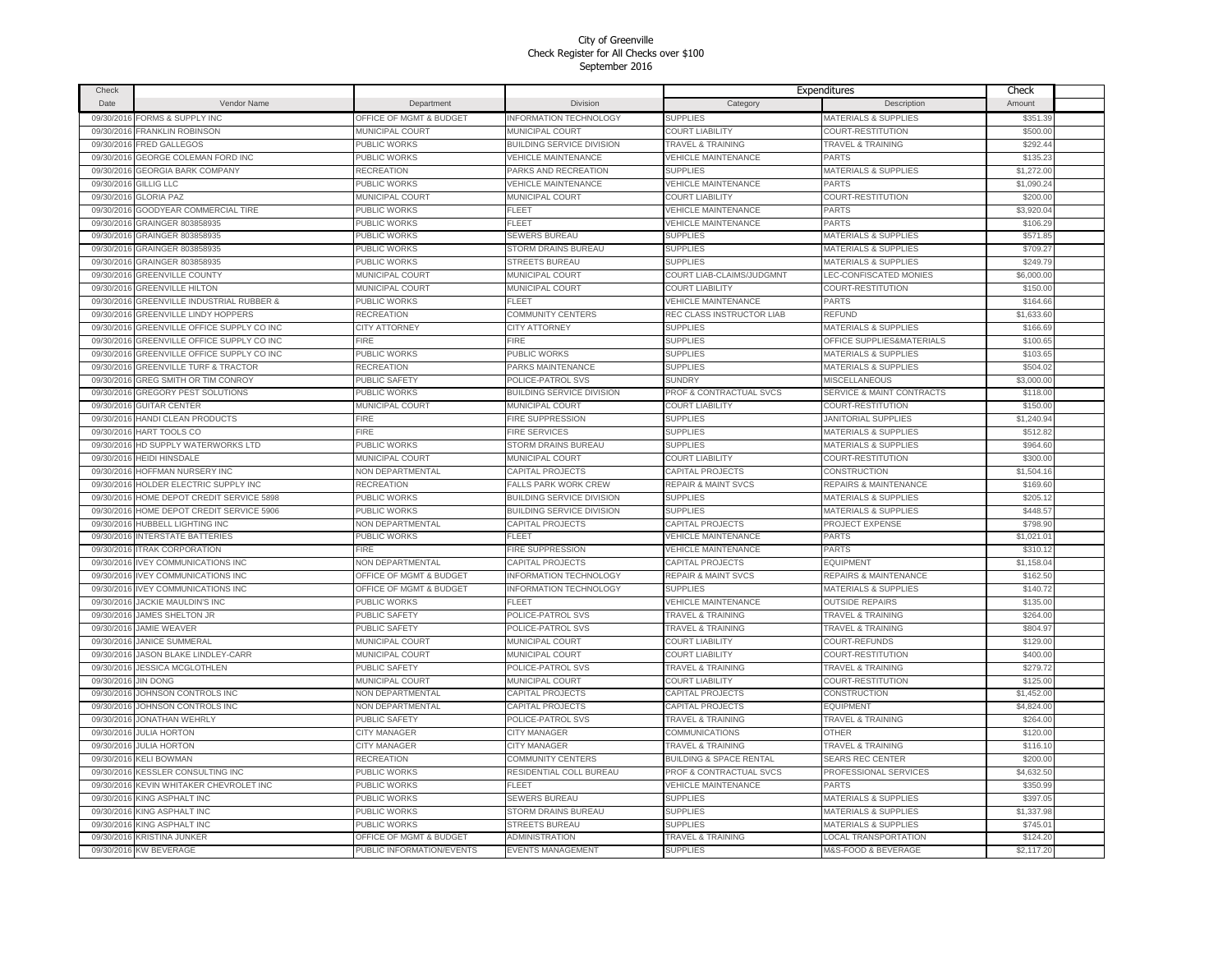| Check      |                                     |                                    |                                      |                                    | Expenditures                    | Check        |  |
|------------|-------------------------------------|------------------------------------|--------------------------------------|------------------------------------|---------------------------------|--------------|--|
| Date       | Vendor Name                         | Department                         | Division                             | Category                           | Description                     | Amount       |  |
| 09/30/2016 | -J INC                              | <b>NON DEPARTMENTAL</b>            | <b>CAPITAL PROJECTS</b>              | <b>CAPITAL PROJECTS</b>            | CONSTRUCTION                    | \$174,600.14 |  |
| 09/30/2016 | LANDSCAPERS SUPPLY                  | PUBLIC WORKS                       | <b>STREETS BUREAU</b>                | <b>SUPPLIES</b>                    | MATERIALS & SUPPLIES            | \$372.06     |  |
| 09/30/2016 | LANDSCAPERS SUPPLY                  | <b>RECREATION</b>                  | <b>PARKS MAINTENANCE</b>             | <b>SUPPLIES</b>                    | <b>MATERIALS &amp; SUPPLIES</b> | \$392.20     |  |
| 09/30/2016 | <b>LAWMEN'S SAFETY SUPPLY</b>       | <b>PUBLIC SAFETY</b>               | POLICE-PATROL SVS                    | <b>SUPPLIES</b>                    | <b>CLOTHING &amp; UNIFORMS</b>  | \$1,468.90   |  |
| 09/30/2016 | LESLIE MILLER                       | RECREATION                         | <b>ADMINISTRATION</b>                | <b>RECREATION FEES</b>             | REC FEES-FALLS PARK             | \$300.00     |  |
| 09/30/2016 | LEVEL 3 COMMUNICATIONS LLC          | OFFICE OF MGMT & BUDGET            | <b>INFORMATION TECHNOLOGY</b>        | <b>COMMUNICATIONS</b>              | TELECOMMUNICATIONS/WIRELE       | \$1,144.48   |  |
| 09/30/2016 | LEXISNEXIS 1239194                  | <b>PUBLIC SAFETY</b>               | POLICE-PATROL SVS                    | PROF & CONTRACTUAL SVCS            | PROFESSIONAL SERVICES           | \$318.00     |  |
|            | LINA                                | HUMAN RESOURCES                    | <b>HEALTH CARE</b>                   | OTHER INSURANCE                    | LIFE INSURANCE                  | \$19,274.04  |  |
| 09/30/2016 | LINA                                |                                    |                                      |                                    |                                 |              |  |
| 09/30/2016 |                                     | HUMAN RESOURCES                    | HEALTH CARE                          | OTHER INSURANCE                    | LONG TERM DISABILITY            | \$6,708.76   |  |
| 09/30/2016 | LINE X OF GREENVILLE                | PUBLIC WORKS                       | <b>FLEET</b>                         | <b>VEHICLE MAINTENANCE</b>         | <b>OUTSIDE REPAIRS</b>          | \$850.00     |  |
| 09/30/2016 | LOWES                               | FIRE                               | FIRE SUPPRESSION                     | <b>SUPPLIES</b>                    | MATERIALS & SUPPLIES            | \$412.85     |  |
| 09/30/2016 | LOWES                               | NON DEPARTMENTAL                   | CAPITAL PROJECTS                     | <b>CAPITAL PROJECTS</b>            | <b>CONSTRUCTION</b>             | \$252.48     |  |
| 09/30/2016 | LOWES                               | PUBLIC WORKS                       | <b>SEWERS BUREAU</b>                 | <b>SUPPLIES</b>                    | <b>MATERIALS &amp; SUPPLIES</b> | \$217.59     |  |
| 09/30/2016 | LUCAI JRIDO                         | MUNICIPAL COURT                    | MUNICIPAL COURT                      | <b>COURT LIABILITY</b>             | COURT-RESTITUTION               | \$250.00     |  |
| 09/30/2016 | M S JENKINS BUILDING SOLUTIONS      | <b>OFFICE OF MGMT &amp; BUDGET</b> | REVENUE                              | PERMITS                            | ELECTRICAL PERMITS              | \$106.70     |  |
| 09/30/2016 | MADISON CONSULTING GROUP INC        | OFFICE OF MGMT & BUDGET            | RISK MANAGEMENT                      | PROF & CONTRACTUAL SVCS            | PROFESSIONAL SERVICES           | \$681.25     |  |
| 09/30/2016 | <b>MANDY WATSON</b>                 | <b>RECREATION</b>                  | <b>ADMINISTRATION</b>                | <b>RECREATION FEES</b>             | <b>EBT TOKEN REIMBURSEMENT</b>  | \$100.00     |  |
| 09/30/2016 | <b>MARATHON STAFFING INC</b>        | <b>PUBLIC SAFETY</b>               | POLICE-DISPATCH BUREAU               | <b>PROF &amp; CONTRACTUAL SVCS</b> | <b>TEMP PERSONNEL SVCS</b>      | \$2,286.9    |  |
| 09/30/2016 | <b>MASTER ELECTRONICS</b>           | PUBLIC WORKS                       | <b>SEWERS BUREAU</b>                 | <b>SUPPLIES</b>                    | <b>MATERIALS &amp; SUPPLIES</b> | \$150.00     |  |
| 09/30/2016 | <b>MATTHEW TURNER</b>               | PUBLIC WORKS                       | TRAFFIC ENGINEERING                  | <b>TRAVEL &amp; TRAINING</b>       | <b>TRAVEL &amp; TRAINING</b>    | \$223.50     |  |
| 09/30/2016 | MCKINNEY DODGE CHRYSLER PLY JE      | PUBLIC WORKS                       | FLEET                                | <b>VEHICLE MAINTENANCE</b>         | <b>PARTS</b>                    | \$639.35     |  |
| 09/30/2016 | MICHAEL DOLES                       | ECONOMIC DEVELOPMENT               | <b>BUILDING &amp; PROPERTY MAINT</b> | <b>TRAVEL &amp; TRAINING</b>       | <b>TRAVEL &amp; TRAINING</b>    | \$316.32     |  |
| 09/30/2016 | MIGUEL NAVARRO                      | <b>MUNICIPAL COURT</b>             | MUNICIPAL COURT                      | COURT LIABILITY                    | COURT-RESTITUTION               | \$315.00     |  |
| 09/30/2016 | <b>MIKE'S BODY SHOP</b>             | PUBLIC WORKS                       | FLEET                                | <b>VEHICLE MAINTENANCE</b>         | <b>OUTSIDE REPAIRS</b>          | \$975.00     |  |
| 09/30/2016 | <b>MINUTEMAN PRESS</b>              | PUBLIC WORKS                       | TROLLEY                              | <b>SUPPLIES</b>                    | MATERIALS & SUPPLIES            | \$412.45     |  |
| 09/30/2016 | MOTOROLA SOLUTIONS                  | PUBLIC SAFETY                      | POLICE-DISPATCH BUREAU               | <b>REPAIR &amp; MAINT SVCS</b>     | RADIO MAINTENANCE               | \$10,518.56  |  |
|            | 09/30/2016 MOTOROLA-PALMETTO 800    | PUBLIC WORKS                       | <b>FIXED ROUTE</b>                   | <b>COMMUNICATIONS</b>              | <b>OTHER</b>                    | \$788.36     |  |
|            | MUNCIE TRANSIT SUPPLY               | PUBLIC WORKS                       | VEHICLE MAINTENANCE                  | <b>VEHICLE MAINTENANCE</b>         | <b>PARTS</b>                    | \$214.26     |  |
| 09/30/2016 |                                     |                                    |                                      |                                    |                                 | \$597.04     |  |
| 09/30/2016 | <b>MYLIN SINKLER</b>                | PUBLIC SAFETY                      | POLICE-PATROL SVS                    | TRAVEL & TRAINING                  | TRAVEL & TRAINING               |              |  |
|            | 09/30/2016 MYSKEVIA MCFADDEN        | MUNICIPAL COURT                    | MUNICIPAL COURT                      | <b>COURT LIABILITY</b>             | COURT-RESTITUTION               | \$250.00     |  |
| 09/30/2016 | <b>NAPA AUTO PARTS</b>              | FIRE                               | <b>FIRE SUPPRESSION</b>              | <b>VEHICLE MAINTENANCE</b>         | PARTS                           | \$304.03     |  |
|            | 09/30/2016 NAPA AUTO PARTS          | <b>PUBLIC WORKS</b>                | <b>FLEET</b>                         | <b>SUPPLIES</b>                    | MATERIALS & SUPPLIES            | \$131.12     |  |
|            | 09/30/2016 NAPA AUTO PARTS          | PUBLIC WORKS                       | <b>FLEET</b>                         | <b>VEHICLE MAINTENANCE</b>         | PARTS                           | \$1,447.24   |  |
| 09/30/2016 | NAPA AUTO PARTS                     | PUBLIC WORKS                       | <b>VEHICLE MAINTENANCE</b>           | <b>SUPPLIES</b>                    | MATERIALS & SUPPLIES            | \$177.51     |  |
| 09/30/2016 | NATHAN PHILLIPS                     | <b>PUBLIC SAFETY</b>               | POLICE-PATROL SVS                    | <b>TRAVEL &amp; TRAINING</b>       | <b>TRAVEL &amp; TRAINING</b>    | \$908.86     |  |
| 09/30/2016 | NATIONAL LEAGUE OF CITIES           | CITY MANAGER                       | CITY MANAGER                         | <b>SUNDRY</b>                      | DUES, SUBSCRIPTN, PUBLICATN     | \$4,467.00   |  |
| 09/30/2016 | <b>NC STATE UNIVERSITY</b>          | PUBLIC WORKS                       | STORMWATER MANAGEMENT                | <b>TRAVEL &amp; TRAINING</b>       | <b>TRAVEL &amp; TRAINING</b>    | \$595.00     |  |
| 09/30/2016 | <b>NETLINK INC</b>                  | PUBLIC SAFETY                      | POLICE-PATROL SVS                    | <b>SUNDRY</b>                      | <b>MISCELLANEOUS</b>            | \$623.67     |  |
| 09/30/2016 | <b>NGLIC</b>                        | <b>HUMAN RESOURCES</b>             | <b>HEALTH CARE</b>                   | OTHER INSURANCE                    | <b>VISION - SUPERIOR</b>        | \$9,164.83   |  |
| 09/30/2016 | NORRIS SUPPLY CO                    | PUBLIC WORKS                       | FLEET                                | <b>VEHICLE MAINTENANCE</b>         | PARTS                           | \$136.42     |  |
| 09/30/2016 | NORRIS SUPPLY CO                    | <b>PUBLIC WORKS</b>                | STORM DRAINS BUREAU                  | <b>SUPPLIES</b>                    | <b>MATERIALS &amp; SUPPLIES</b> | \$337.08     |  |
| 09/30/2016 | NORTH MAIN COUNSELING               | OFFICE OF MGMT & BUDGET            | REVENUE                              | <b>BUSINESS LICENSE(HOLDING)</b>   | REFUND                          | \$149.00     |  |
| 09/30/2016 | NORTHERN SAFETY CO INC              | RECREATION                         | PARKS MAINTENANCE                    | <b>SUPPLIES</b>                    | MATERIALS & SUPPLIES            | \$903.34     |  |
| 09/30/2016 | NORTHERN TOOL & EQUIPMENT           | <b>PUBLIC WORKS</b>                | FLEET                                | <b>SUPPLIES</b>                    | <b>MATERIALS &amp; SUPPLIES</b> | \$401.27     |  |
| 09/30/2016 | NORTHERN TOOL & EQUIPMENT           | <b>RECREATION</b>                  | <b>FALLS PARK WORK CREW</b>          | <b>SUPPLIES</b>                    | <b>MATERIALS &amp; SUPPLIES</b> | \$334.18     |  |
| 09/30/2016 | O'REILLY AUTO PARTS                 | PUBLIC WORKS                       | FI FFT                               | <b>VEHICLE MAINTENANCE</b>         | PARTS                           | \$539.23     |  |
| 09/30/2016 | OFFICE DEPOT BSD                    | PUBLIC WORKS                       | PARKING ADMINISTRATION               | <b>SUPPLIES</b>                    | OFFICE SUPPLIES&MATERIALS       | \$137.04     |  |
| 09/30/2016 | OGLETREE DEAKINS NASH SMOAK & STEWA | HUMAN RESOURCES                    | <b>HUMAN RESOURCES</b>               | PROF & CONTRACTUAL SVCS            | PROFESSIONAL SERVICES           | \$367.20     |  |
| 09/30/2016 | PANAGAKOS ASPHALT INC               | PUBLIC WORKS                       | <b>STREETS BUREAU</b>                | <b>SUPPLIES</b>                    | <b>MATERIALS &amp; SUPPLIES</b> | \$628.18     |  |
| 09/30/2016 | PEPSI-COLA BOTTLING CO              | PUBLIC INFORMATION/EVENTS          | <b>EVENTS MANAGEMENT</b>             | <b>SUPPLIES</b>                    | M&S-FOOD & BEVERAGE             | \$549.60     |  |
| 09/30/2016 | PIEDMONT ASSOCIATES CO LLC          | PUBLIC WORKS                       | FLEET                                | <b>VEHICLE MAINTENANCE</b>         | PARTS                           | \$240.39     |  |
|            | <b>PINK BEE</b>                     | <b>MUNICIPAL COURT</b>             |                                      | <b>COURT LIABILITY</b>             |                                 | \$200.00     |  |
| 09/30/2016 |                                     |                                    | MUNICIPAL COURT<br>FI FFT            |                                    | COURT-RESTITUTION               |              |  |
| 09/30/2016 | PRO AUTO PARTS WAREHOUSE            | PUBLIC WORKS                       |                                      | <b>VEHICLE MAINTENANCE</b>         | PARTS                           | \$667.34     |  |
| 09/30/2016 | RICHARD CANOVA                      | MUNICIPAL COURT                    | MUNICIPAL COURT                      | <b>COURT LIABILITY</b>             | COURT-RESTITUTION               | \$100.00     |  |
| 09/30/2016 | RILEY POPE & LANEY, LLC             | CITY MANAGER                       | CITY MANAGER                         | PROF & CONTRACTUAL SVCS            | PROFESSIONAL SERVICES           | \$3,000.00   |  |
| 09/30/2016 | RON'S CARPET CLEANERS               | PUBLIC WORKS                       | BUILDING SERVICE DIVISION            | <b>REPAIR &amp; MAINT SVCS</b>     | REPAIRS & MAINTENANCE           | \$374.8      |  |
|            | 09/30/2016 SAFE INDUSTRIES          | <b>FIRE</b>                        | <b>FIRE SUPPRESSION</b>              | <b>SUPPLIES</b>                    | <b>MATERIALS &amp; SUPPLIES</b> | \$6,073.52   |  |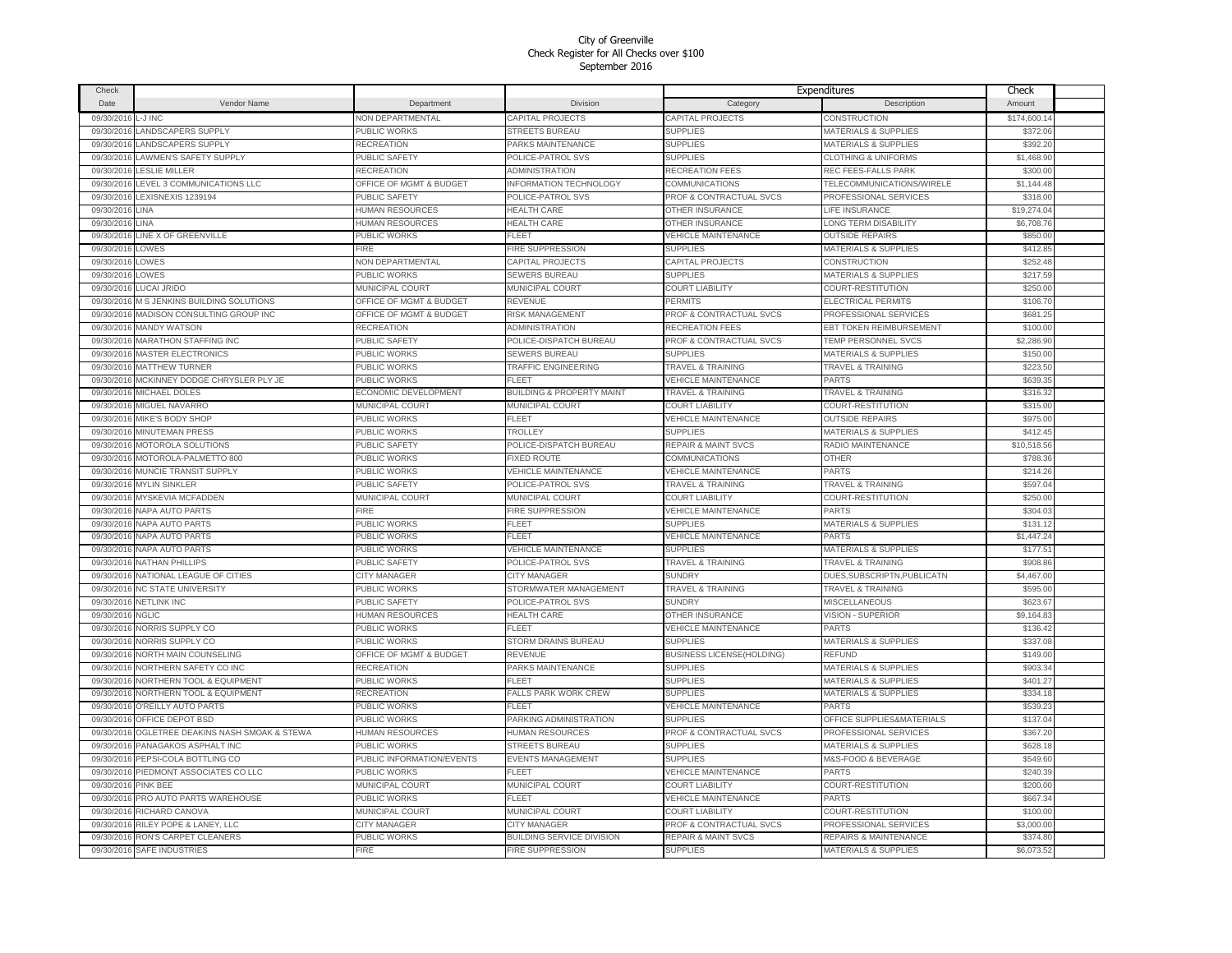| Check                    |                                                            |                              |                                                         | Expenditures                                       |                                            | Check                  |  |
|--------------------------|------------------------------------------------------------|------------------------------|---------------------------------------------------------|----------------------------------------------------|--------------------------------------------|------------------------|--|
| Date                     | Vendor Name                                                | Department                   | <b>Division</b>                                         | Category                                           | Description                                | Amount                 |  |
| 09/30/2016               | <b>SAM STUBBS</b>                                          | <b>FIRE</b>                  | FIRE SUPPRESSION                                        | <b>TRAVEL &amp; TRAINING</b>                       | <b>TRAVEL &amp; TRAINING</b>               | \$108.00               |  |
|                          | 09/30/2016 SANDRA TEMPLETON                                | <b>CITY ATTORNEY</b>         | <b>CITY ATTORNEY</b>                                    | <b>SUNDRY</b>                                      | <b>COURT COSTS</b>                         | \$107.00               |  |
|                          | 09/30/2016 SCCJA SC CRIMINAL JUSTICE ACADEMY               | PUBLIC SAFETY                | POLICE-PATROL SVS                                       | <b>TRAVEL &amp; TRAINING</b>                       | <b>TRAVEL &amp; TRAINING</b>               | \$215.00               |  |
| 09/30/2016               | SCOTT CONSTRUCTION SERVICES                                | OFFICE OF MGMT & BUDGET      | REVENUE                                                 | <b>BUSINESS LIC &amp; PERMITS</b>                  | <b>BUSINESS LIC-CONTRACTOR</b>             | \$324.00               |  |
| 09/30/2016               | SCOTT CONSTRUCTION SERVICES                                | OFFICE OF MGMT & BUDGET      | REVENUE                                                 | PERMITS                                            | <b>BUILDING PERMITS</b>                    | \$260.00               |  |
|                          | 09/30/2016 SCOTT MCIVER                                    | PUBLIC WORKS                 | <b>FLEET</b>                                            | TRAVEL & TRAINING                                  | <b>TRAVEL &amp; TRAINING</b>               | \$597.37               |  |
| 09/30/2016 SEARS         |                                                            | MUNICIPAL COURT              | MUNICIPAL COURT                                         | <b>COURT LIABILITY</b>                             | COURT-RESTITUTION                          | \$450.00               |  |
| 09/30/2016               | <b>SHARON NELSON</b>                                       | <b>HUMAN RESOURCES</b>       | <b>HUMAN RESOURCES</b>                                  | <b>TRAVEL &amp; TRAINING</b>                       | TRAINING/CITY WIDE                         | \$362.02               |  |
| 09/30/2016               | SHARP BUSINESS SYSTEMS                                     | ECONOMIC DEVELOPMENT         | PLANNING AND ZONING                                     | PRINTING                                           | <b>COPYING</b>                             | \$593.11               |  |
|                          | 09/30/2016 SHELLEY JACKSON                                 | MUNICIPAL COURT              | MUNICIPAL COURT                                         | <b>COURT LIABILITY</b>                             | COURT-RESTITUTION                          | \$300.00               |  |
| 09/30/2016               | <b>SHERWIN WILLIAMS</b>                                    | PUBLIC WORKS                 | <b>BUILDING SERVICE DIVISION</b>                        | <b>SUPPLIES</b>                                    | <b>MATERIALS &amp; SUPPLIES</b>            | \$196.15               |  |
| 09/30/2016               | <b>SIDNEY FARMER</b>                                       | <b>FIRE</b>                  | FIRE SUPPRESSION                                        | <b>TRAVEL &amp; TRAINING</b>                       | <b>TRAVEL &amp; TRAINING</b>               | \$240.00               |  |
|                          | SNIDER FLEET SOLUTIONS                                     | PUBLIC WORKS                 | <b>FIXED ROUTE</b>                                      | <b>VEHICLE MAINTENANCE</b>                         | <b>TIRES AND TUBES</b>                     |                        |  |
| 09/30/2016<br>09/30/2016 | SNIDER FLEET SOLUTIONS                                     | PUBLIC WORKS                 | <b>FLEET</b>                                            | <b>VEHICLE MAINTENANCE</b>                         | <b>OUTSIDE REPAIRS</b>                     | \$651.69<br>\$147.41   |  |
| 09/30/2016               | SNIDER FLEET SOLUTIONS                                     | PUBLIC WORKS                 | FLEET                                                   | <b>VEHICLE MAINTENANCE</b>                         | PARTS                                      | \$5,278.30             |  |
| 09/30/2016               | SOUTHEASTERN CONCRETE PRODUCTS                             | PUBLIC WORKS                 | <b>STORM DRAINS BUREAU</b>                              | <b>SUPPLIES</b>                                    | <b>MATERIALS &amp; SUPPLIES</b>            | \$318.00               |  |
|                          |                                                            |                              |                                                         |                                                    |                                            |                        |  |
| 09/30/2016               | SOUTHEASTERN JANITORIAL OF SC LLC                          | PUBLIC WORKS                 | PARKING ADMINISTRATION                                  | PROF & CONTRACTUAL SVCS                            | <b>SERVICE &amp; MAINT CONTRACTS</b>       | \$480.00               |  |
| 09/30/2016               | SOUTHEASTERN PAPER GROUP                                   | PUBLIC WORKS<br>PUBLIC WORKS | BUILDING SERVICE DIVISION<br><b>VEHICLE MAINTENANCE</b> | <b>SUPPLIES</b><br><b>VEHICLE MAINTENANCE</b>      | <b>JANITORIAL SUPPLIES</b><br>PARTS        | \$640.10<br>\$443.30   |  |
| 09/30/2016               | SPX GENFARE                                                |                              |                                                         |                                                    |                                            |                        |  |
| 09/30/2016               | <b>STATE TREASURER</b>                                     | MUNICIPAL COURT              | MUNICIPAL COURT                                         | COURT LIAB-CLAIMS/JUDGMNT                          | LEC-CONFISCATED MONIES                     | \$1,400.00             |  |
| 09/30/2016               | STATEHOUSE REPORT LLC                                      | <b>CITY MANAGER</b>          | <b>CITY MANAGER</b>                                     | <b>SUNDRY</b>                                      | DUES.SUBSCRIPTN.PUBLICATN                  | \$800.00               |  |
| 09/30/2016               | <b>SUMMIT MEDIA LLC</b>                                    | PUBLIC WORKS                 | <b>RECYCLING</b>                                        | PROF & CONTRACTUAL SVCS                            | <b>ADVERTISING EXPENSE</b>                 | \$960.00               |  |
| 09/30/2016               | SUNGARD PUBLIC SECTOR INC                                  | HUMAN RESOURCES              | <b>HEALTH CARE</b>                                      | <b>HEALTH</b>                                      | CONSULTING FEES HEALTH                     | \$800.00               |  |
| 09/30/2016               | T2 SYSTEMS CANADA INC                                      | PUBLIC WORKS                 | PARKING LOTS                                            | PROF & CONTRACTUAL SVCS                            | REVENUE SHARING WESTEND                    | \$106.00               |  |
| 09/30/2016               | <b>T2 SYSTEMS INC</b>                                      | PUBLIC WORKS                 | <b>ENFORCEMENT</b>                                      | PROF & CONTRACTUAL SVCS                            | <b>SERVICE &amp; MAINT CONTRACTS</b>       | \$25,571.97            |  |
| 09/30/2016               | TALENT MANAGEMENT SOLUTIONS                                | OFFICE OF MGMT & BUDGET      | REVENUE                                                 | PROF & CONTRACTUAL SVCS                            | TEMP PERSONNEL SVCS                        | \$818.40               |  |
| 09/30/2016               | TALENT MANAGEMENT SOLUTIONS                                | PUBLIC INFORMATION/EVENTS    | <b>EVENTS MANAGEMENT</b>                                | PROF & CONTRACTUAL SVCS                            | TEMP PERSONNEL SVCS                        | \$988.02               |  |
| 09/30/2016               | TALENT MANAGEMENT SOLUTIONS                                | PUBLIC SAFETY                | POLICE-DISPATCH BUREAU                                  | <b>PROF &amp; CONTRACTUAL SVCS</b>                 | TEMP PERSONNEL SVCS                        | \$1,506.15             |  |
| 09/30/2016               | TALENT MANAGEMENT SOLUTIONS                                | PUBLIC WORKS                 | <b>ENFORCEMENT</b>                                      | PROF & CONTRACTUAL SVCS                            | TEMP PERSONNEL SVCS                        | \$709.50               |  |
| 09/30/2016               | TALENT MANAGEMENT SOLUTIONS                                | PUBLIC WORKS                 | <b>MAINTENANCE</b>                                      | <b>PROF &amp; CONTRACTUAL SVCS</b>                 | <b>TEMP PERSONNEL SVCS</b>                 | \$693.20               |  |
| 09/30/2016               | TALENT MANAGEMENT SOLUTIONS                                | PUBLIC WORKS                 | RESIDENTIAL COLL BUREAU                                 | PROF & CONTRACTUAL SVCS                            | TEMP PERSONNEL SVCS                        | \$5,611.39             |  |
| 09/30/2016               | TALENT MANAGEMENT SOLUTIONS<br>TALENT MANAGEMENT SOLUTIONS | PUBLIC WORKS<br>PUBLIC WORKS | STORM DRAINS BUREAU<br><b>VEHICLE MAINTENANCE</b>       | PROF & CONTRACTUAL SVCS<br>PROF & CONTRACTUAL SVCS | TEMP PERSONNEL SVCS<br>TEMP PERSONNEL SVCS | \$598.80<br>\$3,352.20 |  |
| 09/30/2016<br>09/30/2016 | TALENT MANAGEMENT SOLUTIONS                                | <b>RECREATION</b>            | <b>COMMUNITY CENTERS</b>                                | <b>PROF &amp; CONTRACTUAL SVCS</b>                 | <b>TEMP PERSONNEL SVCS</b>                 | \$814.44               |  |
| 09/30/2016               | <b>FALENT MANAGEMENT SOLUTIONS</b>                         | <b>RECREATION</b>            | PARKS MAINTENANCE                                       | PROF & CONTRACTUAL SVCS                            | TEMP PERSONNEL SVCS                        | \$616.40               |  |
| 09/30/2016               | TALENT MANAGEMENT SOLUTIONS                                | RECREATION                   | PUBLIC SERVICES                                         | PROF & CONTRACTUAL SVCS                            | TEMP PERSONNEL SVCS                        | \$370.24               |  |
| 09/30/2016               | <b>TD CARD SERVICES</b>                                    | PUBLIC WORKS                 | <b>FLEET</b>                                            | <b>TRAVEL &amp; TRAINING</b>                       | <b>TRAVEL &amp; TRAINING</b>               | \$120.00               |  |
| 09/30/2016               | <b>TD CARD SERVICES</b>                                    | PUBLIC WORKS                 | FI FFT                                                  | <b>VEHICLE MAINTENANCE</b>                         | <b>PARTS</b>                               | \$311.00               |  |
| 09/30/2016               | TD CONVENTION CENTER                                       | <b>HUMAN RESOURCES</b>       | <b>HUMAN RESOURCES</b>                                  | <b>SUNDRY</b>                                      | <b>AWARDS</b>                              | \$361.73               |  |
| 09/30/2016               | TGA                                                        | NON DEPARTMENTAL             | CAPITAL PROJECTS                                        | CAPITAL PROJECTS                                   | <b>PROJECT EXPENSE</b>                     | \$1,041.31             |  |
| 09/30/2016               | TMS SOUTH INC                                              | PUBLIC WORKS                 | <b>BUILDING SERVICE DIVISION</b>                        | <b>SUPPLIES</b>                                    | <b>MATERIALS &amp; SUPPLIES</b>            | \$461.44               |  |
| 09/30/2016               | TMS SOUTH INC                                              | <b>RECREATION</b>            | <b>FALLS PARK WORK CREW</b>                             | <b>REPAIR &amp; MAINT SVCS</b>                     | <b>REPAIRS &amp; MAINTENANCE</b>           | \$470.80               |  |
| 09/30/2016               | <b>TRUCKPRO LLC</b>                                        | <b>FIRE</b>                  | <b>FIRE SUPPRESSION</b>                                 | <b>VEHICLE MAINTENANCE</b>                         | <b>PARTS</b>                               | \$1,268.87             |  |
| 09/30/2016               | <b>TRUCKPRO LLC</b>                                        | PUBLIC WORKS                 | FI FFT                                                  | <b>VEHICLE MAINTENANCE</b>                         | PARTS                                      | \$599.23               |  |
| 09/30/2016               | TRUCKPRO LLC                                               | PUBLIC WORKS                 | <b>VEHICLE MAINTENANCE</b>                              | <b>VEHICLE MAINTENANCE</b>                         | <b>PARTS</b>                               | \$640.01               |  |
| 09/30/2016               | <b>UNIFIRST</b>                                            | PUBLIC WORKS                 | <b>VEHICLE MAINTENANCE</b>                              | <b>SUPPLIES</b>                                    | <b>CLOTHING &amp; UNIFORMS</b>             | \$219.73               |  |
| 09/30/2016               | UNITED ELECTRICAL DISTRIBUTORS INC                         | PUBLIC WORKS                 | TRAFFIC ENGINEERING                                     | <b>SUPPLIES</b>                                    | <b>M&amp;S LIGHTING</b>                    | \$1,267.76             |  |
| 09/30/2016               | <b>VANESSA GARRISON</b>                                    | MUNICIPAL COURT              | MUNICIPAL COURT                                         | <b>COURT LIABILITY</b>                             | COURT-RESTITUTION                          | \$300.00               |  |
|                          | 09/30/2016 VERIZON WIRELESS                                | FIRE                         | FIRE                                                    | COMMUNICATIONS                                     | OTHER                                      | \$2,379.48             |  |
| 09/30/2016               | <b>VERIZON WIRELESS</b>                                    | OFFICE OF MGMT & BUDGET      | <b>INFORMATION TECHNOLOGY</b>                           | COMMUNICATIONS                                     | TELECOMMUNICATIONS/WIRELE                  | \$322.04               |  |
| 09/30/2016               | <b>VERIZON WIRELESS</b>                                    | PUBLIC SAFETY                | POLICE-PATROL SVS                                       | COMMUNICATIONS                                     | OTHER                                      | \$16,259.95            |  |
| 09/30/2016               | <b>VERIZON WIRELESS</b>                                    | PUBLIC WORKS                 | <b>FIXED ROUTE</b>                                      | PROF & CONTRACTUAL SVCS                            | PROFESSIONAL SERVICES                      | \$196.23               |  |
| 09/30/2016               | <b>VERIZON WIRELESS</b>                                    | <b>RECREATION</b>            | PARKS MAINTENANCE                                       | <b>COMMUNICATIONS</b>                              | <b>OTHER</b>                               | \$255.00               |  |
| 09/30/2016               | <b>VERNE CASSADAY</b>                                      | MUNICIPAL COURT              | MUNICIPAL COURT                                         | <b>COURT LIABILITY</b>                             | COURT-RESTITUTION                          | \$200.00               |  |
| 09/30/2016               | <b>VULCAN SAFETY SHOES</b>                                 | <b>FIRE</b>                  | FIRE SUPPRESSION                                        | <b>SUPPLIES</b>                                    | <b>CLOTHING &amp; UNIFORMS</b>             | \$230.00               |  |
| 09/30/2016               | W N WATSON-EAST TIRE & AUTOMOTIVE                          | PUBLIC WORKS                 | FLEET                                                   | VEHICLE MAINTENANCE                                | PARTS                                      | \$430.32               |  |
|                          | 09/30/2016 W W WILLIAMS                                    | <b>FIRE</b>                  | <b>FIRE SUPPRESSION</b>                                 | <b>VEHICLE MAINTENANCE</b>                         | <b>PARTS</b>                               | \$819.23               |  |
|                          |                                                            |                              |                                                         |                                                    |                                            |                        |  |